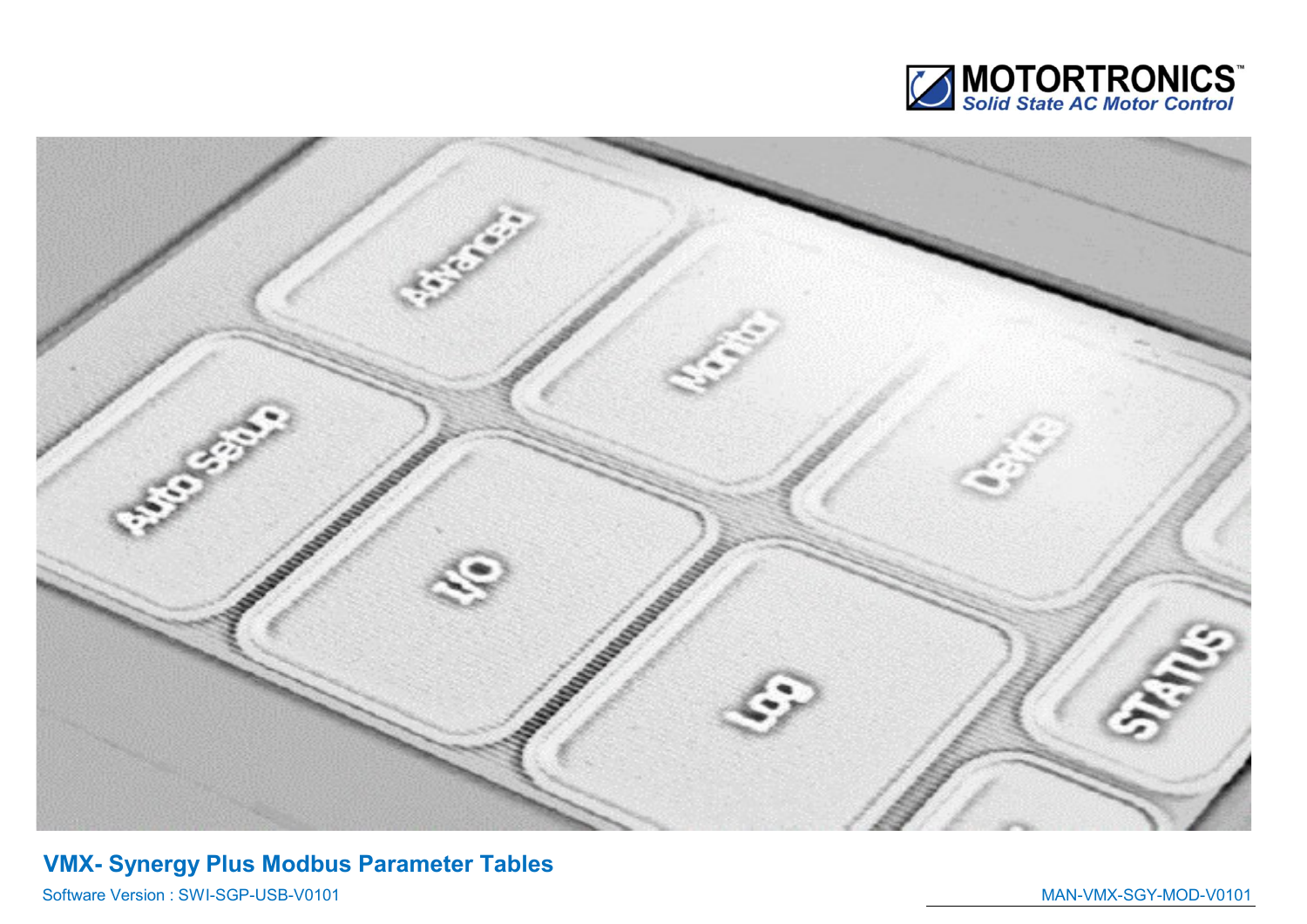|                   | <b>PNU</b>        | <b>Description</b> |                                                                                                          |                     |         |                     |      |            |  |  |  |  |
|-------------------|-------------------|--------------------|----------------------------------------------------------------------------------------------------------|---------------------|---------|---------------------|------|------------|--|--|--|--|
| <b>PNU Number</b> | 128 (80 hex)      |                    | Set to correspond with Unit connection to the Motor.<br>Refer to connection diagrams in the manual.      |                     |         |                     |      |            |  |  |  |  |
| <b>PNU Name</b>   | Firing Mode       |                    | In-Line : The Unit is connected in-line with a delta or star connected motor.                            |                     |         |                     |      |            |  |  |  |  |
| <b>PNU Format</b> | 8 bit unsigned    |                    | In-Delta : The Unit is connected inside the Delta of the motor. The iERS function is disabled            |                     |         |                     |      |            |  |  |  |  |
| <b>PNU Note</b>   | Binary value      | Range              | 0 (0 hex ) In-Line                                                                                       | 1 (1 hex ) In-Delta | Default | $0(0$ hex ) In-Line | Type | Read/Write |  |  |  |  |
|                   |                   |                    |                                                                                                          |                     |         |                     |      |            |  |  |  |  |
| <b>PNU Number</b> | 192 (C0 hex)      |                    | Allows the Unit to be retro-fitted into "Delta" applications that previously used QFE / XFE (5MC)        |                     |         |                     |      |            |  |  |  |  |
| <b>PNU Name</b>   | Legacy Delta Mode |                    | On : Operates in QFE / XFE (5MC) delta compatibility mode.                                               |                     |         |                     |      |            |  |  |  |  |
| <b>PNU Format</b> | 8 bit unsigned    |                    | Off : Operates normally. Refer to Unit Delta connection diagram in the manual.                           |                     |         |                     |      |            |  |  |  |  |
| <b>PNU Note</b>   | Binary value      | Range              | $0(0$ hex $)$ Off<br>$\sim$                                                                              | $1(1$ hex ) On      | Default | $0(0$ hex $)$ Off   | Type | Read/Write |  |  |  |  |
|                   |                   |                    |                                                                                                          |                     |         |                     |      |            |  |  |  |  |
| <b>PNU Number</b> | 193 (C1 hex)      |                    | Allows the overload percentage to displayed as either 0% to 100% (IEC model) or 100% to 0% (ANSI model). |                     |         |                     |      |            |  |  |  |  |
| <b>PNU Name</b>   | Legacy OL Display |                    | On : Overload Capacity shown is 100% (Empty) to 0% (Full)                                                |                     |         |                     |      |            |  |  |  |  |
| <b>PNU Format</b> | 8 bit unsigned    |                    | Off: Overload Capacity shown is 0% (Empty) to 100% (Full)                                                |                     |         |                     |      |            |  |  |  |  |
| <b>PNU Note</b>   | Binary value      | Range              | $0(0$ hex $)$ Off<br>$\sim$                                                                              | $1(1$ hex ) On      | Default | $0(0$ hex ) Off     | Type | Read/Write |  |  |  |  |
|                   |                   |                    |                                                                                                          |                     |         |                     |      |            |  |  |  |  |
| <b>PNU Number</b> | 194 (C2 hex)      |                    | Reserved for future development                                                                          |                     |         |                     |      |            |  |  |  |  |
| <b>PNU Name</b>   | Legacy 2          |                    |                                                                                                          |                     |         |                     |      |            |  |  |  |  |
| <b>PNU Format</b> | 8 bit unsigned    |                    |                                                                                                          |                     |         |                     |      |            |  |  |  |  |
| <b>PNU Note</b>   | Binary value      | Range              | $0(0$ hex $)$ Off<br>$\sim$                                                                              | $1(1$ hex $)$ On    | Default | $0(0$ hex ) Off     | Type | Read/Write |  |  |  |  |
|                   |                   |                    |                                                                                                          |                     |         |                     |      |            |  |  |  |  |
| <b>PNU Number</b> | 195 (C3 hex)      |                    | Reserved for future development                                                                          |                     |         |                     |      |            |  |  |  |  |
| <b>PNU Name</b>   | Legacy 3          |                    |                                                                                                          |                     |         |                     |      |            |  |  |  |  |
| <b>PNU Format</b> | 8 bit unsigned    |                    |                                                                                                          |                     |         |                     |      |            |  |  |  |  |
| <b>PNU Note</b>   | Binary value      | Range              | $0(0$ hex ) Off                                                                                          | $1(1$ hex ) On      | Default | $0(0$ hex ) Off     | Type | Read/Write |  |  |  |  |
|                   |                   |                    |                                                                                                          |                     |         |                     |      |            |  |  |  |  |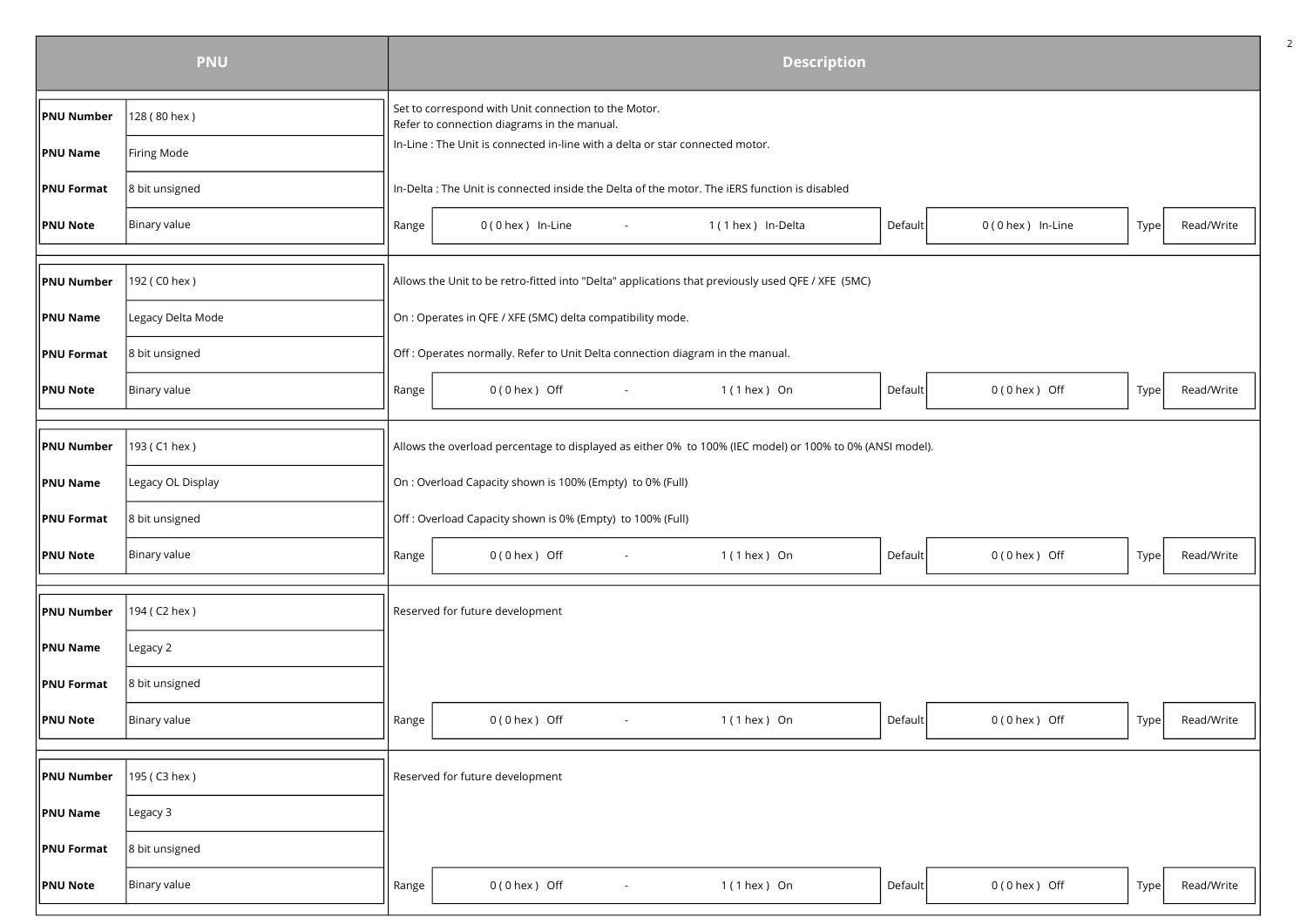|                   | <b>PNU</b>                    |       |                                                                                                                                                                                                    |        | <b>Description</b>                                                                                                 |                |                                                                                                                                                                            |      |            |  |  |  |  |  |  |  |  |  |
|-------------------|-------------------------------|-------|----------------------------------------------------------------------------------------------------------------------------------------------------------------------------------------------------|--------|--------------------------------------------------------------------------------------------------------------------|----------------|----------------------------------------------------------------------------------------------------------------------------------------------------------------------------|------|------------|--|--|--|--|--|--|--|--|--|
| <b>PNU Number</b> | 196 (C4 hex)                  |       | Reserved for future development                                                                                                                                                                    |        |                                                                                                                    |                |                                                                                                                                                                            |      |            |  |  |  |  |  |  |  |  |  |
| <b>PNU Name</b>   | Legacy 4                      |       |                                                                                                                                                                                                    |        |                                                                                                                    |                |                                                                                                                                                                            |      |            |  |  |  |  |  |  |  |  |  |
| <b>PNU Format</b> | 8 bit unsigned                |       |                                                                                                                                                                                                    |        |                                                                                                                    |                |                                                                                                                                                                            |      |            |  |  |  |  |  |  |  |  |  |
| <b>PNU Note</b>   | Binary value                  | Range | $0(0$ hex $)$ Off                                                                                                                                                                                  | $\sim$ | $1(1$ hex ) On                                                                                                     | Default        | $0(0$ hex ) Off                                                                                                                                                            | Type | Read/Write |  |  |  |  |  |  |  |  |  |
|                   |                               |       |                                                                                                                                                                                                    |        |                                                                                                                    |                |                                                                                                                                                                            |      |            |  |  |  |  |  |  |  |  |  |
| <b>PNU Number</b> | 320 (140 hex)                 |       | Applies a short duration torque pulse to dislodge 'sticky' loads                                                                                                                                   |        |                                                                                                                    |                |                                                                                                                                                                            |      |            |  |  |  |  |  |  |  |  |  |
| <b>PNU Name</b>   | Kick Start                    |       |                                                                                                                                                                                                    |        | On : The torque pulse is applied at start-up when complete the torque drops to the "Start Pedestal"                |                |                                                                                                                                                                            |      |            |  |  |  |  |  |  |  |  |  |
| <b>PNU Format</b> | 8 bit unsigned                |       | Off: The initial starting torque is defined by the "Start Pedestal"                                                                                                                                |        |                                                                                                                    |                |                                                                                                                                                                            |      |            |  |  |  |  |  |  |  |  |  |
| <b>PNU Note</b>   | Binary value                  | Range | $0(0$ hex $)$ Off                                                                                                                                                                                  |        | $1(1$ hex ) On                                                                                                     | Default        | $0(0$ hex $)$ Off                                                                                                                                                          | Type | Read/Write |  |  |  |  |  |  |  |  |  |
| <b>PNU Number</b> | 384 (180 hex)                 |       | This feature is only available for ANSI models<br>When selected it allows a different overload class to be selected during the running period.                                                     |        |                                                                                                                    |                |                                                                                                                                                                            |      |            |  |  |  |  |  |  |  |  |  |
| <b>PNU Name</b>   | Trip Class Run                |       |                                                                                                                                                                                                    |        | On : The overload will use the "Trip Class " selection when Starting "Trip Class Run Value" selection when Running |                |                                                                                                                                                                            |      |            |  |  |  |  |  |  |  |  |  |
| <b>PNU Format</b> | 8 bit unsigned                |       | On : The overload will use the " Trip class " selection for Starting and Running                                                                                                                   |        |                                                                                                                    |                |                                                                                                                                                                            |      |            |  |  |  |  |  |  |  |  |  |
| <b>PNU Note</b>   | Binary value                  | Range | $0(0$ hex $)$ Off                                                                                                                                                                                  | $\sim$ | $1(1$ hex ) On                                                                                                     | <b>Default</b> | $0(0$ hex $)$ Off                                                                                                                                                          | Type | Read/Write |  |  |  |  |  |  |  |  |  |
| <b>PNU Number</b> | 448 (1C0 hex)                 |       | starts, and calculates a thermal capacity to Start.                                                                                                                                                |        |                                                                                                                    |                | Dynamically tracks the thermal capacity needed for a successful restart after an overload trip. It averages the thermal capacity consumed in the previous three successful |      |            |  |  |  |  |  |  |  |  |  |
| <b>PNU Name</b>   | Dynamic Reset                 |       | On : If there is insufficient capacity to start the unit will be "Inhibited" from starting                                                                                                         |        |                                                                                                                    |                |                                                                                                                                                                            |      |            |  |  |  |  |  |  |  |  |  |
| <b>PNU Format</b> | 8 bit unsigned                |       | Off : If there is insufficient capacity to start the unit will not be "Inhibited" from starting.<br>If there is insufficient capacity the unit will trip on "overload" before the end of the start |        |                                                                                                                    |                |                                                                                                                                                                            |      |            |  |  |  |  |  |  |  |  |  |
| <b>PNU Note</b>   | Binary value                  | Range | $0(0$ hex $)$ Off                                                                                                                                                                                  | $\sim$ | $1(1$ hex $)$ On                                                                                                   | Default        | $0(0$ hex $)$ Off                                                                                                                                                          | Type | Read/Write |  |  |  |  |  |  |  |  |  |
|                   |                               |       |                                                                                                                                                                                                    |        |                                                                                                                    |                |                                                                                                                                                                            |      |            |  |  |  |  |  |  |  |  |  |
| <b>PNU Number</b> | 640 (280 hex)                 |       | Percentage of the supply voltage applied to the motor during the 'kick' period                                                                                                                     |        |                                                                                                                    |                |                                                                                                                                                                            |      |            |  |  |  |  |  |  |  |  |  |
| <b>PNU Name</b>   | Kick Start Pedestal           |       | Increase to provide more torque If the load fails to break away.                                                                                                                                   |        |                                                                                                                    |                |                                                                                                                                                                            |      |            |  |  |  |  |  |  |  |  |  |
| <b>PNU Format</b> | 16 bit unsigned               |       | Decrease if the motor accelerates too quickly.                                                                                                                                                     |        |                                                                                                                    |                |                                                                                                                                                                            |      |            |  |  |  |  |  |  |  |  |  |
| <b>PNU Note</b>   | Linear Scaling $(1 = 0.01 %)$ | Range | 3000 (BB8 hex) 30%                                                                                                                                                                                 |        | 8000 (1F40 hex) 80%                                                                                                | Default        | 7500 (1D4C hex) 75%                                                                                                                                                        | Type | Read/Write |  |  |  |  |  |  |  |  |  |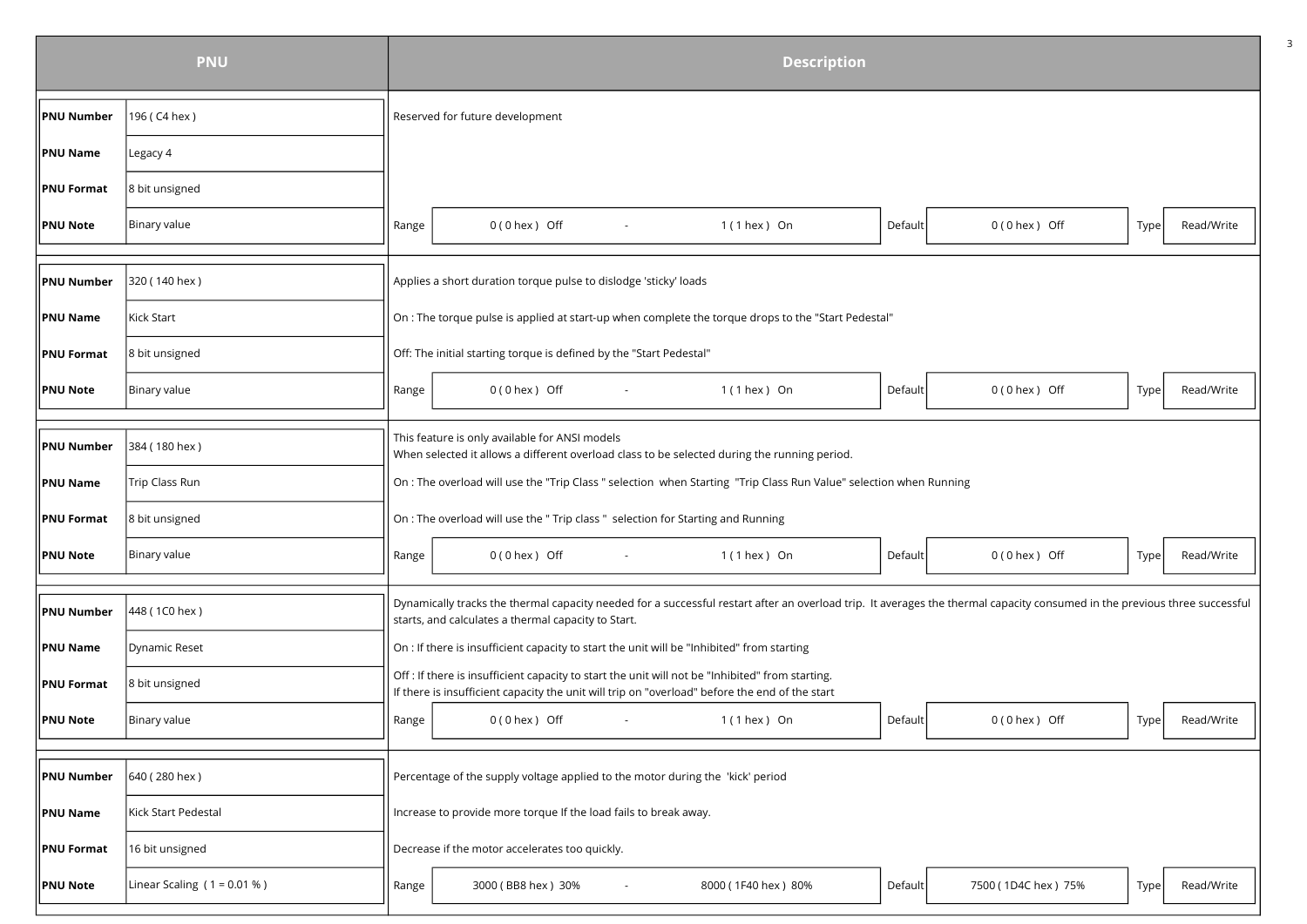|                   | <b>PNU</b>                    |       |                                                                                                                   | <b>Description</b>                                                                                                    |         |                     |      |            |  |  |  |
|-------------------|-------------------------------|-------|-------------------------------------------------------------------------------------------------------------------|-----------------------------------------------------------------------------------------------------------------------|---------|---------------------|------|------------|--|--|--|
| <b>PNU Number</b> | 704 (2C0 hex)                 |       | Percentage of the supply voltage applied to motor at the beginning of the soft start.                             |                                                                                                                       |         |                     |      |            |  |  |  |
| <b>PNU Name</b>   | <b>Start Pedestal</b>         |       | Increase to provide more torque If the load fails to break away.                                                  |                                                                                                                       |         |                     |      |            |  |  |  |
| <b>PNU Format</b> | 16 bit unsigned               |       | Decrease if the motor accelerates too quickly.                                                                    |                                                                                                                       |         |                     |      |            |  |  |  |
| <b>PNU Note</b>   | Linear Scaling $(1 = 0.01 %)$ | Range | 1000 (3E8 hex) 10%                                                                                                | 10000 (2710 hex) 100%                                                                                                 | Default | 2000 (7D0 hex) 20%  | Type | Read/Write |  |  |  |
|                   |                               |       |                                                                                                                   |                                                                                                                       |         |                     |      |            |  |  |  |
| <b>PNU Number</b> | 768 (300 hex)                 |       | Adjusts the response of the "Automatic End Start (3)"                                                             |                                                                                                                       |         |                     |      |            |  |  |  |
| <b>PNU Name</b>   | Rate End Start (3)            |       | Increase to provide a greater smoothing effect If there are torque fluctuations that occur during the soft start. |                                                                                                                       |         |                     |      |            |  |  |  |
| <b>PNU Format</b> | 16 bit unsigned               |       | When set to zero the smoothing is effectively disabled.                                                           |                                                                                                                       |         |                     |      |            |  |  |  |
| <b>PNU Note</b>   | Linear Scaling $(1 = 0.01 %)$ | Range | 0 (0 hex ) 0%                                                                                                     | 10000 (2710 hex) 100%                                                                                                 | Default | 7500 (1D4C hex) 75% | Type | Read/Write |  |  |  |
|                   |                               |       |                                                                                                                   |                                                                                                                       |         |                     |      |            |  |  |  |
| <b>PNU Number</b> | 896 (380 hex)                 |       | Percentage of the supply voltage applied to the motor at the end of the soft stop                                 |                                                                                                                       |         |                     |      |            |  |  |  |
| <b>PNU Name</b>   | <b>Stop Pedestal</b>          |       | Increase if the motor crawls at the end of the soft stop.                                                         |                                                                                                                       |         |                     |      |            |  |  |  |
| <b>PNU Format</b> | 16 bit unsigned               |       | Decrease if a greater soft-stop effect is required at the end of the ramp.                                        |                                                                                                                       |         |                     |      |            |  |  |  |
| <b>PNU Note</b>   | Linear Scaling $(1 = 0.01 %)$ | Range | 1000 (3E8 hex) 10%                                                                                                | 4000 (FA0 hex) 40%                                                                                                    | Default | 1000 (3E8 hex) 10%  | Type | Read/Write |  |  |  |
|                   |                               |       |                                                                                                                   |                                                                                                                       |         |                     |      |            |  |  |  |
| <b>PNU Number</b> | 7040 (1B80 hex)               |       | Time that the torque pulse is applied to load                                                                     |                                                                                                                       |         |                     |      |            |  |  |  |
| <b>PNU Name</b>   | Kick Start Time               |       | Increase to provide more torque If the load fails to break away.                                                  |                                                                                                                       |         |                     |      |            |  |  |  |
| <b>PNU Format</b> | 16 bit unsigned               |       | Decrease if the motor accelerates too quickly.                                                                    |                                                                                                                       |         |                     |      |            |  |  |  |
| <b>PNU Note</b>   | Linear Scaling $(1 = 1$ ms)   | Range | 10 (A hex ) 10ms                                                                                                  | 2000 (7D0 hex) 2000ms                                                                                                 | Default | 100 (64 hex) 100ms  | Type | Read/Write |  |  |  |
|                   |                               |       |                                                                                                                   |                                                                                                                       |         |                     |      |            |  |  |  |
| <b>PNU Number</b> | 7104 (1BC0 hex)               |       | Time taken to soft start from the "Start Pedestal" to the end of the start                                        |                                                                                                                       |         |                     |      |            |  |  |  |
| <b>PNU Name</b>   | <b>Start Time</b>             |       |                                                                                                                   | Normally set between 5 and 30 seconds. Actual time to get to full voltage depends on the "Start Current Limit Level". |         |                     |      |            |  |  |  |
| <b>PNU Format</b> | 16 bit unsigned               |       |                                                                                                                   | If set too long the motor can be at speed before the end of the time set. Refer to "Automatic End Start"              |         |                     |      |            |  |  |  |
| <b>PNU Note</b>   | Linear Scaling $(1 = 1 s)$    | Range | 1 (1 hex ) 1s                                                                                                     | 300 (12C hex) 300s                                                                                                    | Default | 10 (A hex) 10s      | Type | Read/Write |  |  |  |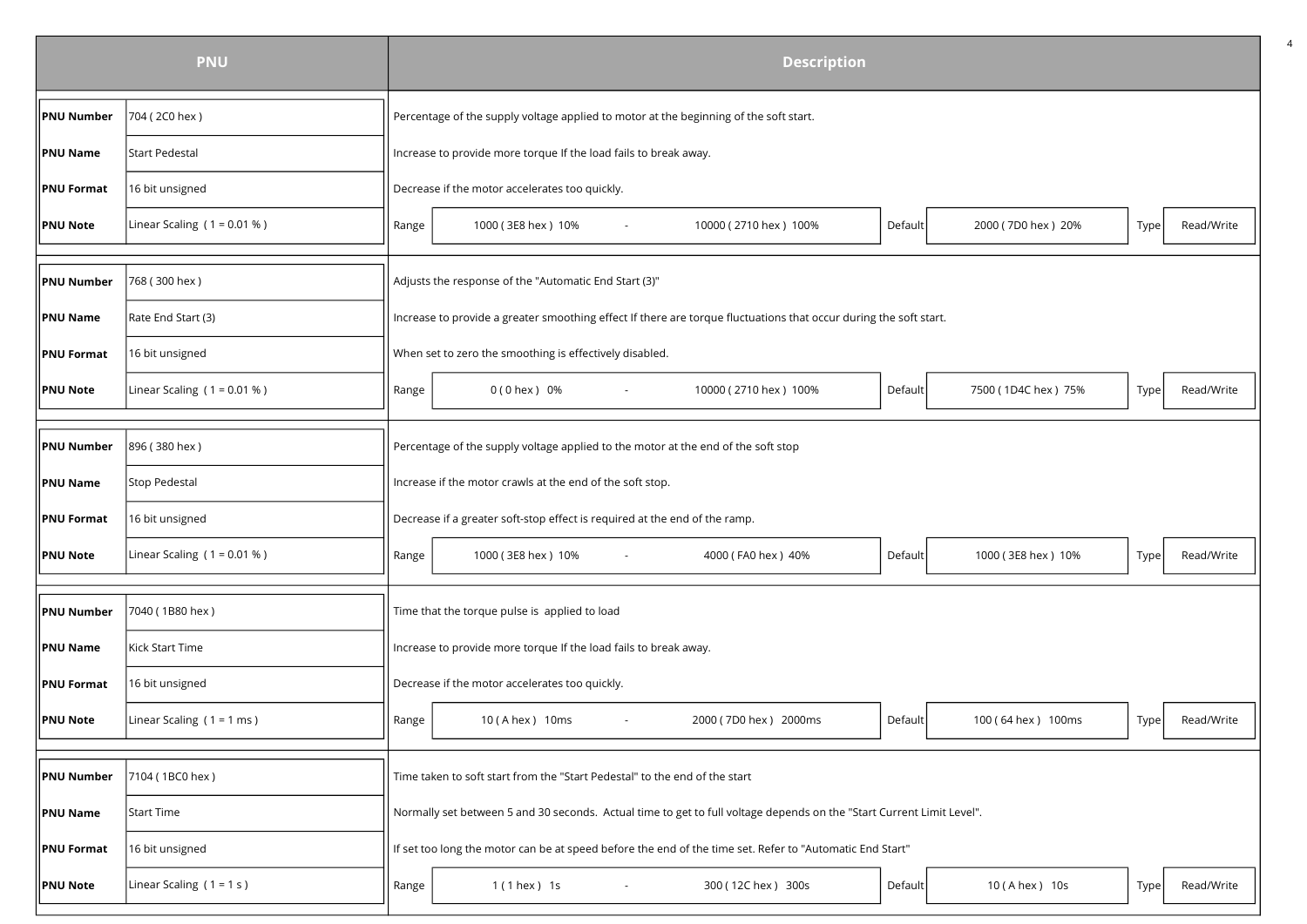|                   | <b>PNU</b>                                                 |       | <b>Description</b>                                                                     |  |                                                                                                                          |         |                       |      |            |  |  |  |  |
|-------------------|------------------------------------------------------------|-------|----------------------------------------------------------------------------------------|--|--------------------------------------------------------------------------------------------------------------------------|---------|-----------------------|------|------------|--|--|--|--|
| <b>PNU Number</b> | 7296 (1C80 hex)                                            |       | The time taken to soft stop from full voltage or the iERS level to the 'Stop Pedestal' |  |                                                                                                                          |         |                       |      |            |  |  |  |  |
| <b>PNU Name</b>   | Stop Time                                                  |       |                                                                                        |  | Normally set between 15 and 60 seconds. Actual time to get to 'Stop Pedestal' depends on the "Stop Current Limit Level". |         |                       |      |            |  |  |  |  |
| <b>PNU Format</b> | 16 bit unsigned                                            |       |                                                                                        |  | If set too long the motor may reach zero speed before the end of the time set. Refer to "Automatic End Stop"             |         |                       |      |            |  |  |  |  |
| <b>PNU Note</b>   | Linear Scaling $(1 = 1 s)$                                 | Range | $0(0$ hex $)$ 0s                                                                       |  | 300 (12C hex) 300s                                                                                                       | Default | $0(0$ hex $)$ 0s      | Type | Read/Write |  |  |  |  |
|                   |                                                            |       |                                                                                        |  |                                                                                                                          |         |                       |      |            |  |  |  |  |
| <b>PNU Number</b> | 7360 (1CC0 hex)                                            |       |                                                                                        |  | The time from the End of the start to the point where the iERS saving mode becomes active.                               |         |                       |      |            |  |  |  |  |
| <b>PNU Name</b>   | <b>Dwell Time</b>                                          |       |                                                                                        |  | Normally set to 5 seconds to ensure the motor is at full speed before the iERS saving becomes active                     |         |                       |      |            |  |  |  |  |
| <b>PNU Format</b> | 16 bit unsigned                                            |       | Increase to allow time for the motor to stabilise.                                     |  |                                                                                                                          |         |                       |      |            |  |  |  |  |
| <b>PNU Note</b>   | Linear Scaling $(1 = 1 s)$                                 | Range | $1(1$ hex $)$ 1s                                                                       |  | 300 (12C hex) 300s                                                                                                       | Default | $5(5$ hex $)$ 5s      | Type | Read/Write |  |  |  |  |
|                   |                                                            |       |                                                                                        |  |                                                                                                                          |         |                       |      |            |  |  |  |  |
| <b>PNU Number</b> | 8320 (2080 hex)                                            |       | Time allowed for external contactors to operate before starting                        |  |                                                                                                                          |         |                       |      |            |  |  |  |  |
| <b>PNU Name</b>   | Contactor Delay                                            |       |                                                                                        |  | Increase if contactors are driven by buffer relays or motor trips on phase loss when start signal applied                |         |                       |      |            |  |  |  |  |
| <b>PNU Format</b> | 16 bit unsigned                                            |       | Decrease if response to start signal needs to be improved                              |  |                                                                                                                          |         |                       |      |            |  |  |  |  |
| <b>PNU Note</b>   | Linear Scaling $(1 = 1$ ms)                                | Range | 20 (14 hex) 20ms                                                                       |  | 60000 (EA60 hex) 60000ms                                                                                                 | Default | 160 (A0 hex ) 160ms   | Type | Read/Write |  |  |  |  |
|                   |                                                            |       |                                                                                        |  |                                                                                                                          |         |                       |      |            |  |  |  |  |
| <b>PNU Number</b> | 8960 (2300 hex)                                            |       | Defines the physical function of the analogue output (AO)                              |  |                                                                                                                          |         |                       |      |            |  |  |  |  |
| <b>PNU Name</b>   | Analogue Output Type                                       |       | 0-10V : The output voltage varies from 0 to 10V                                        |  |                                                                                                                          |         |                       |      |            |  |  |  |  |
| <b>PNU Format</b> | 8 bit unsigned                                             |       | 4-20mA : The output current varies from 4 to 20mA                                      |  |                                                                                                                          |         |                       |      |            |  |  |  |  |
| <b>PNU Note</b>   | Binary value                                               | Range | $0(0$ hex $) 0 - 10V$                                                                  |  | 1 ( 1 hex ) 4 - 20 m A                                                                                                   | Default | $0(0$ hex $) 0 - 10V$ | Type | Read/Write |  |  |  |  |
|                   |                                                            |       |                                                                                        |  |                                                                                                                          |         |                       |      |            |  |  |  |  |
| <b>PNU Number</b> | 9024 (2340 hex)                                            |       | Allows the Analogue output to be mapped to different PNU functions                     |  |                                                                                                                          |         |                       |      |            |  |  |  |  |
| <b>PNU Name</b>   | Select Function                                            |       | The output will change in proportion with the selected function                        |  |                                                                                                                          |         |                       |      |            |  |  |  |  |
| <b>PNU Format</b> | 16 bit unsigned                                            |       |                                                                                        |  | By default the output will be at a maximum when the selected function equals its maximum value                           |         |                       |      |            |  |  |  |  |
| <b>PNU Note</b>   | 514=Imeasued, 522=Overload, 161=OverloadSCR,<br>542=Ptotal | Range | $0(0$ hex ) Off                                                                        |  | 999 (3E7 hex) End of list                                                                                                | Default | $0(0$ hex ) Off       | Type | Read/Write |  |  |  |  |
|                   |                                                            |       |                                                                                        |  |                                                                                                                          |         |                       |      |            |  |  |  |  |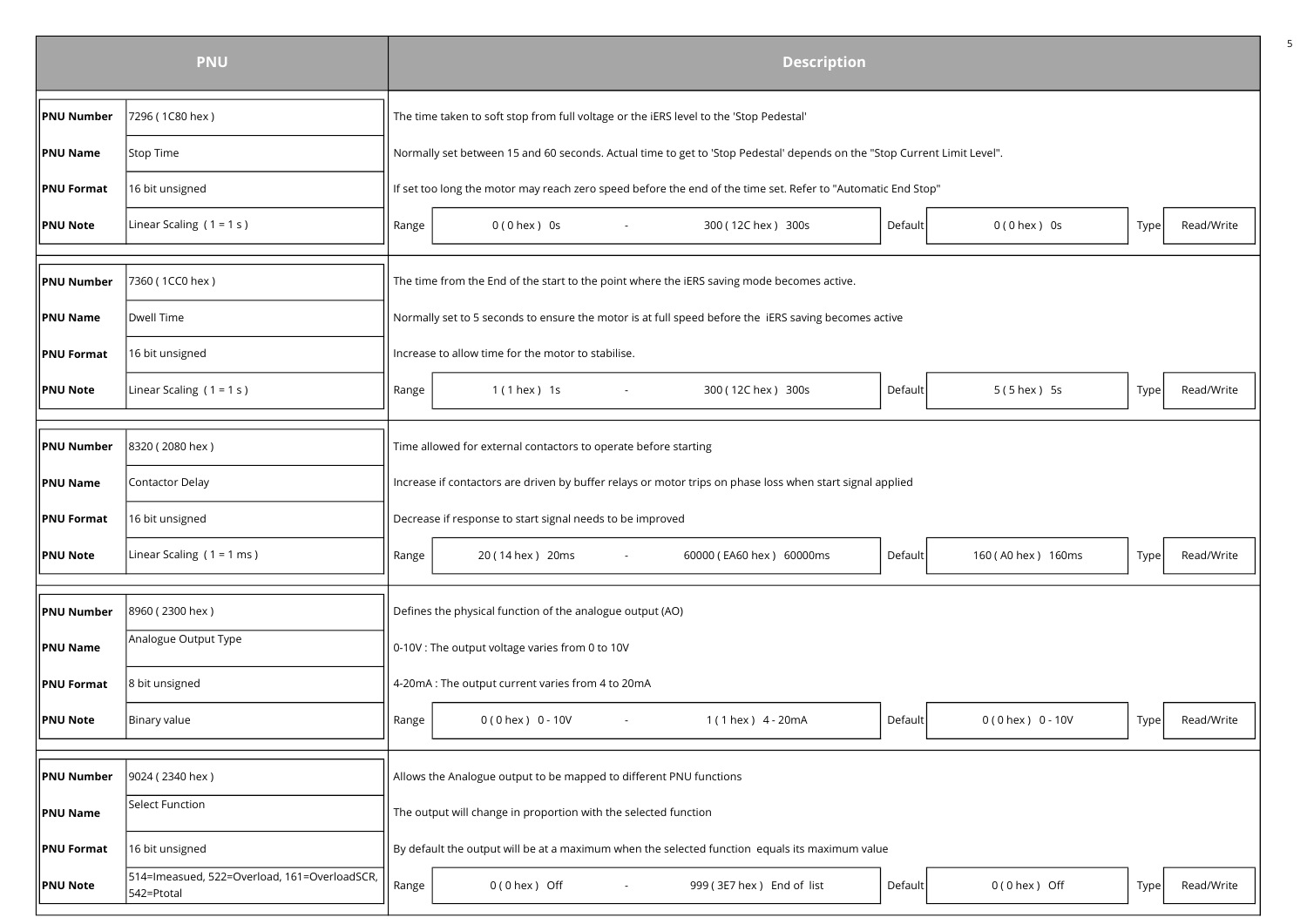|                   | <b>PNU</b>                                                 |       |                                                                                       |        | <b>Description</b>            |         |                        |      |            |  |  |
|-------------------|------------------------------------------------------------|-------|---------------------------------------------------------------------------------------|--------|-------------------------------|---------|------------------------|------|------------|--|--|
| <b>PNU Number</b> | 9088 (2380 hex)                                            |       | Allows the selected function to be scaled                                             |        |                               |         |                        |      |            |  |  |
| <b>PNU Name</b>   | <b>Scaling Level</b>                                       |       | The output will change in proportion with the selected function                       |        |                               |         |                        |      |            |  |  |
| <b>PNU Format</b> | 16 bit unsigned                                            |       | The output will be at a maximum when the selected function equals the "Scaling Level" |        |                               |         |                        |      |            |  |  |
| <b>PNU Note</b>   | Linear Scaling ( $1 = 0.01 %$ )                            | Range | 0 (0 hex) 0%                                                                          |        | 10000 (2710 hex) Max value %  | Default | $0(0$ hex $) 0%$       | Type | Read/Write |  |  |
|                   |                                                            |       |                                                                                       |        |                               |         |                        |      |            |  |  |
| <b>PNU Number</b> | 9152 (23C0 hex)                                            |       | The value of the Analogue output                                                      |        |                               |         |                        |      |            |  |  |
| <b>PNU Name</b>   | Analogue Output Value                                      |       | The internal Digital to analogue converter is 10 bit.                                 |        |                               |         |                        |      |            |  |  |
| <b>PNU Format</b> | 16 bit unsigned                                            |       |                                                                                       |        |                               |         |                        |      |            |  |  |
| <b>PNU Note</b>   | Linear Scaling $(1 = 1)$                                   | Range | $0(0$ hex $)$ 0                                                                       |        | 1024 (400 hex) 1024           | Default | $0(0$ hex $)$ 0        | Type | Read Only  |  |  |
|                   |                                                            |       |                                                                                       |        |                               |         |                        |      |            |  |  |
| <b>PNU Number</b> | 9600 (2580 hex)                                            |       | Defines the function of the analogue input (AI)                                       |        |                               |         |                        |      |            |  |  |
| <b>PNU Name</b>   | Analogue Input Type                                        |       | 0-10V : The input voltage varies from 0-10V                                           |        |                               |         |                        |      |            |  |  |
| <b>PNU Format</b> | 8 bit unsigned                                             |       | 4-20mA : The input varies from 4 to 20mA                                              |        |                               |         |                        |      |            |  |  |
| <b>PNU Note</b>   | Binary value                                               | Range | $0(0$ hex $) 0 - 10V$                                                                 |        | 1 (1 hex ) 4 - 20mA           | Default | $0(0$ hex $) 0 - 10V$  | Type | Read/Write |  |  |
|                   |                                                            |       |                                                                                       |        |                               |         |                        |      |            |  |  |
| <b>PNU Number</b> | 9664 (25C0 hex)                                            |       | Allows the Analogue input to be mapped to different functions                         |        |                               |         |                        |      |            |  |  |
| <b>PNU Name</b>   | <b>Select Function</b>                                     |       | The selected function will change in proportion with the input                        |        |                               |         |                        |      |            |  |  |
| <b>PNU Format</b> | 16 bit unsigned                                            |       | By default the function will be at its maximum when the input is at it maximum        |        |                               |         |                        |      |            |  |  |
| <b>PNU Note</b>   | 420=Current Limit Start, 431=I Shearpin, 441=I<br>Overload | Range | $0(0$ hex ) Off                                                                       | $\sim$ | 999 (3E7 hex) End of list     | Default | $0(0$ hex $)$ Off      | Type | Read/Write |  |  |
|                   |                                                            |       |                                                                                       |        |                               |         |                        |      |            |  |  |
| <b>PNU Number</b> | 9728 (2600 hex)                                            |       | Allows the selected function to be scaled                                             |        |                               |         |                        |      |            |  |  |
| <b>PNU Name</b>   | <b>Scaling Level</b>                                       |       | The selected function will change in proportion with the input                        |        |                               |         |                        |      |            |  |  |
| <b>PNU Format</b> | 16 bit unsigned                                            |       | The function will be at its "Scaling Level" when the input is at its maximum          |        |                               |         |                        |      |            |  |  |
| <b>PNU Note</b>   | Linear Scaling ( $1 = 0.01 %$ )                            | Range | 0 (0 hex ) 0%                                                                         |        | 10000 (2710 hex ) Max value % | Default | 0 (0 hex ) Max value % | Type | Read/Write |  |  |
|                   |                                                            |       |                                                                                       |        |                               |         |                        |      |            |  |  |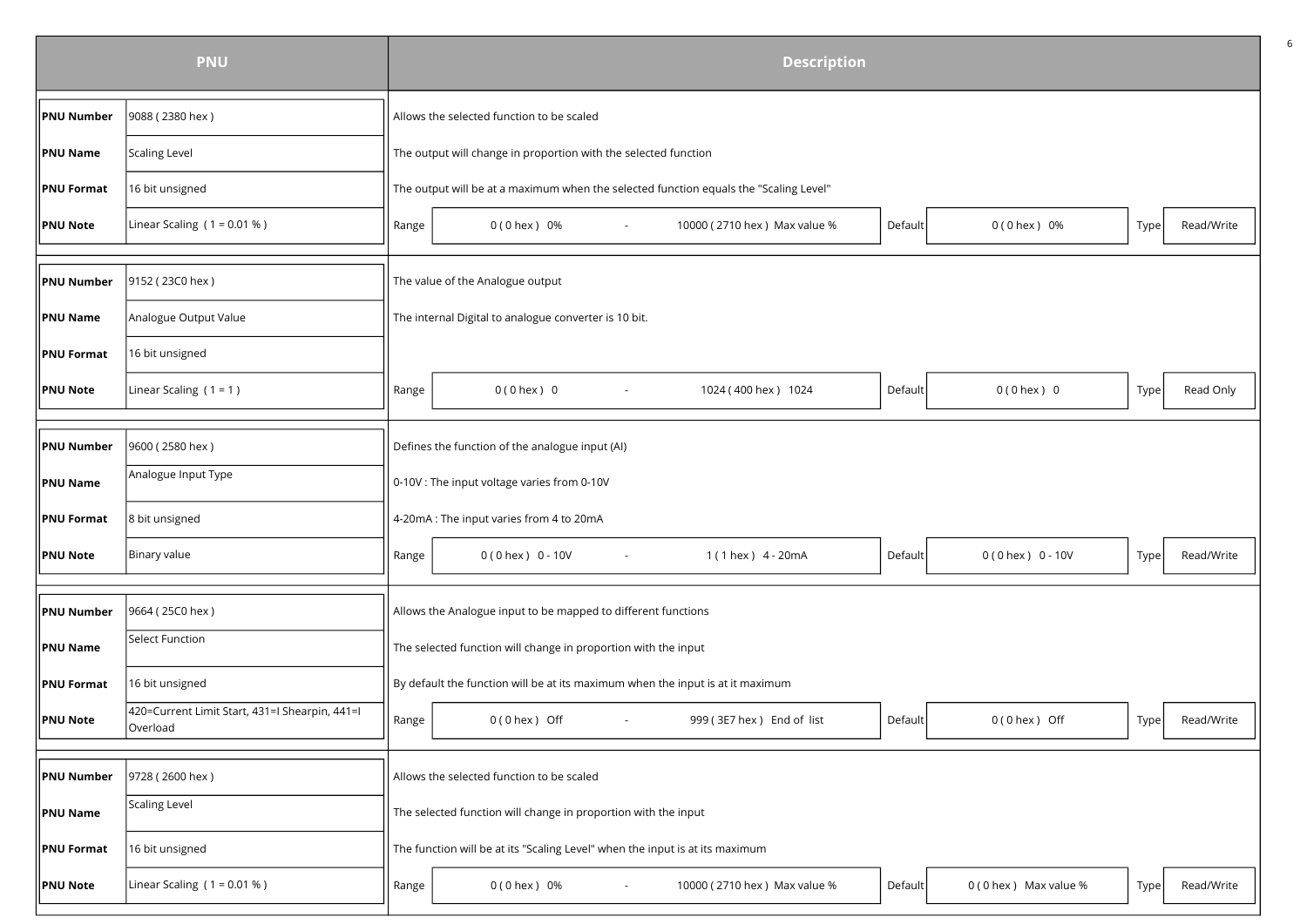|                   | <b>PNU</b>                                                               | <b>Description</b> |                                 |                                                                                                                                                         |  |                                                                                                                                                                                                             |         |                          |      |            |  |  |
|-------------------|--------------------------------------------------------------------------|--------------------|---------------------------------|---------------------------------------------------------------------------------------------------------------------------------------------------------|--|-------------------------------------------------------------------------------------------------------------------------------------------------------------------------------------------------------------|---------|--------------------------|------|------------|--|--|
| <b>PNU Number</b> | 9792 (2640 hex)                                                          |                    | The value of the analogue Input |                                                                                                                                                         |  |                                                                                                                                                                                                             |         |                          |      |            |  |  |
| <b>PNU Name</b>   | Analogue Input Value                                                     |                    |                                 | The internal Analogue to Digital converter is 10 bit.                                                                                                   |  |                                                                                                                                                                                                             |         |                          |      |            |  |  |
| <b>PNU Format</b> | 16 bit unsigned                                                          |                    |                                 |                                                                                                                                                         |  |                                                                                                                                                                                                             |         |                          |      |            |  |  |
| <b>PNU Note</b>   | Linear Scaling $(1 = 1)$                                                 | Range              |                                 | $0(0$ hex $)$ 0                                                                                                                                         |  | 1024 (400 hex) 1024                                                                                                                                                                                         | Default | $0(0$ hex $) 0$          | Type | Read Only  |  |  |
|                   |                                                                          |                    |                                 |                                                                                                                                                         |  |                                                                                                                                                                                                             |         |                          |      |            |  |  |
| <b>PNU Number</b> | 10432 (28C0 hex)                                                         |                    |                                 |                                                                                                                                                         |  | Indicates the state of the Unit PTC input. Designed for single or double or triple PTC in series<br>PTC thermistor standards DIN44081 / EN60738-1 apply (< 300R @ 25°C. Typically 4K @ nominal temperature) |         |                          |      |            |  |  |
| <b>PNU Name</b>   | Motor Thermistor                                                         |                    |                                 |                                                                                                                                                         |  | The value indicated is a not in degrees Celsius but is an internal representation.<br>At 25°C the value displayed should be less than 100 and the Unit trips when value > 400 (open circuit = 1024)         |         |                          |      |            |  |  |
| <b>PNU Format</b> | 16 bit unsigned                                                          |                    |                                 | If thermistors are connected the "Thermistor trip" should be turned "on"                                                                                |  | The value will increase rapidly when the motor thermistors approach their nominal temperature.                                                                                                              |         |                          |      |            |  |  |
| <b>PNU Note</b>   | Linear Scaling $(1 = 1)$                                                 | Range              |                                 | $0(0$ hex $)$ 0                                                                                                                                         |  | 1024 (400 hex) 1024                                                                                                                                                                                         | Default | 0 (0 hex) 1024           | Type | Read Only  |  |  |
|                   |                                                                          |                    |                                 |                                                                                                                                                         |  |                                                                                                                                                                                                             |         |                          |      |            |  |  |
| <b>PNU Number</b> | 10880 (2A80 hex)                                                         |                    |                                 | 230V : 'Active high level' Input voltage must be in the range 195.5V - 253V                                                                             |  | The digital inputs D1-11 D1-21 D2-11 D2-21 are designed to work with a range of control supplies                                                                                                            |         |                          |      |            |  |  |
| <b>PNU Name</b>   | Digital Input Voltage                                                    |                    |                                 | 110V : 'Active high level' Input voltage must be in the range 93.5V - 132V<br>24V : 'Active high level ' input voltage must be in the range 20.4V-26.4V |  |                                                                                                                                                                                                             |         |                          |      |            |  |  |
| <b>PNU Format</b> | 16 bit unsigned                                                          |                    |                                 | Failure to do so may result in damage.                                                                                                                  |  | It is important to ensure the "Digital input Voltage" corresponds to the voltage applied to the input.                                                                                                      |         |                          |      |            |  |  |
| <b>PNU Note</b>   | 0=230V, 1=110V, 2=24V                                                    | Range              |                                 | 0 (0 hex) 230V                                                                                                                                          |  | 2 (2 hex ) 24VDC                                                                                                                                                                                            | Default | 0 (0 hex) 230V           | Type | Read/Write |  |  |
|                   |                                                                          |                    |                                 |                                                                                                                                                         |  |                                                                                                                                                                                                             |         |                          |      |            |  |  |
| <b>PNU Number</b> | 10944 (2AC0 hex)                                                         |                    |                                 | Allows the Digital input (D1-1I) to be mapped to different functions                                                                                    |  |                                                                                                                                                                                                             |         |                          |      |            |  |  |
| <b>PNU Name</b>   | <b>Select Function</b>                                                   |                    |                                 | The selected function will change in proportion with the input                                                                                          |  |                                                                                                                                                                                                             |         |                          |      |            |  |  |
| <b>PNU Format</b> | 16 bit unsigned                                                          |                    |                                 |                                                                                                                                                         |  | Digital inputs can only be mapped if the "Control Method" is set to "User Programmable"                                                                                                                     |         |                          |      |            |  |  |
| <b>PNU Note</b>   | 280=Start/Stop, 285=FreezeRamp,<br>287=Reset, 330=iErs, 295=ExternalTrip | Range              |                                 | $0(0$ hex ) Off                                                                                                                                         |  | 999 (3E7 hex) End of list                                                                                                                                                                                   | Default | 280 (118 hex) Start/Stop | Type | Read/Write |  |  |
|                   |                                                                          |                    |                                 |                                                                                                                                                         |  |                                                                                                                                                                                                             |         |                          |      |            |  |  |
| <b>PNU Number</b> | 10945 (2AC1 hex)                                                         |                    |                                 | Allows the Digital input (D1-2I) to be mapped to different functions                                                                                    |  |                                                                                                                                                                                                             |         |                          |      |            |  |  |
| <b>PNU Name</b>   | Select Function                                                          |                    |                                 | The selected function will change in proportion with the input                                                                                          |  |                                                                                                                                                                                                             |         |                          |      |            |  |  |
| <b>PNU Format</b> | 16 bit unsigned                                                          |                    |                                 |                                                                                                                                                         |  | Digital inputs can only be mapped if the "Control Method" is set to "User Programmable"                                                                                                                     |         |                          |      |            |  |  |
| <b>PNU Note</b>   | 280=Start/Stop, 285=FreezeRamp,<br>287=Reset, 330=iErs, 295=ExternalTrip | Range              |                                 | $0(0$ hex $)$ Off                                                                                                                                       |  | 999 (3E7 hex) End of list                                                                                                                                                                                   | Default | $0(0$ hex ) Off          | Type | Read/Write |  |  |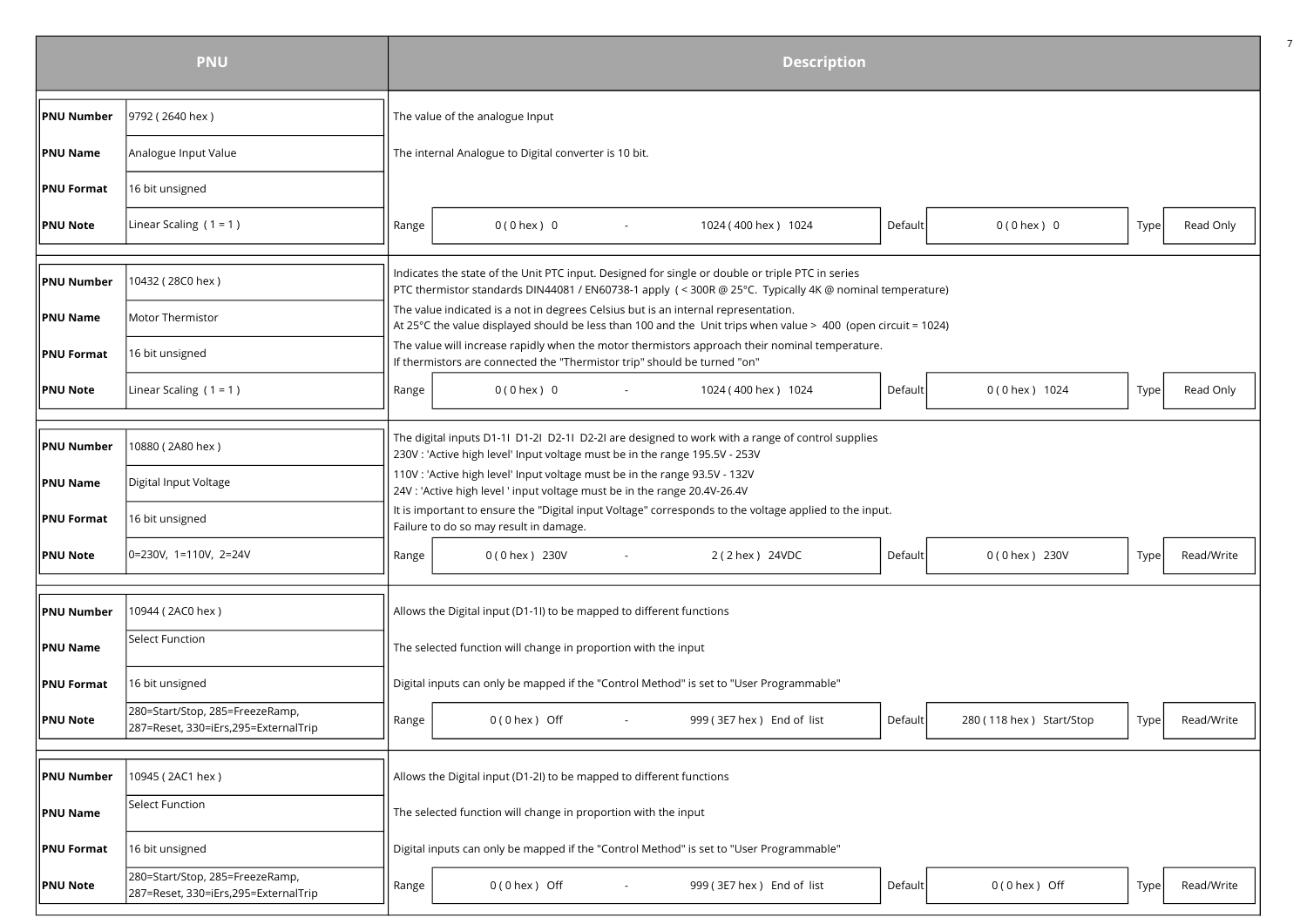|                   | <b>PNU</b>                                                                     |       |                                                                          |        |                                                                                         | <b>Description</b> |                      |      |            |  |  |  |  |  |  |
|-------------------|--------------------------------------------------------------------------------|-------|--------------------------------------------------------------------------|--------|-----------------------------------------------------------------------------------------|--------------------|----------------------|------|------------|--|--|--|--|--|--|
| <b>PNU Number</b> | 10946 (2AC2 hex)                                                               |       | Allows the Digital input (D2-1I) to be mapped to different functions     |        |                                                                                         |                    |                      |      |            |  |  |  |  |  |  |
| <b>PNU Name</b>   | <b>Select Function</b>                                                         |       | The selected function will change in proportion with the input           |        |                                                                                         |                    |                      |      |            |  |  |  |  |  |  |
| <b>PNU Format</b> | 16 bit unsigned                                                                |       |                                                                          |        | Digital inputs can only be mapped if the "Control Method" is set to "User Programmable" |                    |                      |      |            |  |  |  |  |  |  |
| <b>PNU Note</b>   | 280=Start/Stop, 285=FreezeRamp,<br>287=Reset, 330=iErs, 295=ExternalTrip       | Range | $0(0$ hex $)$ Off                                                        |        | 999 (3E7 hex) End of list                                                               | Default            | 287 (11F hex ) Reset | Type | Read/Write |  |  |  |  |  |  |
| <b>PNU Number</b> | 10947 (2AC3 hex)                                                               |       | Allows the Digital input (D2-2I) to be mapped to different functions     |        |                                                                                         |                    |                      |      |            |  |  |  |  |  |  |
| <b>PNU Name</b>   | <b>Select Function</b>                                                         |       | The selected function will change in proportion with the input           |        |                                                                                         |                    |                      |      |            |  |  |  |  |  |  |
| <b>PNU Format</b> | 16 bit unsigned                                                                |       |                                                                          |        | Digital inputs can only be mapped if the "Control Method" is set to "User Programmable" |                    |                      |      |            |  |  |  |  |  |  |
| <b>PNU Note</b>   | 280=Start/Stop, 285=FreezeRamp,<br>287=Reset, 330=iErs, 295=ExternalTrip       | Range | $0(0$ hex ) Off                                                          |        | 999 (3E7 hex) End of list                                                               | Default            | 287 (11F hex) Off    | Type | Read/Write |  |  |  |  |  |  |
| <b>PNU Number</b> | 11584 (2D40 hex)                                                               |       | Allows the Digital output (N/C (12)) to be mapped to different functions |        |                                                                                         |                    |                      |      |            |  |  |  |  |  |  |
| <b>PNU Name</b>   | Select Function                                                                |       | The digital output will change in accordance with the selected function  |        |                                                                                         |                    |                      |      |            |  |  |  |  |  |  |
| <b>PNU Format</b> | 16 bit unsigned                                                                |       |                                                                          |        |                                                                                         |                    |                      |      |            |  |  |  |  |  |  |
| <b>PNU Note</b>   | 581=Rdy,582=En,583=Error,588=Running,<br>590=EndOfStart,591=C/L,595=iErsActive | Range | $0(0$ hex ) Off                                                          | $\sim$ | 999 (3E7 hex) End of list                                                               | Default            | 583 Error            | Type | Read/Write |  |  |  |  |  |  |
| <b>PNU Number</b> | 11585 (2D41 hex)                                                               |       | Allows the Digital output (N/O (24)) to be mapped to different functions |        |                                                                                         |                    |                      |      |            |  |  |  |  |  |  |
| <b>PNU Name</b>   | <b>Select Function</b>                                                         |       | The digital output will change in accordance with the selected function  |        |                                                                                         |                    |                      |      |            |  |  |  |  |  |  |
| <b>PNU Format</b> | 16 bit unsigned                                                                |       |                                                                          |        |                                                                                         |                    |                      |      |            |  |  |  |  |  |  |
| <b>PNU Note</b>   | 581=Rdy,582=En,583=Error,588=Running,<br>590=EndOfStart,591=C/L,595=iErsActive | Range | $0(0$ hex $)$ Off                                                        | $\sim$ | 999 (3E7 hex) End of list                                                               | Default            | 583 Error            | Type | Read/Write |  |  |  |  |  |  |
| <b>PNU Number</b> | 11586 (2D42 hex)                                                               |       | Allows the Digital output (N/O (34)) to be mapped to different functions |        |                                                                                         |                    |                      |      |            |  |  |  |  |  |  |
| <b>PNU Name</b>   | <b>Select Function</b>                                                         |       | The digital output will change in accordance with the selected function  |        |                                                                                         |                    |                      |      |            |  |  |  |  |  |  |
| <b>PNU Format</b> | 16 bit unsigned                                                                |       |                                                                          |        |                                                                                         |                    |                      |      |            |  |  |  |  |  |  |
| <b>PNU Note</b>   | 581=Rdy,582=En,583=Error,588=Running,<br>590=EndOfStart,591=C/L,595=iErsActive | Range | $0(0$ hex $)$ Off                                                        |        | 999 (3E7 hex) End of list                                                               | Default            | 588 Running          | Type | Read/Write |  |  |  |  |  |  |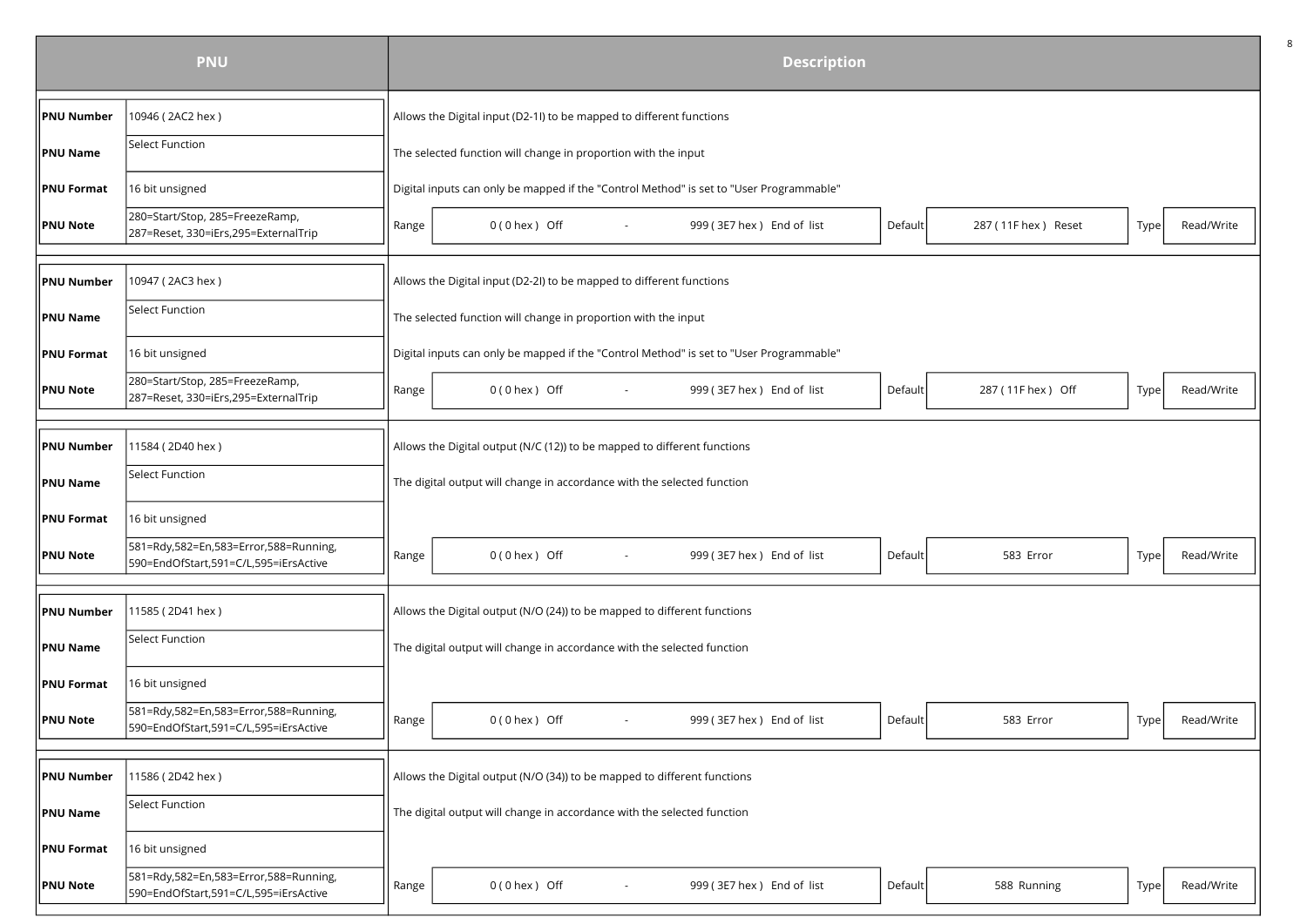|                   | <b>PNU</b>                                                                     |       | <b>Description</b>                                                       |                           |         |                  |      |            |  |  |  |  |
|-------------------|--------------------------------------------------------------------------------|-------|--------------------------------------------------------------------------|---------------------------|---------|------------------|------|------------|--|--|--|--|
| <b>PNU Number</b> | 11587 (2D43 hex)                                                               |       | Allows the Digital output (N/O (44)) to be mapped to different functions |                           |         |                  |      |            |  |  |  |  |
| <b>PNU Name</b>   | Select Function                                                                |       | The digital output will change in accordance with the selected function  |                           |         |                  |      |            |  |  |  |  |
| <b>PNU Format</b> | 16 bit unsigned                                                                |       |                                                                          |                           |         |                  |      |            |  |  |  |  |
| <b>PNU Note</b>   | 581=Rdy,582=En,583=Error,588=Running,<br>590=EndOfStart,591=C/L,595=iErsActive | Range | $0(0$ hex $)$ Off<br>$\sim$                                              | 999 (3E7 hex) End of list | Default | 590 End Of Start | Type | Read/Write |  |  |  |  |
| PNU Number        | 11588 (2D44 hex)                                                               |       | Allows the Digital output (N/O (54)) to be mapped to different functions |                           |         |                  |      |            |  |  |  |  |
| <b>PNU Name</b>   | Select Function                                                                |       | The digital output will change in accordance with the selected function  |                           |         |                  |      |            |  |  |  |  |
| <b>PNU Format</b> | 16 bit unsigned                                                                |       |                                                                          |                           |         |                  |      |            |  |  |  |  |
| <b>PNU Note</b>   | 581=Rdy,582=En,583=Error,588=Running,<br>590=EndOfStart,591=C/L,595=iErsActive | Range | $0(0$ hex $)$ Off                                                        | 999 (3E7 hex) End of list | Default | 590 Running      | Type | Read/Write |  |  |  |  |
| <b>PNU Number</b> | 12800 (3200 hex)                                                               |       | The device serial number stored at the point of manufacture              |                           |         |                  |      |            |  |  |  |  |
| <b>PNU Name</b>   | Serial Number                                                                  |       |                                                                          |                           |         |                  |      |            |  |  |  |  |
| <b>PNU Format</b> | 8 bit unsigned                                                                 |       |                                                                          |                           |         |                  |      |            |  |  |  |  |
| <b>PNU Note</b>   | ASCII alpha numeric character<br>Byte 7<br>(MSB)                               | Range | $0(0$ hex $)$ 0<br>$\sim$                                                | 255 (FF hex ) 255         | Default | Not Applicable   | Type | Read Only  |  |  |  |  |
| <b>PNU Number</b> | 12801 (3201 hex)                                                               |       | The device serial number stored at the point of manufacture              |                           |         |                  |      |            |  |  |  |  |
| <b>PNU Name</b>   | Serial Number                                                                  |       |                                                                          |                           |         |                  |      |            |  |  |  |  |
| <b>PNU Format</b> | 8 bit unsigned                                                                 |       |                                                                          |                           |         |                  |      |            |  |  |  |  |
| <b>PNU Note</b>   | ASCII alpha numeric character<br>Byte 6                                        | Range | $0(0$ hex $)$ 0                                                          | 255 (FF hex ) 255         | Default | Not Applicable   | Type | Read Only  |  |  |  |  |
| <b>PNU Number</b> | 12802 (3202 hex)                                                               |       | The device serial number stored at the point of manufacture              |                           |         |                  |      |            |  |  |  |  |
| <b>PNU Name</b>   | Serial Number                                                                  |       |                                                                          |                           |         |                  |      |            |  |  |  |  |
| PNU Format        | 8 bit unsigned                                                                 |       |                                                                          |                           |         |                  |      |            |  |  |  |  |
| <b>PNU Note</b>   | ASCII alpha numeric character<br>Byte 5                                        | Range | $0(0$ hex $)$ 0                                                          | 255 (FF hex ) 255         | Default | Not Applicable   | Type | Read Only  |  |  |  |  |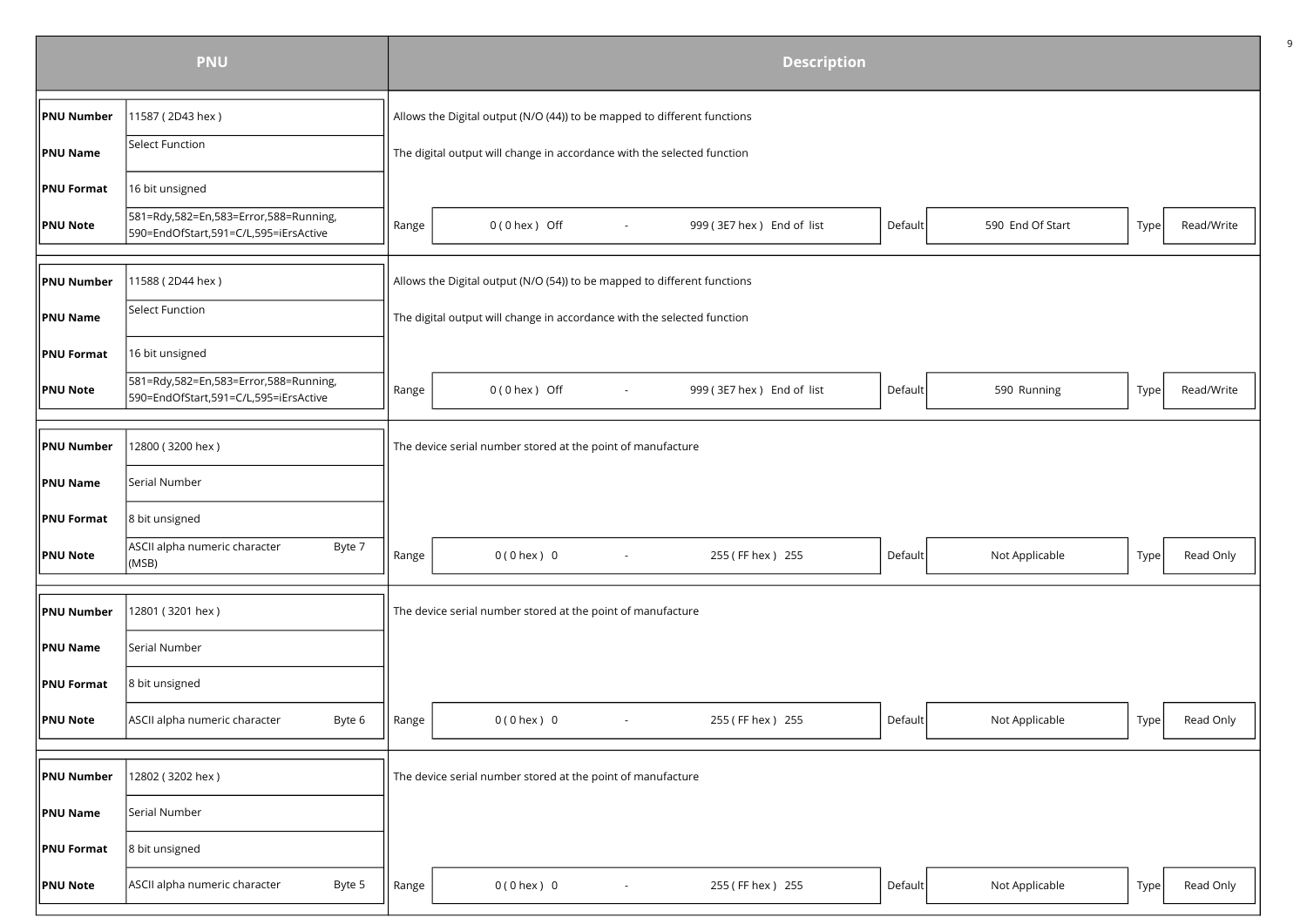|                   | <b>PNU</b>                              |       | <b>Description</b>                                          |                   |         |                |      |           |  |  |  |  |
|-------------------|-----------------------------------------|-------|-------------------------------------------------------------|-------------------|---------|----------------|------|-----------|--|--|--|--|
| <b>PNU Number</b> | 12803 (3203 hex)                        |       | The device serial number stored at the point of manufacture |                   |         |                |      |           |  |  |  |  |
| PNU Name          | Serial Number                           |       |                                                             |                   |         |                |      |           |  |  |  |  |
| <b>PNU Format</b> | 8 bit unsigned                          |       |                                                             |                   |         |                |      |           |  |  |  |  |
| PNU Note          | ASCII alpha numeric character<br>Byte 4 | Range | $0(0$ hex $)$ 0<br>$\sim$                                   | 255 (FF hex) 255  | Default | Not Applicable | Type | Read Only |  |  |  |  |
|                   |                                         |       |                                                             |                   |         |                |      |           |  |  |  |  |
| <b>PNU Number</b> | 12804 (3204 hex)                        |       | The device serial number stored at the point of manufacture |                   |         |                |      |           |  |  |  |  |
| PNU Name          | Serial Number                           |       |                                                             |                   |         |                |      |           |  |  |  |  |
| <b>PNU Format</b> | 8 bit unsigned                          |       |                                                             |                   |         |                |      |           |  |  |  |  |
| <b>PNU Note</b>   | ASCII alpha numeric character<br>Byte 3 | Range | $0(0$ hex $)$ 0                                             | 255 (FF hex ) 255 | Default | Not Applicable | Type | Read Only |  |  |  |  |
|                   |                                         |       |                                                             |                   |         |                |      |           |  |  |  |  |
| <b>PNU Number</b> | 12805 (3205 hex)                        |       | The device serial number stored at the point of manufacture |                   |         |                |      |           |  |  |  |  |
| PNU Name          | Serial Number                           |       |                                                             |                   |         |                |      |           |  |  |  |  |
| <b>PNU Format</b> | 8 bit unsigned                          |       |                                                             |                   |         |                |      |           |  |  |  |  |
| PNU Note          | ASCII alpha numeric character<br>Byte 2 | Range | $0(0$ hex $)$ 0                                             | 255 (FF hex ) 255 | Default | Not Applicable | Type | Read Only |  |  |  |  |
|                   |                                         |       |                                                             |                   |         |                |      |           |  |  |  |  |
| <b>PNU Number</b> | 12806 (3206 hex)                        |       | The device serial number stored at the point of manufacture |                   |         |                |      |           |  |  |  |  |
| <b>PNU Name</b>   | Serial Number                           |       |                                                             |                   |         |                |      |           |  |  |  |  |
| <b>PNU Format</b> | 8 bit unsigned                          |       |                                                             |                   |         |                |      |           |  |  |  |  |
| <b>PNU Note</b>   | ASCII alpha numeric character<br>Byte 1 | Range | $0(0$ hex $)$ 0<br>$\sim$                                   | 255 (FF hex ) 255 | Default | Not Applicable | Type | Read Only |  |  |  |  |
|                   |                                         |       |                                                             |                   |         |                |      |           |  |  |  |  |
| <b>PNU Number</b> | 12807 (3207 hex)                        |       | The device serial number stored at the point of manufacture |                   |         |                |      |           |  |  |  |  |
| PNU Name          | Serial Number                           |       |                                                             |                   |         |                |      |           |  |  |  |  |
| <b>PNU Format</b> | 8 bit unsigned                          |       |                                                             |                   |         |                |      |           |  |  |  |  |
| <b>PNU Note</b>   | ASCII alpha numeric character<br>Byte 0 | Range | $0(0$ hex $) 0$                                             | 255 (FF hex ) 255 | Default | Not Applicable | Type | Read Only |  |  |  |  |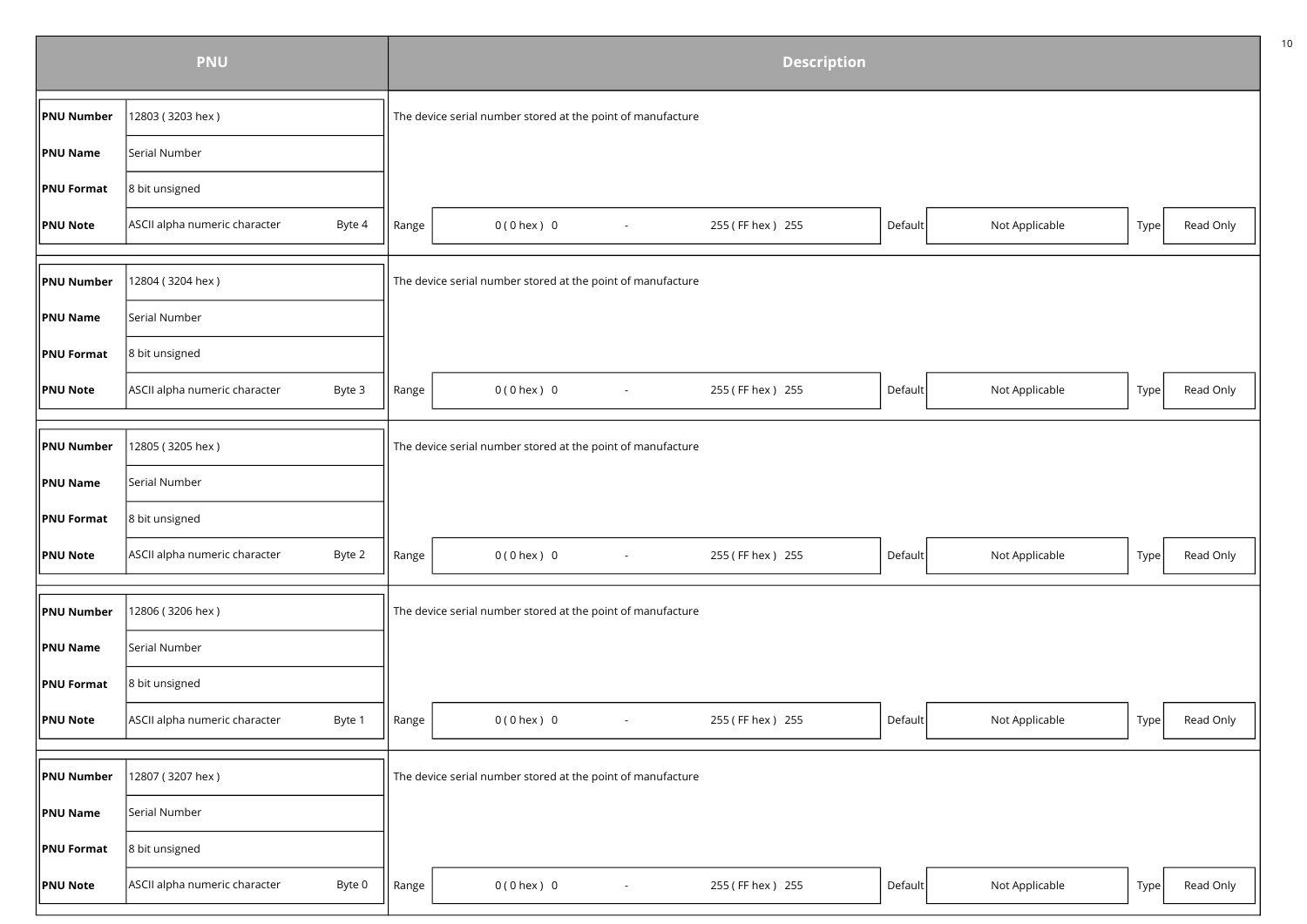|                   | <b>PNU</b>               |       | <b>Description</b>                                                                                                  |         |                   |      |            |
|-------------------|--------------------------|-------|---------------------------------------------------------------------------------------------------------------------|---------|-------------------|------|------------|
| <b>PNU Number</b> | 12928 (3280 hex)         |       | The Raw Model number stored at the point of manufacture                                                             |         |                   |      |            |
| <b>PNU Name</b>   | Model Number             |       |                                                                                                                     |         |                   |      |            |
| <b>PNU Format</b> | 16 bit unsigned          |       |                                                                                                                     |         |                   |      |            |
| <b>PNU Note</b>   | Linear Scaling $(1 = 1)$ | Range | $0(0$ hex $)$ 0<br>65535 (FFFF hex ) Max Value<br>$\sim$                                                            | Default | Not Applicable    | Type | Read Only  |
|                   |                          |       |                                                                                                                     |         |                   |      |            |
| <b>PNU Number</b> | 13120 (3340 hex)         |       | Diagnostic parameter                                                                                                |         |                   |      |            |
| <b>PNU Name</b>   | Service Code             |       | For Internal use only                                                                                               |         |                   |      |            |
| <b>PNU Format</b> |                          |       |                                                                                                                     |         |                   |      |            |
| <b>PNU Note</b>   |                          | Range |                                                                                                                     | Default |                   | Type |            |
| <b>PNU Number</b> | 13184 (3380 hex)         |       | Software Version for the Main control PCB.                                                                          |         |                   |      |            |
| <b>PNU Name</b>   | Software Version (PCB2)  |       | Software version recorded in log file                                                                               |         |                   |      |            |
| <b>PNU Format</b> | 32 bit unsigned          |       |                                                                                                                     |         |                   |      |            |
| <b>PNU Note</b>   | Linear Scaling $(1 = 1)$ | Range | 4294967295 (FFFFFFFF hex) Max Value<br>$0(0$ hex $)$ 0                                                              | Default | Not Applicable    | Type | Read Only  |
| <b>PNU Number</b> | 14080 (3700 hex)         |       | Allows the user to check the state of the Modbus communication network.                                             |         |                   |      |            |
|                   |                          |       | Red LED receive. Green LED Transmit.                                                                                |         |                   |      |            |
| <b>PNU Name</b>   | Traffic LEDS             |       | On : The Red and Green LEDS display the traffic on the Modbus communications network                                |         |                   |      |            |
| <b>PNU Format</b> | 8 bit unsigned           |       | Off : The Red and Green LEDs display the Unit status information                                                    |         |                   |      |            |
| <b>PNU Note</b>   | Binary value             | Range | $0(0$ hex $)$ Off<br>$1(1$ hex $)$ On<br>$\sim$                                                                     | Default | $0(0$ hex $)$ Off | Type | Read/Write |
|                   |                          |       | The unit is configured to start and stop when the main contactor opens and closes                                   |         |                   |      |            |
| <b>PNU Number</b> | 14144 (3740 hex)         |       | An auxiliary contact from the main contactor is used as a Start / Stop signal. The ' Stop Time' must be set to zero |         |                   |      |            |
| <b>PNU Name</b>   | Main Contactor Control   |       | On: When a zero stop time is set some faults will be ignored when main contactor opens.                             |         |                   |      |            |
| <b>PNU Format</b> | 8 bit unsigned           |       | Off : When the contactor opens and the stop signal is given at the same time the unit may trip on "Phase Loss"      |         |                   |      |            |
| <b>PNU Note</b>   | Binary value             | Range | $0(0$ hex $)$ Off<br>$1(1$ hex $)$ On                                                                               | Default | $0(0$ hex $)$ Off | Type | Read/Write |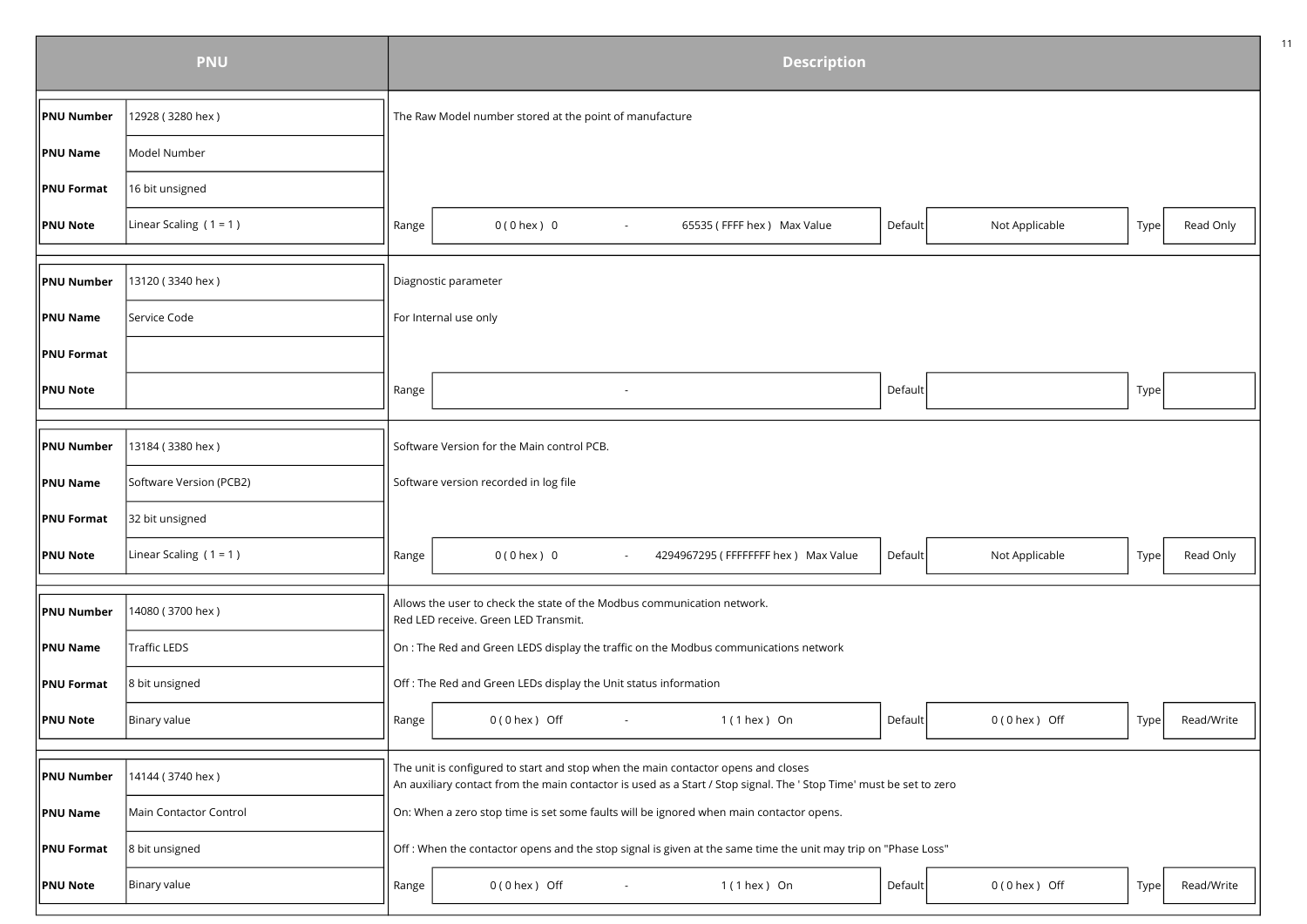|                   | <b>PNU</b>                                                                     | <b>Description</b> |                                                                              |                                                                                                                 |         |                        |      |            |  |  |  |
|-------------------|--------------------------------------------------------------------------------|--------------------|------------------------------------------------------------------------------|-----------------------------------------------------------------------------------------------------------------|---------|------------------------|------|------------|--|--|--|
| <b>PNU Number</b> | 14720 (3980 hex)                                                               |                    | Allows the time to be changed to 'local' time                                |                                                                                                                 |         |                        |      |            |  |  |  |
| <b>PNU Name</b>   | Time                                                                           |                    | By default the time is set to GMT                                            |                                                                                                                 |         |                        |      |            |  |  |  |
| <b>PNU Format</b> | 6 Bytes                                                                        |                    |                                                                              |                                                                                                                 |         |                        |      |            |  |  |  |
| <b>PNU Note</b>   | Time(ms) since midnight (bytes5,4,3,2) and Days<br>since 01/01/1984 (bytes1,0) | Range              | -hh:mm:ss                                                                    | -hh:mm:ss                                                                                                       | Default | GMT timehh:mm:ss       | Type | Read/Write |  |  |  |
|                   |                                                                                |                    |                                                                              |                                                                                                                 |         |                        |      |            |  |  |  |
| <b>PNU Number</b> | 15808 (3DC0 hex)                                                               |                    | Communications trip Timeout period                                           |                                                                                                                 |         |                        |      |            |  |  |  |
| <b>PNU Name</b>   | Timeout ms                                                                     |                    | To prevent a 'Communications Trip' (If enabled) the bus must be kept active. | To keep the bus active there must be at least one Modbus read or write (any PNU) during the "Timeout ms" period |         |                        |      |            |  |  |  |
| <b>PNU Format</b> | 16 bit unsigned                                                                |                    |                                                                              |                                                                                                                 |         |                        |      |            |  |  |  |
| <b>PNU Note</b>   | Linear Scaling $(1 = 1$ ms)                                                    | Range              | $0(0$ hex $)$ 0 ms                                                           | 60000 (EA60 hex) 60000ms                                                                                        | Default | 5000 (1388 hex) 5000ms | Type | Read/Write |  |  |  |
|                   |                                                                                |                    |                                                                              |                                                                                                                 |         |                        |      |            |  |  |  |
| <b>PNU Number</b> | 15809 (3DC1 hex)                                                               |                    | Keypad Communications trip Timeout period                                    |                                                                                                                 |         |                        |      |            |  |  |  |
| <b>PNU Name</b>   | Timeout ms                                                                     |                    |                                                                              | When enabled the unit will trip if there is a loss of communication greater than the "Timeout ms" period        |         |                        |      |            |  |  |  |
| <b>PNU Format</b> | 16 bit unsigned                                                                |                    |                                                                              |                                                                                                                 |         |                        |      |            |  |  |  |
| <b>PNU Note</b>   | Linear Scaling $(1 = 1$ ms)                                                    | Range              | $0(0$ hex $)$ 0 ms<br>$\sim$                                                 | 60000 (EA60 hex) 60000ms                                                                                        | Default | 5000 (1388 hex) 5000ms | Type | Read/Write |  |  |  |
|                   |                                                                                |                    |                                                                              |                                                                                                                 |         |                        |      |            |  |  |  |
| <b>PNU Number</b> | 16000 (3E80 hex)                                                               |                    | Sets the Modbus station number                                               |                                                                                                                 |         |                        |      |            |  |  |  |
| <b>PNU Name</b>   | Address                                                                        |                    |                                                                              |                                                                                                                 |         |                        |      |            |  |  |  |
| <b>PNU Format</b> | 16 bit unsigned                                                                |                    |                                                                              |                                                                                                                 |         |                        |      |            |  |  |  |
| <b>PNU Note</b>   | Linear Scaling $(1 = 1)$                                                       | Range              | 1 (1 hex ) 1<br>$\sim$                                                       | 32 (20 hex ) 32                                                                                                 | Default | 1 (1 hex ) 1           | Type | Read/Write |  |  |  |
|                   |                                                                                |                    |                                                                              |                                                                                                                 |         |                        |      |            |  |  |  |
| <b>PNU Number</b> | 16064 (3EC0 hex)                                                               |                    | Sets the serial communications baud rate                                     |                                                                                                                 |         |                        |      |            |  |  |  |
| <b>PNU Name</b>   | Baud Rate                                                                      |                    | The available baud rates are 9600 19200 38400 57600 or 115200                |                                                                                                                 |         |                        |      |            |  |  |  |
| <b>PNU Format</b> | 16 bit unsigned                                                                |                    |                                                                              |                                                                                                                 |         |                        |      |            |  |  |  |
| <b>PNU Note</b>   | 0=9600, 1=19200, 2=38400, 3=57600, 4=115200                                    | Range              | 0 (0 hex) 9600                                                               | 4 (4 hex) 115200                                                                                                | Default | 1 (1 hex ) 19200       | Type | Read/Write |  |  |  |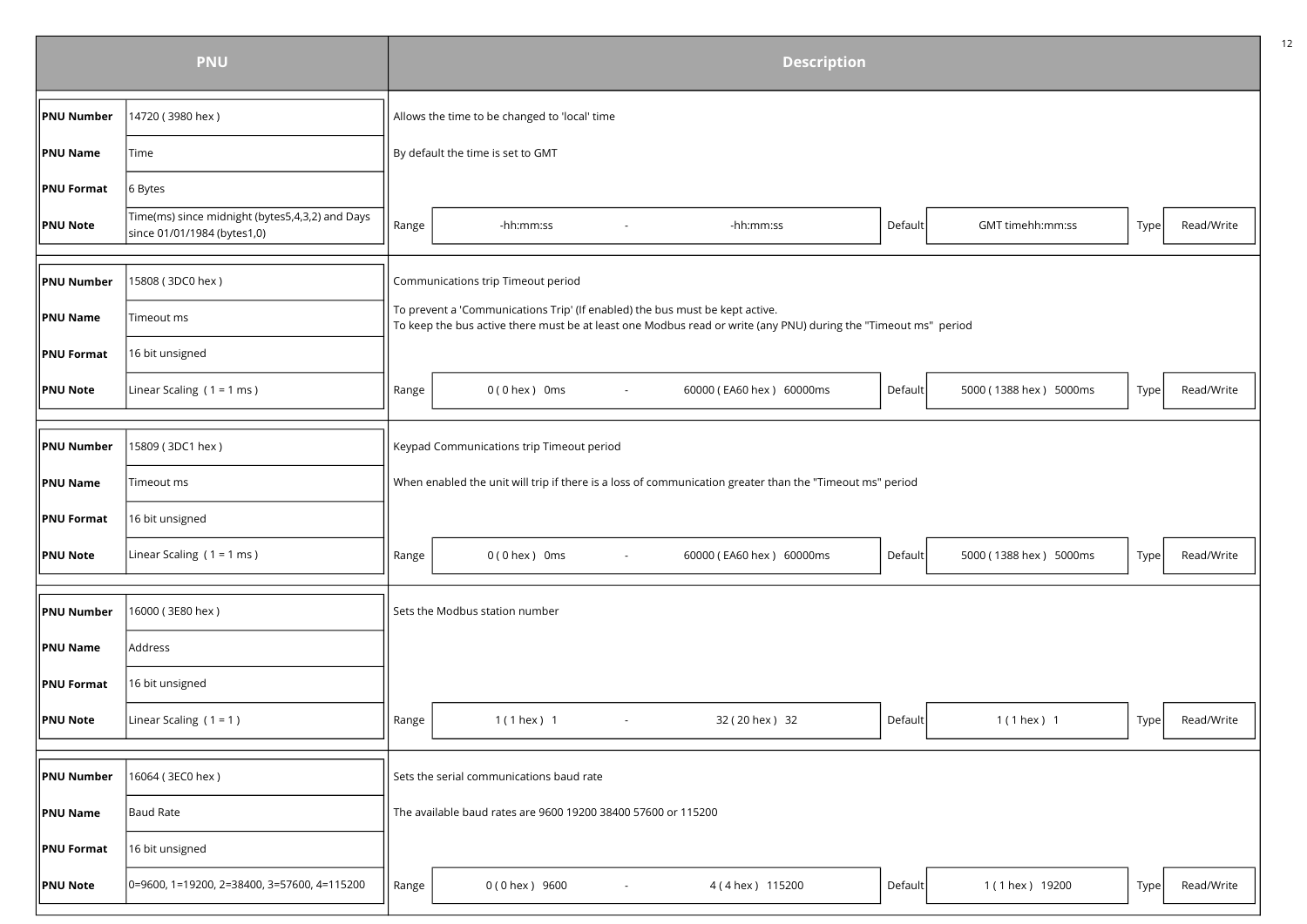|                   | <b>PNU</b>                      |       |                                                                                         | <b>Description</b>     |         |                 |      |            |  |  |
|-------------------|---------------------------------|-------|-----------------------------------------------------------------------------------------|------------------------|---------|-----------------|------|------------|--|--|
| <b>PNU Number</b> | 16128 (3F00 hex)                |       | Sets the serial communications parity bit                                               |                        |         |                 |      |            |  |  |
| <b>PNU Name</b>   | Parity                          |       | The available parity options are None Even Odd                                          |                        |         |                 |      |            |  |  |
| <b>PNU Format</b> | 16 bit unsigned                 |       | Also sets the stop bits. No parity uses 2 stop bits. Odd or even parity uses 1 stop bit |                        |         |                 |      |            |  |  |
| <b>PNU Note</b>   | 0=None, 1=Even, 2=Odd           | Range | 0(0 hex) None                                                                           | 2 (2 hex) Odd          | Default | 1 (1 hex ) Even | Type | Read/Write |  |  |
|                   |                                 |       |                                                                                         |                        |         |                 |      |            |  |  |
| <b>PNU Number</b> | 17600 (44C0 hex)                |       | Used to arrange Modbus Parameters into groups                                           |                        |         |                 |      |            |  |  |
| <b>PNU Name</b>   | Modbus Alias Address Register 0 |       | Holds the address of a Modbus Parameter                                                 |                        |         |                 |      |            |  |  |
| <b>PNU Format</b> |                                 |       | Refer to User Manual for more details                                                   |                        |         |                 |      |            |  |  |
| <b>PNU Note</b>   |                                 | Range | $0(0$ hex $)$ 0                                                                         | 65535 (FFFF hex) 65535 | Default | $0(0$ hex $) 0$ | Type | Read/Write |  |  |
|                   |                                 |       |                                                                                         |                        |         |                 |      |            |  |  |
| <b>PNU Number</b> | 17601 (44C1 hex)                |       | Used to arrange Modbus Parameters into groups                                           |                        |         |                 |      |            |  |  |
| PNU Name          | Modbus Alias Address Register 1 |       | Holds the address of a Modbus Parameter                                                 |                        |         |                 |      |            |  |  |
| <b>PNU Format</b> |                                 |       | Refer to User Manual for more details                                                   |                        |         |                 |      |            |  |  |
| <b>PNU Note</b>   |                                 | Range | $0(0$ hex $)$ 0                                                                         | 65535 (FFFF hex) 65535 | Default | $0(0$ hex $) 0$ | Type | Read/Write |  |  |
|                   |                                 |       |                                                                                         |                        |         |                 |      |            |  |  |
| <b>PNU Number</b> | 17602 (44C2 hex)                |       | Used to arrange Modbus Parameters into groups                                           |                        |         |                 |      |            |  |  |
| PNU Name          | Modbus Alias Address Register 2 |       | Holds the address of a Modbus Parameter                                                 |                        |         |                 |      |            |  |  |
| <b>PNU Format</b> |                                 |       | Refer to User Manual for more details                                                   |                        |         |                 |      |            |  |  |
| <b>PNU Note</b>   |                                 | Range | $0(0$ hex $)$ 0<br>$\sim$                                                               | 65535 (FFFF hex) 65535 | Default | $0(0$ hex $) 0$ | Type | Read/Write |  |  |
|                   |                                 |       |                                                                                         |                        |         |                 |      |            |  |  |
| <b>PNU Number</b> | 17603 (44C3 hex)                |       | Used to arrange Modbus Parameters into groups                                           |                        |         |                 |      |            |  |  |
| <b>PNU Name</b>   | Modbus Alias Address Register 3 |       | Holds the address of a Modbus Parameter                                                 |                        |         |                 |      |            |  |  |
| <b>PNU Format</b> |                                 |       | Refer to User Manual for more details                                                   |                        |         |                 |      |            |  |  |
| <b>PNU Note</b>   |                                 | Range | $0(0$ hex $)$ 0                                                                         | 65535 (FFFF hex) 65535 | Default | $0(0$ hex $) 0$ | Type | Read/Write |  |  |
|                   |                                 |       |                                                                                         |                        |         |                 |      |            |  |  |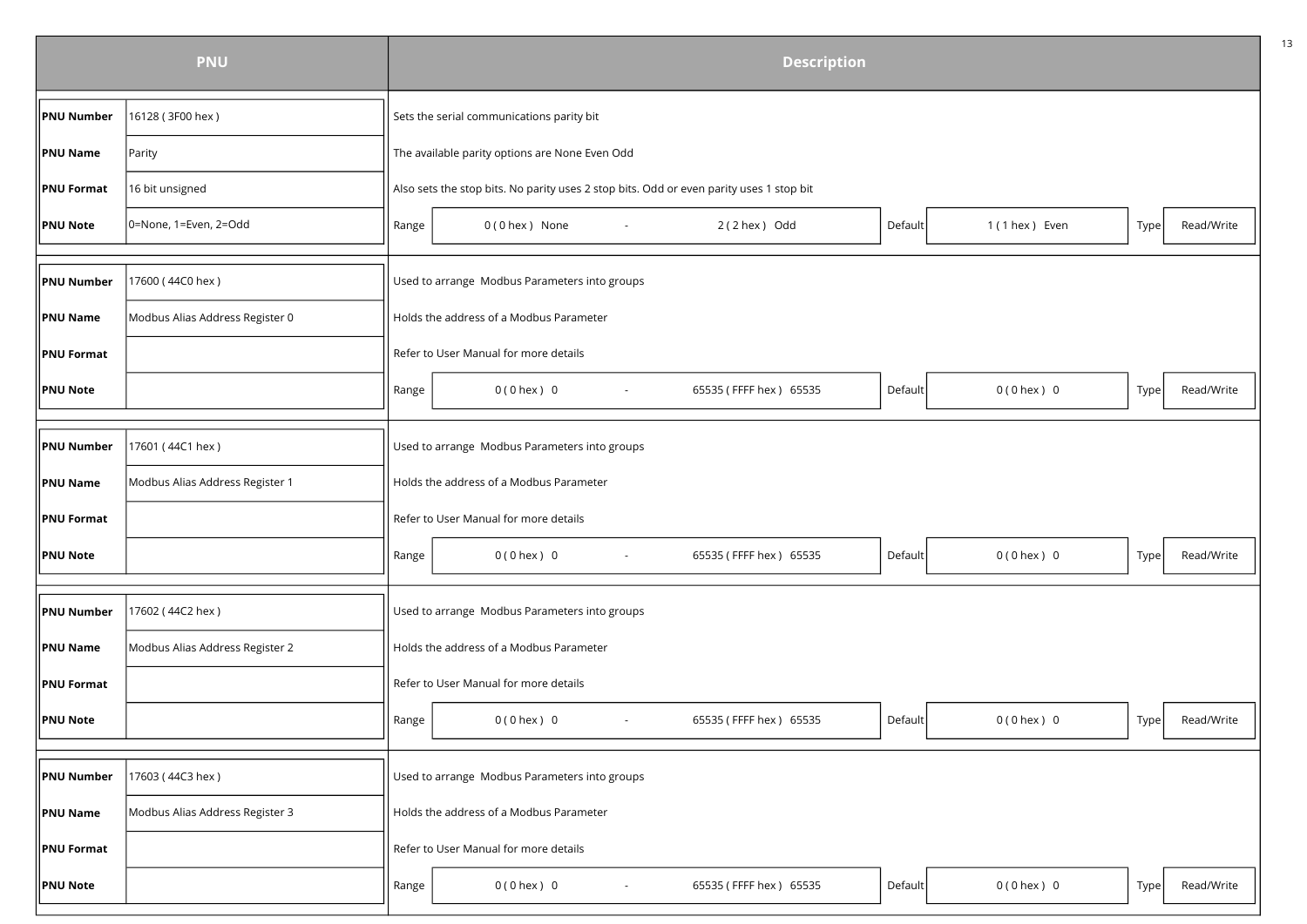|                        | <b>PNU</b>                      |       |                                               | <b>Description</b>     |         |                 |      |            |  |  |  |
|------------------------|---------------------------------|-------|-----------------------------------------------|------------------------|---------|-----------------|------|------------|--|--|--|
| <b>PNU Number</b>      | 17604 (44C4 hex)                |       | Used to arrange Modbus Parameters into groups |                        |         |                 |      |            |  |  |  |
| <b>PNU Name</b>        | Modbus Alias Address Register 4 |       | Holds the address of a Modbus Parameter       |                        |         |                 |      |            |  |  |  |
| <b>PNU Format</b>      |                                 |       | Refer to User Manual for more details         |                        |         |                 |      |            |  |  |  |
| <b>PNU Note</b>        |                                 | Range | $0(0$ hex $) 0$<br>$\sim$                     | 65535 (FFFF hex) 65535 | Default | $0(0$ hex $) 0$ | Type | Read/Write |  |  |  |
| PNU Number             | 17605 (44C5 hex)                |       | Used to arrange Modbus Parameters into groups |                        |         |                 |      |            |  |  |  |
| <b>PNU Name</b>        | Modbus Alias Address Register 5 |       | Holds the address of a Modbus Parameter       |                        |         |                 |      |            |  |  |  |
| <b>PNU Format</b>      |                                 |       | Refer to User Manual for more details         |                        |         |                 |      |            |  |  |  |
| <b>PNU Note</b>        |                                 | Range | $0(0$ hex $)$ 0                               | 65535 (FFFF hex) 65535 | Default | $0(0$ hex $) 0$ | Type | Read/Write |  |  |  |
| <b>PNU Number</b>      | 17606 (44C6 hex)                |       | Used to arrange Modbus Parameters into groups |                        |         |                 |      |            |  |  |  |
| <b>PNU Name</b>        | Modbus Alias Address Register 6 |       | Holds the address of a Modbus Parameter       |                        |         |                 |      |            |  |  |  |
| $\parallel$ PNU Format |                                 |       | Refer to User Manual for more details         |                        |         |                 |      |            |  |  |  |
| PNU Note               |                                 | Range | $0(0$ hex $)$ 0                               | 65535 (FFFF hex) 65535 | Default | $0(0$ hex $) 0$ | Type | Read/Write |  |  |  |
| <b>PNU Number</b>      | 17607 (44C7 hex)                |       | Used to arrange Modbus Parameters into groups |                        |         |                 |      |            |  |  |  |
| <b>PNU Name</b>        | Modbus Alias Address Register 7 |       | Holds the address of a Modbus Parameter       |                        |         |                 |      |            |  |  |  |
| <b>PNU Format</b>      |                                 |       | Refer to User Manual for more details         |                        |         |                 |      |            |  |  |  |
| PNU Note               |                                 | Range | $0(0$ hex $)$ 0<br>$\sim$                     | 65535 (FFFF hex) 65535 | Default | $0(0$ hex $) 0$ | Type | Read/Write |  |  |  |
| <b>PNU Number</b>      | 17608 (44C8 hex)                |       | Used to arrange Modbus Parameters into groups |                        |         |                 |      |            |  |  |  |
| <b>PNU Name</b>        | Modbus Alias Address Register 8 |       | Holds the address of a Modbus Parameter       |                        |         |                 |      |            |  |  |  |
| <b>PNU Format</b>      |                                 |       | Refer to User Manual for more details         |                        |         |                 |      |            |  |  |  |
| <b>PNU Note</b>        |                                 | Range | $0(0$ hex $)$ 0                               | 65535 (FFFF hex) 65535 | Default | $0(0$ hex $) 0$ | Type | Read/Write |  |  |  |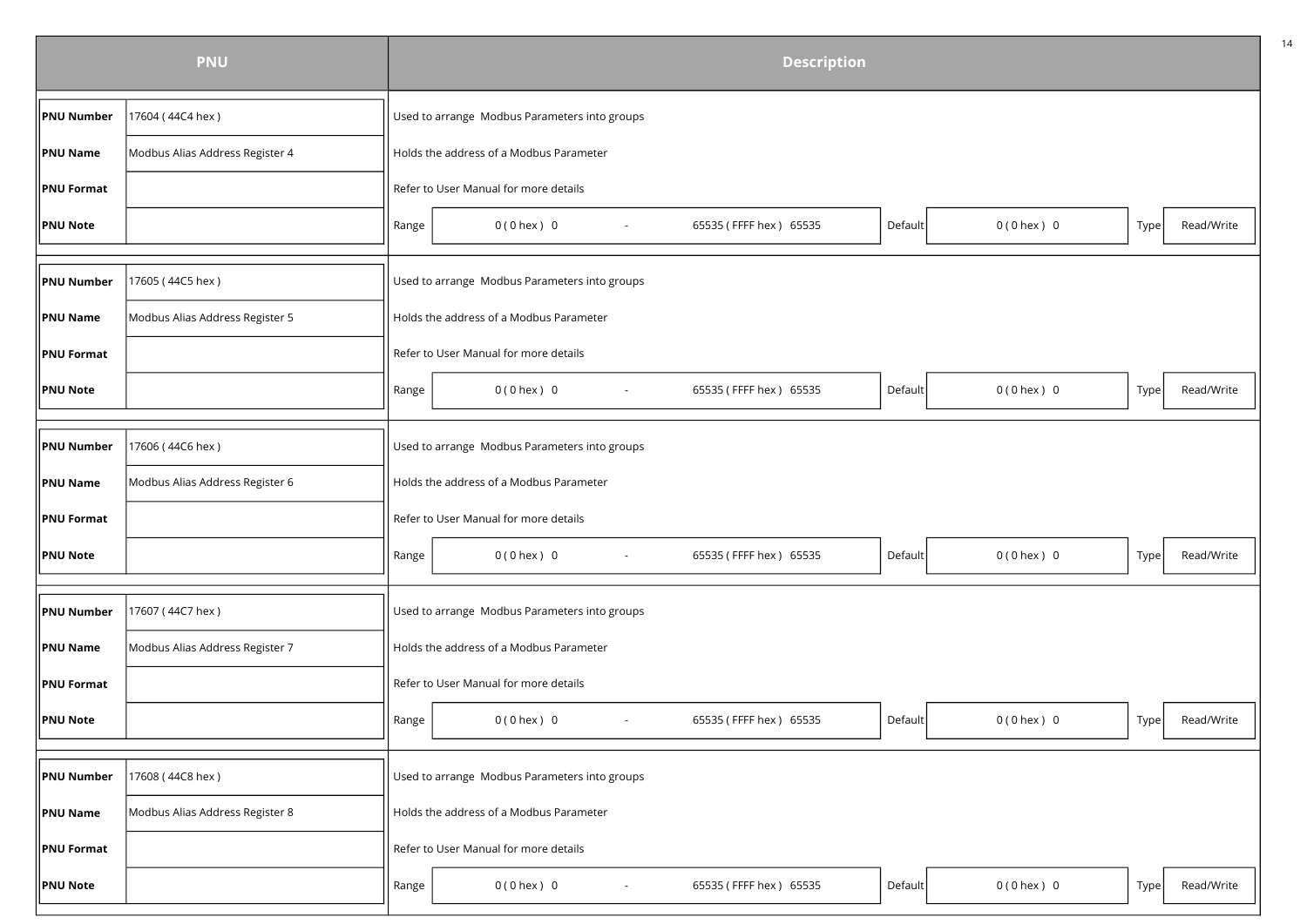|                   | <b>PNU</b>                       |       |                                               | <b>Description</b>     |         |                 |      |            |  |  |  |  |
|-------------------|----------------------------------|-------|-----------------------------------------------|------------------------|---------|-----------------|------|------------|--|--|--|--|
| <b>PNU Number</b> | 17609 (44C9 hex)                 |       | Used to arrange Modbus Parameters into groups |                        |         |                 |      |            |  |  |  |  |
| <b>PNU Name</b>   | Modbus Alias Address Register 9  |       | Holds the address of a Modbus Parameter       |                        |         |                 |      |            |  |  |  |  |
| <b>PNU Format</b> |                                  |       | Refer to User Manual for more details         |                        |         |                 |      |            |  |  |  |  |
| <b>PNU Note</b>   |                                  | Range | $0(0$ hex $)$ 0                               | 65535 (FFFF hex) 65535 | Default | $0(0$ hex $) 0$ | Type | Read/Write |  |  |  |  |
|                   |                                  |       |                                               |                        |         |                 |      |            |  |  |  |  |
| <b>PNU Number</b> | 17610 (44CA hex)                 |       | Used to arrange Modbus Parameters into groups |                        |         |                 |      |            |  |  |  |  |
| <b>PNU Name</b>   | Modbus Alias Address Register 10 |       | Holds the address of a Modbus Parameter       |                        |         |                 |      |            |  |  |  |  |
| <b>PNU Format</b> |                                  |       | Refer to User Manual for more details         |                        |         |                 |      |            |  |  |  |  |
| <b>PNU Note</b>   |                                  | Range | $0(0$ hex $) 0$                               | 65535 (FFFF hex) 65535 | Default | $0(0$ hex $) 0$ | Type | Read/Write |  |  |  |  |
|                   |                                  |       |                                               |                        |         |                 |      |            |  |  |  |  |
| <b>PNU Number</b> | 17611 (44CB hex)                 |       | Used to arrange Modbus Parameters into groups |                        |         |                 |      |            |  |  |  |  |
| <b>PNU Name</b>   | Modbus Alias Address Register 11 |       | Holds the address of a Modbus Parameter       |                        |         |                 |      |            |  |  |  |  |
| <b>PNU Format</b> |                                  |       | Refer to User Manual for more details         |                        |         |                 |      |            |  |  |  |  |
| <b>PNU Note</b>   |                                  | Range | $0(0$ hex $)$ 0                               | 65535 (FFFF hex) 65535 | Default | $0(0$ hex $) 0$ | Type | Read/Write |  |  |  |  |
|                   |                                  |       |                                               |                        |         |                 |      |            |  |  |  |  |
| <b>PNU Number</b> | 17612 (44CC hex)                 |       | Used to arrange Modbus Parameters into groups |                        |         |                 |      |            |  |  |  |  |
| <b>PNU Name</b>   | Modbus Alias Address Register 12 |       | Holds the address of a Modbus Parameter       |                        |         |                 |      |            |  |  |  |  |
| <b>PNU Format</b> |                                  |       | Refer to User Manual for more details         |                        |         |                 |      |            |  |  |  |  |
| PNU Note          |                                  | Range | $0(0$ hex $)$ 0<br>$\sim$                     | 65535 (FFFF hex) 65535 | Default | $0(0$ hex $) 0$ | Type | Read/Write |  |  |  |  |
|                   |                                  |       |                                               |                        |         |                 |      |            |  |  |  |  |
| <b>PNU Number</b> | 17613 (44CD hex)                 |       | Used to arrange Modbus Parameters into groups |                        |         |                 |      |            |  |  |  |  |
| PNU Name          | Modbus Alias Address Register 13 |       | Holds the address of a Modbus Parameter       |                        |         |                 |      |            |  |  |  |  |
| <b>PNU Format</b> |                                  |       | Refer to User Manual for more details         |                        |         |                 |      |            |  |  |  |  |
| <b>PNU Note</b>   |                                  | Range | $0(0$ hex $)$ 0                               | 65535 (FFFF hex) 65535 | Default | $0(0$ hex $) 0$ | Type | Read/Write |  |  |  |  |
|                   |                                  |       |                                               |                        |         |                 |      |            |  |  |  |  |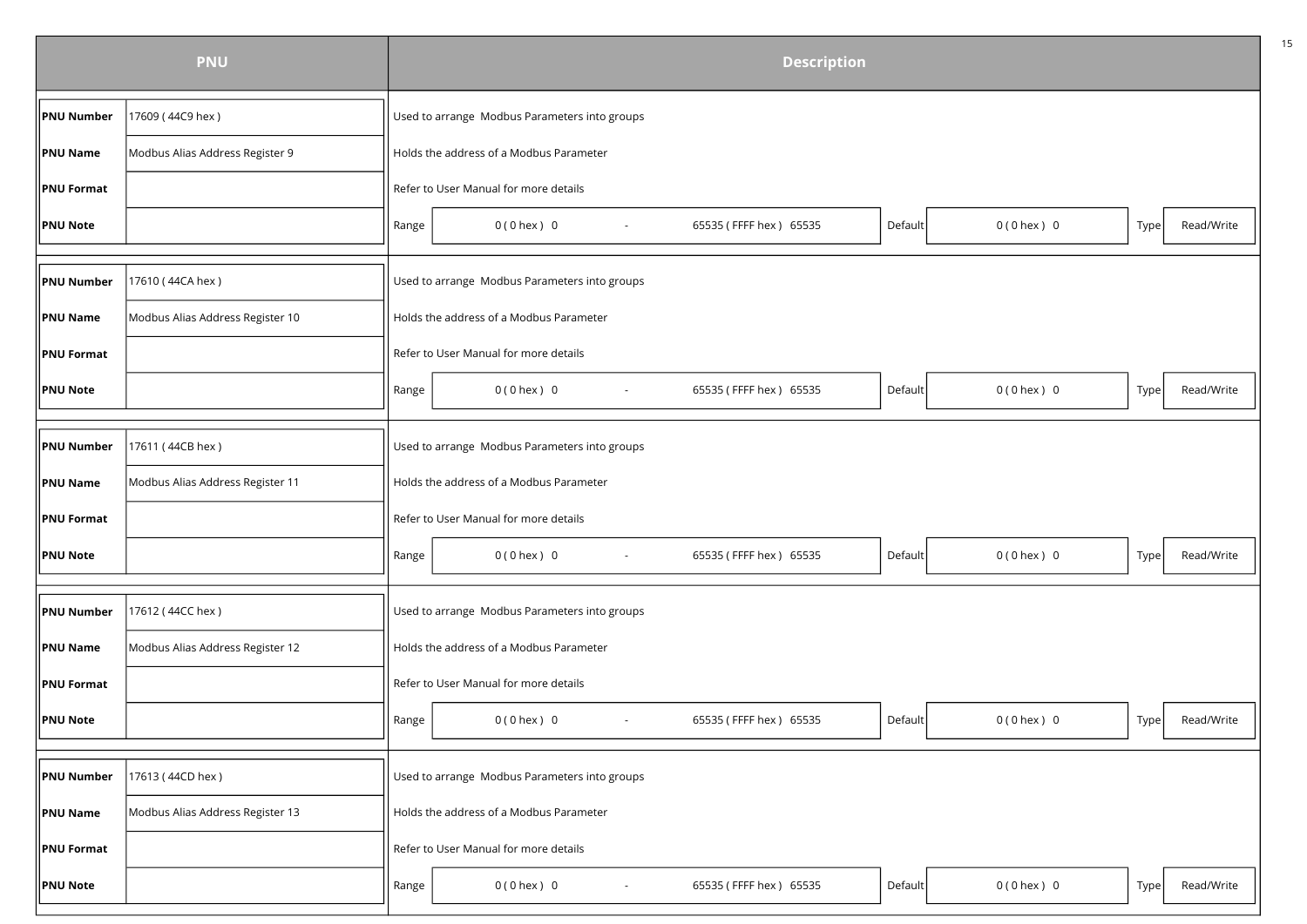|                        | <b>PNU</b>                       | <b>Description</b> |                                                         |  |         |                 |      |            |  |  |  |
|------------------------|----------------------------------|--------------------|---------------------------------------------------------|--|---------|-----------------|------|------------|--|--|--|
| <b>PNU Number</b>      | 17614 (44CE hex)                 |                    | Used to arrange Modbus Parameters into groups           |  |         |                 |      |            |  |  |  |
| <b>PNU Name</b>        | Modbus Alias Address Register 14 |                    | Holds the address of a Modbus Parameter                 |  |         |                 |      |            |  |  |  |
| <b>PNU Format</b>      |                                  |                    | Refer to User Manual for more details                   |  |         |                 |      |            |  |  |  |
| <b>PNU Note</b>        |                                  | Range              | $0(0$ hex $) 0$<br>65535 (FFFF hex) 65535<br>$\sim$     |  | Default | $0(0$ hex $) 0$ | Type | Read/Write |  |  |  |
| <b>PNU Number</b>      | 17615 (44CF hex)                 |                    | Used to arrange Modbus Parameters into groups           |  |         |                 |      |            |  |  |  |
| <b>PNU Name</b>        | Modbus Alias Address Register 15 |                    | Holds the address of a Modbus Parameter                 |  |         |                 |      |            |  |  |  |
| <b>PNU Format</b>      |                                  |                    | Refer to User Manual for more details                   |  |         |                 |      |            |  |  |  |
| <b>PNU Note</b>        |                                  | Range              | 65535 (FFFF hex) 65535<br>$0(0$ hex $) 0$               |  | Default | $0(0$ hex $) 0$ | Type | Read/Write |  |  |  |
| <b>PNU Number</b>      | 17664 (4500 hex)                 |                    | Used to arrange Modbus Parameters into groups           |  |         |                 |      |            |  |  |  |
| <b>PNU Name</b>        | Modbus Alias Data Register 0     |                    | Holds the data for alias PNU 17600                      |  |         |                 |      |            |  |  |  |
| $\parallel$ PNU Format |                                  |                    | Refer to User Manual for more details                   |  |         |                 |      |            |  |  |  |
| PNU Note               |                                  | Range              | 4294967295 (FFFFFFFF hex) 4294836225<br>$0(0$ hex $)$ 0 |  | Default | $0(0$ hex $) 0$ | Type | Read/Write |  |  |  |
| <b>PNU Number</b>      | 17666 (4502 hex)                 |                    | Used to arrange Modbus Parameters into groups           |  |         |                 |      |            |  |  |  |
| <b>PNU Name</b>        | Modbus Alias Data Register 1     |                    | Holds the data for alias PNU 17601                      |  |         |                 |      |            |  |  |  |
| <b>PNU Format</b>      |                                  |                    | Refer to User Manual for more details                   |  |         |                 |      |            |  |  |  |
| PNU Note               |                                  | Range              | $0(0$ hex $)$ 0<br>4294967295 (FFFFFFFF hex) 4294836225 |  | Default | $0(0$ hex $) 0$ | Type | Read/Write |  |  |  |
| <b>PNU Number</b>      | 17668 (4504 hex)                 |                    | Used to arrange Modbus Parameters into groups           |  |         |                 |      |            |  |  |  |
| <b>PNU Name</b>        | Modbus Alias Data Register 2     |                    | Holds the data for alias PNU 17602                      |  |         |                 |      |            |  |  |  |
| <b>PNU Format</b>      |                                  |                    | Refer to User Manual for more details                   |  |         |                 |      |            |  |  |  |
| <b>PNU Note</b>        |                                  | Range              | $0(0$ hex $)$ 0<br>4294967295 (FFFFFFFF hex) 4294836225 |  | Default | $0(0$ hex $) 0$ | Type | Read/Write |  |  |  |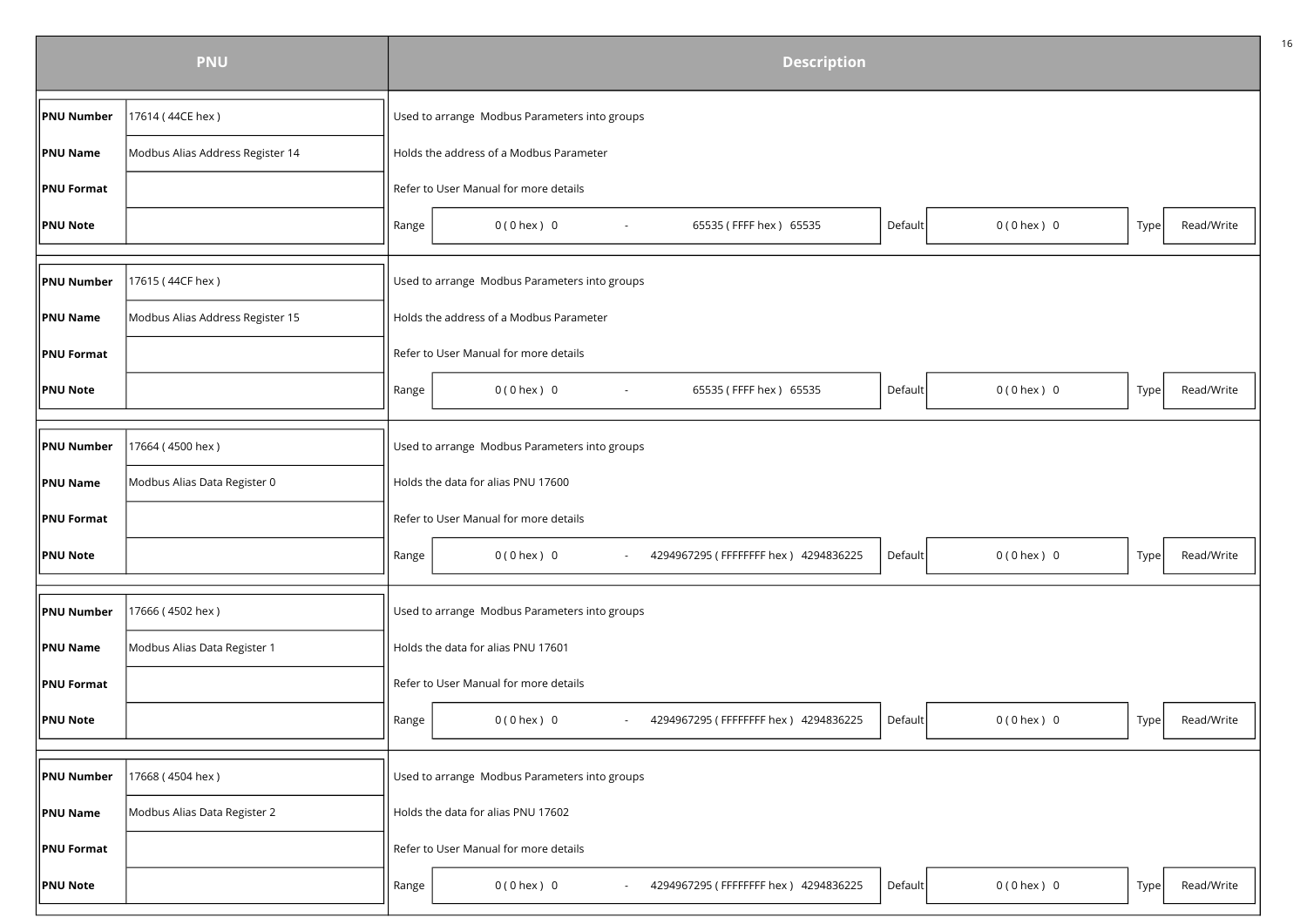|                   | <b>PNU</b>                   |       | <b>Description</b>                                                                    |      |            |  |  |  |  |  |
|-------------------|------------------------------|-------|---------------------------------------------------------------------------------------|------|------------|--|--|--|--|--|
| <b>PNU Number</b> | 17670 (4506 hex)             |       | Used to arrange Modbus Parameters into groups                                         |      |            |  |  |  |  |  |
| <b>PNU Name</b>   | Modbus Alias Data Register 3 |       | Holds the data for alias PNU 17603                                                    |      |            |  |  |  |  |  |
| <b>PNU Format</b> |                              |       | Refer to User Manual for more details                                                 |      |            |  |  |  |  |  |
| <b>PNU Note</b>   |                              | Range | 4294967295 (FFFFFFFF hex) 4294836225<br>$0(0$ hex $) 0$<br>$0(0$ hex $)$ 0<br>Default | Type | Read/Write |  |  |  |  |  |
| <b>PNU Number</b> | 17672 (4508 hex)             |       | Used to arrange Modbus Parameters into groups                                         |      |            |  |  |  |  |  |
| <b>PNU Name</b>   | Modbus Alias Data Register 4 |       | Holds the data for alias PNU 17604                                                    |      |            |  |  |  |  |  |
| <b>PNU Format</b> |                              |       | Refer to User Manual for more details                                                 |      |            |  |  |  |  |  |
| <b>PNU Note</b>   |                              | Range | 4294967295 (FFFFFFFF hex) 4294836225<br>$0(0$ hex $) 0$<br>$0(0$ hex $)$ 0<br>Default | Type | Read/Write |  |  |  |  |  |
| <b>PNU Number</b> | 17674 (450A hex)             |       | Used to arrange Modbus Parameters into groups                                         |      |            |  |  |  |  |  |
| <b>PNU Name</b>   | Modbus Alias Data Register 5 |       | Holds the data for alias PNU 17605                                                    |      |            |  |  |  |  |  |
| <b>PNU Format</b> |                              |       | Refer to User Manual for more details                                                 |      |            |  |  |  |  |  |
| <b>PNU Note</b>   |                              | Range | 4294967295 (FFFFFFFF hex) 4294836225<br>$0(0$ hex $) 0$<br>$0(0$ hex $)$ 0<br>Default | Type | Read/Write |  |  |  |  |  |
| <b>PNU Number</b> | 17676 (450C hex)             |       | Used to arrange Modbus Parameters into groups                                         |      |            |  |  |  |  |  |
| <b>PNU Name</b>   | Modbus Alias Data Register 6 |       | Holds the data for alias PNU 17606                                                    |      |            |  |  |  |  |  |
| <b>PNU Format</b> |                              |       | Refer to User Manual for more details                                                 |      |            |  |  |  |  |  |
| <b>PNU Note</b>   |                              | Range | $0(0$ hex $)$ 0<br>4294967295 (FFFFFFFF hex) 4294836225<br>$0(0$ hex $) 0$<br>Default | Type | Read/Write |  |  |  |  |  |
| PNU Number        | 17678 (450E hex)             |       | Used to arrange Modbus Parameters into groups                                         |      |            |  |  |  |  |  |
| <b>PNU Name</b>   | Modbus Alias Data Register 7 |       | Holds the data for alias PNU 17607                                                    |      |            |  |  |  |  |  |
|                   |                              |       | Refer to User Manual for more details                                                 |      |            |  |  |  |  |  |
| <b>PNU Format</b> |                              |       |                                                                                       |      |            |  |  |  |  |  |
| <b>PNU Note</b>   |                              | Range | $0(0$ hex $)$ 0<br>4294967295 (FFFFFFFF hex) 4294836225<br>$0(0$ hex $) 0$<br>Default | Type | Read/Write |  |  |  |  |  |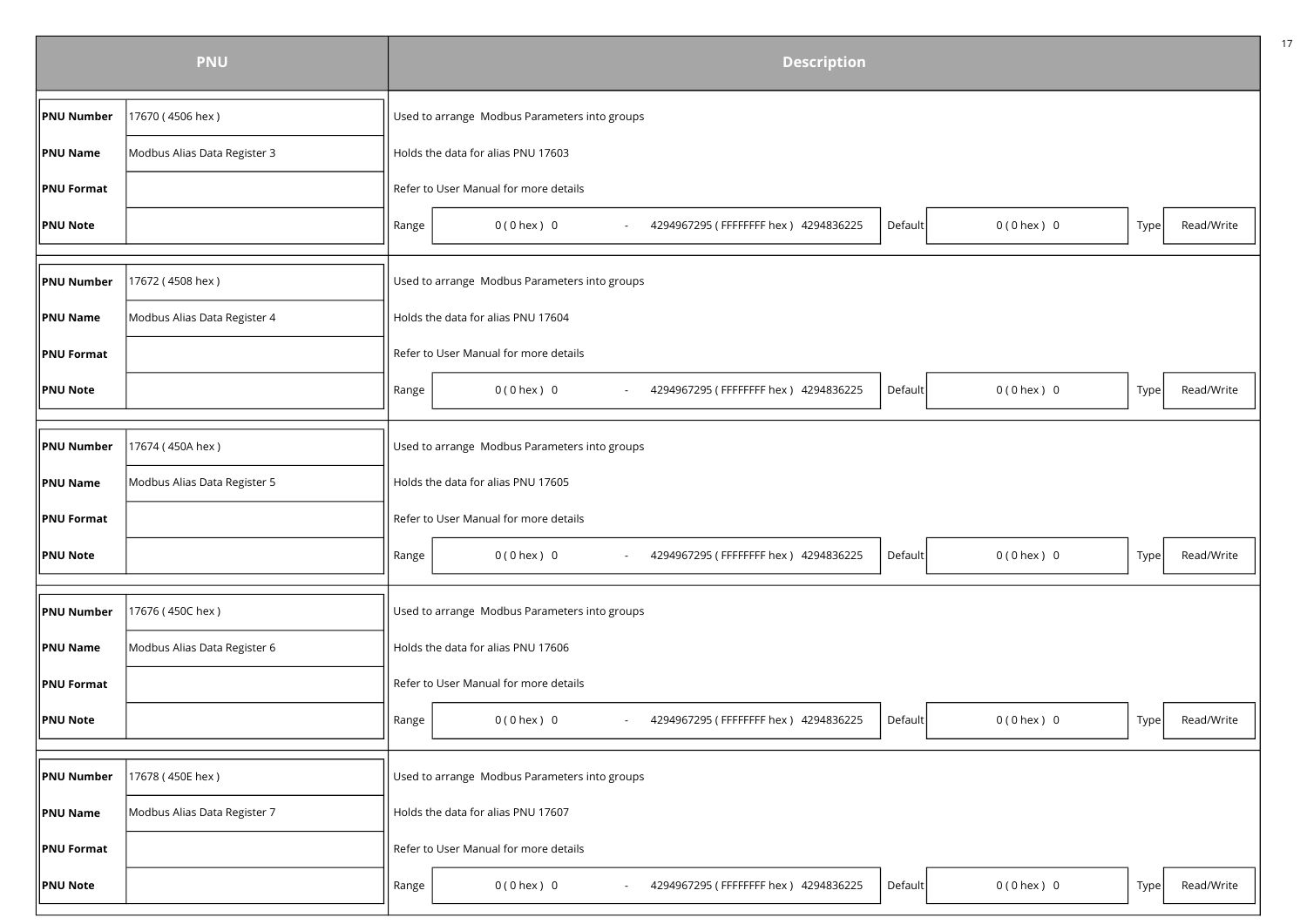|                   | <b>PNU</b>                    |       | <b>Description</b>                                                                    |      |            |  |  |  |  |  |
|-------------------|-------------------------------|-------|---------------------------------------------------------------------------------------|------|------------|--|--|--|--|--|
| <b>PNU Number</b> | 17680 (4510 hex)              |       | Used to arrange Modbus Parameters into groups                                         |      |            |  |  |  |  |  |
| <b>PNU Name</b>   | Modbus Alias Data Register 8  |       | Holds the data for alias PNU 17608                                                    |      |            |  |  |  |  |  |
| <b>PNU Format</b> |                               |       | Refer to User Manual for more details                                                 |      |            |  |  |  |  |  |
| <b>PNU Note</b>   |                               | Range | 4294967295 (FFFFFFFF hex) 4294836225<br>$0(0$ hex $) 0$<br>$0(0$ hex $)$ 0<br>Default | Type | Read/Write |  |  |  |  |  |
| <b>PNU Number</b> | 17682 (4512 hex)              |       | Used to arrange Modbus Parameters into groups                                         |      |            |  |  |  |  |  |
| <b>PNU Name</b>   | Modbus Alias Data Register 9  |       | Holds the data for alias PNU 17609                                                    |      |            |  |  |  |  |  |
| <b>PNU Format</b> |                               |       | Refer to User Manual for more details                                                 |      |            |  |  |  |  |  |
| <b>PNU Note</b>   |                               | Range | 4294967295 (FFFFFFFF hex) 4294836225<br>$0(0$ hex $) 0$<br>$0(0$ hex $)$ 0<br>Default | Type | Read/Write |  |  |  |  |  |
| <b>PNU Number</b> | 17684 (4514 hex)              |       | Used to arrange Modbus Parameters into groups                                         |      |            |  |  |  |  |  |
| <b>PNU Name</b>   | Modbus Alias Data Register 10 |       | Holds the data for alias PNU 17610                                                    |      |            |  |  |  |  |  |
| <b>PNU Format</b> |                               |       | Refer to User Manual for more details                                                 |      |            |  |  |  |  |  |
| <b>PNU Note</b>   |                               | Range | 4294967295 (FFFFFFFF hex) 4294836225<br>$0(0$ hex $) 0$<br>$0(0$ hex $)$ 0<br>Default | Type | Read/Write |  |  |  |  |  |
| <b>PNU Number</b> | 17686 (4516 hex)              |       | Used to arrange Modbus Parameters into groups                                         |      |            |  |  |  |  |  |
| <b>PNU Name</b>   | Modbus Alias Data Register 11 |       | Holds the data for alias PNU 17611                                                    |      |            |  |  |  |  |  |
| PNU Format        |                               |       | Refer to User Manual for more details                                                 |      |            |  |  |  |  |  |
| <b>PNU Note</b>   |                               | Range | $0(0$ hex $)$ 0<br>4294967295 (FFFFFFFF hex) 4294836225<br>$0(0$ hex $)$ 0<br>Default | Type | Read/Write |  |  |  |  |  |
| PNU Number        | 17688 (4518 hex)              |       | Used to arrange Modbus Parameters into groups                                         |      |            |  |  |  |  |  |
| <b>PNU Name</b>   | Modbus Alias Data Register 12 |       | Holds the data for alias PNU 17612                                                    |      |            |  |  |  |  |  |
| <b>PNU Format</b> |                               |       | Refer to User Manual for more details                                                 |      |            |  |  |  |  |  |
| <b>PNU Note</b>   |                               | Range | $0(0$ hex $)$ 0<br>4294967295 (FFFFFFFF hex) 4294836225<br>$0(0$ hex $) 0$<br>Default | Type | Read/Write |  |  |  |  |  |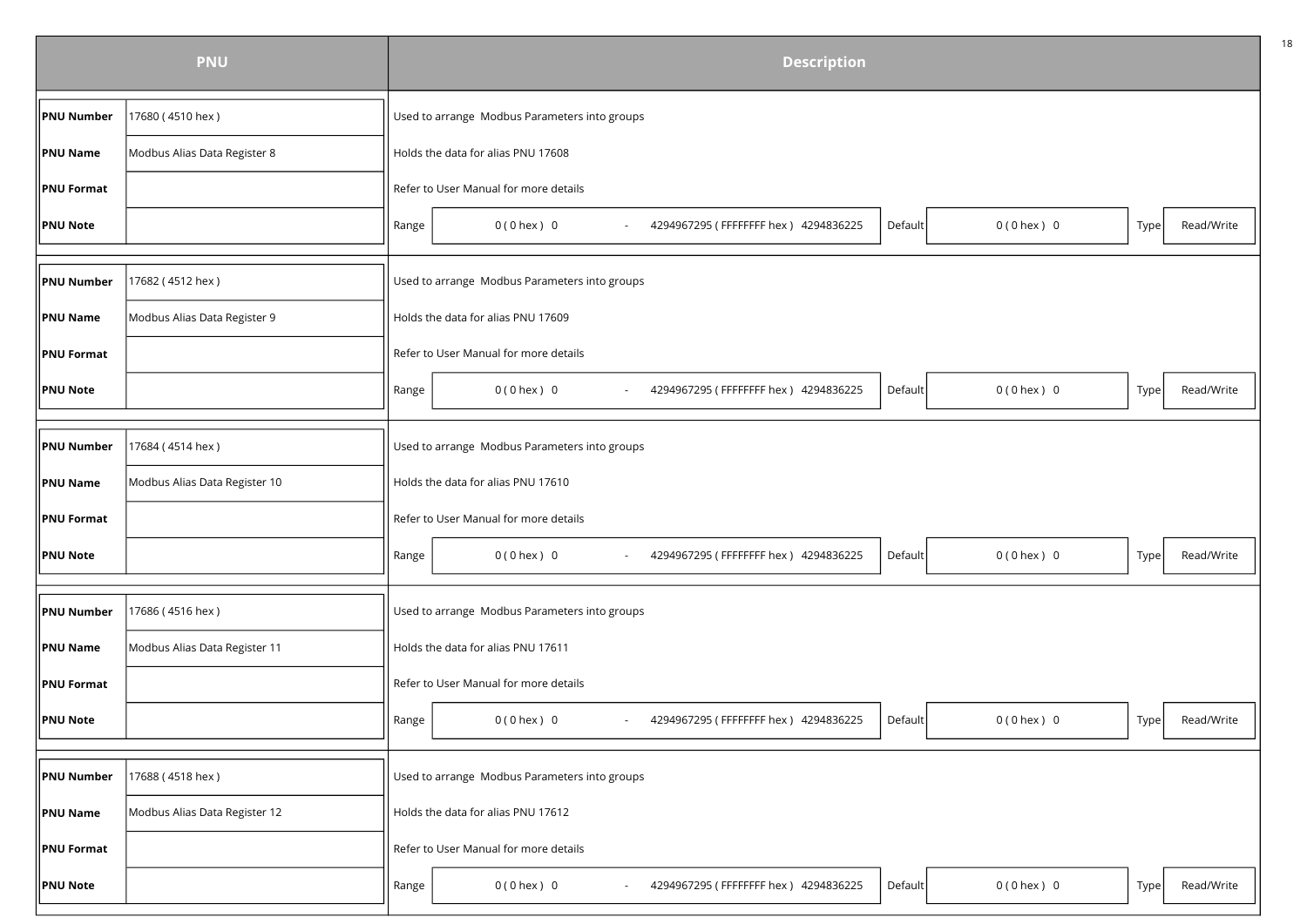|                   | <b>PNU</b>                    | <b>Description</b>                                                                                                                                                       |
|-------------------|-------------------------------|--------------------------------------------------------------------------------------------------------------------------------------------------------------------------|
| <b>PNU Number</b> | 17690 (451A hex)              | Used to arrange Modbus Parameters into groups                                                                                                                            |
| <b>PNU Name</b>   | Modbus Alias Data Register 13 | Holds the data for alias PNU 17613                                                                                                                                       |
| <b>PNU Format</b> |                               | Refer to User Manual for more details                                                                                                                                    |
| <b>PNU Note</b>   |                               | 4294967295 (FFFFFFFF hex) 4294836225<br>$0(0$ hex $) 0$<br>Read/Write<br>Range<br>$0(0$ hex $)$ 0<br>Default<br>Type                                                     |
| <b>PNU Number</b> | 17692 (451C hex)              | Used to arrange Modbus Parameters into groups                                                                                                                            |
| <b>PNU Name</b>   | Modbus Alias Data Register 14 | Holds the data for alias PNU 17614                                                                                                                                       |
| <b>PNU Format</b> |                               | Refer to User Manual for more details                                                                                                                                    |
| <b>PNU Note</b>   |                               | 4294967295 (FFFFFFFF hex) 4294836225<br>$0(0$ hex $) 0$<br>Read/Write<br>Range<br>$0(0$ hex $)$ 0<br>Default<br>Type                                                     |
| <b>PNU Number</b> | 17694 (451E hex)              | Used to arrange Modbus Parameters into groups                                                                                                                            |
| <b>PNU Name</b>   | Modbus Alias Data Register 15 | Holds the data for alias PNU 17615                                                                                                                                       |
| <b>PNU Format</b> |                               | Refer to User Manual for more details                                                                                                                                    |
| <b>PNU Note</b>   |                               | Default<br>Read/Write<br>Range<br>$0(0$ hex $)$ 0<br>4294967295 (FFFFFFFF hex) 4294836225<br>$0(0$ hex $) 0$<br>Type                                                     |
| <b>PNU Number</b> | 17920 (4600 hex)              | CONTROL COMMAND: Start / Stop                                                                                                                                            |
| <b>PNU Name</b>   | Start/Stop                    | On: Starts the Unit<br>Off: Stops or Soft stops the Unit                                                                                                                 |
| <b>PNU Format</b> | 8 bit unsigned                | To map to digital input refer to PNU10944-PNU10946                                                                                                                       |
| <b>PNU Note</b>   | Binary value                  | Range<br>0 (0 hex ) (Soft) Stop<br>1 (1 hex ) Start<br>Default<br>0 (0 hex) (Soft) Stop<br>Read/Write<br>Type<br>$\blacksquare$                                          |
|                   |                               |                                                                                                                                                                          |
| <b>PNU Number</b> | 18240 (4740 hex)              | <b>CONTROL COMMAND: Freeze Ramp</b><br>On: The Soft Start Ramp is held and the Unit will take longer than the time set to start                                          |
| <b>PNU Name</b>   | Freeze Ramp                   | Off: The Soft Start Ramp is not held and the Unit will start in the time set.                                                                                            |
| <b>PNU Format</b> | 8 bit unsigned                | If set to On this parameter will hold the Start Ramp even if "Current Irms" is less than the "Current Limit Level"<br>To map to digital input refer to PNU10944-PNU10946 |
| <b>PNU Note</b>   | Binary value                  | $0(0$ hex ) Off<br>$1(1$ hex ) On<br>Default<br>0 (0 hex) Off<br>Read/Write<br>Range<br>Type                                                                             |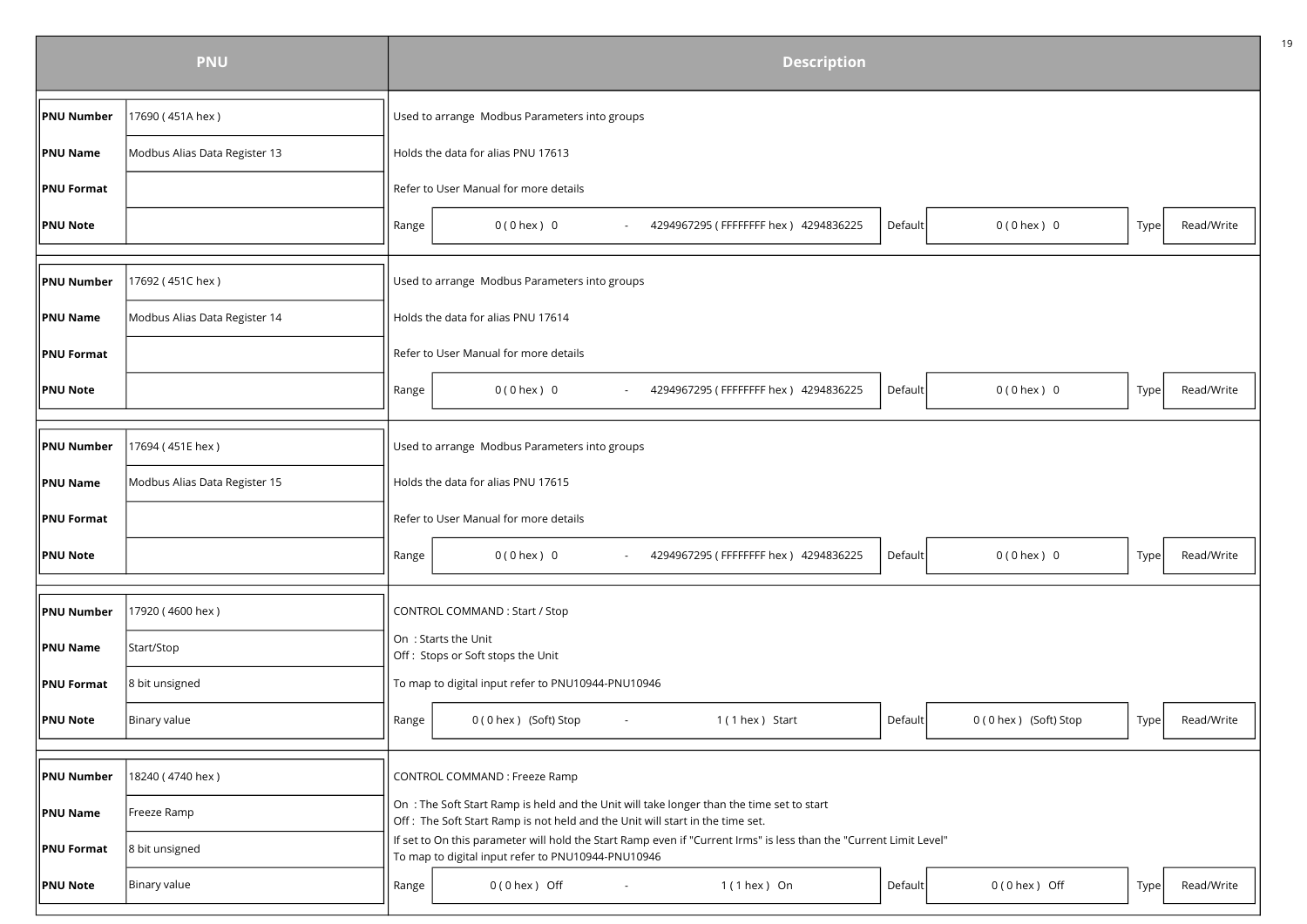|                   | <b>PNU</b>               | <b>Description</b>                                                                                                                                            |  |  |  |  |  |  |
|-------------------|--------------------------|---------------------------------------------------------------------------------------------------------------------------------------------------------------|--|--|--|--|--|--|
| <b>PNU Number</b> | 18368 (47C0 hex)         | <b>CONTROL COMMAND: Reset</b>                                                                                                                                 |  |  |  |  |  |  |
| <b>PNU Name</b>   | Reset                    | On: The initial state required for a reset.<br>Off : The final state required for a reset.                                                                    |  |  |  |  |  |  |
| <b>PNU Format</b> | 8 bit unsigned           | To reset pulse high and then low<br>To map to digital input refer to PNU10944-PNU10946                                                                        |  |  |  |  |  |  |
| <b>PNU Note</b>   | Binary value             | $1(1$ hex $)$ On<br>$0(0$ hex ) Off<br>$0(0$ hex $)$ Off<br>Read/Write<br>Range<br>Default<br>Type<br>$\overline{\phantom{a}}$                                |  |  |  |  |  |  |
|                   |                          |                                                                                                                                                               |  |  |  |  |  |  |
| <b>PNU Number</b> | 18880 (49C0 hex)         | CONTROL COMMAND : External Trip                                                                                                                               |  |  |  |  |  |  |
| <b>PNU Name</b>   | <b>External Trip</b>     | On: If "External Trip" is enabled the Unit trips<br>Off : The Unit will not trip                                                                              |  |  |  |  |  |  |
| <b>PNU Format</b> | 8 bit unsigned           | Ensure start signal is low before reset.<br>To map to digital input refer to PNU10944-PNU10946                                                                |  |  |  |  |  |  |
| <b>PNU Note</b>   | Binary value             | $0(0$ hex $)$ Off<br>$1(1$ hex $)$ On<br>Read/Write<br><b>Default</b><br>$0(0$ hex $)$ Off<br>Range<br>Type<br>$\sim$                                         |  |  |  |  |  |  |
|                   |                          |                                                                                                                                                               |  |  |  |  |  |  |
| <b>PNU Number</b> | 19200 (4B00 hex)         | The Unit has numerous pre-set applications built in as standard.<br>Select the application best suited to the motor load.                                     |  |  |  |  |  |  |
| <b>PNU Name</b>   | Application:             | The selected application will automatically change several parameters and functions.<br>Depending on the application loaded the "Trip Class" may also change. |  |  |  |  |  |  |
| <b>PNU Format</b> | 16 bit unsigned          | Refer to the Full User Manual for more details.                                                                                                               |  |  |  |  |  |  |
| <b>PNU Note</b>   | Linear Scaling $(1 = 1)$ | 0 (0 hex ) Default<br>0(0 hex) Default<br>Read/Write<br>65535 (FFFF hex) End of list<br>Default<br>Range<br>Type                                              |  |  |  |  |  |  |
|                   |                          |                                                                                                                                                               |  |  |  |  |  |  |
| <b>PNU Number</b> | 19840 (4D80 hex)         | Automatically controls the starting torque                                                                                                                    |  |  |  |  |  |  |
| <b>PNU Name</b>   | Automatic Pedestal       | On : The initial torque is increased until the motor starts to rotate at a moderate speed.                                                                    |  |  |  |  |  |  |
| <b>PNU Format</b> | 8 bit unsigned           | Off: The initial torque is defined by the "Start Pedestal"                                                                                                    |  |  |  |  |  |  |
| <b>PNU Note</b>   | Binary value             | $0(0$ hex ) Off<br>$0(0$ hex $)$ Off<br>$1(1$ hex $)$ On<br>Default<br>Read/Write<br>Range<br>Type<br>$\sim$                                                  |  |  |  |  |  |  |
|                   |                          |                                                                                                                                                               |  |  |  |  |  |  |
| <b>PNU Number</b> | 19904 (4DC0 hex)         | Automatically controls the time taken for the motor to start                                                                                                  |  |  |  |  |  |  |
| <b>PNU Name</b>   | Automatic End Start (2)  | On : The ramp time is shortened if the motor current falls below the current limit level before the end of the "Start Time".                                  |  |  |  |  |  |  |
| <b>PNU Format</b> | 8 bit unsigned           | Off: The ramp time depends on the "Start Time" and "Current Limit"                                                                                            |  |  |  |  |  |  |
| <b>PNU Note</b>   | Binary value             | $0(0$ hex ) Off<br>$1(1$ hex $)$ On<br>$0(0$ hex $)$ Off<br>Read/Write<br>Default<br>Range<br>Type                                                            |  |  |  |  |  |  |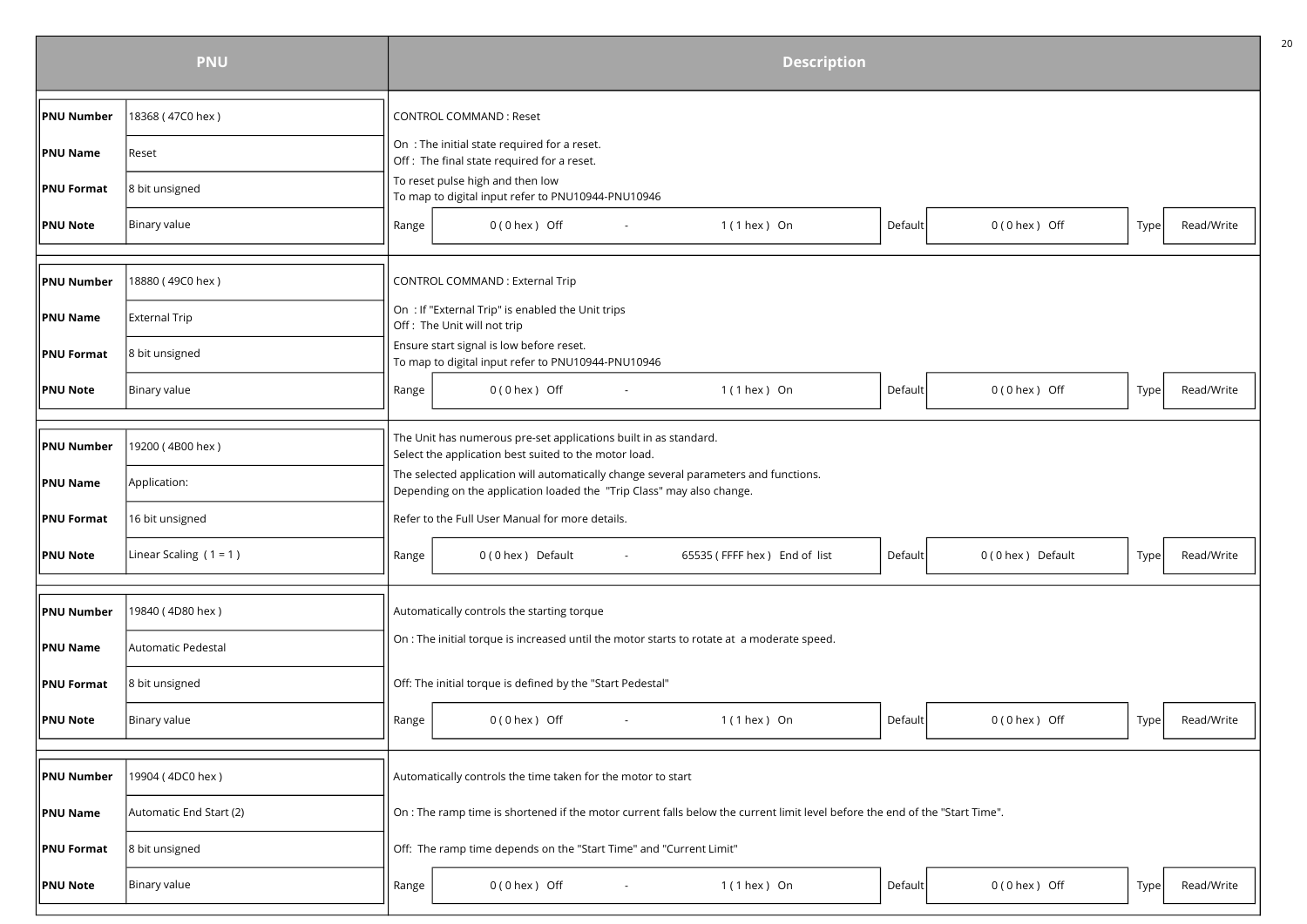|                   | <b>PNU</b>              |       |                                                                                                                                | <b>Description</b> |         |                   |      |            |  |  |  |  |
|-------------------|-------------------------|-------|--------------------------------------------------------------------------------------------------------------------------------|--------------------|---------|-------------------|------|------------|--|--|--|--|
| <b>PNU Number</b> | 19968 (4E00 hex)        |       | Automatically controls the time taken for the motor to start                                                                   |                    |         |                   |      |            |  |  |  |  |
| <b>PNU Name</b>   | Automatic End Start (1) |       | On : The ramp time is shortened if the motor is at speed before the end of the "Start Time"                                    |                    |         |                   |      |            |  |  |  |  |
| <b>PNU Format</b> | 8 bit unsigned          |       | Off: The ramp time depends on the "Start Time" and "Current Limit"                                                             |                    |         |                   |      |            |  |  |  |  |
| <b>PNU Note</b>   | Binary value            | Range | $0(0$ hex $)$ Off                                                                                                              | $1(1$ hex $)$ On   | Default | $0(0$ hex $)$ Off | Type | Read/Write |  |  |  |  |
|                   |                         |       |                                                                                                                                |                    |         |                   |      |            |  |  |  |  |
| <b>PNU Number</b> | 20032 (4E40 hex)        |       | Automatically controls the time taken for the motor to start                                                                   |                    |         |                   |      |            |  |  |  |  |
| <b>PNU Name</b>   | Automatic End Start (3) |       | On : The ramp time is shortened if torque fluctuations occur before the end of the "Start Time"                                |                    |         |                   |      |            |  |  |  |  |
| <b>PNU Format</b> | 8 bit unsigned          |       | Off: The ramp time depends on the "Start Time" and "Current Limit"                                                             |                    |         |                   |      |            |  |  |  |  |
| <b>PNU Note</b>   | Binary value            | Range | $0(0$ hex $)$ Off                                                                                                              | $1(1$ hex $)$ On   | Default | $0(0$ hex $)$ Off | Type | Read/Write |  |  |  |  |
|                   |                         |       |                                                                                                                                |                    |         |                   |      |            |  |  |  |  |
| <b>PNU Number</b> | 20160 (4EC0 hex)        |       | Automatically controls the soft stop to suit the application.<br>This feature is particularly useful with pumping applications |                    |         |                   |      |            |  |  |  |  |
| <b>PNU Name</b>   | Automatic Stop          |       | On : If the motor is lightly loaded it decelerates rapidly to the point where the soft stop becomes useful.                    |                    |         |                   |      |            |  |  |  |  |
| <b>PNU Format</b> | 8 bit unsigned          |       | Off : The deceleration to the point where the soft stop becomes useful will be slower.                                         |                    |         |                   |      |            |  |  |  |  |
| <b>PNU Note</b>   | Binary value            | Range | $0(0$ hex $)$ Off<br>$\sim$                                                                                                    | $1(1$ hex $)$ On   | Default | $0(0$ hex $)$ Off | Type | Read/Write |  |  |  |  |
|                   |                         |       |                                                                                                                                |                    |         |                   |      |            |  |  |  |  |
| <b>PNU Number</b> | 20224 (4F00 hex)        |       | Automatically controls the soft stop to eliminate oscillations that can occur towards the end of the ramp                      |                    |         |                   |      |            |  |  |  |  |
| <b>PNU Name</b>   | Auto Smooth Stop        |       | On : The soft stop is adjusted when oscillations are detected. Refer to "Auto smoothing Level"                                 |                    |         |                   |      |            |  |  |  |  |
| <b>PNU Format</b> | 8 bit unsigned          |       | Off: The soft stop is unadjusted and torque fluctuations may cause instability. This can often occur in pumping applications   |                    |         |                   |      |            |  |  |  |  |
| <b>PNU Note</b>   | Binary value            | Range | $0(0$ hex $)$ Off<br>$\sim$                                                                                                    | $1(1$ hex $)$ On   | Default | $0(0$ hex $)$ Off | Type | Read/Write |  |  |  |  |
|                   |                         |       |                                                                                                                                |                    |         |                   |      |            |  |  |  |  |
| <b>PNU Number</b> | 20352 (4F80 hex)        |       | Automatically controls the torque applied to the motor during the soft start.                                                  |                    |         |                   |      |            |  |  |  |  |
| <b>PNU Name</b>   | Automatic Ramp          |       | On : The torque is adjusted to suit the load.                                                                                  |                    |         |                   |      |            |  |  |  |  |
| <b>PNU Format</b> | 8 bit unsigned          |       | Off: The ramp time depends on the "Start Time" and "Current Limit"                                                             |                    |         |                   |      |            |  |  |  |  |
| <b>PNU Note</b>   | Binary value            | Range | $0(0$ hex $)$ Off                                                                                                              | $1(1$ hex $)$ On   | Default | $0(0$ hex $)$ Off | Type | Read/Write |  |  |  |  |
|                   |                         |       |                                                                                                                                |                    |         |                   |      |            |  |  |  |  |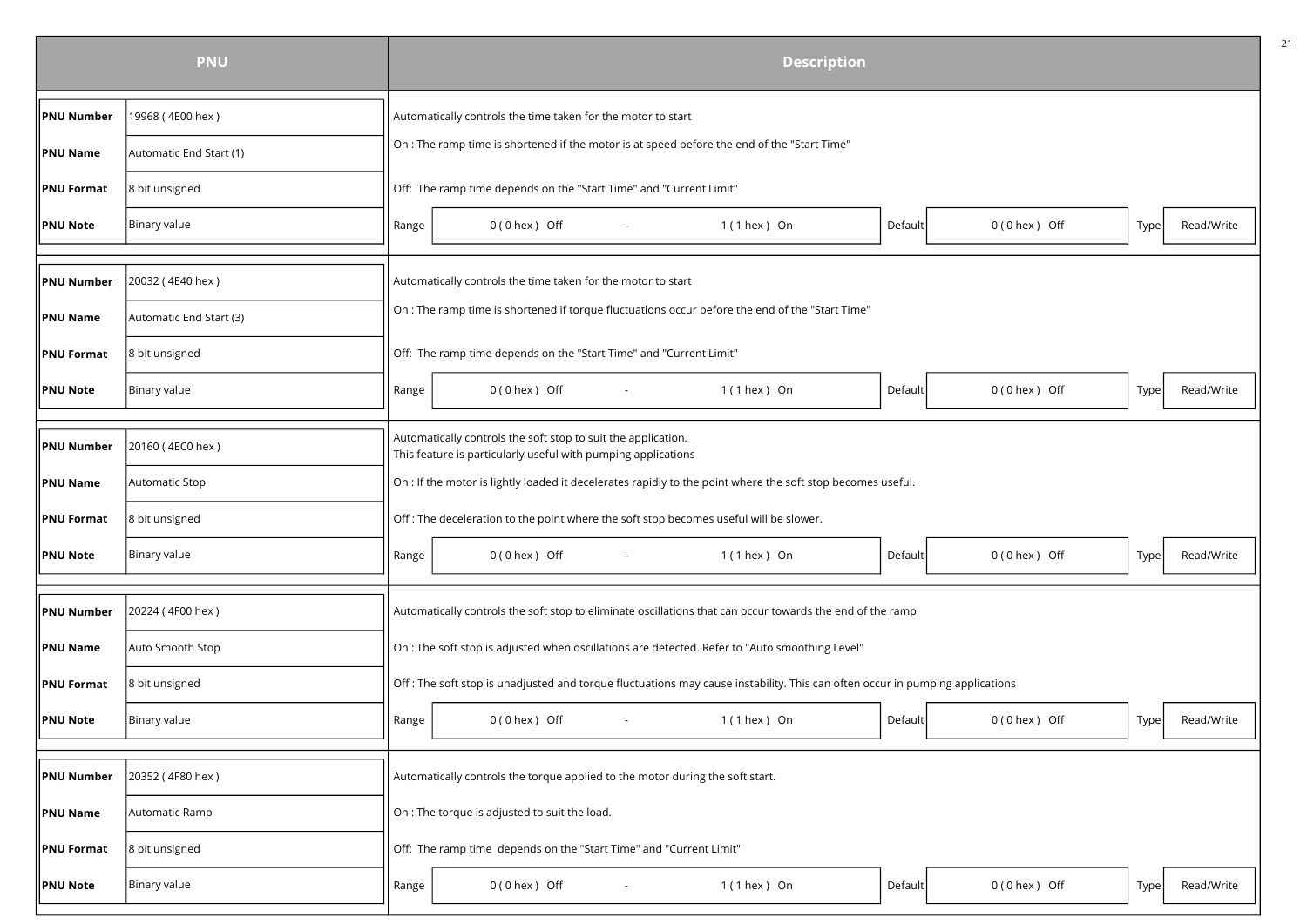|                   | <b>PNU</b>                    |       |                                                                                                                       | <b>Description</b>    |         |                     |      |            |  |  |  |  |
|-------------------|-------------------------------|-------|-----------------------------------------------------------------------------------------------------------------------|-----------------------|---------|---------------------|------|------------|--|--|--|--|
| <b>PNU Number</b> | 20416 (4FC0 hex)              |       | Automatically controls the "Stop Time"                                                                                |                       |         |                     |      |            |  |  |  |  |
| <b>PNU Name</b>   | Automatic End Stop            |       | On : The ramp time is shortened if the motor reaches a very low speed before the end of the "Stop Time"               |                       |         |                     |      |            |  |  |  |  |
| <b>PNU Format</b> | 8 bit unsigned                |       | Off: The ramp time " depends on the "Stop Time" and "Current Limit"                                                   |                       |         |                     |      |            |  |  |  |  |
| <b>PNU Note</b>   | Binary value                  | Range | $0(0$ hex $)$ Off<br>$1(1$ hex $)$ On<br>$0(0$ hex $)$ Off<br>Read/Write<br>Default<br>Type                           |                       |         |                     |      |            |  |  |  |  |
|                   |                               |       |                                                                                                                       |                       |         |                     |      |            |  |  |  |  |
| <b>PNU Number</b> | 20480 (5000 hex)              |       | Automatically controls the maximum iERS saving level.                                                                 |                       |         |                     |      |            |  |  |  |  |
| <b>PNU Name</b>   | Automatic Impact Load         |       | On : The maximum iERS saving level ("BackStop") is reset to maximum during each load cycle.                           |                       |         |                     |      |            |  |  |  |  |
| <b>PNU Format</b> | 8 bit unsigned                |       | Off: The saving potential may be reduced on applications with heavy load cycles. Such as injection moulding machines. |                       |         |                     |      |            |  |  |  |  |
| <b>PNU Note</b>   | Binary value                  | Range | $0(0$ hex $)$ Off                                                                                                     | $1(1$ hex $)$ On      | Default | $0(0$ hex $)$ Off   | Type | Read/Write |  |  |  |  |
|                   |                               |       |                                                                                                                       |                       |         |                     |      |            |  |  |  |  |
| <b>PNU Number</b> | 20608 (5080 hex)              |       | Adjusts the response of the "Automatic Stop"                                                                          |                       |         |                     |      |            |  |  |  |  |
| <b>PNU Name</b>   | Automatic Stop Profile        |       | Increase if the motor speed doesn't drop quickly enough.                                                              |                       |         |                     |      |            |  |  |  |  |
| <b>PNU Format</b> | 16 bit unsigned               |       | When the value is set to zero the "Automatic Stop" is effectively disabled                                            |                       |         |                     |      |            |  |  |  |  |
| <b>PNU Note</b>   | Linear Scaling $(1 = 0.01 %)$ | Range | 0 (0 hex) 0%                                                                                                          | 10000 (2710 hex) 100% | Default | 5000 (1388 hex) 50% | Type | Read/Write |  |  |  |  |
|                   |                               |       |                                                                                                                       |                       |         |                     |      |            |  |  |  |  |
| <b>PNU Number</b> | 20672 (50C0 hex)              |       | Adjusts the response of the "Automatic smoothing"                                                                     |                       |         |                     |      |            |  |  |  |  |
| <b>PNU Name</b>   | Auto Smoothing Level          |       | Increase to provide a greater smoothing effect If there are torque fluctuations that occur during the soft stop.      |                       |         |                     |      |            |  |  |  |  |
| <b>PNU Format</b> | 16 bit unsigned               |       | When set to zero the smoothing is effectively disabled.                                                               |                       |         |                     |      |            |  |  |  |  |
| <b>PNU Note</b>   | Linear Scaling $(1 = 0.01 %)$ | Range | 1000 (3E8 hex) 10%                                                                                                    | 10000 (2710 hex) 100% | Default | 5000 (1388 hex) 50% | Type | Read/Write |  |  |  |  |
|                   |                               |       |                                                                                                                       |                       |         |                     |      |            |  |  |  |  |
| <b>PNU Number</b> | 20736 (5100 hex)              |       | Enables the Auto Reset Feature                                                                                        |                       |         |                     |      |            |  |  |  |  |
| <b>PNU Name</b>   | Auto Reset                    |       | On : The Auto Reset feature is Enabled                                                                                |                       |         |                     |      |            |  |  |  |  |
| <b>PNU Format</b> | 16 bit unsigned               |       | Off: The Auto Reset feature is disabled and all counters will be re-initialised                                       |                       |         |                     |      |            |  |  |  |  |
| <b>PNU Note</b>   | Binary value                  | Range | $0(0$ hex ) Off                                                                                                       | $1(1$ hex $)$ On      | Default | $0(0$ hex ) Off     | Type | Read/Write |  |  |  |  |
|                   |                               |       |                                                                                                                       |                       |         |                     |      |            |  |  |  |  |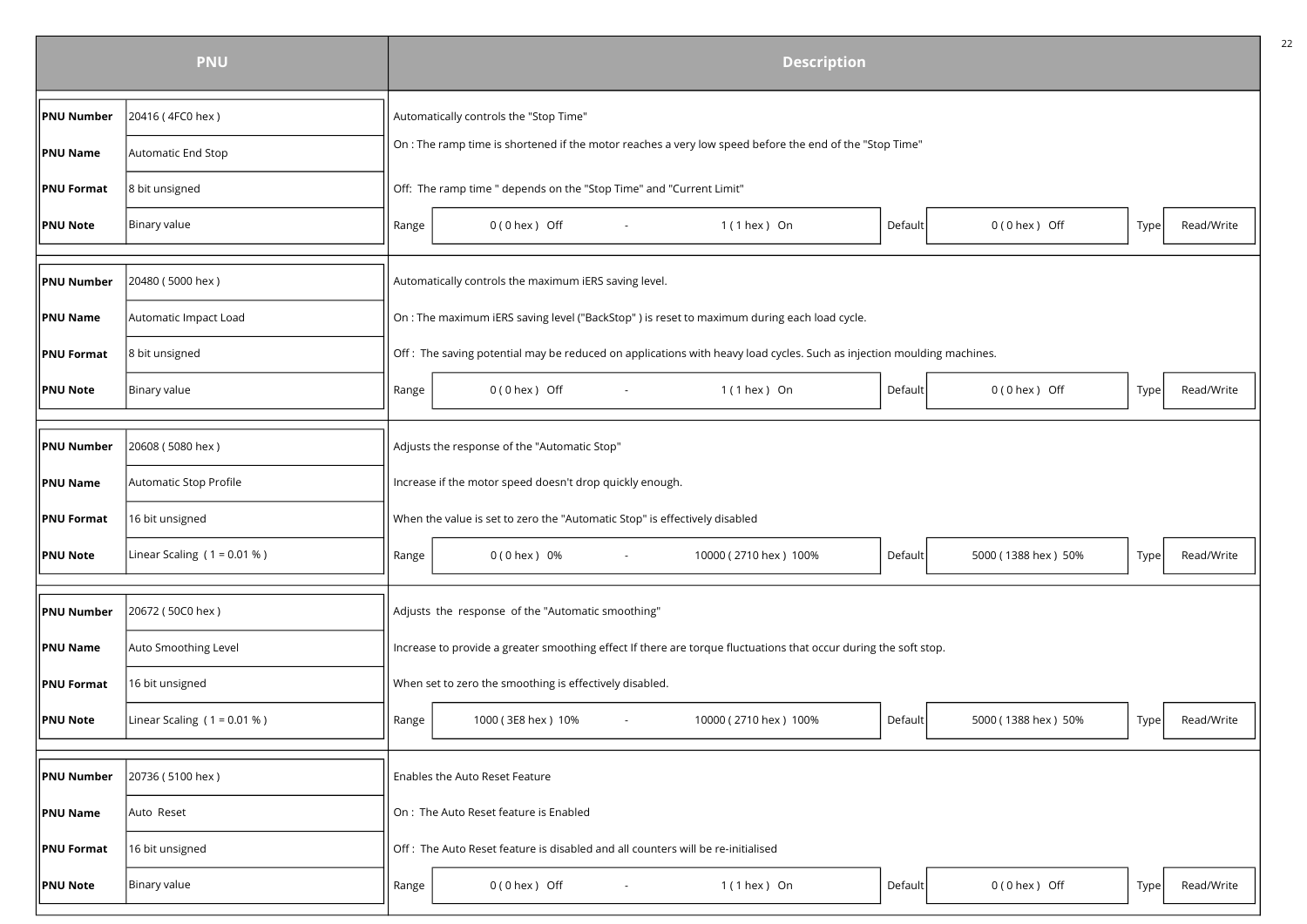|                   | <b>PNU</b>                 |       | <b>Description</b>                                                                                                                                                                                                                                     | 23 |  |  |  |  |  |  |  |
|-------------------|----------------------------|-------|--------------------------------------------------------------------------------------------------------------------------------------------------------------------------------------------------------------------------------------------------------|----|--|--|--|--|--|--|--|
| <b>PNU Number</b> | 20737 (5101 hex)           |       | This is the delay between the trip event and the automatic reset, the unit will re-start following the reset if the start signal is active                                                                                                             |    |  |  |  |  |  |  |  |
| PNU Name          | <b>Reset Delay</b>         |       | If this is set to zero at any point the Auto Reset feature will terminate and the counters will be re-initialised                                                                                                                                      |    |  |  |  |  |  |  |  |
| <b>PNU Format</b> | 16 bit unsigned            |       | When the delay is active the Restart Pending parameter is set and the time remaining can be viewed in the monitor menu.                                                                                                                                |    |  |  |  |  |  |  |  |
| <b>PNU Note</b>   | Linear Scaling $(1 = 1 s)$ | Range | Read/Write<br>$0(0$ hex $)$ 0s<br>7200 (1C20 hex) 7200s<br>Default<br>$0(0$ hex $)$ 0s<br>Type<br>$\sim 100$                                                                                                                                           |    |  |  |  |  |  |  |  |
|                   |                            |       |                                                                                                                                                                                                                                                        |    |  |  |  |  |  |  |  |
| <b>PNU Number</b> | 20738 (5102 hex)           |       | This is the number of restart attempts allowed before the Auto Reset terminates. If the Auto Reset has been successful, the counter is reset back to its maximum value<br>when the unit has been running fault free for the Trip Free Time.            |    |  |  |  |  |  |  |  |
| PNU Name          | Reset Attempts             |       | If the Auto Restart has been unsuccessful the counters are re-initialised by applying a reset signal or removing the start signal<br>If this is set to zero at any point the Auto Reset feature will terminate and the counters will be re-initialised |    |  |  |  |  |  |  |  |
| <b>PNU Format</b> | 16 bit unsigned            |       | The number of attempts remaining can be viewed in the Monitor menu                                                                                                                                                                                     |    |  |  |  |  |  |  |  |
| <b>PNU Note</b>   | Linear Scaling $(1 = 1)$   | Range | $0(0$ hex $)$ 0<br>10 (A hex) 10<br>Default<br>$0(0$ hex $)$ 0<br>Read/Write<br>Type                                                                                                                                                                   |    |  |  |  |  |  |  |  |
|                   |                            |       |                                                                                                                                                                                                                                                        |    |  |  |  |  |  |  |  |
| <b>PNU Number</b> | 20739 (5103 hex)           |       | This is the time the unit must be run trip free before the counters are re-initialised back to zero                                                                                                                                                    |    |  |  |  |  |  |  |  |
| <b>PNU Name</b>   | Trip Free Time             |       | If this is set to zero at any point the Auto Reset feature will terminate and the counters will be re-initialised                                                                                                                                      |    |  |  |  |  |  |  |  |
| <b>PNU Format</b> | 16 bit unsigned            |       | The Trip Free Time can be viewed in the Monitor menu                                                                                                                                                                                                   |    |  |  |  |  |  |  |  |
| <b>PNU Note</b>   | Linear Scaling $(1 = 1 s)$ | Range | Read/Write<br>$0(0$ hex $)$ 0s<br>7200 (1C20 hex) 7200s<br>Default<br>600 (258 hex) 600s<br>Type                                                                                                                                                       |    |  |  |  |  |  |  |  |
|                   |                            |       |                                                                                                                                                                                                                                                        |    |  |  |  |  |  |  |  |
| <b>PNU Number</b> | 20801 (5141 hex)           |       | Allows the user to select whether the unit will auto reset if an Input Side Phase Loss Trip occurs                                                                                                                                                     |    |  |  |  |  |  |  |  |
| PNU Name          | Input Side Phase Loss      |       | On : The trip will auto reset when the Reset Delay reaches zero.                                                                                                                                                                                       |    |  |  |  |  |  |  |  |
| <b>PNU Format</b> | 8 bit unsigned             |       | Off : The trip will not auto reset                                                                                                                                                                                                                     |    |  |  |  |  |  |  |  |
| <b>PNU Note</b>   | Binary value               | Range | Read/Write<br>$0(0$ hex $)$ Off<br>$1(1$ hex $)$ On<br>Default<br>$1(1$ hex $)$ On<br>Type <br>$\sim$                                                                                                                                                  |    |  |  |  |  |  |  |  |
|                   |                            |       |                                                                                                                                                                                                                                                        |    |  |  |  |  |  |  |  |
| <b>PNU Number</b> | 20802 (5142 hex)           |       | Allows the user to select whether the unit will auto reset if a Thermal Trip occurs                                                                                                                                                                    |    |  |  |  |  |  |  |  |
| <b>PNU Name</b>   | Thermal                    |       | On : The trip will auto reset when the Reset Delay reaches zero.                                                                                                                                                                                       |    |  |  |  |  |  |  |  |
| <b>PNU Format</b> | 8 bit unsigned             |       | Off : The trip will not auto reset                                                                                                                                                                                                                     |    |  |  |  |  |  |  |  |
| <b>PNU Note</b>   | Binary value               | Range | $0(0$ hex ) Off<br>$1(1$ hex ) On<br>Default<br>$1(1$ hex ) On<br>Read/Write<br>Type                                                                                                                                                                   |    |  |  |  |  |  |  |  |
|                   |                            |       |                                                                                                                                                                                                                                                        |    |  |  |  |  |  |  |  |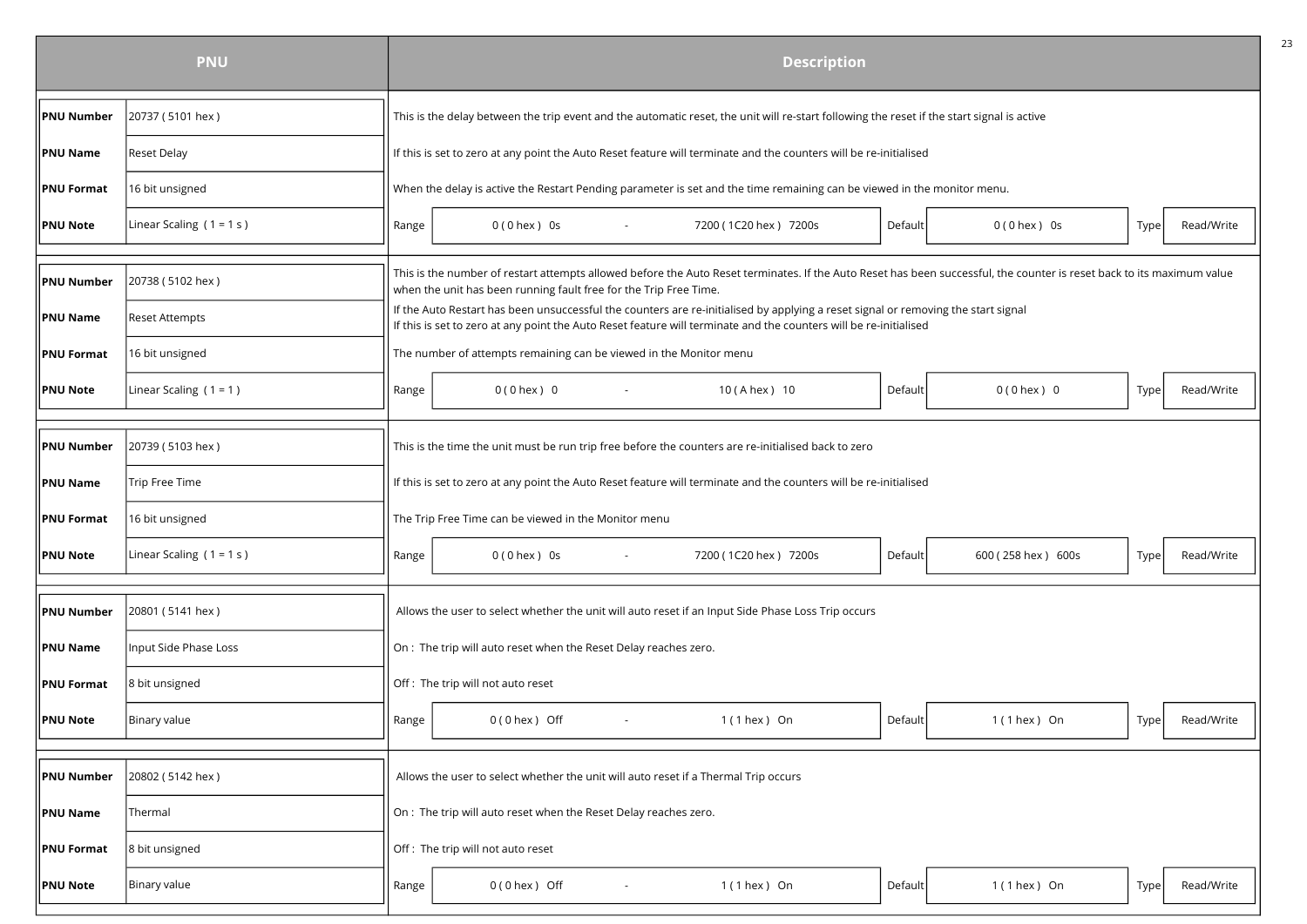|                   | <b>PNU</b>            |       |                                                                                                   |  | <b>Description</b> |         |                  |      |            |  |  |
|-------------------|-----------------------|-------|---------------------------------------------------------------------------------------------------|--|--------------------|---------|------------------|------|------------|--|--|
| <b>PNU Number</b> | 20803 (5143 hex)      |       | Allows the user to select whether the unit will auto reset if a Thyristor Firing Trip occurs      |  |                    |         |                  |      |            |  |  |
| <b>PNU Name</b>   | Thyristor Firing      |       | On : The trip will auto reset when the Reset Delay reaches zero.                                  |  |                    |         |                  |      |            |  |  |
| <b>PNU Format</b> | 8 bit unsigned        |       | Off : The trip will not auto reset                                                                |  |                    |         |                  |      |            |  |  |
| <b>PNU Note</b>   | Binary value          | Range | $0(0$ hex $)$ Off<br>$\sim$                                                                       |  | $1(1$ hex ) On     | Default | $1(1$ hex $)$ On | Type | Read/Write |  |  |
| <b>PNU Number</b> | 20804 (5144 hex)      |       | Allows the user to select whether the unit will auto reset if a Motor Side Phase Loss Trip occurs |  |                    |         |                  |      |            |  |  |
| <b>PNU Name</b>   | Motor Side Phase Loss |       | On : The trip will auto reset when the Reset Delay reaches zero.                                  |  |                    |         |                  |      |            |  |  |
| <b>PNU Format</b> | 8 bit unsigned        |       | Off : The trip will not auto reset                                                                |  |                    |         |                  |      |            |  |  |
| <b>PNU Note</b>   | Binary value          | Range | $0(0$ hex $)$ Off                                                                                 |  | $1(1$ hex ) On     | Default | 1 (1 hex ) On    | Type | Read/Write |  |  |
| <b>PNU Number</b> | 20806 (5146 hex)      |       | Allows the user to select whether the unit will auto reset if a Control Voltage Low Trip occurs   |  |                    |         |                  |      |            |  |  |
| <b>PNU Name</b>   | Control Voltage Low   |       | On : The trip will auto reset when the Reset Delay reaches zero.                                  |  |                    |         |                  |      |            |  |  |
| <b>PNU Format</b> | 8 bit unsigned        |       | Off : The trip will not auto reset                                                                |  |                    |         |                  |      |            |  |  |
| <b>PNU Note</b>   | Binary value          | Range | $0(0$ hex ) Off<br>$\sim$                                                                         |  | $1(1$ hex ) On     | Default | $1(1$ hex $)$ On | Type | Read/Write |  |  |
| <b>PNU Number</b> | 20807 (5147 hex)      |       | Allows the user to select whether the unit will auto reset if a Sensing Fault Trip occurs         |  |                    |         |                  |      |            |  |  |
| <b>PNU Name</b>   | Sensing Fault         |       | On : The trip will auto reset when the Reset Delay reaches zero.                                  |  |                    |         |                  |      |            |  |  |
| <b>PNU Format</b> | 8 bit unsigned        |       | Off : The trip will not auto reset                                                                |  |                    |         |                  |      |            |  |  |
| <b>PNU Note</b>   | Binary value          | Range | $0(0$ hex $)$ Off<br>$\sim$                                                                       |  | $1(1$ hex $)$ On   | Default | $1(1$ hex $)$ On | Type | Read/Write |  |  |
| <b>PNU Number</b> | 20808 (5148 hex)      |       | Allows the user to select whether the unit will auto reset if a Fan Trip occurs                   |  |                    |         |                  |      |            |  |  |
| <b>PNU Name</b>   | Fan                   |       | On : The trip will auto reset when the Reset Delay reaches zero.                                  |  |                    |         |                  |      |            |  |  |
| <b>PNU Format</b> | 8 bit unsigned        |       | Off : The trip will not auto reset                                                                |  |                    |         |                  |      |            |  |  |
| <b>PNU Note</b>   | Binary value          | Range | $0(0$ hex $)$ Off                                                                                 |  | $1(1$ hex ) On     | Default | $1(1$ hex ) On   | Type | Read/Write |  |  |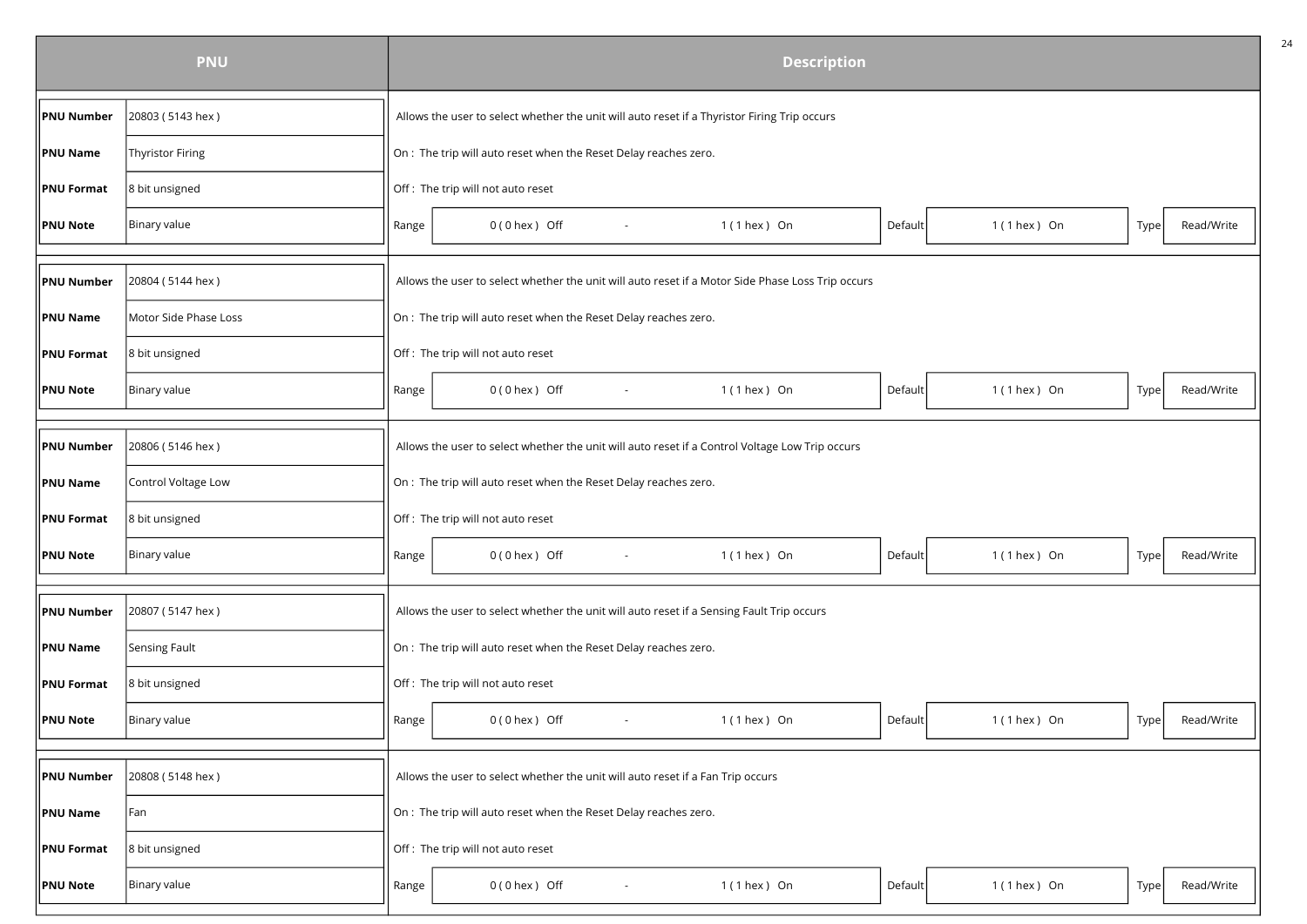|                   | <b>PNU</b>             |       | <b>Description</b>                                                                                 |                  |         |                  |      |            |  |  |  |
|-------------------|------------------------|-------|----------------------------------------------------------------------------------------------------|------------------|---------|------------------|------|------------|--|--|--|
| <b>PNU Number</b> | 20811 (514B hex)       |       | Allows the user to select whether the unit will auto reset if a Low Current Trip occurs            |                  |         |                  |      |            |  |  |  |
| <b>PNU Name</b>   | Low Current            |       | On : The trip will auto reset when the Reset Delay reaches zero.                                   |                  |         |                  |      |            |  |  |  |
| <b>PNU Format</b> | 8 bit unsigned         |       | Off : The trip will not auto reset                                                                 |                  |         |                  |      |            |  |  |  |
| <b>PNU Note</b>   | Binary value           | Range | $0(0$ hex $)$ Off<br>$\sim$                                                                        | $1(1$ hex $)$ On | Default | $1(1$ hex $)$ On | Type | Read/Write |  |  |  |
| <b>PNU Number</b> | 20812 (514C hex)       |       | Allows the user to select whether the unit will auto reset if a Current Limit Time Out Trip occurs |                  |         |                  |      |            |  |  |  |
| <b>PNU Name</b>   | Current Limit Time Out |       | On : The trip will auto reset when the Reset Delay reaches zero.                                   |                  |         |                  |      |            |  |  |  |
| <b>PNU Format</b> | 8 bit unsigned         |       | Off: The trip will not auto reset                                                                  |                  |         |                  |      |            |  |  |  |
| <b>PNU Note</b>   | Binary value           | Range | $0(0$ hex $)$ Off                                                                                  | $1(1$ hex ) On   | Default | $1(1$ hex $)$ On | Type | Read/Write |  |  |  |
| <b>PNU Number</b> | 20813 (514D hex)       |       | Allows the user to select whether the unit will auto reset if a Overload Trip occurs               |                  |         |                  |      |            |  |  |  |
| <b>PNU Name</b>   | Overload               |       | On : The trip will auto reset when the Reset Delay reaches zero.                                   |                  |         |                  |      |            |  |  |  |
| <b>PNU Format</b> | 8 bit unsigned         |       | Off: The trip will not auto reset                                                                  |                  |         |                  |      |            |  |  |  |
| <b>PNU Note</b>   | Binary value           | Range | $0(0$ hex $)$ Off<br>$\sim$                                                                        | $1(1$ hex ) On   | Default | $1(1$ hex $)$ On | Type | Read/Write |  |  |  |
| <b>PNU Number</b> | 20814 (514E hex)       |       | Allows the user to select whether the unit will auto reset if a Shearpin Trip occurs               |                  |         |                  |      |            |  |  |  |
| <b>PNU Name</b>   | Shearpin               |       | On : The trip will auto reset when the Reset Delay reaches zero.                                   |                  |         |                  |      |            |  |  |  |
| <b>PNU Format</b> | 8 bit unsigned         |       | Off : The trip will not auto reset                                                                 |                  |         |                  |      |            |  |  |  |
| <b>PNU Note</b>   | Binary value           | Range | $0(0$ hex $)$ Off<br>$\sim$                                                                        | $1(1$ hex $)$ On | Default | $1(1$ hex $)$ On | Type | Read/Write |  |  |  |
| <b>PNU Number</b> | 20815 (514F hex)       |       | Allows the user to select whether the unit will auto reset if a PTC Thermistor Trip occurs         |                  |         |                  |      |            |  |  |  |
| <b>PNU Name</b>   | PTC Thermistor         |       | On : The trip will auto reset when the Reset Delay reaches zero.                                   |                  |         |                  |      |            |  |  |  |
| <b>PNU Format</b> | 8 bit unsigned         |       | Off : The trip will not auto reset                                                                 |                  |         |                  |      |            |  |  |  |
| <b>PNU Note</b>   | Binary value           | Range | $0(0$ hex $)$ Off                                                                                  | $1(1$ hex ) On   | Default | 0 (0 hex) Off    | Type | Read/Write |  |  |  |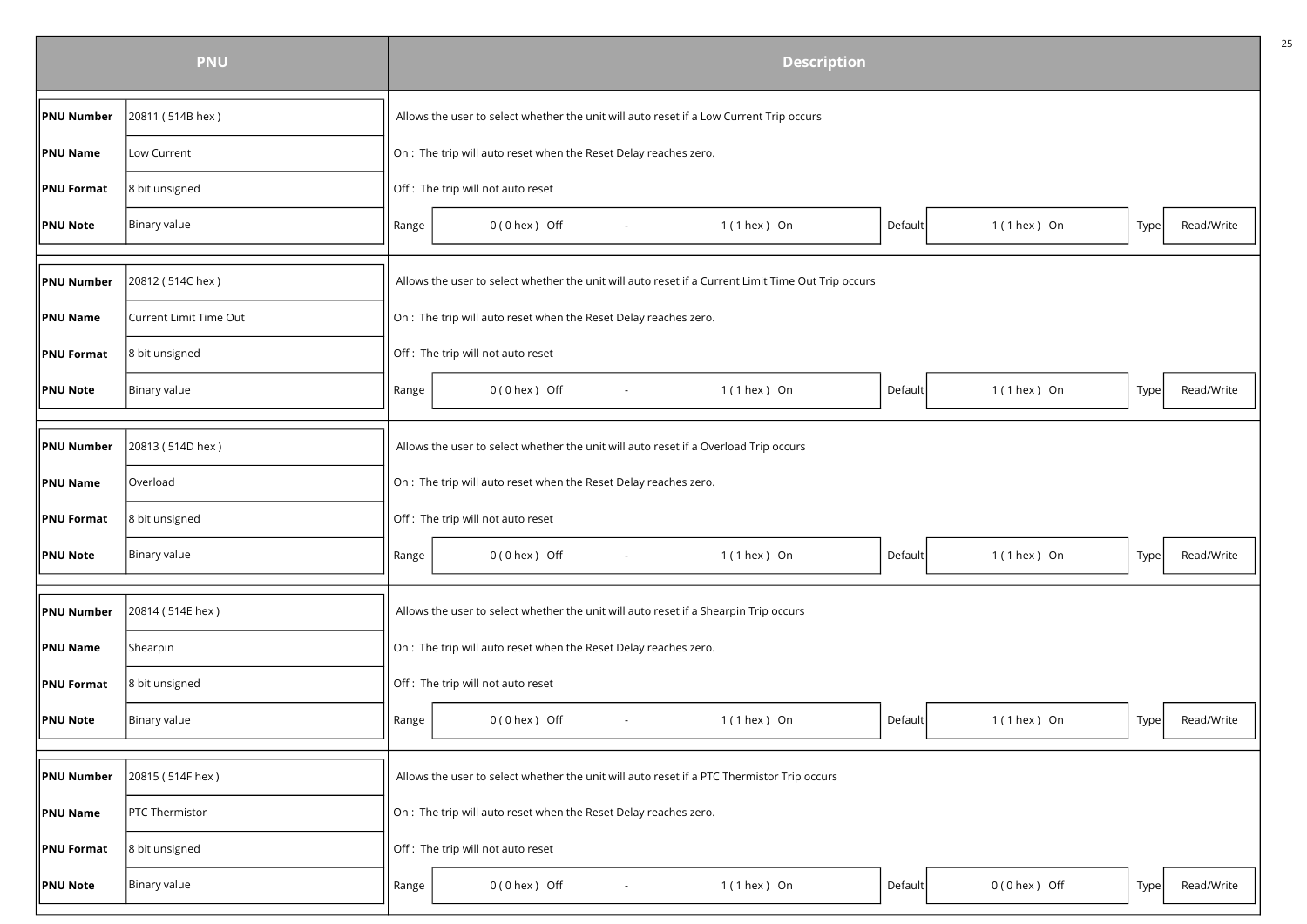|                   | <b>PNU</b>       | <b>Description</b> |                                                                                    |  |        |                                                                                            |         |                   |      |            |  |
|-------------------|------------------|--------------------|------------------------------------------------------------------------------------|--|--------|--------------------------------------------------------------------------------------------|---------|-------------------|------|------------|--|
| <b>PNU Number</b> | 20816 (5150 hex) |                    |                                                                                    |  |        | Allows the user to select whether the unit will auto reset if a External Trip occurs       |         |                   |      |            |  |
| <b>PNU Name</b>   | External         |                    | On : The trip will auto reset when the Reset Delay reaches zero.                   |  |        |                                                                                            |         |                   |      |            |  |
| <b>PNU Format</b> | 8 bit unsigned   |                    | Off : The trip will not auto reset                                                 |  |        |                                                                                            |         |                   |      |            |  |
| <b>PNU Note</b>   | Binary value     | Range              | $0(0$ hex $)$ Off                                                                  |  | $\sim$ | $1(1$ hex ) On                                                                             | Default | $0(0$ hex $)$ Off | Type | Read/Write |  |
| <b>PNU Number</b> | 20817 (5151 hex) |                    |                                                                                    |  |        | Allows the user to select whether the unit will auto reset if a Communications Trip occurs |         |                   |      |            |  |
| <b>PNU Name</b>   | Communications   |                    | On : The trip will auto reset when the Reset Delay reaches zero.                   |  |        |                                                                                            |         |                   |      |            |  |
| <b>PNU Format</b> | 8 bit unsigned   |                    | Off: The trip will not auto reset                                                  |  |        |                                                                                            |         |                   |      |            |  |
| <b>PNU Note</b>   | Binary value     | Range              | $0(0$ hex $)$ Off                                                                  |  | $\sim$ | $1(1$ hex ) On                                                                             | Default | 1 (1 hex ) On     | Type | Read/Write |  |
| <b>PNU Number</b> | 20818 (5152 hex) |                    | Allows the user to select whether the unit will auto reset if a Bypass Trip occurs |  |        |                                                                                            |         |                   |      |            |  |
| <b>PNU Name</b>   | Bypass           |                    | On : The trip will auto reset when the Reset Delay reaches zero.                   |  |        |                                                                                            |         |                   |      |            |  |
| <b>PNU Format</b> | 8 bit unsigned   |                    | Off : The trip will not auto reset                                                 |  |        |                                                                                            |         |                   |      |            |  |
| <b>PNU Note</b>   | Binary value     | Range              | $0(0$ hex $)$ Off                                                                  |  | $\sim$ | $1(1$ hex $)$ On                                                                           | Default | $1(1$ hex $)$ On  | Type | Read/Write |  |
| <b>PNU Number</b> | 20821 (5155 hex) |                    |                                                                                    |  |        | Allows the user to select whether the unit will auto reset if a Phase Rotation Trip occurs |         |                   |      |            |  |
| <b>PNU Name</b>   | Phase Rotation   |                    | On : The trip will auto reset when the Reset Delay reaches zero.                   |  |        |                                                                                            |         |                   |      |            |  |
| <b>PNU Format</b> | 8 bit unsigned   |                    | Off : The trip will not auto reset                                                 |  |        |                                                                                            |         |                   |      |            |  |
| <b>PNU Note</b>   | Binary value     | Range              | $0(0$ hex $)$ Off                                                                  |  | $\sim$ | $1(1$ hex $)$ On                                                                           | Default | $1(1$ hex ) On    | Type | Read/Write |  |
| <b>PNU Number</b> | 20822 (5156 hex) |                    |                                                                                    |  |        | Allows the user to select whether the unit will auto reset if a Operation 4 Trip occurs    |         |                   |      |            |  |
| <b>PNU Name</b>   | Operation 4      |                    | On : The trip will auto reset when the Reset Delay reaches zero.                   |  |        |                                                                                            |         |                   |      |            |  |
| <b>PNU Format</b> | 8 bit unsigned   |                    | Off : The trip will not auto reset                                                 |  |        |                                                                                            |         |                   |      |            |  |
| <b>PNU Note</b>   | Binary value     | Range              | $0(0$ hex $)$ Off                                                                  |  |        | $1(1$ hex ) On                                                                             | Default | $1(1$ hex ) On    | Type | Read/Write |  |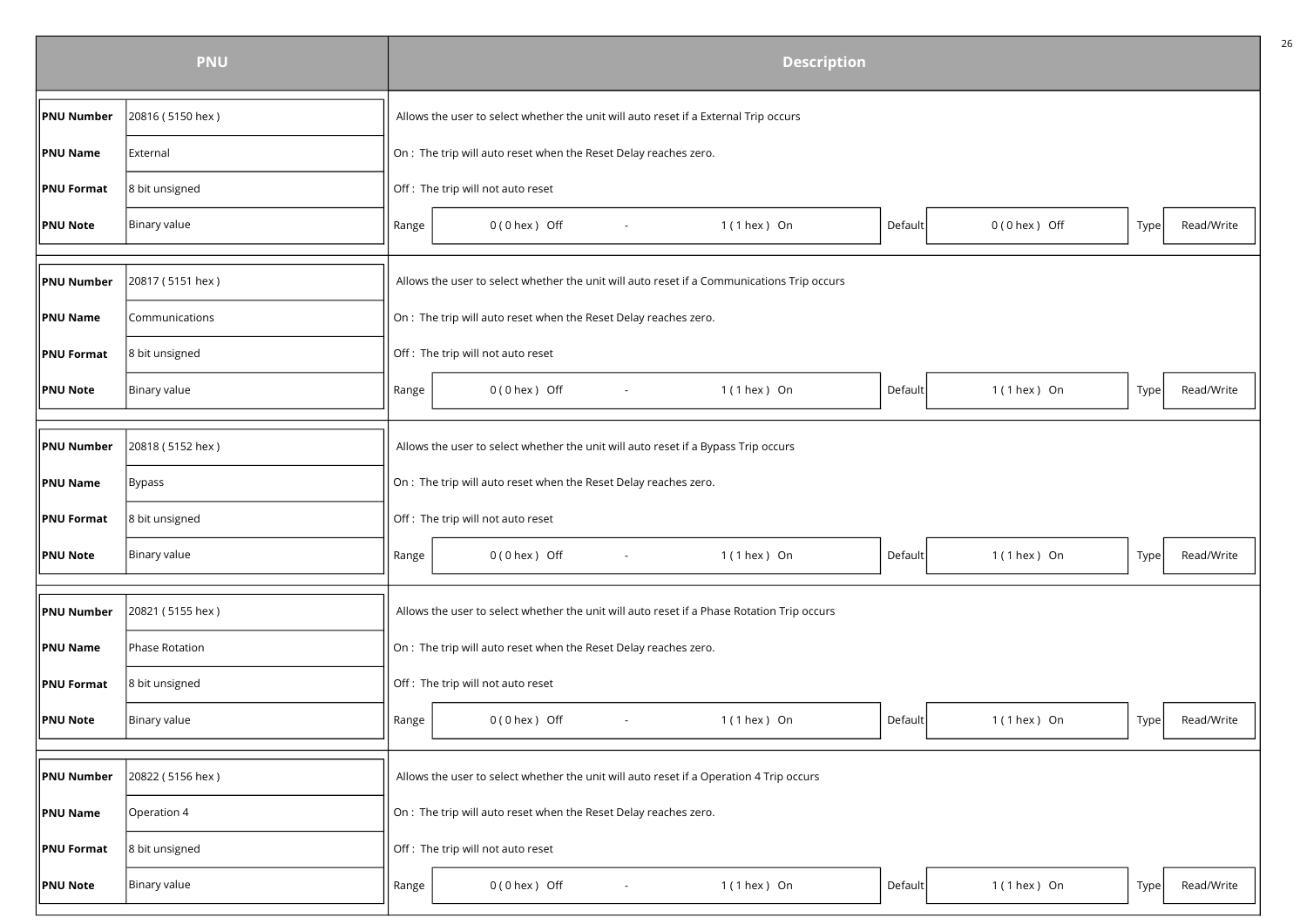|                   | <b>PNU</b>            | <b>Description</b>                                                                                          |  |
|-------------------|-----------------------|-------------------------------------------------------------------------------------------------------------|--|
| <b>PNU Number</b> | 20823 (5157 hex)      | Allows the user to select whether the unit will auto reset if a Current Sensor Trip occurs                  |  |
| <b>PNU Name</b>   | <b>Current Sensor</b> | On : The trip will auto reset when the Reset Delay reaches zero.                                            |  |
| <b>PNU Format</b> | 8 bit unsigned        | Off : The trip will not auto reset                                                                          |  |
| <b>PNU Note</b>   | Binary value          | $0(0$ hex ) Off<br>$1(1$ hex ) On<br>Default<br>$1(1$ hex ) On<br>Read/Write<br>Range<br>Type<br>$\sim$     |  |
| <b>PNU Number</b> | 20824 (5158 hex)      | Allows the user to select whether the unit will auto reset if a Operation 2 Trip occurs                     |  |
| <b>PNU Name</b>   | Operation 2           | On : The trip will auto reset when the Reset Delay reaches zero.                                            |  |
| <b>PNU Format</b> | 8 bit unsigned        | Off: The trip will not auto reset                                                                           |  |
| <b>PNU Note</b>   | Binary value          | $0(0$ hex $)$ Off<br>$1(1$ hex $)$ On<br>$1(1$ hex ) On<br>Read/Write<br>Default<br>Type<br>Range<br>$\sim$ |  |
| <b>PNU Number</b> | 20826 (515A hex)      | Allows the user to select whether the unit will auto reset if a Operation 1 Trip occurs                     |  |
| <b>PNU Name</b>   | Operation 1           | On : The trip will auto reset when the Reset Delay reaches zero.                                            |  |
| <b>PNU Format</b> | 8 bit unsigned        | Off : The trip will not auto reset                                                                          |  |
| <b>PNU Note</b>   | Binary value          | 0(0 hex) Off<br>$1(1$ hex $)$ On<br>Read/Write<br>Default<br>$1(1$ hex $)$ On<br>Range<br>Type<br>$\sim$    |  |
| <b>PNU Number</b> | 20827 (515B hex)      | Allows the user to select whether the unit will auto reset if a Operation 5 Trip occurs                     |  |
| <b>PNU Name</b>   | Operation 5           | On : The trip will auto reset when the Reset Delay reaches zero.                                            |  |
| <b>PNU Format</b> | 8 bit unsigned        | Off : The trip will not auto reset                                                                          |  |
| <b>PNU Note</b>   | Binary value          | $1(1$ hex ) On<br>Read/Write<br>Range<br>$0(0$ hex $)$ Off<br>$1(1$ hex $)$ On<br>Default<br>Type<br>$\sim$ |  |
| <b>PNU Number</b> | 20827 (515B hex)      | Allows the user to select whether the unit will auto reset if a Operation 5 Trip occurs                     |  |
| <b>PNU Name</b>   | Operation 5           | On : The trip will auto reset when the Reset Delay reaches zero.                                            |  |
| <b>PNU Format</b> | 8 bit unsigned        | Off : The trip will not auto reset                                                                          |  |
| <b>PNU Note</b>   | Binary value          | 0(0 hex) Off<br>$1(1$ hex ) On<br>Default<br>$1(1$ hex $)$ On<br>Read/Write<br>Range<br>Type                |  |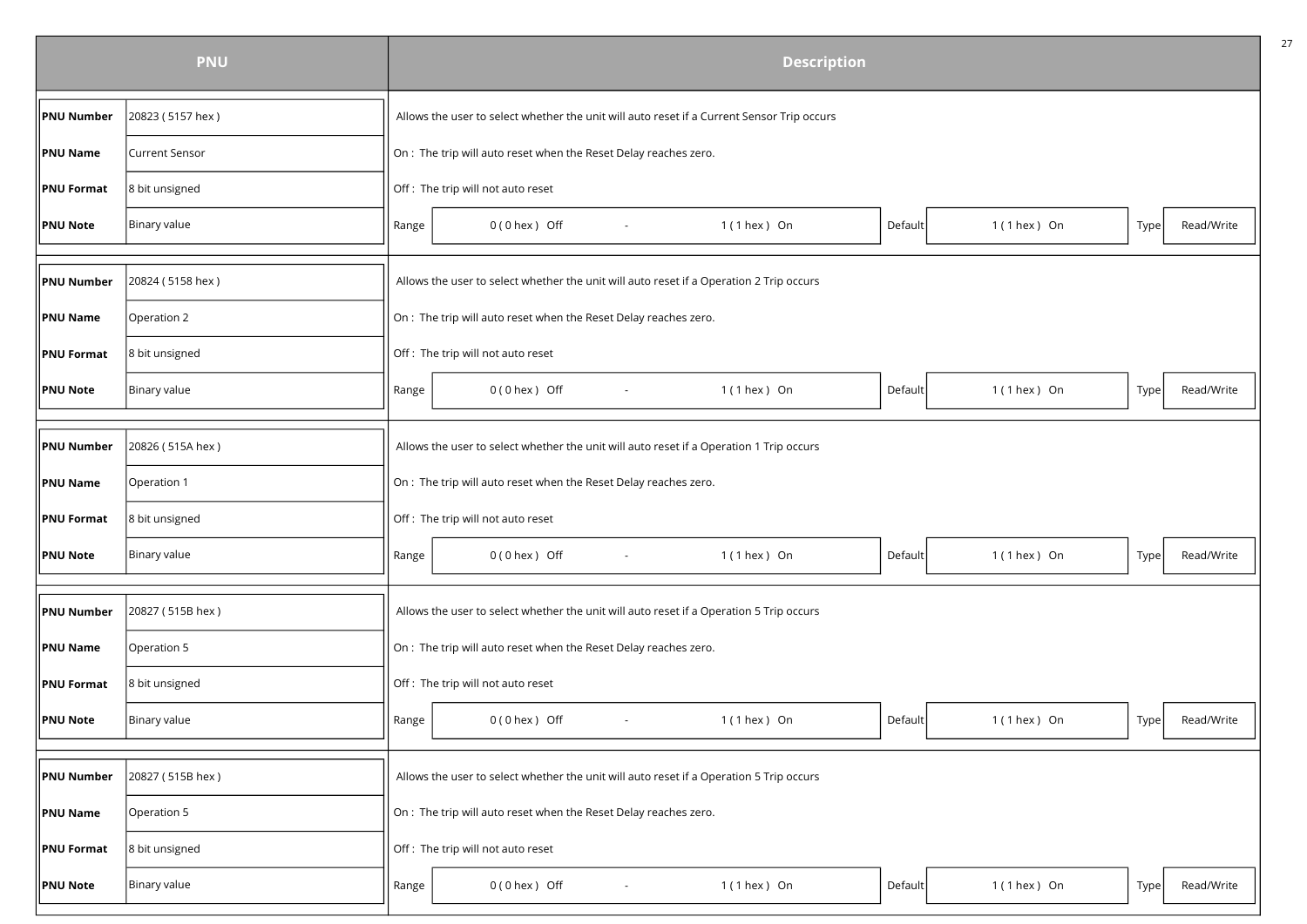|                   | <b>PNU</b>                 |       |                                                                               | <b>Description</b>    |         |                    |      |            |
|-------------------|----------------------------|-------|-------------------------------------------------------------------------------|-----------------------|---------|--------------------|------|------------|
| <b>PNU Number</b> | 20864 (5180 hex)           |       | This is the amount of time remaining in the Reset Delay counter               |                       |         |                    |      |            |
| <b>PNU Name</b>   | <b>Reset Delay</b>         |       |                                                                               |                       |         |                    |      |            |
| <b>PNU Format</b> | 16 bit unsigned            |       |                                                                               |                       |         |                    |      |            |
| <b>PNU Note</b>   | Linear Scaling $(1 = 1 s)$ | Range | $0(0$ hex $)$ 0s<br>$\sim$                                                    | 7200 (1C20 hex) 7200s | Default | $0(0$ hex $)$ 0s   | Type | Read Only  |
|                   |                            |       |                                                                               |                       |         |                    |      |            |
| <b>PNU Number</b> | 20865 (5181 hex)           |       | This is the number of Reset Attempts remaining.                               |                       |         |                    |      |            |
| PNU Name          | <b>Reset Attempts</b>      |       |                                                                               |                       |         |                    |      |            |
| <b>PNU Format</b> | 16 bit unsigned            |       |                                                                               |                       |         |                    |      |            |
| <b>PNU Note</b>   | Linear Scaling $(1 = 1)$   | Range | $0(0$ hex $)$ 0                                                               | 10 (A hex) 10         | Default | $0(0$ hex $) 0$    | Type | Read Only  |
|                   |                            |       |                                                                               |                       |         |                    |      |            |
| <b>PNU Number</b> | 20866 (5182 hex)           |       | This is the amount of time remaining in the Trip Free Time counter            |                       |         |                    |      |            |
| <b>PNU Name</b>   | Trip Free Time             |       |                                                                               |                       |         |                    |      |            |
| <b>PNU Format</b> | 16 bit unsigned            |       |                                                                               |                       |         |                    |      |            |
| <b>PNU Note</b>   | Linear Scaling $(1 = 1 s)$ | Range | $0(0$ hex $)$ 0s<br>$\sim$                                                    | 7200 (1C20 hex) 7200s | Default | 600 (258 hex) 600s | Type | Read Only  |
|                   |                            |       |                                                                               |                       |         |                    |      |            |
| <b>PNU Number</b> | 20867 (5183 hex)           |       | This is the trip that occurred just prior to the auto reset                   |                       |         |                    |      |            |
| <b>PNU Name</b>   | <b>Trip Event</b>          |       |                                                                               |                       |         |                    |      |            |
| <b>PNU Format</b> | 16 bit unsigned            |       |                                                                               |                       |         |                    |      |            |
| <b>PNU Note</b>   | Linear Scaling $(1 = 1)$   | Range | 100 (64 hex) 100<br>$\sim$                                                    | 2700 (A8C hex) 2700   | Default | $0(0$ hex $) 0$    | Type | Read Only  |
|                   |                            |       |                                                                               |                       |         |                    |      |            |
| PNU Number        | 21120 (5280 hex)           |       | Enables and disables the intelligent Energy Recovery System feature (iERS).   |                       |         |                    |      |            |
| <b>PNU Name</b>   | <b>iERS</b>                |       | On : The voltage to the motor will be regulated to ensure optimum efficiency. |                       |         |                    |      |            |
| <b>PNU Format</b> | 8 bit unsigned             |       | Off : The feature is disabled and the motor operates at full voltage          |                       |         |                    |      |            |
| <b>PNU Note</b>   | Binary value               | Range | $0(0$ hex $)$ Off                                                             | $1(1$ hex $)$ On      | Default | 1 (1 hex ) Off     | Type | Read/Write |
|                   |                            |       |                                                                               |                       |         |                    |      |            |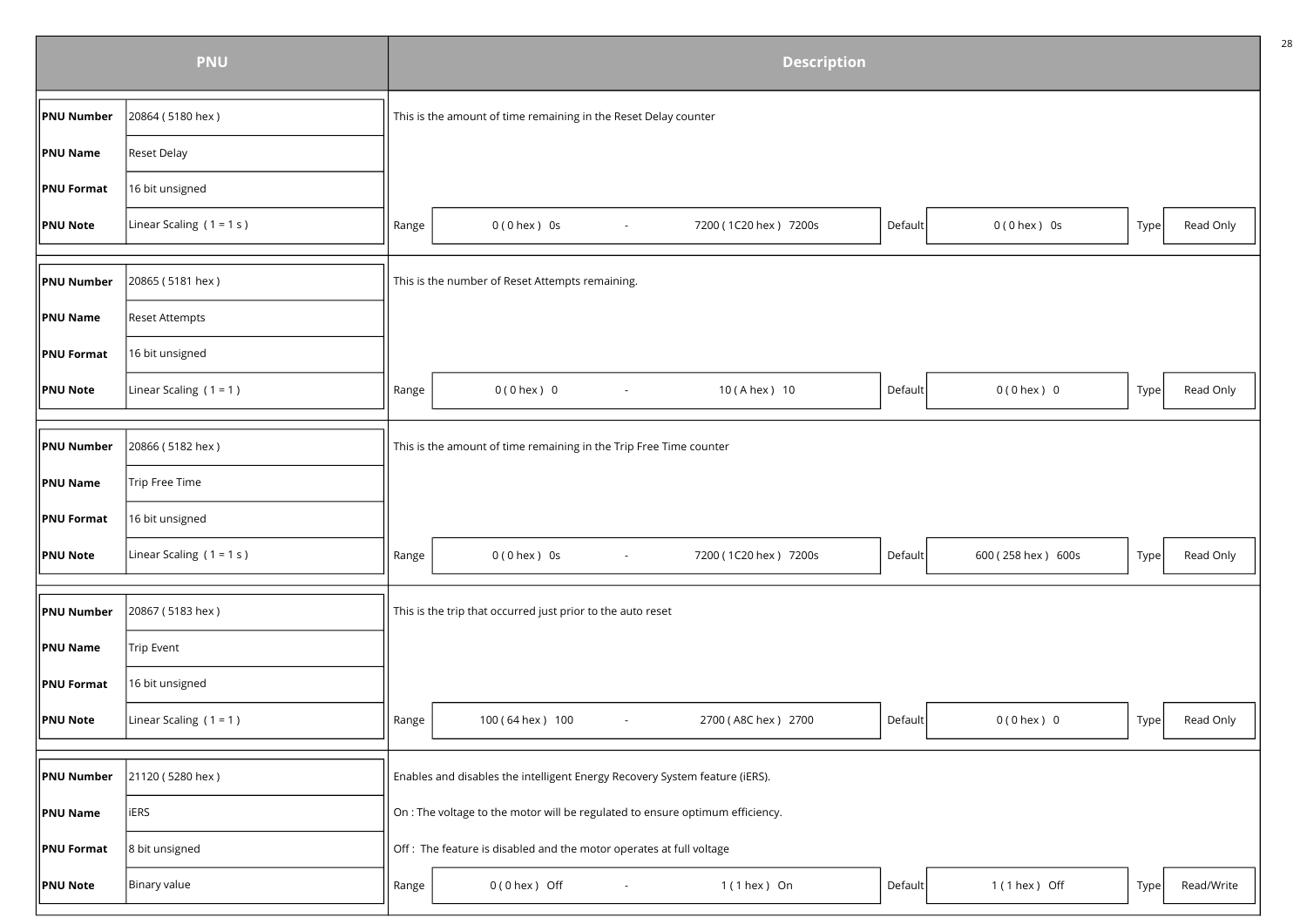|                   | <b>PNU</b>                                                                          | <b>Description</b> |                                                                                                                                     |                                                                                                                      |         |                              |      |            |  |  |
|-------------------|-------------------------------------------------------------------------------------|--------------------|-------------------------------------------------------------------------------------------------------------------------------------|----------------------------------------------------------------------------------------------------------------------|---------|------------------------------|------|------------|--|--|
| <b>PNU Number</b> | 21184 (52C0 hex)                                                                    |                    | Determines the rate at which the load is regulated during the iERS energy saving mode                                               |                                                                                                                      |         |                              |      |            |  |  |
| <b>PNU Name</b>   | <b>ERS Rate</b>                                                                     |                    | Increase if the applications shows signs of instability.                                                                            | During periods of instability the "Current Irms" and "True Power Factor" will oscillate rapidly.                     |         |                              |      |            |  |  |
| <b>PNU Format</b> | 16 bit unsigned                                                                     |                    | Reduce to increase the speed of response                                                                                            |                                                                                                                      |         |                              |      |            |  |  |
| <b>PNU Note</b>   | Linear Scaling $(1 = 0.01 %)$                                                       | Range              | 0 (0 hex) 0%                                                                                                                        | 10000 (2710 hex) 100%                                                                                                | Default | 2500 (9C4 hex) 25%           | Type | Read/Write |  |  |
|                   |                                                                                     |                    |                                                                                                                                     |                                                                                                                      |         |                              |      |            |  |  |
| <b>PNU Number</b> | 21320 (5348 hex)                                                                    |                    | The current in Amps at which the iERS is enabled or disabled.                                                                       |                                                                                                                      |         |                              |      |            |  |  |
| <b>PNU Name</b>   | <b>Start Saving Level</b>                                                           |                    | The iERS function is active when the motor current is less than the "Start Saving Level"                                            |                                                                                                                      |         |                              |      |            |  |  |
| <b>PNU Format</b> | 16 bit unsigned                                                                     |                    | When the iERS function is disabled internal bypass relays close to improve efficiency.                                              |                                                                                                                      |         |                              |      |            |  |  |
| <b>PNU Note</b>   | Linear Scaling ( $1 = 0.01 %$ )                                                     | Range              | 5000 (1388 hex ) 50% l-motorA -                                                                                                     | 8000 (1F40 hex) 80% l-motorA                                                                                         | Default | 8000 (1F40 hex) 80% l-motorA | Type | Read Only  |  |  |
|                   |                                                                                     |                    |                                                                                                                                     |                                                                                                                      |         |                              |      |            |  |  |
| <b>PNU Number</b> | 21376 (5380 hex)                                                                    |                    | Determines the maximum energy saving potential.                                                                                     |                                                                                                                      |         |                              |      |            |  |  |
| <b>PNU Name</b>   | <b>ERS Level</b>                                                                    |                    | Reduce if the application shows signs of instability.                                                                               |                                                                                                                      |         |                              |      |            |  |  |
| <b>PNU Format</b> | 16 bit unsigned                                                                     |                    | The amount of energy that can be saved may fall as the "iERS level" is reduced.                                                     |                                                                                                                      |         |                              |      |            |  |  |
| <b>PNU Note</b>   | Linear Scaling $(1 = 0.01 %)$                                                       | Range              | $0(0$ hex $)$ 0%                                                                                                                    | 10000 (2710 hex) 100%                                                                                                | Default | 10000 (2710 hex) 100%        | Type | Read/Write |  |  |
|                   |                                                                                     |                    |                                                                                                                                     |                                                                                                                      |         |                              |      |            |  |  |
| <b>PNU Number</b> | 21760 (5500 hex)                                                                    |                    | The Reference Power Factor used by the iERS saving function                                                                         |                                                                                                                      |         |                              |      |            |  |  |
| <b>PNU Name</b>   | Ref PF Degrees                                                                      |                    | This is the target Power Factor for the iERS saving function.<br>The parameter will change dynamically dependant on motor operation |                                                                                                                      |         |                              |      |            |  |  |
| <b>PNU Format</b> | 16 bit unsigned                                                                     |                    |                                                                                                                                     | The parameter displays the displacement part of the True Power Factor and is used for diagnostic purposes.           |         |                              |      |            |  |  |
| <b>PNU Note</b>   | Linear Scaling (1 = $1^{\circ}$ of mains cycle)<br>Time(ms)=(Value/PNU32000)*(25/9) | Range              | 0(0 hex) 0Degrees<br>$\sim$                                                                                                         | 90 (5A hex) 90Degrees                                                                                                | Default | 0(0 hex) ODegrees            | Type | Read Only  |  |  |
|                   |                                                                                     |                    |                                                                                                                                     |                                                                                                                      |         |                              |      |            |  |  |
| <b>PNU Number</b> | 21824 (5540 hex)                                                                    |                    | The Present Power Factor used by the iERS saving function                                                                           |                                                                                                                      |         |                              |      |            |  |  |
| <b>PNU Name</b>   | Pres PF Degrees                                                                     |                    | This is the actual Power Factor for the iERS saving function.                                                                       | The "Delay" is constantly adjusted to minimise the control loop error between "Pres PF Degrees" and "Ref PF Degrees" |         |                              |      |            |  |  |
| <b>PNU Format</b> | 16 bit unsigned                                                                     |                    |                                                                                                                                     | The parameter displays the displacement part of the True Power Factor and is used for diagnostic purposes.           |         |                              |      |            |  |  |
| <b>PNU Note</b>   | Linear Scaling (1 = $1^{\circ}$ of mains cycle)<br>Time(ms)=(Value/PNU32000)*(25/9) | Range              | 0 (0 hex) ODegrees                                                                                                                  | 90 (5A hex) 90Degrees                                                                                                | Default | 0(0 hex) ODegrees            | Type | Read Only  |  |  |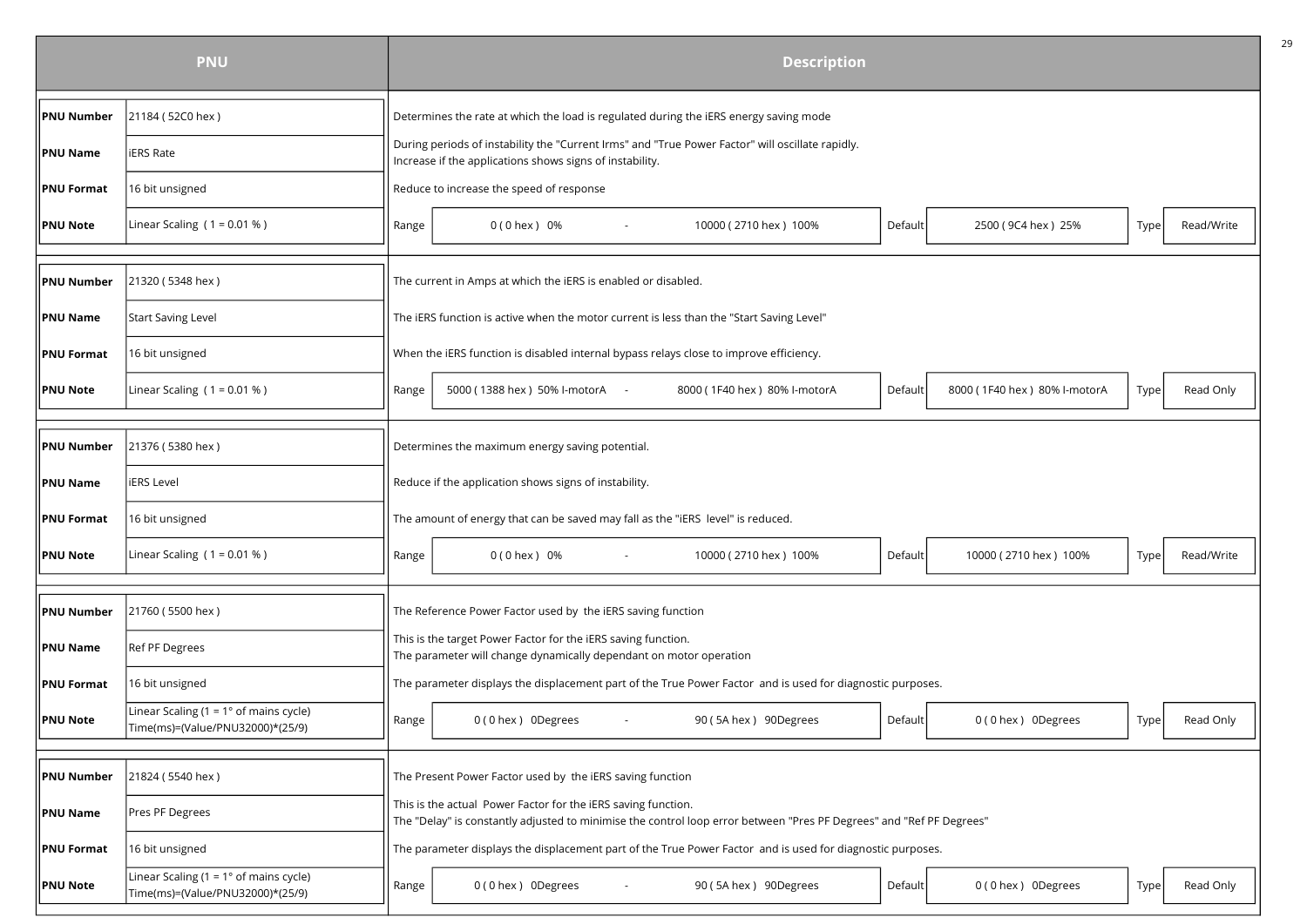|                   | <b>PNU</b>                                                                          | <b>Description</b> |                                                                                                                                                                                          |  |  |  |  |  |  |  |
|-------------------|-------------------------------------------------------------------------------------|--------------------|------------------------------------------------------------------------------------------------------------------------------------------------------------------------------------------|--|--|--|--|--|--|--|
| <b>PNU Number</b> | 22400 (5780 hex)                                                                    |                    | Internal firing delay angle in Degrees                                                                                                                                                   |  |  |  |  |  |  |  |
| <b>PNU Name</b>   | Delay Angle                                                                         |                    | Displayed for diagnostic purposes                                                                                                                                                        |  |  |  |  |  |  |  |
| <b>PNU Format</b> | 16 bit unsigned                                                                     |                    |                                                                                                                                                                                          |  |  |  |  |  |  |  |
| <b>PNU Note</b>   | Linear Scaling $(1 = 1°)$ of mains cycle)<br>Time(ms)=(Value/PNU32000)*(25/9)       | Range              | 0(0 hex) 0Degrees<br>60 (3C hex) 60Degrees<br>0(0 hex) 0Degrees<br>Read Only<br>Default<br>Type                                                                                          |  |  |  |  |  |  |  |
|                   |                                                                                     |                    |                                                                                                                                                                                          |  |  |  |  |  |  |  |
| <b>PNU Number</b> | 22464 (57C0 hex)                                                                    |                    | The maximum possible delay for iERS saving                                                                                                                                               |  |  |  |  |  |  |  |
| <b>PNU Name</b>   | Delay Max                                                                           |                    | Displayed for diagnostic purposes                                                                                                                                                        |  |  |  |  |  |  |  |
| <b>PNU Format</b> | 16 bit unsigned                                                                     |                    |                                                                                                                                                                                          |  |  |  |  |  |  |  |
| <b>PNU Note</b>   | Linear Scaling (1 = $1^{\circ}$ of mains cycle)<br>Time(ms)=(Value/PNU32000)*(25/9) | Range              | 55 (37 hex) 55Degrees<br>Read Only<br>0 (0 hex) ODegrees<br>0 (0 hex) ODegrees<br>Default<br>Type                                                                                        |  |  |  |  |  |  |  |
|                   |                                                                                     |                    |                                                                                                                                                                                          |  |  |  |  |  |  |  |
| <b>PNU Number</b> | 23040 (5A00 hex)                                                                    |                    | The maximum possible Delay angle for the current iERS saving phase                                                                                                                       |  |  |  |  |  |  |  |
| <b>PNU Name</b>   | BackStop                                                                            |                    | Displayed for diagnostic purposes                                                                                                                                                        |  |  |  |  |  |  |  |
| <b>PNU Format</b> | 16 bit unsigned                                                                     |                    | May decrease during heavy load periods or instability                                                                                                                                    |  |  |  |  |  |  |  |
| <b>PNU Note</b>   | Linear Scaling (1 = $1^{\circ}$ of mains cycle)<br>Time(ms)=(Value/PNU32000)*(25/9) | Range              | 0(0 hex) ODegrees<br>55 (37 hex) 55Degrees<br>0(0 hex) ODegrees<br>Read Only<br>Default<br>Type                                                                                          |  |  |  |  |  |  |  |
| <b>PNU Number</b> | 25600 (6400 hex)                                                                    |                    | Unit Class 10 / Class20 / Class30 Current Rating                                                                                                                                         |  |  |  |  |  |  |  |
| <b>PNU Name</b>   | l-rated                                                                             |                    |                                                                                                                                                                                          |  |  |  |  |  |  |  |
| <b>PNU Format</b> | 32 bit unsigned                                                                     |                    |                                                                                                                                                                                          |  |  |  |  |  |  |  |
| <b>PNU Note</b>   | Linear Scaling $(1 = 1mA)$<br>Current (A) = (Value / 1000)                          | Range              | 17000 (4268 hex) 17A<br>2000000 (1E8480 hex) 2000A<br>17000 (4268 hex) 17A<br>Read Only<br>Default<br>Type<br>$\sim$                                                                     |  |  |  |  |  |  |  |
|                   |                                                                                     |                    | The "Trip Class" is a numeric value that correlates the trip time with overload level.                                                                                                   |  |  |  |  |  |  |  |
| <b>PNU Number</b> | 25664 (6440 hex)                                                                    |                    | Select "Trip class" according to application requirements.                                                                                                                               |  |  |  |  |  |  |  |
| <b>PNU Name</b>   | <b>Trip Class</b>                                                                   |                    | The trip time depends on the selected Trip Class, the duration of the overload and the level of the over current.<br>Refer to the Motor Overload 'cold' trip curves given in the manual. |  |  |  |  |  |  |  |
| <b>PNU Format</b> | 16 bit unsigned                                                                     |                    | When "Class 20" or "Class 30" are selected the Unit current rating (i-Unit) may be reduced to a lower value (i-rated).                                                                   |  |  |  |  |  |  |  |
| <b>PNU Note</b>   | 10= Trip Class 10, 20 = Trip Class 20, 30 = Trip<br>Class 30                        | Range              | 10 (A hex ) Trip Class 10<br>30 (1E hex ) Trip Class 30<br>10 (A hex ) Trip Class 10<br>Default<br>Type<br>Read/Write                                                                    |  |  |  |  |  |  |  |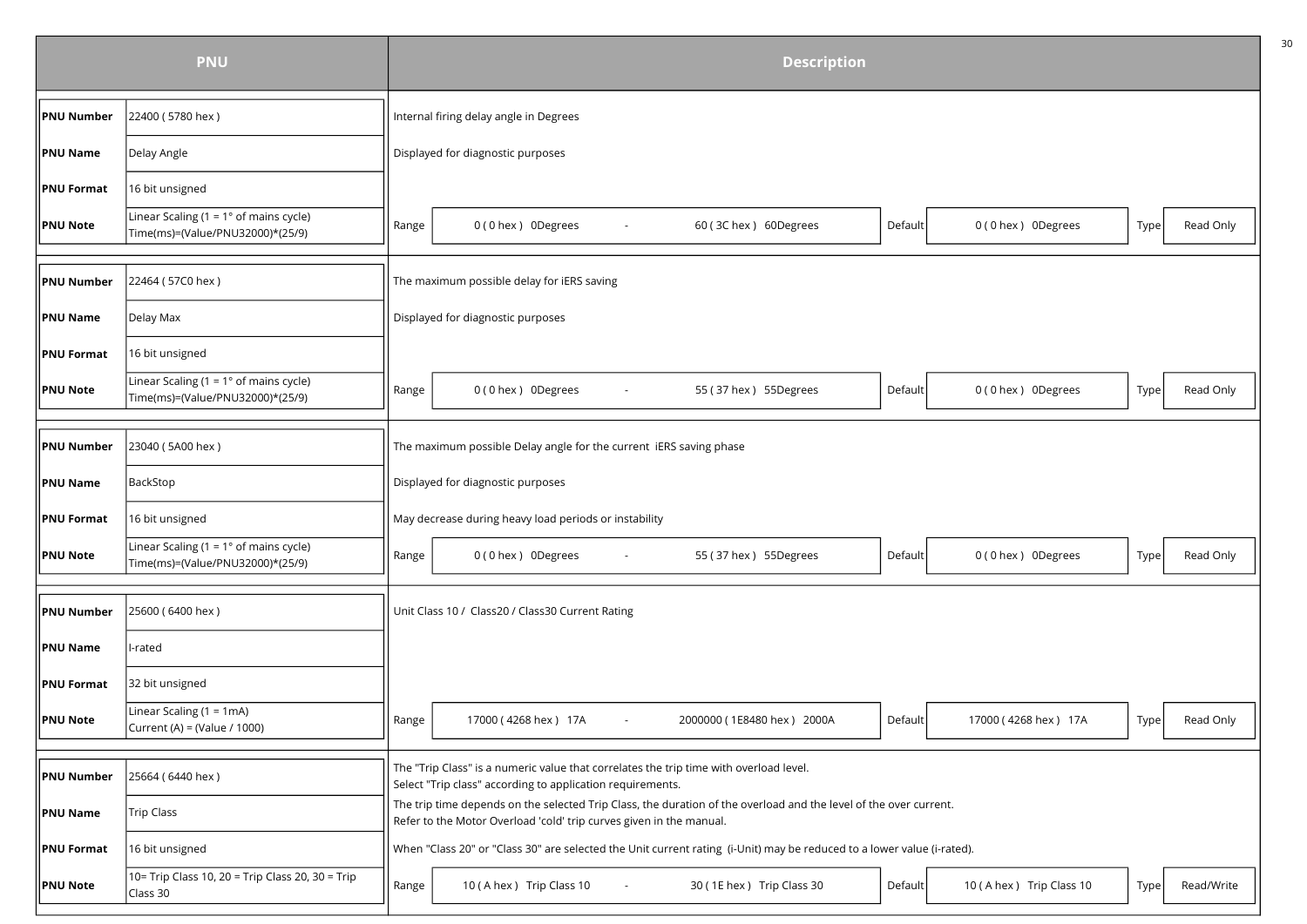|                   | <b>PNU</b>                                                   | <b>Description</b> |                                                                                                                                                |                                                                                                                             |         |                                |      |            |  |  |
|-------------------|--------------------------------------------------------------|--------------------|------------------------------------------------------------------------------------------------------------------------------------------------|-----------------------------------------------------------------------------------------------------------------------------|---------|--------------------------------|------|------------|--|--|
| <b>PNU Number</b> | 25668 (6444 hex)                                             |                    | This feature is only available for ANSI models<br>When selected it allows a different overload class to be selected during the running period. |                                                                                                                             |         |                                |      |            |  |  |
| <b>PNU Name</b>   | Trip Class Run Value                                         |                    | Refer to the Motor Overload 'cold' trip curves given in the manual.                                                                            | The trip time depends on the selected Run Trip Class value, the duration of the overload and the level of the over current. |         |                                |      |            |  |  |
| <b>PNU Format</b> | 16 bit unsigned                                              |                    |                                                                                                                                                |                                                                                                                             |         |                                |      |            |  |  |
| <b>PNU Note</b>   | 10= Trip Class 10, 20 = Trip Class 20, 30 = Trip<br>Class 30 | Range              | 10 (A hex ) Trip Class 10<br>$\sim$                                                                                                            | 30 (1E hex ) Trip Class 30                                                                                                  | Default | 10 (A hex) Trip Class 10       | Type | Read/Write |  |  |
| <b>PNU Number</b> | 25728 (6480 hex)                                             |                    | This should be set to the Full Load Current shown on the motor plate.                                                                          |                                                                                                                             |         |                                |      |            |  |  |
| <b>PNU Name</b>   | Motor Current                                                |                    | The overload works with multiples of the set "Motor Current" (i-motor).                                                                        |                                                                                                                             |         |                                |      |            |  |  |
| <b>PNU Format</b> | 32 bit unsigned                                              |                    | Also referred to as Motor FLA (I-motor).                                                                                                       |                                                                                                                             |         |                                |      |            |  |  |
| <b>PNU Note</b>   | Linear Scaling $(1 = 1mA)$<br>Current (A) = (Value / 1000)   | Range              | (0.1 x PNU25792) 10% l-unitA<br>$\sim$                                                                                                         | (1 x PNU25600) 100% l-ratedA                                                                                                | Default | (1 x PNU25600) 100% l-ratedA   | Type | Read/Write |  |  |
| <b>PNU Number</b> | 25792 (64C0 hex)                                             |                    | Unit Class10 Current Rating                                                                                                                    |                                                                                                                             |         |                                |      |            |  |  |
| <b>PNU Name</b>   | l-unit                                                       |                    |                                                                                                                                                |                                                                                                                             |         |                                |      |            |  |  |
| <b>PNU Format</b> | 32 bit unsigned                                              |                    |                                                                                                                                                |                                                                                                                             |         |                                |      |            |  |  |
| <b>PNU Note</b>   | Linear Scaling $(1 = 1mA)$<br>Current (A) = (Value / 1000)   | Range              | 17000 (4268 hex) 17A<br>$\sim$                                                                                                                 | 2000000 (1E8480 hex) 2000A                                                                                                  | Default | 17000 (4268 hex) 17A           | Type | Read Only  |  |  |
| <b>PNU Number</b> | 26304 (66C0 hex)                                             |                    | The current in Amps that will cause a trip                                                                                                     |                                                                                                                             |         |                                |      |            |  |  |
| <b>PNU Name</b>   | Low Current Trip Level                                       |                    | A trip will occur if the motor current is less than the "Trip Level" for the "Trip Time"                                                       |                                                                                                                             |         |                                |      |            |  |  |
| <b>PNU Format</b> | 32 bit unsigned                                              |                    |                                                                                                                                                |                                                                                                                             |         |                                |      |            |  |  |
| <b>PNU Note</b>   | Linear Scaling $(1 = 1mA)$<br>Current (A) = (Value / 1000)   | Range              | (0.25 x PNU25728) 25% l-motorA -                                                                                                               | (1 x PNU25728) 100% l-motorA                                                                                                | Default | (0.25 x PNU25728) 25% l-motorA | Type | Read/Write |  |  |
| <b>PNU Number</b> | 26368 (6700 hex)                                             |                    | The trip time for the Low current trip                                                                                                         |                                                                                                                             |         |                                |      |            |  |  |
| <b>PNU Name</b>   | Low Current Trip Time                                        |                    | A trip will occur if the motor current is less than the "Trip Level" for the "Trip Time"                                                       |                                                                                                                             |         |                                |      |            |  |  |
| <b>PNU Format</b> | 16 bit unsigned                                              |                    |                                                                                                                                                |                                                                                                                             |         |                                |      |            |  |  |
| <b>PNU Note</b>   | Linear Scaling $(1 = 1$ ms)                                  | Range              | 100 (64 hex) 100ms                                                                                                                             | 9000 (2328 hex) 9000ms                                                                                                      | Default | 100 (64 hex) 100ms             | Type | Read/Write |  |  |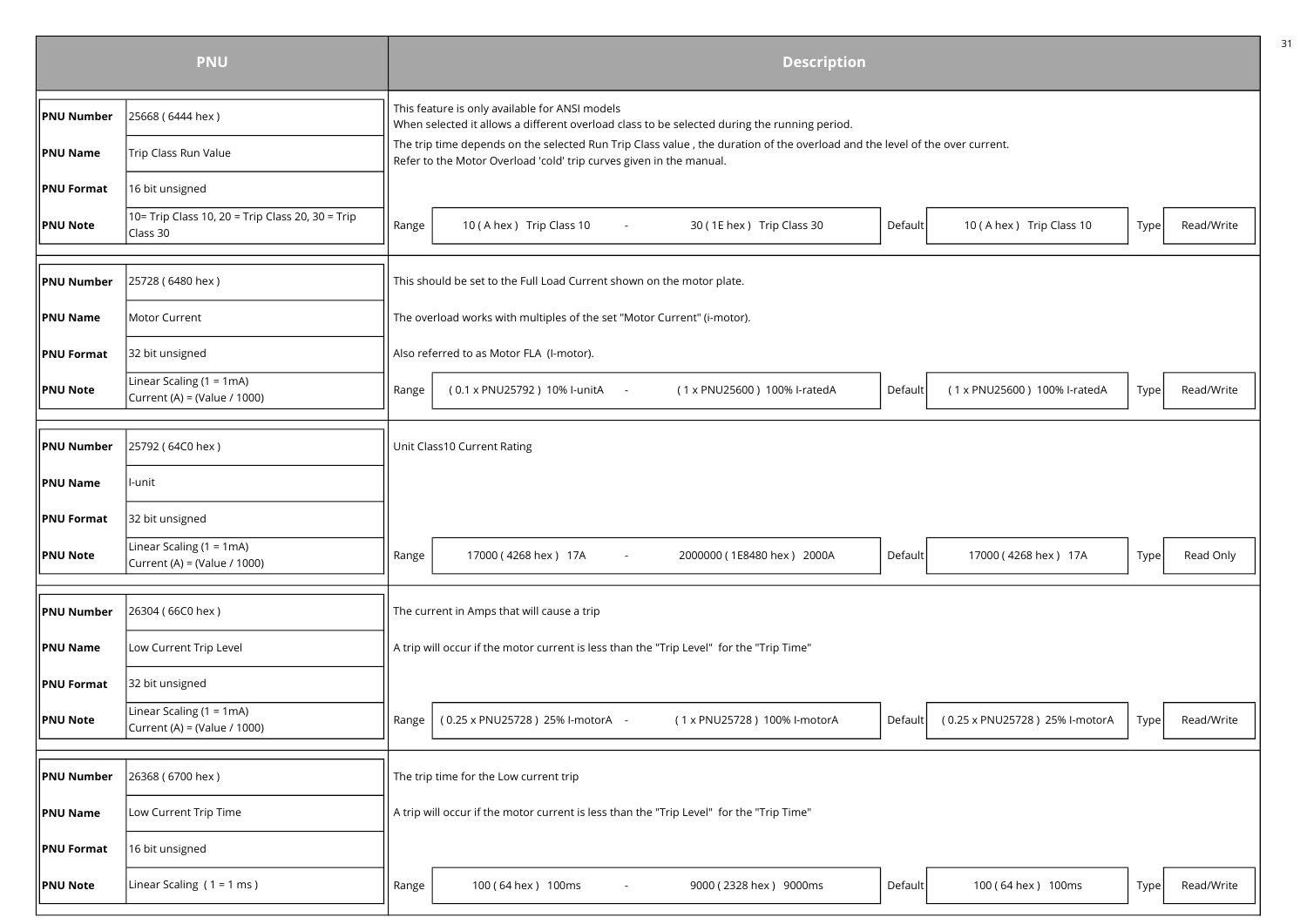|                   | <b>PNU</b>                                                 | <b>Description</b> |                                                                                                                      |                                                                                                                        |         |                                |      |            |  |  |
|-------------------|------------------------------------------------------------|--------------------|----------------------------------------------------------------------------------------------------------------------|------------------------------------------------------------------------------------------------------------------------|---------|--------------------------------|------|------------|--|--|
| <b>PNU Number</b> | 26880 (6900 hex)                                           |                    | The current in Amps at which the soft Start ramp is held.                                                            |                                                                                                                        |         |                                |      |            |  |  |
| <b>PNU Name</b>   | <b>Start Current Limit Level</b>                           |                    | Normally set to 350% of motor FLC. Increase if motor fails to accelerate at required rate                            |                                                                                                                        |         |                                |      |            |  |  |
| <b>PNU Format</b> | 32 bit unsigned                                            |                    |                                                                                                                      | The "Current Limit Level" will effect actual time to start. If set too low the motor may not accelerate to full speed. |         |                                |      |            |  |  |
| <b>PNU Note</b>   | Linear Scaling $(1 = 1mA)$<br>Current (A) = (Value / 1000) | Range              | (0.5 x PNU25728) 50% l-motorA -                                                                                      | (4.5 x PNU25792) 450% I-unitA                                                                                          | Default | (3.5 x PNU25728) 350% l-motorA | Type | Read/Write |  |  |
| <b>PNU Number</b> | 26944 (6940 hex)                                           |                    | The maximum time allowed for the current limit.                                                                      |                                                                                                                        |         |                                |      |            |  |  |
| <b>PNU Name</b>   | <b>Start Current Limit Time</b>                            |                    | If the current limit is still active at the end of this period the Unit will either 'Trip' or 'continue'             |                                                                                                                        |         |                                |      |            |  |  |
| <b>PNU Format</b> | 16 bit unsigned                                            |                    |                                                                                                                      |                                                                                                                        |         |                                |      |            |  |  |
| <b>PNU Note</b>   | Linear Scaling $(1 = 1 s)$                                 | Range              | $1(1$ hex $)$ 1s                                                                                                     | 600 (258 hex) 600s                                                                                                     | Default | 30 (1E hex ) 30s               | Type | Read/Write |  |  |
| <b>PNU Number</b> | 27584 (6BC0 hex)                                           |                    | The current in Amps that will cause a "Shearpin Trip"                                                                |                                                                                                                        |         |                                |      |            |  |  |
| <b>PNU Name</b>   | Shearpin Trip Current                                      |                    | A trip will occur if the motor current is greater than the "Trip Level" for the "Trip Time"                          |                                                                                                                        |         |                                |      |            |  |  |
| <b>PNU Format</b> | 32 bit unsigned                                            |                    |                                                                                                                      |                                                                                                                        |         |                                |      |            |  |  |
| <b>PNU Note</b>   | Linear Scaling $(1 = 1mA)$<br>Current (A) = (Value / 1000) | Range              | (1 x PNU25728) 100% l-motorA -                                                                                       | (4.5 x PNU25792) 450% I-motorA                                                                                         | Default | (4.5 x PNU25792) 350% l-motorA | Type | Read/Write |  |  |
| <b>PNU Number</b> | 27648 (6C00 hex)                                           |                    | The trip time for the Shearpin trip                                                                                  |                                                                                                                        |         |                                |      |            |  |  |
| <b>PNU Name</b>   | Shearpin Trip Time                                         |                    | A trip will occur if the motor current is greater than the "Trip Level" for the "Trip Time"                          |                                                                                                                        |         |                                |      |            |  |  |
| <b>PNU Format</b> | 16 bit unsigned                                            |                    |                                                                                                                      |                                                                                                                        |         |                                |      |            |  |  |
| <b>PNU Note</b>   | Linear Scaling $(1 = 1$ ms)                                | Range              | 100 (64 hex) 100ms                                                                                                   | 9000 (2328 hex) 9000ms                                                                                                 | Default | 100 (64 hex) 100ms             | Type | Read/Write |  |  |
| <b>PNU Number</b> | 28160 (6E00 hex)                                           |                    | This can be used to change the Start / Stop to 'Hand' it the Communications fails                                    | A Hand-Auto selection switch can be connected to Digital Input D1-2I to change the 'Control Method'                    |         |                                |      |            |  |  |
| <b>PNU Name</b>   | Hand-Auto Control                                          |                    | D1-2I = 0: Control Method is set to "2 - Wire" (Hand)<br>D1-2I = 1: Control Method is set to "Modbus Network" (Auto) |                                                                                                                        |         |                                |      |            |  |  |
| <b>PNU Format</b> |                                                            |                    | Hand: Input D1-1I = Start / Stop, Input D2-1I = Reset<br>Auto: PNU 17920 = Start / Stop , PNU 18368 = Reset          |                                                                                                                        |         |                                |      |            |  |  |
| <b>PNU Note</b>   |                                                            | Range              | $0(0$ hex $)$ Off                                                                                                    | $1(1$ hex $)$ On                                                                                                       | Default | $0(0$ hex $)$ Off              | Type | Read/Write |  |  |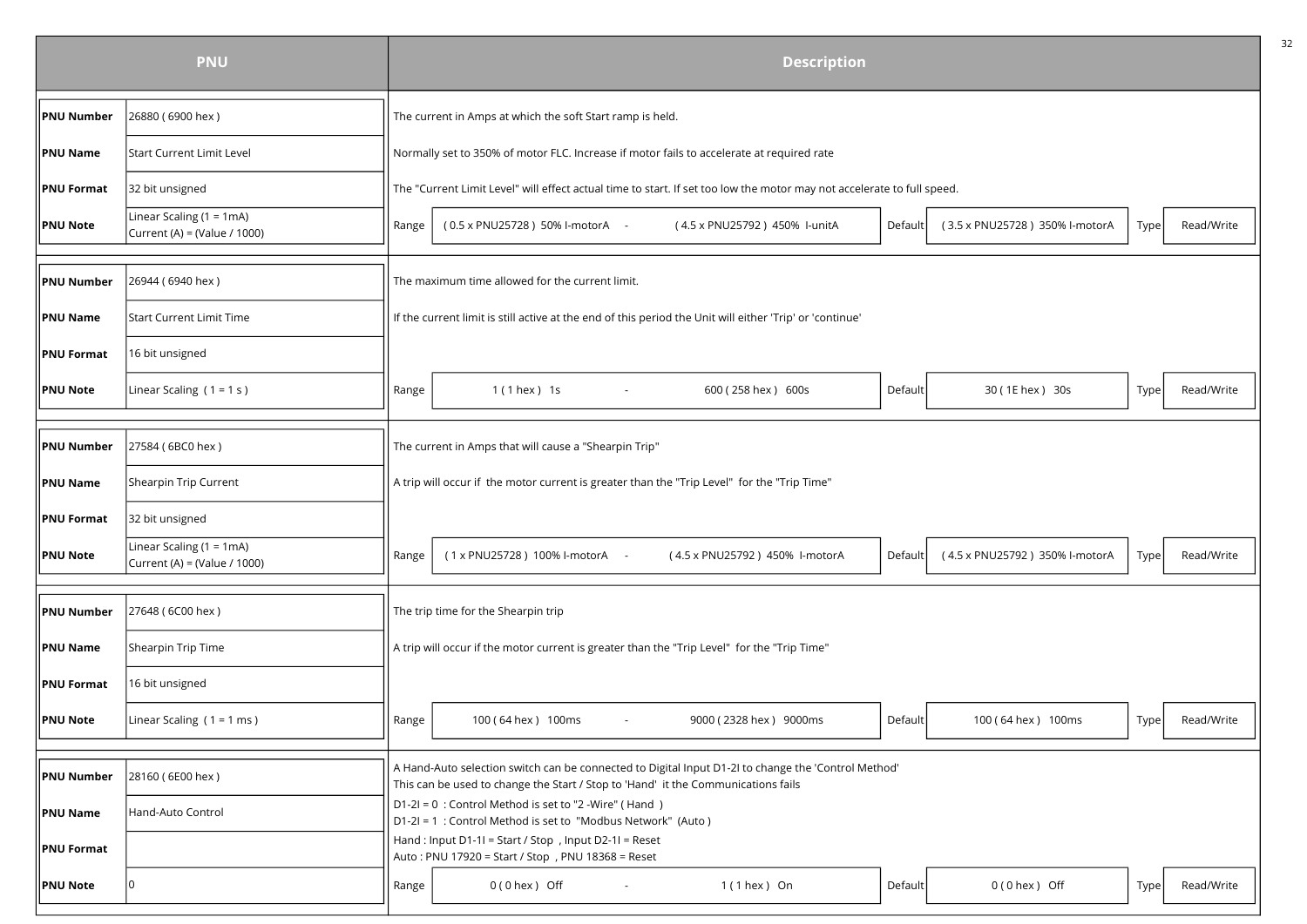|                   | <b>PNU</b>                                                 |                  |                                                                                                      | <b>Description</b>             |         |                                 |      |            |
|-------------------|------------------------------------------------------------|------------------|------------------------------------------------------------------------------------------------------|--------------------------------|---------|---------------------------------|------|------------|
| <b>PNU Number</b> | 28224 (6E40 hex)                                           |                  | Determines the level in Amps at which the overload will start.                                       |                                |         |                                 |      |            |
| <b>PNU Name</b>   | Overload Level                                             |                  | Normally set to 115% of the set motor current (i-motor)                                              |                                |         |                                 |      |            |
| <b>PNU Format</b> | 32 bit unsigned                                            |                  | Reduce to speed up trip response                                                                     |                                |         |                                 |      |            |
| <b>PNU Note</b>   | Linear Scaling $(1 = 1mA)$<br>Current (A) = (Value / 1000) | Range            | (0.5 x PNU25728) 50% l-motorA -                                                                      | (4.5 x PNU25792) 125% l-motorA | Default | (1.15 x PNU25728) 115% l-motorA | Type | Read/Write |
| <b>PNU Number</b> | 28800 (7080 hex)                                           |                  | The current in Amps at which the soft stop ramp is not allowed to go above.                          |                                |         |                                 |      |            |
| <b>PNU Name</b>   | Stop Current Limit Level                                   |                  | Normally set to 350% motor FLC. Decrease if motor decelerates too rapidly.                           |                                |         |                                 |      |            |
| <b>PNU Format</b> | 32 bit unsigned                                            |                  | The current limit level will effect actual time to stop the motor.                                   |                                |         |                                 |      |            |
| <b>PNU Note</b>   | Linear Scaling $(1 = 1mA)$<br>Current (A) = (Value / 1000) | Range            | (1 x PNU25728) 100% l-motorA -                                                                       | (4.5 x PNU25792) 450% l-unitA  | Default | (3.5 x PNU25728) 350% l-motorA  | Type | Read/Write |
| <b>PNU Number</b> | 28864 (70C0 hex)                                           |                  | The maximum time allowed for the current limit.                                                      |                                |         |                                 |      |            |
| <b>PNU Name</b>   | Stop Current Limit Time                                    |                  | If the current limit is still active at the end of this period the Unit will either trip or continue |                                |         |                                 |      |            |
| <b>PNU Format</b> | 16 bit unsigned                                            |                  |                                                                                                      |                                |         |                                 |      |            |
| <b>PNU Note</b>   | Linear Scaling $(1 = 1 s)$                                 | Range            | $1(1$ hex $)$ 1s<br>$\sim$                                                                           | 300 (12C hex) 300s             | Default | 10 (A hex ) 10s                 | Type | Read/Write |
| <b>PNU Number</b> | 32000 (7D00 hex)                                           |                  | The frequency of the 3-phase supply                                                                  |                                |         |                                 |      |            |
| <b>PNU Name</b>   | Line Frequency                                             |                  |                                                                                                      |                                |         |                                 |      |            |
| <b>PNU Format</b> | 16 bit unsigned                                            |                  |                                                                                                      |                                |         |                                 |      |            |
| <b>PNU Note</b>   | Linear Scaling $(1 = mHz)$<br>Freq(Hz) = (Value / 1000)    | Range            | 45000 (AFC8 hex) 45Hz<br>$\overline{\phantom{a}}$                                                    | 65000 (FDE8 hex) 65Hz          | Default | Not Applicable -Hz              | Type | Read Only  |
| <b>PNU Number</b> | 32064 (7D40 hex)                                           |                  | Indicates the phase sequence of the incoming supply.                                                 |                                |         |                                 |      |            |
| <b>PNU Name</b>   | Phase Rotation                                             | $RYB = L1-L2-L3$ |                                                                                                      |                                |         |                                 |      |            |
| <b>PNU Format</b> | 16 bit unsigned                                            | $RBY = L1-L3-L2$ |                                                                                                      |                                |         |                                 |      |            |
| <b>PNU Note</b>   | Binary value                                               | Range            | 0 (0 hex) L1-L2-L3                                                                                   | 1 (1 hex ) L1-L3-L2            | Default | 0 (0 hex) L1-L2-L3              | Type | Read Only  |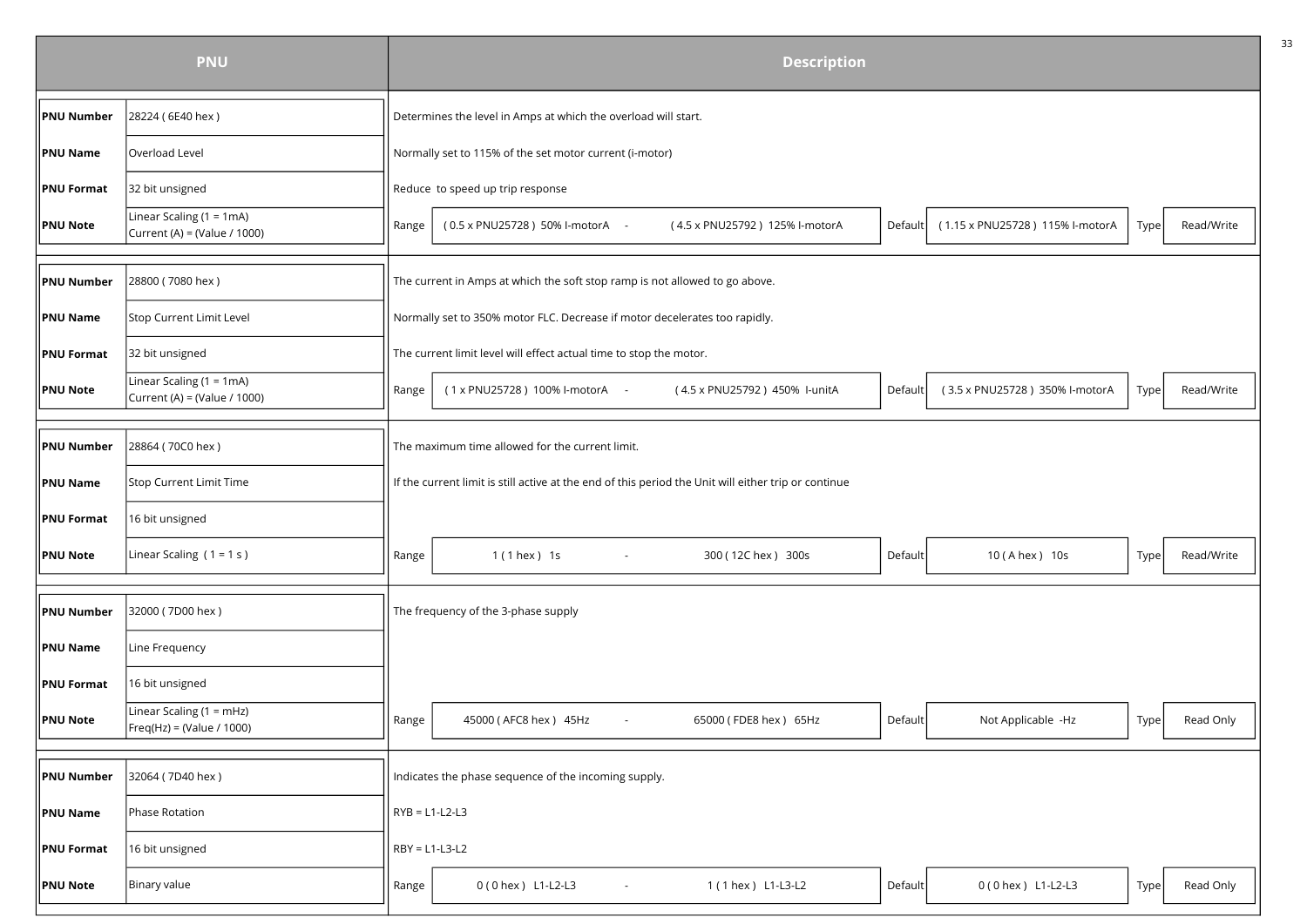|                   | <b>PNU</b>                                               |             |                                                                                                                                              |                          | <b>Description</b>                                                                                                                                                                                                                       |         |                  |      |           |
|-------------------|----------------------------------------------------------|-------------|----------------------------------------------------------------------------------------------------------------------------------------------|--------------------------|------------------------------------------------------------------------------------------------------------------------------------------------------------------------------------------------------------------------------------------|---------|------------------|------|-----------|
| <b>PNU Number</b> | 32896 (8080 hex)                                         |             | The RMS motor current                                                                                                                        |                          |                                                                                                                                                                                                                                          |         |                  |      |           |
| <b>PNU Name</b>   | Current Irms                                             |             | This is the maximum of the 3 phases.<br>This value is used for the overload and power calculations                                           |                          |                                                                                                                                                                                                                                          |         |                  |      |           |
| <b>PNU Format</b> | 32 bit unsigned                                          |             |                                                                                                                                              |                          |                                                                                                                                                                                                                                          |         |                  |      |           |
| <b>PNU Note</b>   | Linear Scaling (1 = 1mA)<br>Current (A) = (Value / 1000) | Range       | $0(0$ hex $)$ 0A                                                                                                                             | $\overline{\phantom{a}}$ | 10000000 (989680 hex) 10000A                                                                                                                                                                                                             | Default | $0(0$ hex $)$ 0A | Type | Read Only |
| <b>PNU Number</b> | 32960 (80C0 hex)                                         |             | The RMS 3-phase supply voltage.                                                                                                              |                          |                                                                                                                                                                                                                                          |         |                  |      |           |
| <b>PNU Name</b>   | Voltage Vrms                                             |             | This is the average of the 3 phases.<br>This value is used for power calculations                                                            |                          |                                                                                                                                                                                                                                          |         |                  |      |           |
| <b>PNU Format</b> | 16 bit unsigned                                          |             |                                                                                                                                              |                          | This value is derived internally. If a higher level of accuracy is required a "Fixed Voltage" value can be used.                                                                                                                         |         |                  |      |           |
| <b>PNU Note</b>   | Linear Scaling $(1 = 1 V)$                               | Range       | $0(0$ hex $)$ OV                                                                                                                             |                          | 1000 (3E8 hex) 1000V                                                                                                                                                                                                                     | Default | $0(0$ hex $)$ OV | Type | Read Only |
| <b>PNU Number</b> | 33024 (8100 hex )                                        |             | The True Power Factor                                                                                                                        |                          |                                                                                                                                                                                                                                          |         |                  |      |           |
| <b>PNU Name</b>   | <b>True Power Factor</b>                                 |             | The True Power Factor = ( Displacement Power Factor x Distortion Power Factor )                                                              |                          |                                                                                                                                                                                                                                          |         |                  |      |           |
| <b>PNU Format</b> | 16 bit unsigned                                          |             |                                                                                                                                              |                          |                                                                                                                                                                                                                                          |         |                  |      |           |
| <b>PNU Note</b>   | Linear Scaling $(1 = 0.001)$                             | Range       | $0(0$ hex $)$ 0                                                                                                                              | $\sim$                   | 1000 (3E8 hex) 1                                                                                                                                                                                                                         | Default | $0(0$ hex $) 0$  | Type | Read Only |
| <b>PNU Number</b> | 33408 (8280 hex)                                         |             |                                                                                                                                              |                          | The Unit has an "Overload" function that is an electronic equivalent to a thermal overload.<br>"Overload" displays the overload level which is a measure of how close the Unit to tripping on "Overload Trip"                            |         |                  |      |           |
| <b>PNU Name</b>   | Overload                                                 |             |                                                                                                                                              |                          | When "Current Irms" is greater than the "Overload Level" the "Overload" increases in accordance with the "Trip Class".<br>When "Current Irms" is less than "Overload Level" the "Overload" decreases exponentially (if greater than 50%) |         |                  |      |           |
| <b>PNU Format</b> | 16 bit unsigned                                          |             | When the "Overload" reaches 100% the Unit will trip.<br>During situations when (i-motor) is equal to (i-Unit) the overload will indicate 50% |                          |                                                                                                                                                                                                                                          |         |                  |      |           |
| <b>PNU Note</b>   | Linear Scaling $(1 = 0.01 %)$                            | Range       | 0 (0 hex ) 0%                                                                                                                                | and the company of       | 10000 (2710 hex) 100%                                                                                                                                                                                                                    | Default | $0(0$ hex $)$ 0% | Type | Read Only |
| <b>PNU Number</b> | 33409 (8281 hex)                                         |             | starts, and calculates a thermal capacity to Start.                                                                                          |                          | Dynamically tracks the thermal capacity needed for a successful restart after an overload trip. It averages the thermal capacity consumed in the previous three successful                                                               |         |                  |      |           |
| <b>PNU Name</b>   | Dynamic Reset                                            |             | amount recorded in" Dynamic Reset" before a Reset will be allowed.                                                                           |                          | The calculated thermal capacity required is stored in the "Dynamic Reset" register. After tripping on Overload the thermal "Overload" Register must have regained the                                                                    |         |                  |      |           |
| <b>PNU Format</b> | 16 bit unsigned                                          | not present |                                                                                                                                              |                          | If there is insufficient capacity to start the unit will be "Inhibited" from starting. The unit can be reset when there is sufficient capacity to start and the start stop signal is                                                     |         |                  |      |           |
| <b>PNU Note</b>   | Linear Scaling $(1 = 0.01 %)$                            | Range       | $0(0$ hex $)$ 0%                                                                                                                             |                          | 10000 (2710 hex) 100%                                                                                                                                                                                                                    | Default | $0(0$ hex $)$ 0% | Type | Read Only |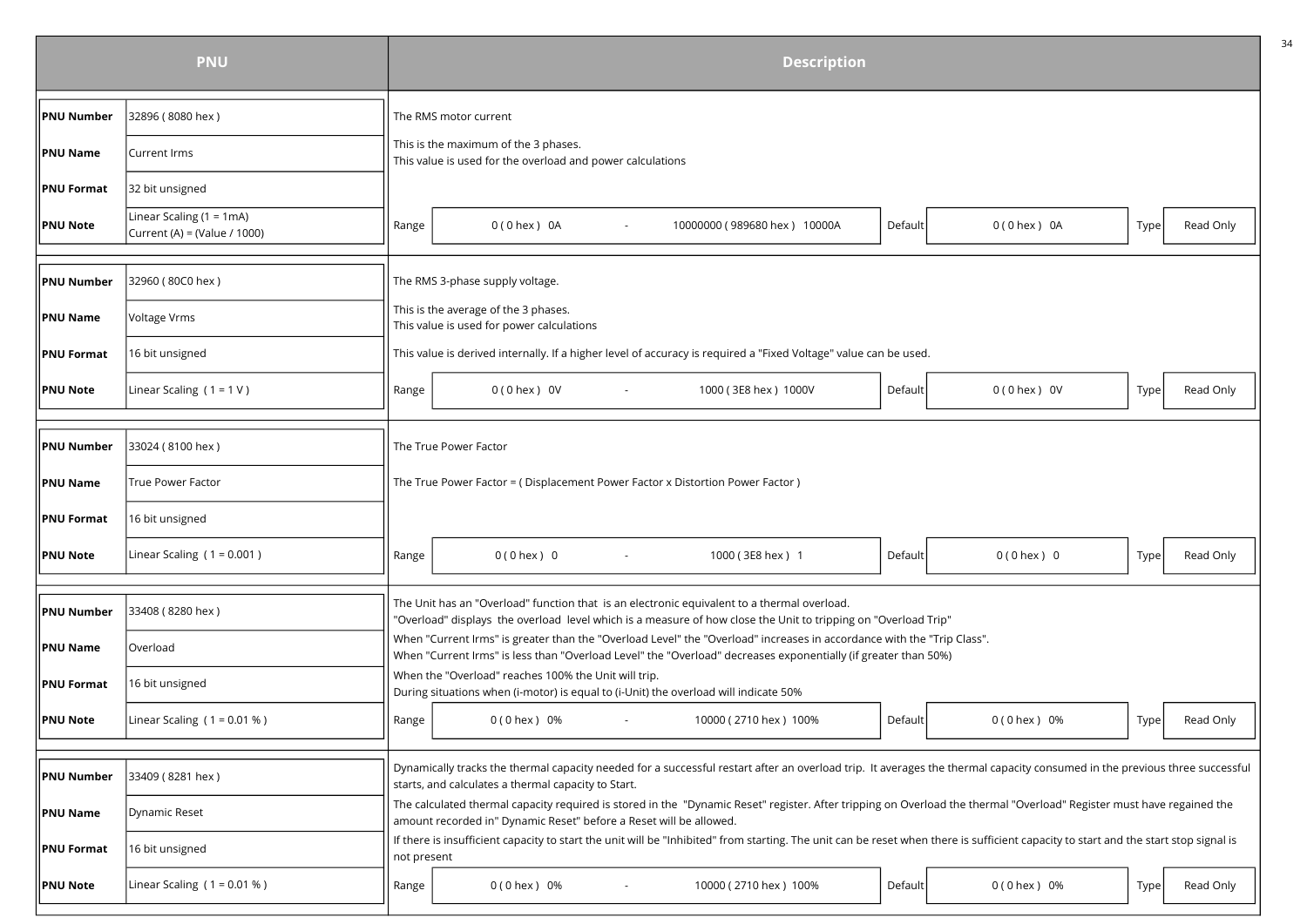|                   | <b>PNU</b>                                                 | <b>Description</b> |                                                                                                  |      |           |  |  |  |  |  |
|-------------------|------------------------------------------------------------|--------------------|--------------------------------------------------------------------------------------------------|------|-----------|--|--|--|--|--|
| <b>PNU Number</b> | 33536 (8300 hex)                                           |                    | The RMS current on phase L1                                                                      |      |           |  |  |  |  |  |
| PNU Name          | 1                                                          |                    |                                                                                                  |      |           |  |  |  |  |  |
| <b>PNU Format</b> | 32 bit unsigned                                            |                    |                                                                                                  |      |           |  |  |  |  |  |
| <b>PNU Note</b>   | Linear Scaling (1 = 1mA)<br>Current (A) = (Value / 1000)   | Range              | $0(0$ hex $)$ 0A<br>10000000 (989680 hex) 10000A<br>Default<br>0 (0 hex ) 0A<br>$\sim$           | Type | Read Only |  |  |  |  |  |
|                   |                                                            |                    |                                                                                                  |      |           |  |  |  |  |  |
| <b>PNU Number</b> | 33538 (8302 hex)                                           |                    | The RMS current on phase L2                                                                      |      |           |  |  |  |  |  |
| <b>PNU Name</b>   | <sup>12</sup>                                              |                    |                                                                                                  |      |           |  |  |  |  |  |
| <b>PNU</b> Format | 32 bit unsigned                                            |                    |                                                                                                  |      |           |  |  |  |  |  |
| <b>PNU Note</b>   | Linear Scaling (1 = 1mA)<br>Current (A) = (Value / 1000)   | Range              | $0(0$ hex $)$ 0A<br>10000000 (989680 hex) 10000A<br>$0(0$ hex $)$ 0A<br>Default<br>$\sim$        | Type | Read Only |  |  |  |  |  |
| <b>PNU Number</b> | 33540 (8304 hex)                                           |                    | The RMS current on phase L3                                                                      |      |           |  |  |  |  |  |
| PNU Name          | I3                                                         |                    |                                                                                                  |      |           |  |  |  |  |  |
| PNU Format        | 32 bit unsigned                                            |                    |                                                                                                  |      |           |  |  |  |  |  |
| <b>PNU Note</b>   | Linear Scaling $(1 = 1mA)$<br>Current (A) = (Value / 1000) | Range              | $0(0$ hex $)$ 0A<br>10000000 (989680 hex) 10000A<br>Default<br>$0(0$ hex $)$ 0A<br>$\sim$        | Type | Read Only |  |  |  |  |  |
|                   |                                                            |                    |                                                                                                  |      |           |  |  |  |  |  |
| <b>PNU Number</b> | 33920 (8480 hex)                                           |                    | The voltage on phase L1                                                                          |      |           |  |  |  |  |  |
| <b>PNU Name</b>   | V1                                                         |                    |                                                                                                  |      |           |  |  |  |  |  |
| <b>PNU Format</b> | 32 bit unsigned                                            |                    |                                                                                                  |      |           |  |  |  |  |  |
| <b>PNU Note</b>   | Linear Scaling $(1 = 1 V)$                                 | Range              | 1000 (3E8 hex) 1000V<br>$0(0$ hex $)$ OV<br>$0(0$ hex $)$ OV<br>Default<br>$\blacksquare$        | Type | Read Only |  |  |  |  |  |
|                   |                                                            |                    |                                                                                                  |      |           |  |  |  |  |  |
| <b>PNU Number</b> | 33921 (8481 hex)                                           |                    | The voltage on phase L2                                                                          |      |           |  |  |  |  |  |
| PNU Name          | V <sub>2</sub>                                             |                    |                                                                                                  |      |           |  |  |  |  |  |
| <b>PNU Format</b> | 32 bit unsigned                                            |                    |                                                                                                  |      |           |  |  |  |  |  |
| <b>PNU Note</b>   | Linear Scaling $(1 = 1 V)$                                 | Range              | 1000 (3E8 hex) 1000V<br>0 (0 hex ) 0V<br>Default<br>$0(0$ hex $)$ OV<br>$\overline{\phantom{a}}$ | Type | Read Only |  |  |  |  |  |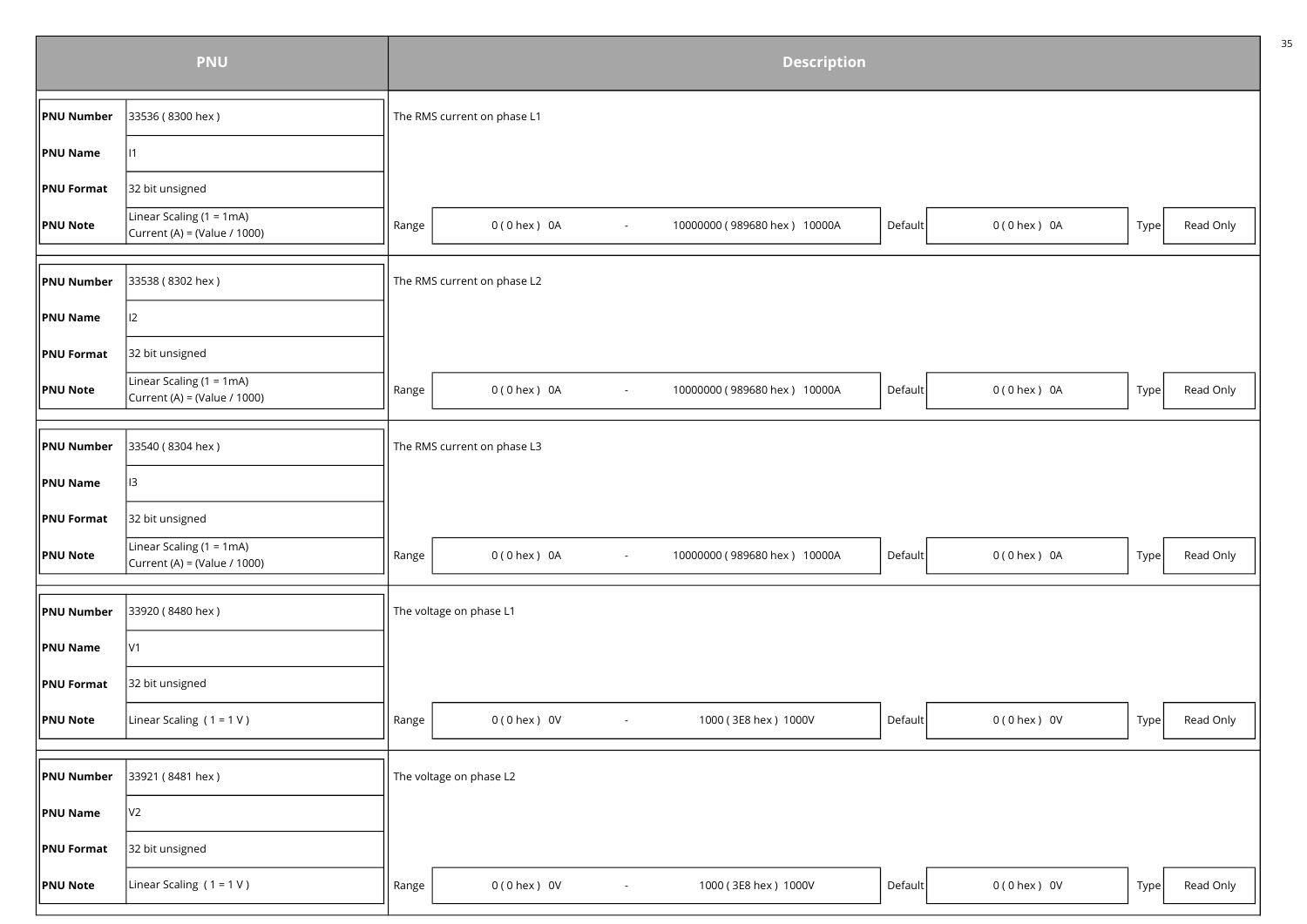|                   | <b>PNU</b>                                                              |                  | <b>Description</b>                                                                                          |      |           |  |  |  |  |  |  |
|-------------------|-------------------------------------------------------------------------|------------------|-------------------------------------------------------------------------------------------------------------|------|-----------|--|--|--|--|--|--|
| <b>PNU Number</b> | 33922 (8482 hex)                                                        |                  | The voltage on phase L3                                                                                     |      |           |  |  |  |  |  |  |
| PNU Name          | V3                                                                      |                  |                                                                                                             |      |           |  |  |  |  |  |  |
| <b>PNU Format</b> | 32 bit unsigned                                                         |                  |                                                                                                             |      |           |  |  |  |  |  |  |
| <b>PNU Note</b>   | Linear Scaling $(1 = 1 V)$                                              | Range            | 1000 (3E8 hex) 1000V<br>$0(0$ hex $)$ OV<br>0 ( 0 hex ) 0V<br>Default<br>$\overline{\phantom{a}}$           | Type | Read Only |  |  |  |  |  |  |
|                   |                                                                         |                  |                                                                                                             |      |           |  |  |  |  |  |  |
| PNU Number        | 34688 (8780 hex)                                                        | Total true power |                                                                                                             |      |           |  |  |  |  |  |  |
| <b>PNU Name</b>   | True Power P                                                            |                  | This is an addition of the 3 phases                                                                         |      |           |  |  |  |  |  |  |
| <b>PNU Format</b> | 32 bit unsigned                                                         |                  |                                                                                                             |      |           |  |  |  |  |  |  |
| <b>PNU Note</b>   | Linear Scaling $(1 = 1W)$<br>True Power (kW) = (Value / 1000)           | Range            | $0(0$ hex $)$ 0kW<br>10000000 (989680 hex) 10000kW<br>$0(0$ hex $)$ 0kW<br>Default<br>$\blacksquare$        | Type | Read Only |  |  |  |  |  |  |
|                   |                                                                         |                  |                                                                                                             |      |           |  |  |  |  |  |  |
| <b>PNU Number</b> | 34816 (8800 hex)                                                        |                  | <b>Total Apparent Power</b>                                                                                 |      |           |  |  |  |  |  |  |
| <b>PNU Name</b>   | Apparent Power S                                                        |                  | This is an addition of the 3 phases                                                                         |      |           |  |  |  |  |  |  |
| <b>PNU Format</b> | 32 bit unsigned                                                         |                  |                                                                                                             |      |           |  |  |  |  |  |  |
| <b>PNU Note</b>   | Linear Scaling (1 = 1VA)<br>Apparent Power (kVA) = (Value/1000)         | Range            | 0(0 hex) 0kVA<br>10000000 (989680 hex) 10000kVA<br>0(0 hex) 0kVA<br>Default<br>$\overline{\phantom{a}}$     | Type | Read Only |  |  |  |  |  |  |
|                   |                                                                         |                  |                                                                                                             |      |           |  |  |  |  |  |  |
| <b>PNU Number</b> | 34944 (8880 hex)                                                        |                  | Total Reactive power                                                                                        |      |           |  |  |  |  |  |  |
| <b>PNU Name</b>   | Reactive Power Q                                                        |                  | This is an addition of the 3 phases                                                                         |      |           |  |  |  |  |  |  |
| <b>PNU Format</b> | 32 bit unsigned                                                         |                  |                                                                                                             |      |           |  |  |  |  |  |  |
| <b>PNU Note</b>   | Linear Scaling ( $1 = 1Var$ )<br>Reactive Power (kVar) = (Value / 1000) | Range            | 10000000 (989680 hex) 10000kvar<br>0(0 hex) 0kvar<br>0 (0 hex) 0kvar<br>Default<br>$\overline{\phantom{a}}$ | Type | Read Only |  |  |  |  |  |  |
|                   |                                                                         |                  |                                                                                                             |      |           |  |  |  |  |  |  |
| <b>PNU Number</b> | 35008 (88C0 hex)                                                        |                  | Indicates the level of potential saving                                                                     |      |           |  |  |  |  |  |  |
| PNU Name          | <b>iERS Saving Level</b>                                                |                  | 100% indicates that Unit is saving at its maximum level                                                     |      |           |  |  |  |  |  |  |
| <b>PNU Format</b> | 16 bit unsigned                                                         |                  | Does not indicate real percentage saving.                                                                   |      |           |  |  |  |  |  |  |
| <b>PNU Note</b>   | Linear Scaling $(1 = 0.01 %)$                                           | Range            | 0 (0 hex) 0%<br>10000 (2710 hex) 100%<br>0 (0 hex ) 0%<br>Default                                           | Type | Read Only |  |  |  |  |  |  |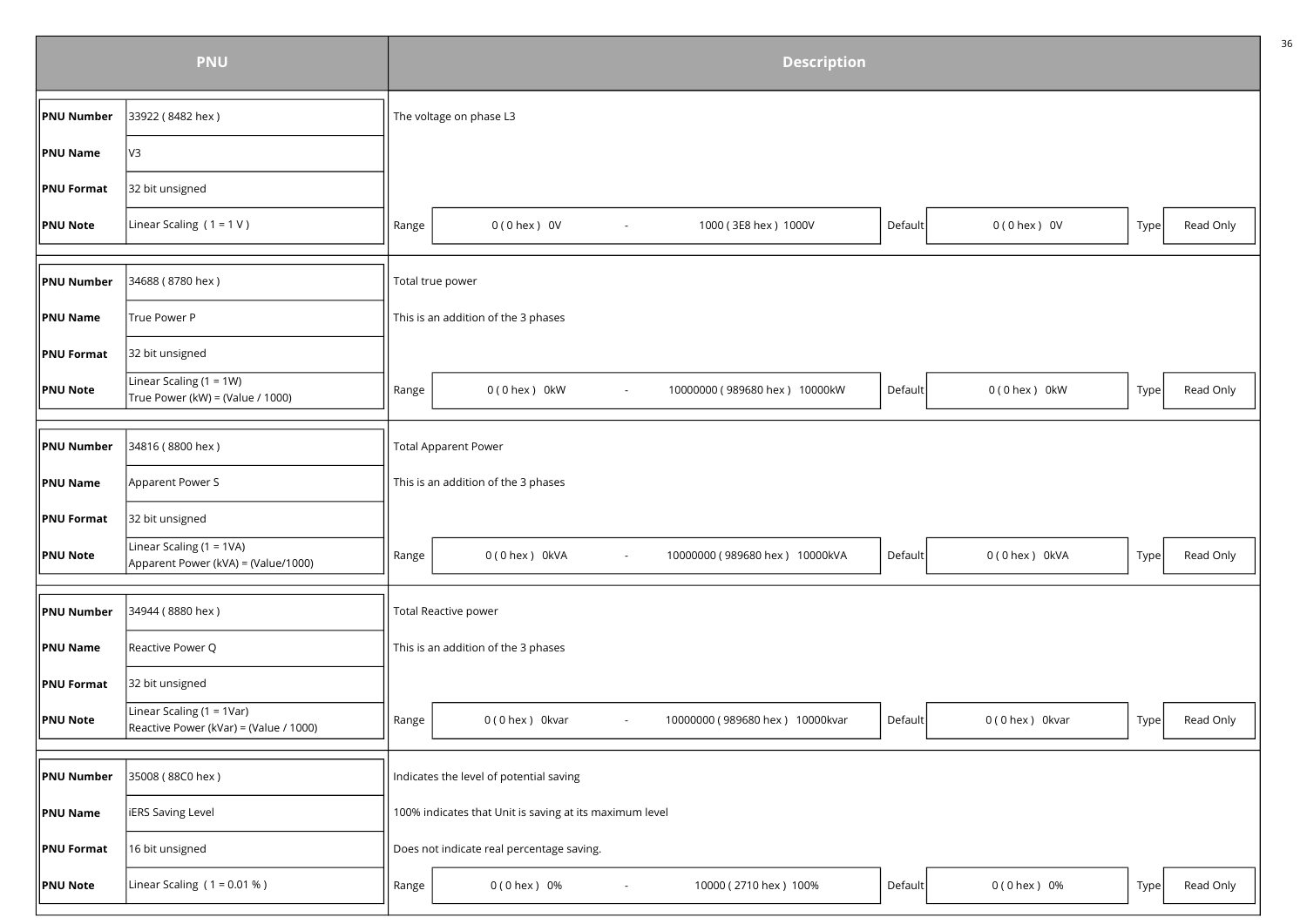|                   | <b>PNU</b>                 | <b>Description</b> |                                                                                              |                                       |         |                    |      |            |  |  |
|-------------------|----------------------------|--------------------|----------------------------------------------------------------------------------------------|---------------------------------------|---------|--------------------|------|------------|--|--|
| <b>PNU Number</b> | 35200 (8980 hex)           |                    | User settable voltage level for power calculations                                           |                                       |         |                    |      |            |  |  |
| <b>PNU Name</b>   | <b>Fixed Voltage</b>       |                    | If a very high level of accuracy is required the user can input the 3-Phase voltage directly |                                       |         |                    |      |            |  |  |
| <b>PNU Format</b> | 16 bit unsigned            |                    |                                                                                              |                                       |         |                    |      |            |  |  |
| <b>PNU Note</b>   | Linear Scaling $(1 = 1 V)$ | Range              | 100 (64 hex) 100V                                                                            | 1000 (3E8 hex) 1000V                  | Default | 400 (190 hex) 400V | Type | Read/Write |  |  |
| <b>PNU Number</b> | 35264 (89C0 hex)           |                    | Selects the source for the voltage value used in the power calculations.                     |                                       |         |                    |      |            |  |  |
| <b>PNU Name</b>   | <b>Fixed Voltage</b>       |                    | on: kW kVar and kVA are calculated using the "Fixed Voltage"                                 |                                       |         |                    |      |            |  |  |
| <b>PNU Format</b> | 8 bit unsigned             |                    | off: kW kVar and kVA are calculated using the internally measured voltage.                   |                                       |         |                    |      |            |  |  |
| <b>PNU Note</b>   | Binary value               | Range              | $0(0$ hex $)$ Off<br>$\sim$                                                                  | $1(1$ hex ) On                        | Default | $0(0$ hex $)$ Off  | Type | Read/Write |  |  |
| <b>PNU Number</b> | 35840 (8C00 hex)           |                    | The total number of successful starts                                                        |                                       |         |                    |      |            |  |  |
| <b>PNU Name</b>   | Number of Starts           |                    |                                                                                              |                                       |         |                    |      |            |  |  |
| <b>PNU Format</b> | 32 bit unsigned            |                    |                                                                                              |                                       |         |                    |      |            |  |  |
| <b>PNU Note</b>   | Linear Scaling $(1 = 1)$   | Range              | $0(0$ hex $)$ 0                                                                              | 4294967295 (FFFFFFFF hex) 4294836225  | Default | $0(0$ hex $) 0$    | Type | Read Only  |  |  |
| <b>PNU Number</b> | 35904 (8C40 hex)           |                    | The total time the motor has been running                                                    |                                       |         |                    |      |            |  |  |
| <b>PNU Name</b>   | Motor Running Time         |                    |                                                                                              |                                       |         |                    |      |            |  |  |
| <b>PNU Format</b> | 32 bit unsigned            |                    |                                                                                              |                                       |         |                    |      |            |  |  |
| <b>PNU Note</b>   | Linear Scaling $(1 = 1)$   | Range              | $0(0$ hex $)$ 0s<br>$\sim 100$                                                               | 4294967295 (FFFFFFFF hex) 4294836225s | Default | $0(0$ hex $)$ 0s   | Type | Read Only  |  |  |
| <b>PNU Number</b> | 35906 (8C42 hex)           |                    | The total time the Unit has been powered up                                                  |                                       |         |                    |      |            |  |  |
|                   |                            |                    |                                                                                              |                                       |         |                    |      |            |  |  |
| <b>PNU Name</b>   | Control Supply On Time     |                    |                                                                                              |                                       |         |                    |      |            |  |  |
| <b>PNU Format</b> | 32 bit unsigned            |                    |                                                                                              |                                       |         |                    |      |            |  |  |
| <b>PNU Note</b>   | Linear Scaling $(1 = 1)$   | Range              | $0(0$ hex $)$ 0s                                                                             | 4294967295 (FFFFFFFF hex) 4294836225s | Default | $0(0$ hex $)$ 0s   | Type | Read Only  |  |  |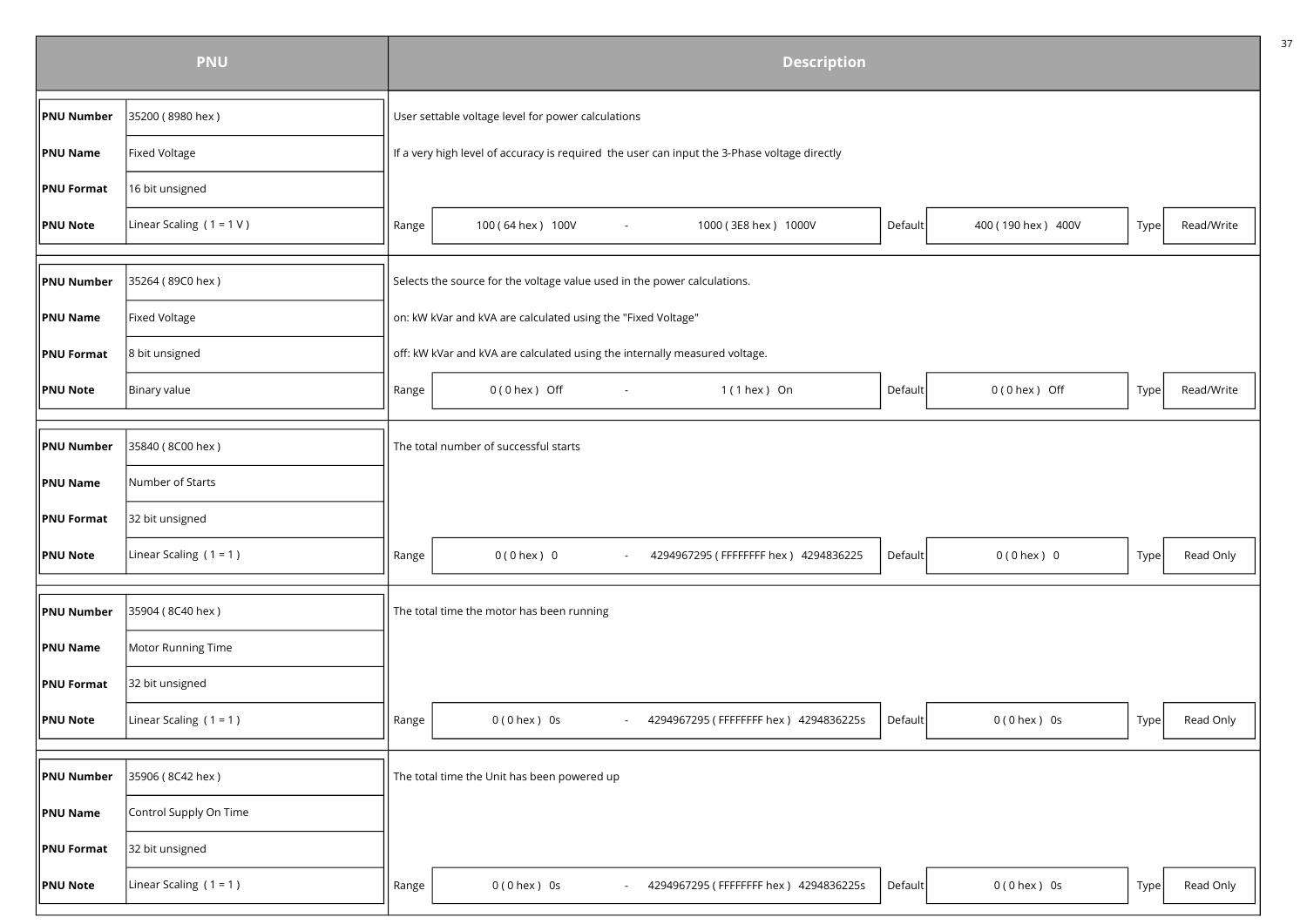|                   | <b>PNU</b>                                                                   | <b>Description</b> |                                                                                                                                                                        |                     |         |                   |                   |           |  |  |  |
|-------------------|------------------------------------------------------------------------------|--------------------|------------------------------------------------------------------------------------------------------------------------------------------------------------------------|---------------------|---------|-------------------|-------------------|-----------|--|--|--|
| <b>PNU Number</b> | 36544 (8EC0 hex)                                                             |                    | The temperature of the internal Unit heatsink.                                                                                                                         |                     |         |                   |                   |           |  |  |  |
| <b>PNU Name</b>   | HeatSink Temp                                                                |                    | The Unit will trip when the heatsink temperature exceeds 90°C.                                                                                                         |                     |         |                   |                   |           |  |  |  |
| <b>PNU Format</b> | 16 bit (Highbyte=b11-b8, LowByte=b7-b0)<br>Ta >= 0 b12=0 Ta < 0 b12=1        |                    | The internal cooling fans will turn on if this temperature exceeds 40°C                                                                                                |                     |         |                   |                   |           |  |  |  |
| <b>PNU Note</b>   | bit12=0 [HighByte*16 + LowByte/16]<br>bit12=1 256-[HighByte*16 + LowByte/16] | Range              | 7872 (1EC0 hex) -20°C                                                                                                                                                  | 1280 (500 hex) 90°C | Default | Not Applicable °C | Type              | Read Only |  |  |  |
|                   |                                                                              |                    |                                                                                                                                                                        |                     |         |                   |                   |           |  |  |  |
| <b>PNU Number</b> | 37184 (9140 hex)                                                             |                    | STATUS INDICATION: Ready                                                                                                                                               |                     |         |                   |                   |           |  |  |  |
| <b>PNU Name</b>   | Ready                                                                        |                    | On: Indicates that the Unit is healthy and ready for a start. Remains on when Running<br>Off : The Unit has not powered up successfully or failed to reset from a trip |                     |         |                   |                   |           |  |  |  |
| <b>PNU Format</b> | 8 bit unsigned                                                               |                    | To map to digital output refer to PNU11584-PNU11587                                                                                                                    |                     |         |                   |                   |           |  |  |  |
| <b>PNU Note</b>   | Binary value                                                                 | Range              | $0(0$ hex $)$ Off                                                                                                                                                      | $1(1$ hex $)$ On    | Default | $0(0$ hex ) Off   | Type              | Read Only |  |  |  |
|                   |                                                                              |                    |                                                                                                                                                                        |                     |         |                   |                   |           |  |  |  |
| <b>PNU Number</b> | 37248 (9180 hex)                                                             |                    | STATUS INDICATION: Enabled                                                                                                                                             |                     |         |                   |                   |           |  |  |  |
| <b>PNU Name</b>   | Enabled                                                                      |                    | On : Indicates that the Unit is enabled and the motor is being controlled. Remains on when Running<br>Off : The Unit has detected a fault and tripped                  |                     |         |                   |                   |           |  |  |  |
| <b>PNU Format</b> | 8 bit unsigned                                                               |                    | To map to digital output refer to PNU11584-PNU11587                                                                                                                    |                     |         |                   |                   |           |  |  |  |
| <b>PNU Note</b>   | Binary value                                                                 | Range              | $0(0$ hex $)$ Off<br>$\sim$                                                                                                                                            | $1(1$ hex ) On      | Default | $0(0$ hex $)$ Off | Type <sup> </sup> | Read Only |  |  |  |
|                   |                                                                              |                    |                                                                                                                                                                        |                     |         |                   |                   |           |  |  |  |
| <b>PNU Number</b> | 37312 (91C0 hex)                                                             |                    | <b>STATUS INDICATION: Error</b>                                                                                                                                        |                     |         |                   |                   |           |  |  |  |
| <b>PNU Name</b>   | Error                                                                        |                    | On: Indicates that the Unit has detected a fault and has shut down.<br>Off: The Unit is fault free                                                                     |                     |         |                   |                   |           |  |  |  |
| <b>PNU Format</b> | 8 bit unsigned                                                               |                    | The fault must be cleared before a reset<br>To map to digital output refer to PNU11584-PNU11587                                                                        |                     |         |                   |                   |           |  |  |  |
| <b>PNU Note</b>   | Binary value                                                                 | Range              | $0(0$ hex $)$ Off<br>$\sim$                                                                                                                                            | $1(1$ hex ) On      | Default | $0(0$ hex $)$ Off | Type              | Read Only |  |  |  |
|                   |                                                                              |                    |                                                                                                                                                                        |                     |         |                   |                   |           |  |  |  |
| <b>PNU Number</b> | 37376 (9200 hex)                                                             |                    | Indicates that the Reset Delay counter is counting down                                                                                                                |                     |         |                   |                   |           |  |  |  |
| <b>PNU Name</b>   | Auto Reset Pending                                                           |                    | Yes: The Auto Reset Delay is counting down<br>No: The Auto Reset Delay is not counting down                                                                            |                     |         |                   |                   |           |  |  |  |
| <b>PNU Format</b> | 8 bit unsigned                                                               |                    | To map to digital output refer to PNU11584-PNU11587                                                                                                                    |                     |         |                   |                   |           |  |  |  |
| <b>PNU Note</b>   | Binary value                                                                 | Range              | $0(0$ hex $)$ No                                                                                                                                                       | 1 (1 hex ) Yes      | Default | $0(0$ hex $)$ No  | Type              | Read Only |  |  |  |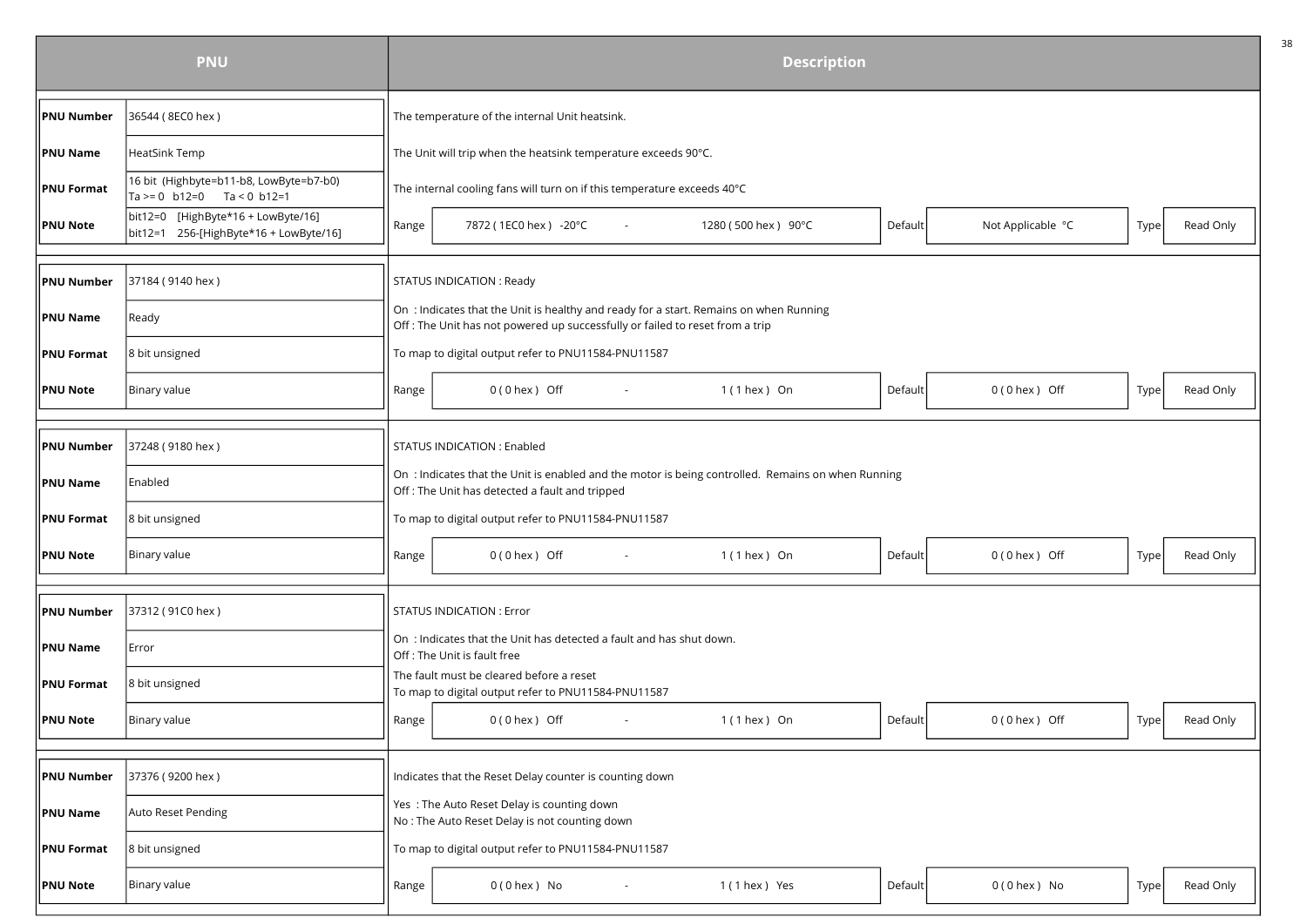|                   | <b>PNU</b>          |       |                                                                                                                                                 |        | <b>Description</b>                                                                                |         |                   |      |           |
|-------------------|---------------------|-------|-------------------------------------------------------------------------------------------------------------------------------------------------|--------|---------------------------------------------------------------------------------------------------|---------|-------------------|------|-----------|
| <b>PNU Number</b> | 37568 (92C0 hex)    |       | Indicates that the maximum number of reset attempts has been reached.                                                                           |        |                                                                                                   |         |                   |      |           |
| <b>PNU Name</b>   | Auto Reset Exceeded |       | Yes: The number of reset attempts has exceeded the value set<br>No : The number of reset attempts has not exceeded the value set                |        |                                                                                                   |         |                   |      |           |
| <b>PNU Format</b> | 8 bit unsigned      |       | To map to digital output refer to PNU11584-PNU11587                                                                                             |        |                                                                                                   |         |                   |      |           |
| <b>PNU Note</b>   | <b>Binary value</b> | Range | $0(0$ hex $)$ No                                                                                                                                |        | 1 (1 hex ) Yes                                                                                    | Default | $0(0$ hex $)$ No  | Type | Read Only |
|                   |                     |       |                                                                                                                                                 |        |                                                                                                   |         |                   |      |           |
| <b>PNU Number</b> | 37632 (9300 hex)    |       | <b>STATUS INDICATION: Running</b>                                                                                                               |        |                                                                                                   |         |                   |      |           |
| <b>PNU Name</b>   | Running             |       | On : Indicates that the unit has been given a run command and the motor is being controlled.<br>Off : The Unit has detected a fault and tripped |        |                                                                                                   |         |                   |      |           |
| <b>PNU Format</b> | 8 bit unsigned      |       | To map to digital output refer to PNU11584-PNU11587                                                                                             |        |                                                                                                   |         |                   |      |           |
| <b>PNU Note</b>   | Binary value        | Range | $0(0$ hex ) Off                                                                                                                                 |        | $1(1$ hex $)$ On                                                                                  | Default | $0(0$ hex $)$ Off | Type | Read Only |
|                   |                     |       |                                                                                                                                                 |        |                                                                                                   |         |                   |      |           |
| <b>PNU Number</b> | 37632 (9300 hex)    |       | STATUS INDICATION: Running                                                                                                                      |        |                                                                                                   |         |                   |      |           |
| <b>PNU Name</b>   | Running             |       | On : Indicates that the unit has been given a run command and the motor is being controlled.<br>Off : The Unit has detected a fault and tripped |        |                                                                                                   |         |                   |      |           |
| <b>PNU Format</b> | 8 bit unsigned      |       | To map to digital output refer to PNU11584-PNU11587                                                                                             |        |                                                                                                   |         |                   |      |           |
| <b>PNU Note</b>   | Binary value        | Range | $0(0$ hex ) Off                                                                                                                                 | $\sim$ | $1(1$ hex ) On                                                                                    | Default | $0(0$ hex ) Off   | Type | Read Only |
|                   |                     |       |                                                                                                                                                 |        |                                                                                                   |         |                   |      |           |
| <b>PNU Number</b> | 37760 (9380 hex)    |       | STATUS INDICATION: End Of Start                                                                                                                 |        |                                                                                                   |         |                   |      |           |
| <b>PNU Name</b>   | End Of Start        |       | On : Indicates that the Soft Start ramp has been completed.<br>Off : The Unit is disabled or ramping down.                                      |        |                                                                                                   |         |                   |      |           |
| <b>PNU Format</b> | 8 bit unsigned      |       | To map to digital output refer to PNU11584-PNU11587                                                                                             |        |                                                                                                   |         |                   |      |           |
| <b>PNU Note</b>   | <b>Binary value</b> | Range | $0(0$ hex $)$ Off                                                                                                                               | $\sim$ | $1(1$ hex $)$ On                                                                                  | Default | $0(0$ hex ) Off   | Type | Read Only |
|                   |                     |       |                                                                                                                                                 |        |                                                                                                   |         |                   |      |           |
| <b>PNU Number</b> | 37824 (93C0 hex)    |       | STATUS INDICATION : Current Limit                                                                                                               |        |                                                                                                   |         |                   |      |           |
| <b>PNU Name</b>   | Current Limit       |       | Off: The ramp is not being held because " Current Irms " is less than " Current Limit Level "                                                   |        | On : The ramp is being held because "Current Irms" is greater or equal to " Current Limit Level " |         |                   |      |           |
| <b>PNU Format</b> | 8 bit unsigned      |       | To map to digital output refer to PNU11584-PNU11588                                                                                             |        |                                                                                                   |         |                   |      |           |
| <b>PNU Note</b>   | Binary value        | Range | $0(0$ hex $)$ Off                                                                                                                               |        | $1(1$ hex ) On                                                                                    | Default | $0(0$ hex ) Off   | Type | Read Only |
|                   |                     |       |                                                                                                                                                 |        |                                                                                                   |         |                   |      |           |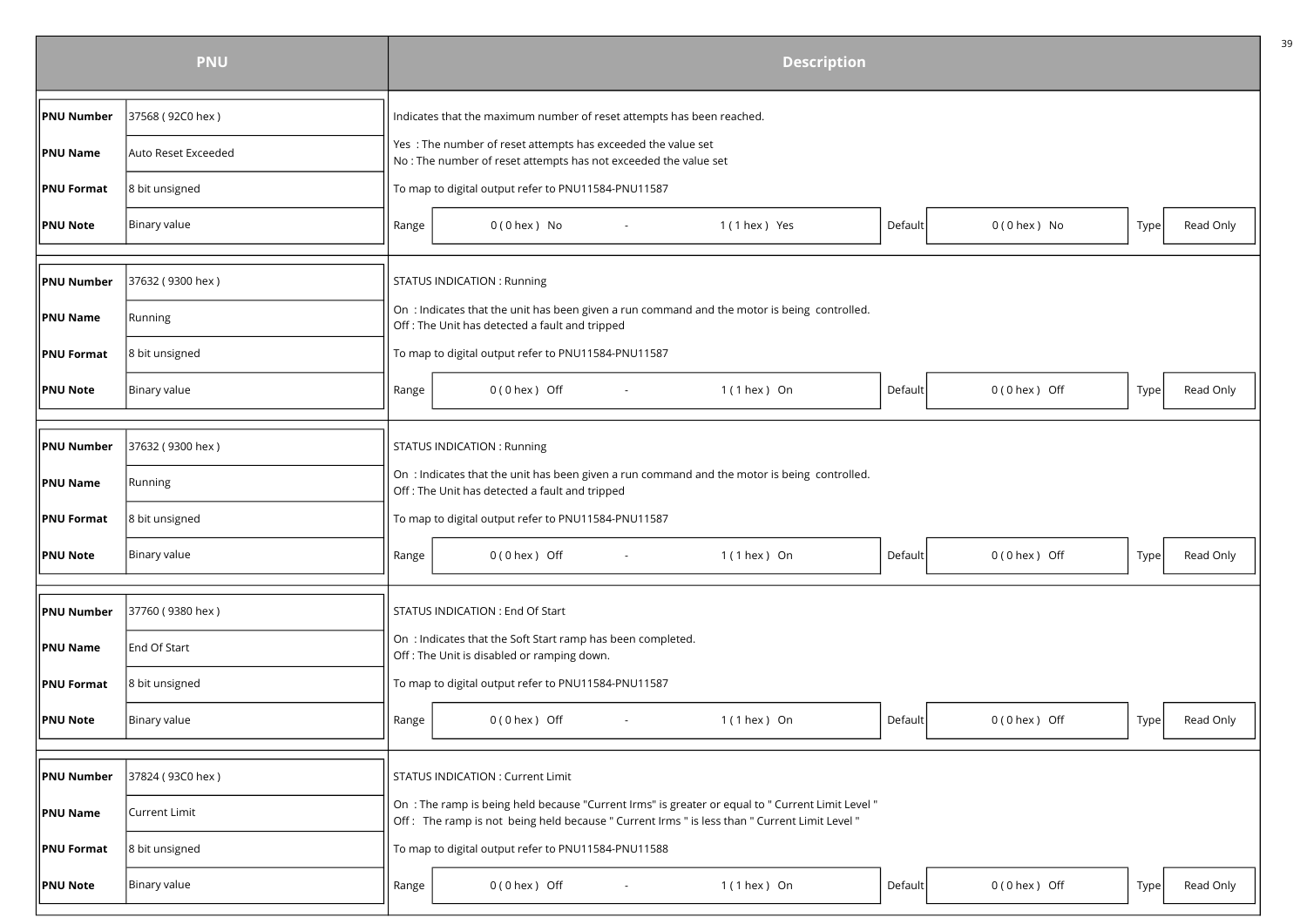|                   | <b>PNU</b>                                                 | <b>Description</b> |                                                                                                                                             |                          |                                                                                      |         |                   |      |           |  |  |  |
|-------------------|------------------------------------------------------------|--------------------|---------------------------------------------------------------------------------------------------------------------------------------------|--------------------------|--------------------------------------------------------------------------------------|---------|-------------------|------|-----------|--|--|--|
| <b>PNU Number</b> | 38080 (94C0 hex)                                           |                    | STATUS INDICATION: IERS Active                                                                                                              |                          |                                                                                      |         |                   |      |           |  |  |  |
| <b>PNU Name</b>   | <b>ERS Active</b>                                          |                    | On: Indicates that the Unit is operating in the iERS energy saving Mode.                                                                    |                          | Off: The iERS saving mode has been disabled either internally or via ModbusPNU 21120 |         |                   |      |           |  |  |  |
| <b>PNU Format</b> | 8 bit unsigned                                             |                    | To map to digital output refer to PNU11584-PNU11587                                                                                         |                          |                                                                                      |         |                   |      |           |  |  |  |
| <b>PNU Note</b>   | Binary value                                               | Range              | $0(0$ hex ) Off                                                                                                                             |                          | $1(1$ hex $)$ On                                                                     | Default | $0(0$ hex $)$ Off | Type | Read Only |  |  |  |
|                   |                                                            |                    |                                                                                                                                             |                          |                                                                                      |         |                   |      |           |  |  |  |
| <b>PNU Number</b> | 38144 (9500 hex)                                           |                    | STATUS INDICATION : Shearpin                                                                                                                |                          |                                                                                      |         |                   |      |           |  |  |  |
| <b>PNU Name</b>   | Shearpin                                                   |                    | On : Indicates that the motor current is above the Shearpin Level<br>Off : Indicates that the motor current is below the Shearpin Level     |                          |                                                                                      |         |                   |      |           |  |  |  |
| <b>PNU Format</b> | 8 bit unsigned                                             |                    | To map to digital output refer to PNU11584-PNU11587                                                                                         |                          |                                                                                      |         |                   |      |           |  |  |  |
| <b>PNU Note</b>   | Binary value                                               | Range              | $0(0$ hex ) Off                                                                                                                             |                          | $1(1$ hex ) On                                                                       | Default | $0(0$ hex ) Off   | Type | Read Only |  |  |  |
|                   |                                                            |                    |                                                                                                                                             |                          |                                                                                      |         |                   |      |           |  |  |  |
| <b>PNU Number</b> | 38208 (9540 hex)                                           |                    | <b>STATUS INDICATION: Low Current</b>                                                                                                       |                          |                                                                                      |         |                   |      |           |  |  |  |
| <b>PNU Name</b>   | Low Current                                                |                    | On: Indicates that the motor current is below the Low Current Level<br>Off: Indicates that the motor current is above the Low Current Level |                          |                                                                                      |         |                   |      |           |  |  |  |
| <b>PNU Format</b> | 8 bit unsigned                                             |                    | To map to digital output refer to PNU11584-PNU11587                                                                                         |                          |                                                                                      |         |                   |      |           |  |  |  |
| <b>PNU Note</b>   | Binary value                                               | Range              | $0(0$ hex $)$ Off                                                                                                                           |                          | $1(1$ hex $)$ On                                                                     | Default | $0(0$ hex $)$ Off | Type | Read Only |  |  |  |
|                   |                                                            |                    |                                                                                                                                             |                          |                                                                                      |         |                   |      |           |  |  |  |
| <b>PNU Number</b> | 38400 (9600 hex)                                           |                    | Displays the peak current of the last successful start.                                                                                     |                          |                                                                                      |         |                   |      |           |  |  |  |
| <b>PNU Name</b>   | Last Peak Current                                          |                    |                                                                                                                                             |                          |                                                                                      |         |                   |      |           |  |  |  |
| <b>PNU Format</b> | 32 bit unsigned                                            |                    |                                                                                                                                             |                          |                                                                                      |         |                   |      |           |  |  |  |
| <b>PNU Note</b>   | Linear Scaling $(1 = 1mA)$<br>Current (A) = (Value / 1000) | Range              | $0(0$ hex $)$ 0A                                                                                                                            | $\overline{\phantom{a}}$ | 10000000 (989680 hex) 10000A                                                         | Default | $0(0$ hex $)$ 0A  | Type | Read Only |  |  |  |
|                   |                                                            |                    |                                                                                                                                             |                          |                                                                                      |         |                   |      |           |  |  |  |
| <b>PNU Number</b> | 38402 (9602 hex)                                           |                    | Displays the peak current of the last successful start -1                                                                                   |                          |                                                                                      |         |                   |      |           |  |  |  |
| <b>PNU Name</b>   | Last peak start current -1                                 |                    |                                                                                                                                             |                          |                                                                                      |         |                   |      |           |  |  |  |
| <b>PNU Format</b> | 32 bit unsigned                                            |                    |                                                                                                                                             |                          |                                                                                      |         |                   |      |           |  |  |  |
| <b>PNU Note</b>   | Linear Scaling $(1 = 1mA)$<br>Current (A) = (Value / 1000) | Range              | $0(0$ hex $)$ 0A                                                                                                                            |                          | 10000000 (989680 hex) 10000A                                                         | Default | $0(0$ hex $)$ 0A  | Type | Read Only |  |  |  |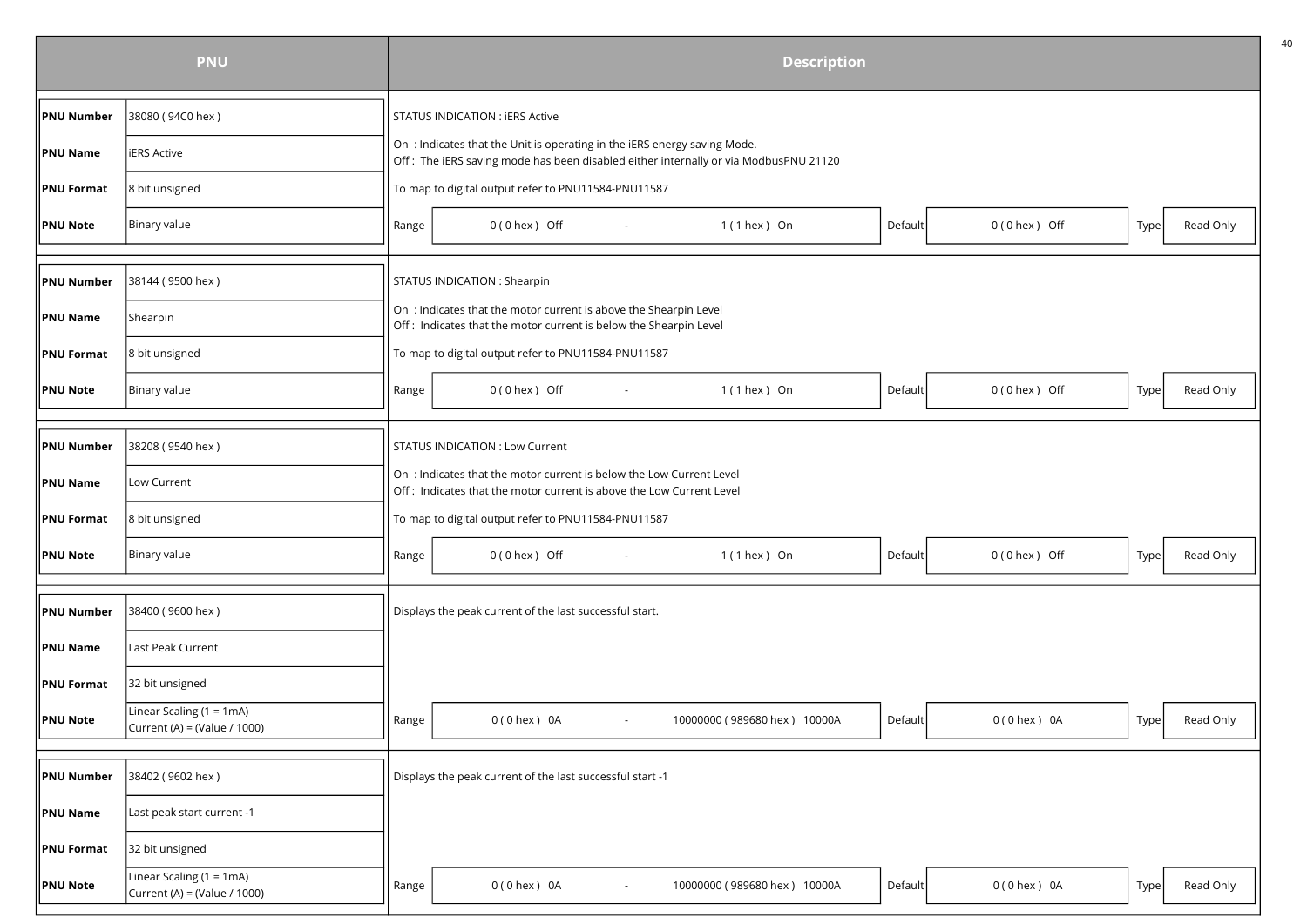|                   | <b>PNU</b>                                                  | <b>Description</b> |                                                           |                              |         |                  |      |           |  |  |  |
|-------------------|-------------------------------------------------------------|--------------------|-----------------------------------------------------------|------------------------------|---------|------------------|------|-----------|--|--|--|
| <b>PNU Number</b> | 38404 (9604 hex)                                            |                    | Displays the peak current of the last successful start -2 |                              |         |                  |      |           |  |  |  |
| <b>PNU Name</b>   | Last peak start current -2                                  |                    |                                                           |                              |         |                  |      |           |  |  |  |
| <b>PNU Format</b> | 32 bit unsigned                                             |                    |                                                           |                              |         |                  |      |           |  |  |  |
| <b>PNU Note</b>   | Linear Scaling (1 = $1mA$ )<br>Current (A) = (Value / 1000) | Range              | $0(0$ hex $)$ 0A<br>$\sim$                                | 10000000 (989680 hex) 10000A | Default | $0(0$ hex $)$ 0A | Type | Read Only |  |  |  |
|                   |                                                             |                    |                                                           |                              |         |                  |      |           |  |  |  |
| <b>PNU Number</b> | 38406 (9606 hex)                                            |                    | Displays the peak current of the last successful start -3 |                              |         |                  |      |           |  |  |  |
| <b>PNU Name</b>   | Last peak start current -3                                  |                    |                                                           |                              |         |                  |      |           |  |  |  |
| <b>PNU Format</b> | 32 bit unsigned                                             |                    |                                                           |                              |         |                  |      |           |  |  |  |
| <b>PNU Note</b>   | Linear Scaling (1 = 1mA)<br>Current (A) = (Value / 1000)    | Range              | $0(0$ hex $)$ 0A<br>$\sim$                                | 10000000 (989680 hex) 10000A | Default | $0(0$ hex $)$ 0A | Type | Read Only |  |  |  |
|                   |                                                             |                    |                                                           |                              |         |                  |      |           |  |  |  |
| <b>PNU Number</b> | 38408 (9608 hex)                                            |                    | Displays the peak current of the last successful start -4 |                              |         |                  |      |           |  |  |  |
| <b>PNU Name</b>   | Last peak start current -4                                  |                    |                                                           |                              |         |                  |      |           |  |  |  |
| <b>PNU Format</b> | 32 bit unsigned                                             |                    |                                                           |                              |         |                  |      |           |  |  |  |
| PNU Note          | Linear Scaling (1 = $1mA$ )<br>Current (A) = (Value / 1000) | Range              | $0(0$ hex $)$ 0A<br>$\sim$                                | 10000000 (989680 hex) 10000A | Default | $0(0$ hex $)$ 0A | Type | Read Only |  |  |  |
|                   |                                                             |                    |                                                           |                              |         |                  |      |           |  |  |  |
| <b>PNU Number</b> | 38410 (960A hex)                                            |                    | Displays the peak current of the last successful start -5 |                              |         |                  |      |           |  |  |  |
| PNU Name          | Last peak start current -5                                  |                    |                                                           |                              |         |                  |      |           |  |  |  |
| PNU Format        | 32 bit unsigned                                             |                    |                                                           |                              |         |                  |      |           |  |  |  |
| <b>PNU Note</b>   | Linear Scaling (1 = $1mA$ )<br>Current (A) = (Value / 1000) | Range              | $0(0$ hex $)$ 0A<br>$\sim$                                | 10000000 (989680 hex) 10000A | Default | $0(0$ hex $)$ 0A | Type | Read Only |  |  |  |
|                   |                                                             |                    |                                                           |                              |         |                  |      |           |  |  |  |
| <b>PNU Number</b> | 38412 (960C hex)                                            |                    | Displays the peak current of the last successful start -6 |                              |         |                  |      |           |  |  |  |
| <b>PNU Name</b>   | Last peak start current -6                                  |                    |                                                           |                              |         |                  |      |           |  |  |  |
| <b>PNU Format</b> | 32 bit unsigned                                             |                    |                                                           |                              |         |                  |      |           |  |  |  |
| <b>PNU Note</b>   | Linear Scaling $(1 = 1mA)$<br>Current (A) = (Value / 1000)  | Range              | $0(0$ hex $)$ 0A                                          | 10000000 (989680 hex) 10000A | Default | $0(0$ hex $)$ 0A | Type | Read Only |  |  |  |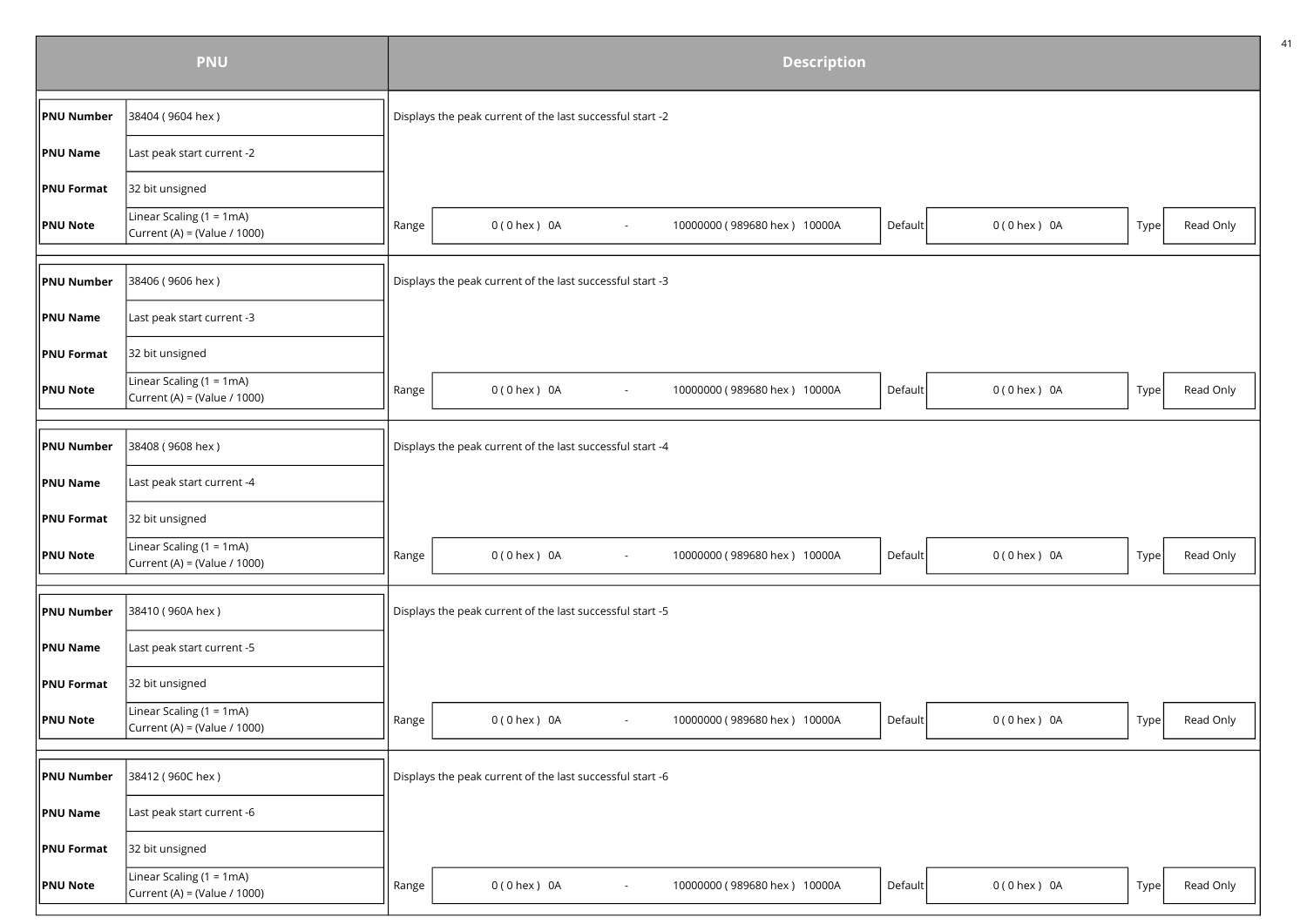|                   | <b>PNU</b>                                                                     | <b>Description</b> |                                                           |                          |                              |         |                  |      |           |  |  |  |
|-------------------|--------------------------------------------------------------------------------|--------------------|-----------------------------------------------------------|--------------------------|------------------------------|---------|------------------|------|-----------|--|--|--|
| <b>PNU Number</b> | 38414 (960E hex)                                                               |                    | Displays the peak current of the last successful start -7 |                          |                              |         |                  |      |           |  |  |  |
| <b>PNU Name</b>   | Last peak start current -7                                                     |                    |                                                           |                          |                              |         |                  |      |           |  |  |  |
| <b>PNU Format</b> | 32 bit unsigned                                                                |                    |                                                           |                          |                              |         |                  |      |           |  |  |  |
| <b>PNU Note</b>   | Linear Scaling $(1 = 1mA)$<br>Current (A) = (Value / 1000)                     | Range              | $0(0$ hex $)$ 0A                                          | $\sim$                   | 10000000 (989680 hex) 10000A | Default | $0(0$ hex $)$ 0A | Type | Read Only |  |  |  |
|                   |                                                                                |                    |                                                           |                          |                              |         |                  |      |           |  |  |  |
| <b>PNU Number</b> | 38416 (9610 hex)                                                               |                    | Displays the peak current of the last successful start -8 |                          |                              |         |                  |      |           |  |  |  |
| <b>PNU Name</b>   | Last peak start current -8                                                     |                    |                                                           |                          |                              |         |                  |      |           |  |  |  |
| <b>PNU Format</b> | 32 bit unsigned                                                                |                    |                                                           |                          |                              |         |                  |      |           |  |  |  |
| <b>PNU Note</b>   | Linear Scaling (1 = $1mA$ )<br>Current (A) = (Value / 1000)                    | Range              | $0(0$ hex $)$ 0A                                          | $\sim$                   | 10000000 (989680 hex) 10000A | Default | $0(0$ hex $)$ 0A | Type | Read Only |  |  |  |
|                   |                                                                                |                    |                                                           |                          |                              |         |                  |      |           |  |  |  |
| <b>PNU Number</b> | 38418 (9612 hex)                                                               |                    | Displays the peak current of the last successful start -9 |                          |                              |         |                  |      |           |  |  |  |
| <b>PNU Name</b>   | Last peak start current -9                                                     |                    |                                                           |                          |                              |         |                  |      |           |  |  |  |
| <b>PNU Format</b> | 32 bit unsigned                                                                |                    |                                                           |                          |                              |         |                  |      |           |  |  |  |
| <b>PNU Note</b>   | Linear Scaling (1 = 1mA)<br>Current (A) = (Value / 1000)                       | Range              | 0 (0 hex ) 0A                                             | $\sim$                   | 10000000 (989680 hex) 10000A | Default | $0(0$ hex $)$ 0A | Type | Read Only |  |  |  |
|                   |                                                                                |                    |                                                           |                          |                              |         |                  |      |           |  |  |  |
| <b>PNU Number</b> | 38464 (9640 hex)                                                               |                    | Displays the event time                                   |                          |                              |         |                  |      |           |  |  |  |
| <b>PNU Name</b>   | Last peak start current / Last Temperature / Last<br>Overload (Time)           |                    |                                                           |                          |                              |         |                  |      |           |  |  |  |
| <b>PNU Format</b> | 6 Bytes                                                                        |                    |                                                           |                          |                              |         |                  |      |           |  |  |  |
| <b>PNU Note</b>   | Time(ms) since midnight (bytes5,4,3,2) and Days<br>since 01/01/1984 (bytes1,0) | Range              | -hh:mm:ss                                                 | $\overline{\phantom{a}}$ | -hh:mm:ss                    | Default | GMT timehh:mm:ss | Type | Read Only |  |  |  |
|                   |                                                                                |                    |                                                           |                          |                              |         |                  |      |           |  |  |  |
| <b>PNU Number</b> | 38467 (9643 hex)                                                               |                    | Displays the event time                                   |                          |                              |         |                  |      |           |  |  |  |
| <b>PNU Name</b>   | Last peak start current / Last Temperature / Last<br>Overload -1 (Time)        |                    |                                                           |                          |                              |         |                  |      |           |  |  |  |
| <b>PNU Format</b> | 6 Bytes                                                                        |                    |                                                           |                          |                              |         |                  |      |           |  |  |  |
| <b>PNU Note</b>   | Time(ms) since midnight (bytes5,4,3,2) and Days<br>since 01/01/1984 (bytes1,0) | Range              | -hh:mm:ss                                                 |                          | -hh:mm:ss                    | Default | GMT timehh:mm:ss | Type | Read Only |  |  |  |
|                   |                                                                                |                    |                                                           |                          |                              |         |                  |      |           |  |  |  |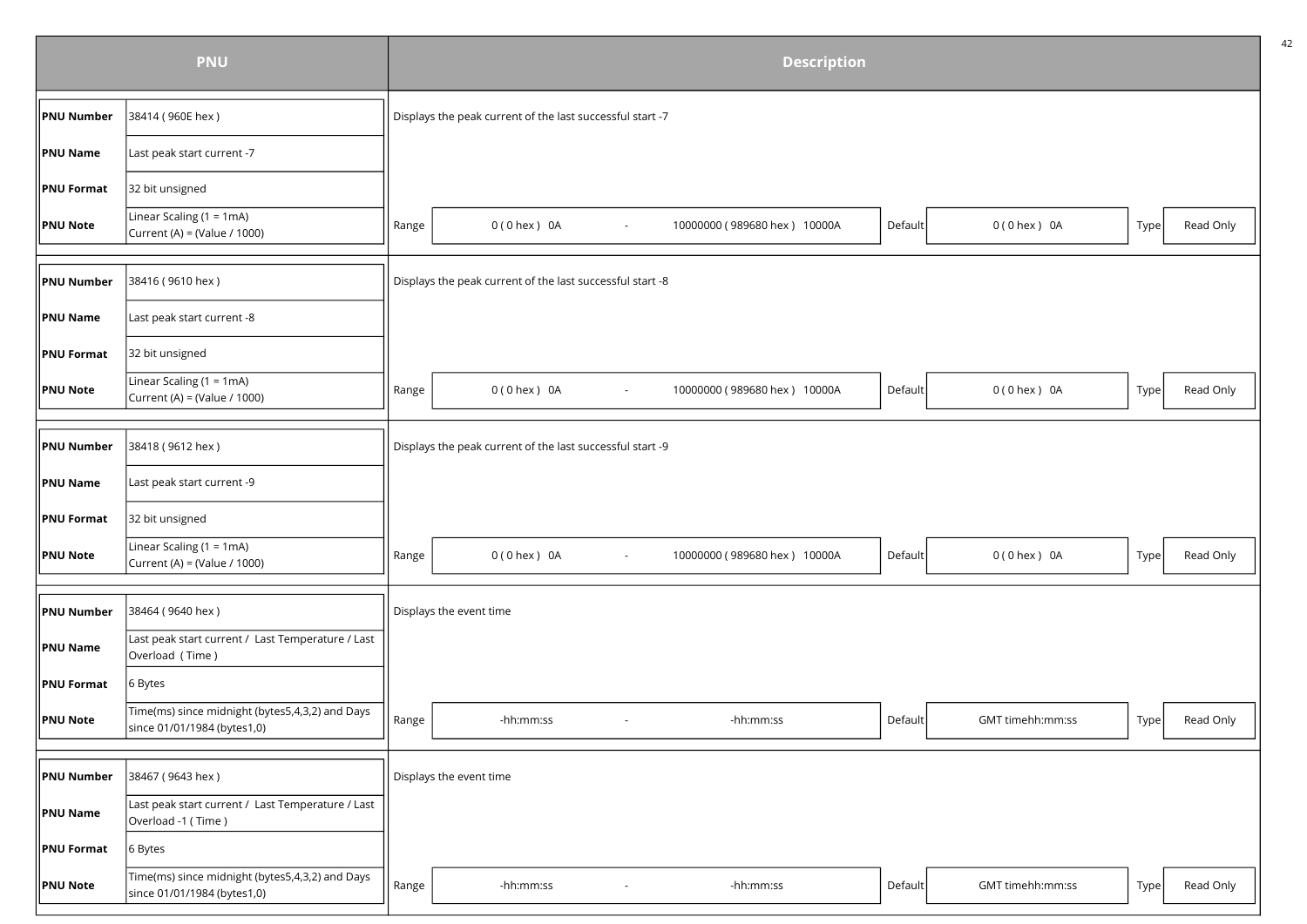|                   | <b>PNU</b>                                                                     | <b>Description</b> |                         |        |           |         |                  |      |           |  |  |
|-------------------|--------------------------------------------------------------------------------|--------------------|-------------------------|--------|-----------|---------|------------------|------|-----------|--|--|
| <b>PNU Number</b> | 38470 (9646 hex)                                                               |                    | Displays the event time |        |           |         |                  |      |           |  |  |
| <b>PNU Name</b>   | Last peak start current / Last Temperature / Last<br>Overload -2 (Time)        |                    |                         |        |           |         |                  |      |           |  |  |
| <b>PNU Format</b> | 6 Bytes                                                                        |                    |                         |        |           |         |                  |      |           |  |  |
| <b>PNU Note</b>   | Time(ms) since midnight (bytes5,4,3,2) and Days<br>since 01/01/1984 (bytes1,0) | Range              | -hh:mm:ss               |        | -hh:mm:ss | Default | GMT timehh:mm:ss | Type | Read Only |  |  |
|                   |                                                                                |                    |                         |        |           |         |                  |      |           |  |  |
| <b>PNU Number</b> | 38473 (9649 hex)                                                               |                    | Displays the event time |        |           |         |                  |      |           |  |  |
| <b>PNU Name</b>   | Last peak start current / Last Temperature / Last<br>Overload -3 (Time)        |                    |                         |        |           |         |                  |      |           |  |  |
| <b>PNU Format</b> | 6 Bytes                                                                        |                    |                         |        |           |         |                  |      |           |  |  |
| <b>PNU Note</b>   | Time(ms) since midnight (bytes5,4,3,2) and Days<br>since 01/01/1984 (bytes1,0) | Range              | -hh:mm:ss               |        | -hh:mm:ss | Default | GMT timehh:mm:ss | Type | Read Only |  |  |
|                   |                                                                                |                    |                         |        |           |         |                  |      |           |  |  |
| <b>PNU Number</b> | 38476 (964C hex)                                                               |                    | Displays the event time |        |           |         |                  |      |           |  |  |
| <b>PNU Name</b>   | Last peak start current / Last Temperature / Last<br>Overload -4 (Time)        |                    |                         |        |           |         |                  |      |           |  |  |
| <b>PNU Format</b> | 6 Bytes                                                                        |                    |                         |        |           |         |                  |      |           |  |  |
| <b>PNU Note</b>   | Time(ms) since midnight (bytes5,4,3,2) and Days<br>since 01/01/1984 (bytes1,0) | Range              | -hh:mm:ss               |        | -hh:mm:ss | Default | GMT timehh:mm:ss | Type | Read Only |  |  |
|                   |                                                                                |                    |                         |        |           |         |                  |      |           |  |  |
| <b>PNU Number</b> | 38479 (964F hex)                                                               |                    | Displays the event time |        |           |         |                  |      |           |  |  |
| <b>PNU Name</b>   | Last peak start current / Last Temperature / Last<br>Overload -5 (Time)        |                    |                         |        |           |         |                  |      |           |  |  |
| <b>PNU Format</b> | 6 Bytes                                                                        |                    |                         |        |           |         |                  |      |           |  |  |
| <b>PNU Note</b>   | Time(ms) since midnight (bytes5,4,3,2) and Days<br>since 01/01/1984 (bytes1,0) | Range              | -hh:mm:ss               | $\sim$ | -hh:mm:ss | Default | GMT timehh:mm:ss | Type | Read Only |  |  |
|                   |                                                                                |                    |                         |        |           |         |                  |      |           |  |  |
| <b>PNU Number</b> | 38482 (9652 hex)                                                               |                    | Displays the event time |        |           |         |                  |      |           |  |  |
| <b>PNU Name</b>   | Last peak start current / Last Temperature / Last<br>Overload -6 (Time)        |                    |                         |        |           |         |                  |      |           |  |  |
| <b>PNU Format</b> | 6 Bytes                                                                        |                    |                         |        |           |         |                  |      |           |  |  |
| <b>PNU Note</b>   | Time(ms) since midnight (bytes5,4,3,2) and Days<br>since 01/01/1984 (bytes1,0) | Range              | -hh:mm:ss               |        | -hh:mm:ss | Default | GMT timehh:mm:ss | Type | Read Only |  |  |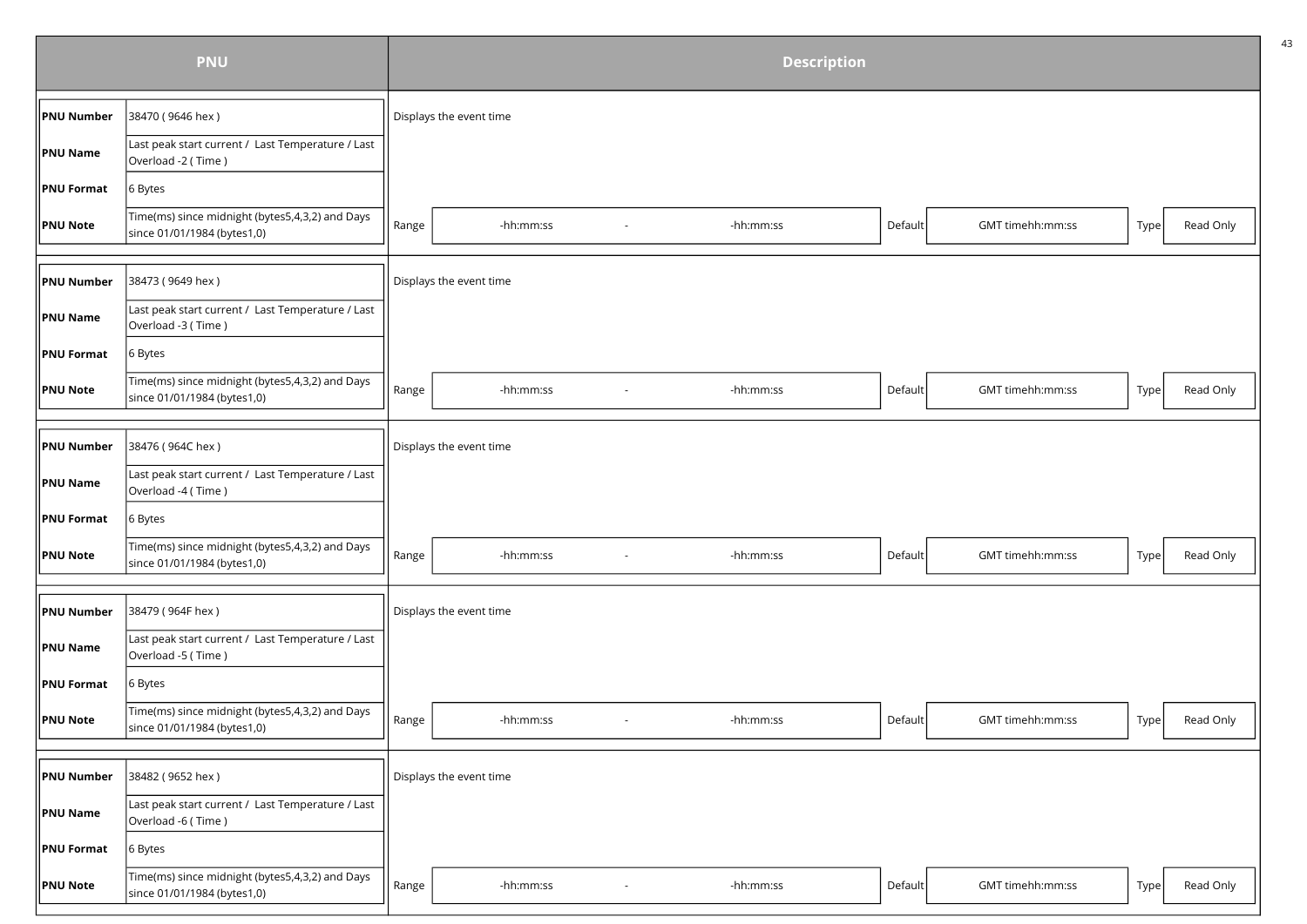|                   | <b>PNU</b>                                                                     | <b>Description</b> |                                                          |        |                              |         |                  |      |           |  |  |
|-------------------|--------------------------------------------------------------------------------|--------------------|----------------------------------------------------------|--------|------------------------------|---------|------------------|------|-----------|--|--|
| <b>PNU Number</b> | 38485 (9655 hex)                                                               |                    | Displays the event time                                  |        |                              |         |                  |      |           |  |  |
| <b>PNU Name</b>   | Last peak start current / Last Temperature / Last<br>Overload -7 (Time)        |                    |                                                          |        |                              |         |                  |      |           |  |  |
| <b>PNU Format</b> | 6 Bytes                                                                        |                    |                                                          |        |                              |         |                  |      |           |  |  |
| <b>PNU Note</b>   | Time(ms) since midnight (bytes5,4,3,2) and Days<br>since 01/01/1984 (bytes1,0) | Range              | -hh:mm:ss                                                |        | -hh:mm:ss                    | Default | GMT timehh:mm:ss | Type | Read Only |  |  |
|                   |                                                                                |                    |                                                          |        |                              |         |                  |      |           |  |  |
| <b>PNU Number</b> | 38488 (9658 hex)                                                               |                    | Displays the event time                                  |        |                              |         |                  |      |           |  |  |
| <b>PNU Name</b>   | Last peak start current / Last Temperature / Last<br>Overload -8 (Time)        |                    |                                                          |        |                              |         |                  |      |           |  |  |
| <b>PNU Format</b> | 6 Bytes                                                                        |                    |                                                          |        |                              |         |                  |      |           |  |  |
| <b>PNU Note</b>   | Time(ms) since midnight (bytes5,4,3,2) and Days<br>since 01/01/1984 (bytes1,0) | Range              | -hh:mm:ss                                                |        | -hh:mm:ss                    | Default | GMT timehh:mm:ss | Type | Read Only |  |  |
|                   |                                                                                |                    |                                                          |        |                              |         |                  |      |           |  |  |
| <b>PNU Number</b> | 38491 (965B hex)                                                               |                    | Displays the event time                                  |        |                              |         |                  |      |           |  |  |
| <b>PNU Name</b>   | Last peak start current / Last Temperature / Last<br>Overload -9 (Time)        |                    |                                                          |        |                              |         |                  |      |           |  |  |
| <b>PNU Format</b> | 6 Bytes                                                                        |                    |                                                          |        |                              |         |                  |      |           |  |  |
| <b>PNU Note</b>   | Time(ms) since midnight (bytes5,4,3,2) and Days<br>since 01/01/1984 (bytes1,0) | Range              | -hh:mm:ss                                                |        | -hh:mm:ss                    | Default | GMT timehh:mm:ss | Type | Read Only |  |  |
|                   |                                                                                |                    |                                                          |        |                              |         |                  |      |           |  |  |
| <b>PNU Number</b> | 39040 (9880 hex)                                                               |                    | Displays the peak current of the last successful stop    |        |                              |         |                  |      |           |  |  |
| <b>PNU Name</b>   | Last peak stop current                                                         |                    |                                                          |        |                              |         |                  |      |           |  |  |
| <b>PNU Format</b> | 32 bit unsigned                                                                |                    |                                                          |        |                              |         |                  |      |           |  |  |
| <b>PNU Note</b>   | Linear Scaling (1 = 1mA)<br>Current (A) = (Value / 1000)                       | Range              | $0(0$ hex $)$ 0A                                         | $\sim$ | 10000000 (989680 hex) 10000A | Default | $0(0$ hex $)$ 0A | Type | Read Only |  |  |
|                   |                                                                                |                    |                                                          |        |                              |         |                  |      |           |  |  |
| <b>PNU Number</b> | 39042 (9882 hex)                                                               |                    | Displays the peak current of the last successful stop -1 |        |                              |         |                  |      |           |  |  |
| <b>PNU Name</b>   | Last peak stop current -1                                                      |                    |                                                          |        |                              |         |                  |      |           |  |  |
| <b>PNU Format</b> | 32 bit unsigned                                                                |                    |                                                          |        |                              |         |                  |      |           |  |  |
| <b>PNU Note</b>   | Linear Scaling (1 = 1mA)<br>Current (A) = (Value / 1000)                       | Range              | $0(0$ hex $)$ 0A                                         |        | 10000000 (989680 hex) 10000A | Default | $0(0$ hex $)$ 0A | Type | Read Only |  |  |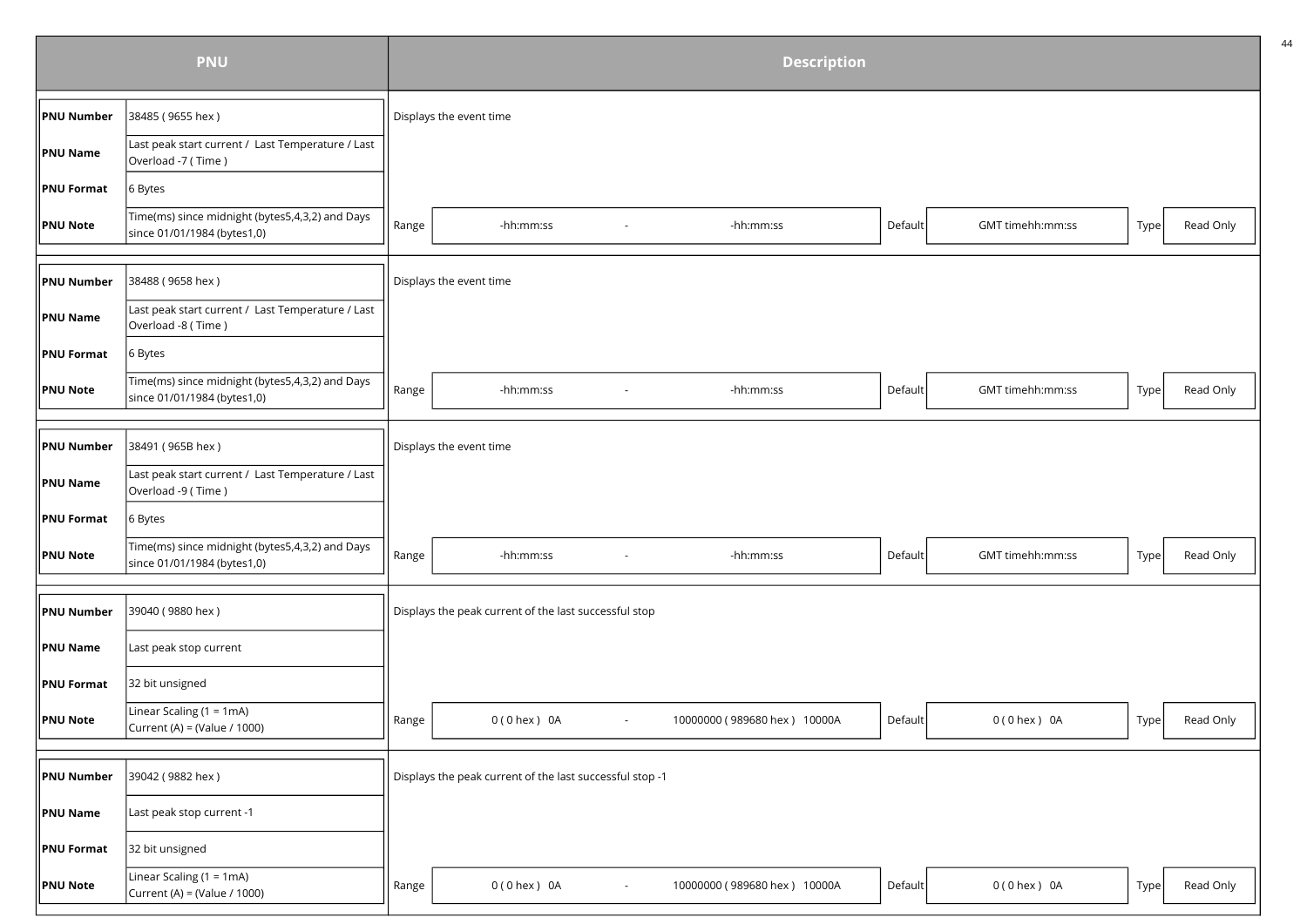|                   | <b>PNU</b>                                                  | <b>Description</b> |                                                                    |         |                  |      |           |  |  |  |  |  |
|-------------------|-------------------------------------------------------------|--------------------|--------------------------------------------------------------------|---------|------------------|------|-----------|--|--|--|--|--|
| <b>PNU Number</b> | 39044 (9884 hex)                                            |                    | Displays the peak current of the last successful stop -2           |         |                  |      |           |  |  |  |  |  |
| PNU Name          | Last peak stop current -2                                   |                    |                                                                    |         |                  |      |           |  |  |  |  |  |
| <b>PNU Format</b> | 32 bit unsigned                                             |                    |                                                                    |         |                  |      |           |  |  |  |  |  |
| <b>PNU Note</b>   | Linear Scaling (1 = 1mA)<br>Current (A) = (Value / 1000)    | Range              | $0(0$ hex $)$ 0A<br>10000000 (989680 hex) 10000A<br>$\blacksquare$ | Default | $0(0$ hex $)$ 0A | Type | Read Only |  |  |  |  |  |
|                   |                                                             |                    |                                                                    |         |                  |      |           |  |  |  |  |  |
| <b>PNU Number</b> | 39046 (9886 hex)                                            |                    | Displays the peak current of the last successful stop -3           |         |                  |      |           |  |  |  |  |  |
| <b>PNU Name</b>   | Last peak stop current -3                                   |                    |                                                                    |         |                  |      |           |  |  |  |  |  |
| <b>PNU Format</b> | 32 bit unsigned                                             |                    |                                                                    |         |                  |      |           |  |  |  |  |  |
| <b>PNU Note</b>   | Linear Scaling $(1 = 1mA)$<br>Current (A) = (Value / 1000)  | Range              | $0(0$ hex $)$ 0A<br>10000000 (989680 hex) 10000A<br>$\sim$         | Default | $0(0$ hex $)$ 0A | Type | Read Only |  |  |  |  |  |
|                   |                                                             |                    |                                                                    |         |                  |      |           |  |  |  |  |  |
| <b>PNU Number</b> | 39048 (9888 hex)                                            |                    | Displays the peak current of the last successful stop -4           |         |                  |      |           |  |  |  |  |  |
| <b>PNU Name</b>   | Last peak stop current -4                                   |                    |                                                                    |         |                  |      |           |  |  |  |  |  |
| <b>PNU Format</b> | 32 bit unsigned                                             |                    |                                                                    |         |                  |      |           |  |  |  |  |  |
| <b>PNU Note</b>   | Linear Scaling (1 = 1mA)<br>Current (A) = (Value / 1000)    | Range              | $0(0$ hex $)$ 0A<br>10000000 (989680 hex) 10000A<br>$\sim$         | Default | $0(0$ hex $)$ 0A | Type | Read Only |  |  |  |  |  |
|                   |                                                             |                    |                                                                    |         |                  |      |           |  |  |  |  |  |
| <b>PNU Number</b> | 39050 (988A hex)                                            |                    | Displays the peak current of the last successful stop -5           |         |                  |      |           |  |  |  |  |  |
| PNU Name          | Last peak stop current -5                                   |                    |                                                                    |         |                  |      |           |  |  |  |  |  |
| <b>PNU Format</b> | 32 bit unsigned                                             |                    |                                                                    |         |                  |      |           |  |  |  |  |  |
| <b>PNU Note</b>   | Linear Scaling (1 = $1mA$ )<br>Current (A) = (Value / 1000) | Range              | $0(0$ hex $)$ 0A<br>10000000 (989680 hex) 10000A<br>$\blacksquare$ | Default | $0(0$ hex $)$ 0A | Type | Read Only |  |  |  |  |  |
|                   |                                                             |                    |                                                                    |         |                  |      |           |  |  |  |  |  |
| <b>PNU Number</b> | 39052 (988C hex)                                            |                    | Displays the peak current of the last successful stop -6           |         |                  |      |           |  |  |  |  |  |
| <b>PNU Name</b>   | Last peak stop current -6                                   |                    |                                                                    |         |                  |      |           |  |  |  |  |  |
| <b>PNU Format</b> | 32 bit unsigned                                             |                    |                                                                    |         |                  |      |           |  |  |  |  |  |
| <b>PNU Note</b>   | Linear Scaling (1 = 1mA)<br>Current (A) = (Value / 1000)    | Range              | $0(0$ hex $)$ 0A<br>10000000 (989680 hex) 10000A                   | Default | $0(0$ hex $)$ 0A | Type | Read Only |  |  |  |  |  |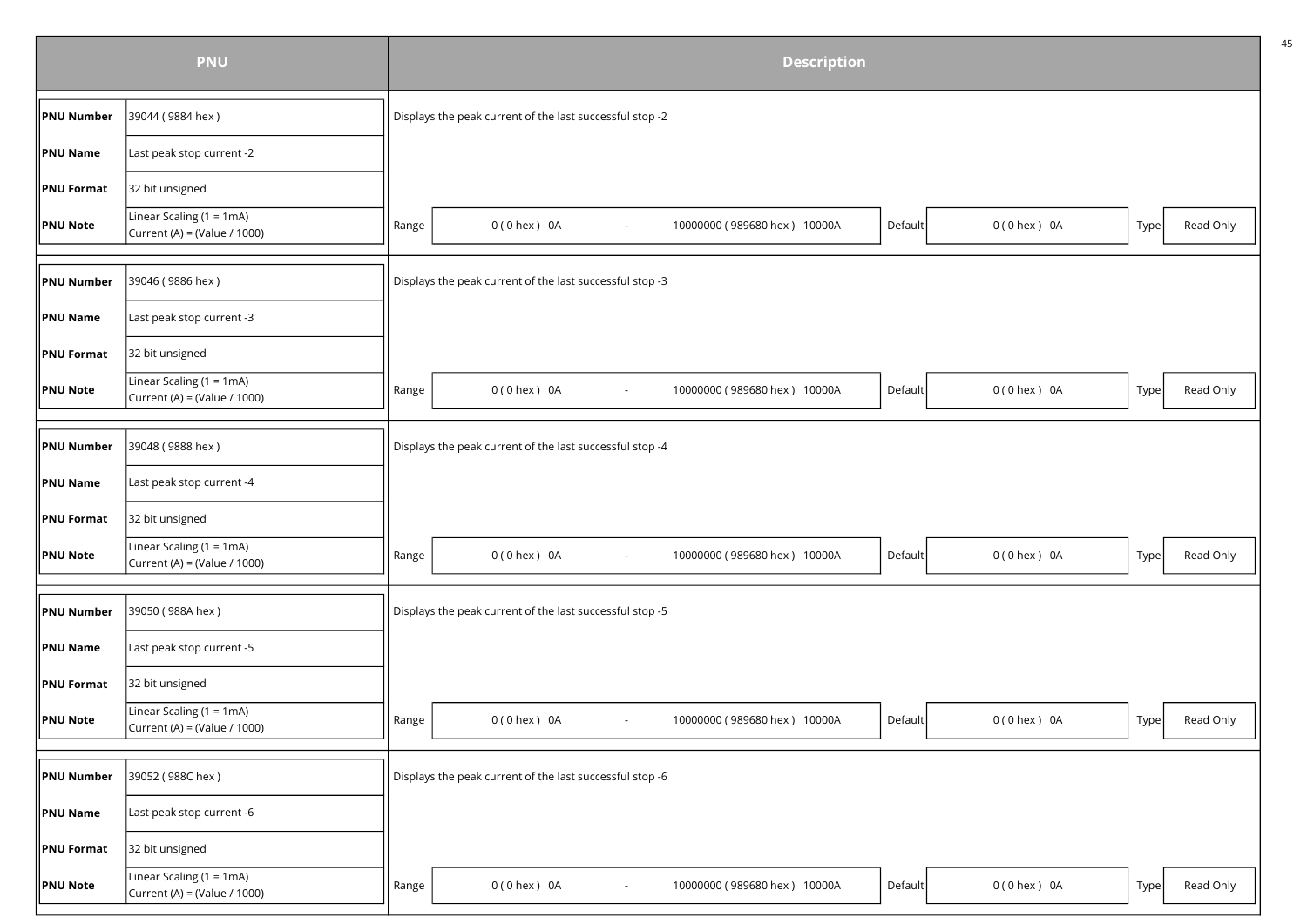|                   | <b>PNU</b>                                                                     | <b>Description</b> |                                                          |                          |                              |         |                  |      |           |  |  |
|-------------------|--------------------------------------------------------------------------------|--------------------|----------------------------------------------------------|--------------------------|------------------------------|---------|------------------|------|-----------|--|--|
| PNU Number        | 39054 (988E hex)                                                               |                    | Displays the peak current of the last successful stop -7 |                          |                              |         |                  |      |           |  |  |
| PNU Name          | Last peak stop current -7                                                      |                    |                                                          |                          |                              |         |                  |      |           |  |  |
| <b>PNU Format</b> | 32 bit unsigned                                                                |                    |                                                          |                          |                              |         |                  |      |           |  |  |
| <b>PNU Note</b>   | Linear Scaling (1 = 1mA)<br>Current (A) = (Value / 1000)                       | Range              | $0(0$ hex $)$ 0A                                         | $\overline{\phantom{a}}$ | 10000000 (989680 hex) 10000A | Default | $0(0$ hex $)$ 0A | Type | Read Only |  |  |
|                   |                                                                                |                    |                                                          |                          |                              |         |                  |      |           |  |  |
| PNU Number        | 39056 (9890 hex)                                                               |                    | Displays the peak current of the last successful stop -8 |                          |                              |         |                  |      |           |  |  |
| PNU Name          | Last peak stop current -8                                                      |                    |                                                          |                          |                              |         |                  |      |           |  |  |
| <b>PNU Format</b> | 32 bit unsigned                                                                |                    |                                                          |                          |                              |         |                  |      |           |  |  |
| <b>PNU Note</b>   | Linear Scaling (1 = 1mA)<br>Current (A) = (Value / 1000)                       | Range              | $0(0$ hex $)$ 0A                                         | $\sim$                   | 10000000 (989680 hex) 10000A | Default | $0(0$ hex $)$ 0A | Type | Read Only |  |  |
|                   |                                                                                |                    |                                                          |                          |                              |         |                  |      |           |  |  |
| <b>PNU Number</b> | 39058 (9892 hex)                                                               |                    | Displays the peak current of the last successful stop -9 |                          |                              |         |                  |      |           |  |  |
| <b>PNU Name</b>   | Last peak stop current -9                                                      |                    |                                                          |                          |                              |         |                  |      |           |  |  |
| <b>PNU Format</b> | 32 bit unsigned                                                                |                    |                                                          |                          |                              |         |                  |      |           |  |  |
| <b>PNU Note</b>   | Linear Scaling $(1 = 1mA)$<br>Current (A) = (Value / 1000)                     | Range              | $0(0$ hex $)$ 0A                                         | $\overline{\phantom{a}}$ | 10000000 (989680 hex) 10000A | Default | $0(0$ hex $)$ 0A | Type | Read Only |  |  |
|                   |                                                                                |                    |                                                          |                          |                              |         |                  |      |           |  |  |
| <b>PNU Number</b> | 39104 (98C0 hex)                                                               |                    | Displays the event time                                  |                          |                              |         |                  |      |           |  |  |
| <b>PNU Name</b>   | Last peak stop current (Time)                                                  |                    |                                                          |                          |                              |         |                  |      |           |  |  |
| <b>PNU Format</b> | 6 Bytes                                                                        |                    |                                                          |                          |                              |         |                  |      |           |  |  |
| <b>PNU Note</b>   | Time(ms) since midnight (bytes5,4,3,2) and Days<br>since 01/01/1984 (bytes1,0) | Range              | -hh:mm:ss                                                | $\overline{\phantom{a}}$ | -hh:mm:ss                    | Default | GMT timehh:mm:ss | Type | Read Only |  |  |
|                   |                                                                                |                    |                                                          |                          |                              |         |                  |      |           |  |  |
| <b>PNU Number</b> | 39107 (98C3 hex)                                                               |                    | Displays the event time                                  |                          |                              |         |                  |      |           |  |  |
| <b>PNU Name</b>   | Last peak stop current -1 (Time)                                               |                    |                                                          |                          |                              |         |                  |      |           |  |  |
| <b>PNU Format</b> | 6 Bytes                                                                        |                    |                                                          |                          |                              |         |                  |      |           |  |  |
| <b>PNU Note</b>   | Time(ms) since midnight (bytes5,4,3,2) and Days<br>since 01/01/1984 (bytes1,0) | Range              | -hh:mm:ss                                                |                          | -hh:mm:ss                    | Default | GMT timehh:mm:ss | Type | Read Only |  |  |
|                   |                                                                                |                    |                                                          |                          |                              |         |                  |      |           |  |  |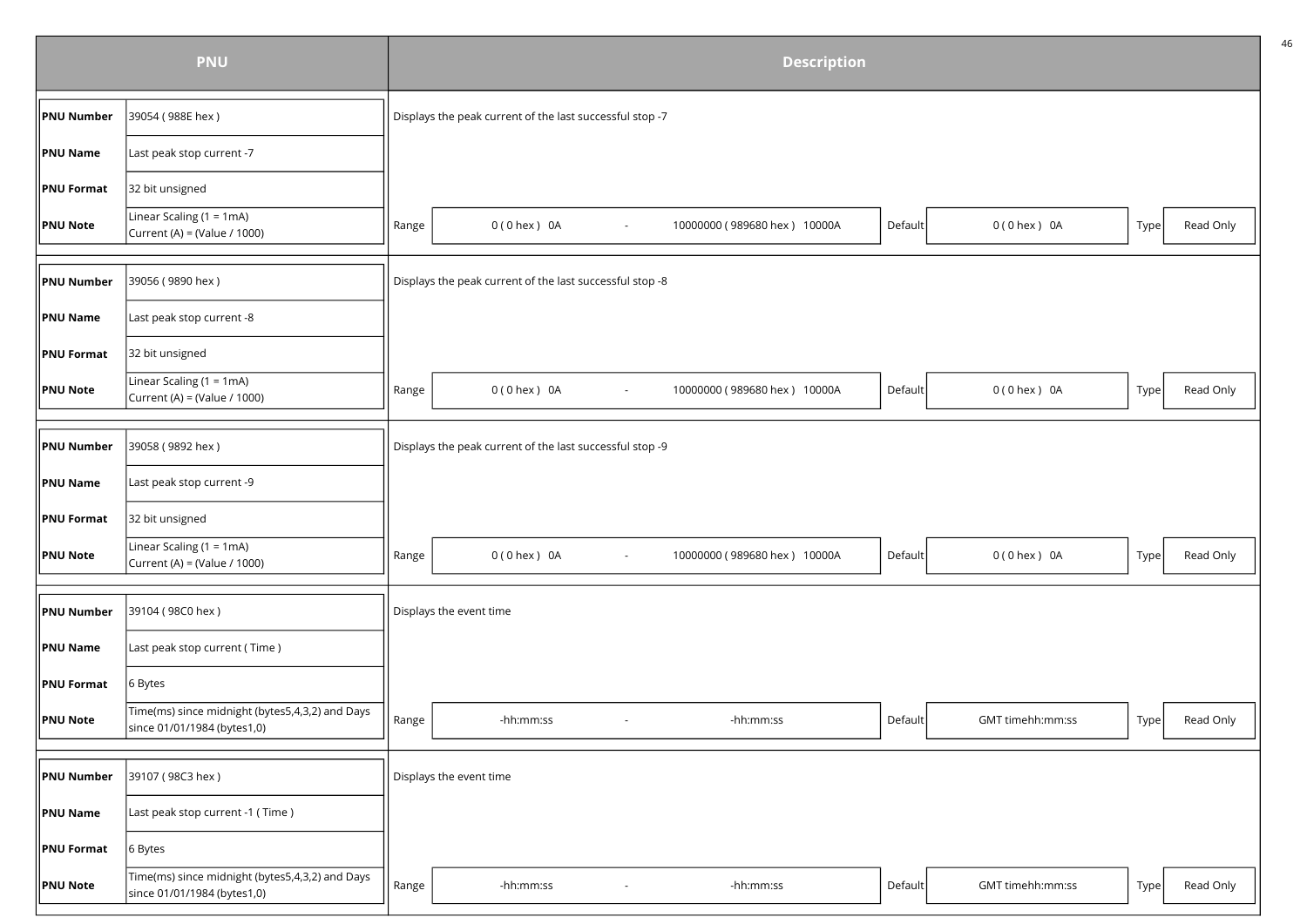|                   | <b>PNU</b>                                                                     | <b>Description</b> |                         |        |           |         |                  |      |           |  |  |
|-------------------|--------------------------------------------------------------------------------|--------------------|-------------------------|--------|-----------|---------|------------------|------|-----------|--|--|
| <b>PNU Number</b> | 39110 (98C6 hex)                                                               |                    | Displays the event time |        |           |         |                  |      |           |  |  |
| <b>PNU Name</b>   | Last peak stop current -2 (Time)                                               |                    |                         |        |           |         |                  |      |           |  |  |
| <b>PNU Format</b> | 6 Bytes                                                                        |                    |                         |        |           |         |                  |      |           |  |  |
| <b>PNU Note</b>   | Time(ms) since midnight (bytes5,4,3,2) and Days<br>since 01/01/1984 (bytes1,0) | Range              | -hh:mm:ss               |        | -hh:mm:ss | Default | GMT timehh:mm:ss | Type | Read Only |  |  |
|                   |                                                                                |                    |                         |        |           |         |                  |      |           |  |  |
| <b>PNU Number</b> | 39113 (98C9 hex)                                                               |                    | Displays the event time |        |           |         |                  |      |           |  |  |
| <b>PNU Name</b>   | Last peak stop current -3 (Time)                                               |                    |                         |        |           |         |                  |      |           |  |  |
| <b>PNU Format</b> | 6 Bytes                                                                        |                    |                         |        |           |         |                  |      |           |  |  |
| <b>PNU Note</b>   | Time(ms) since midnight (bytes5,4,3,2) and Days<br>since 01/01/1984 (bytes1,0) | Range              | -hh:mm:ss               |        | -hh:mm:ss | Default | GMT timehh:mm:ss | Type | Read Only |  |  |
|                   |                                                                                |                    |                         |        |           |         |                  |      |           |  |  |
| <b>PNU Number</b> | 39116 (98CC hex)                                                               |                    | Displays the event time |        |           |         |                  |      |           |  |  |
| <b>PNU Name</b>   | Last peak stop current -4 (Time)                                               |                    |                         |        |           |         |                  |      |           |  |  |
| <b>PNU Format</b> | 6 Bytes                                                                        |                    |                         |        |           |         |                  |      |           |  |  |
| <b>PNU Note</b>   | Time(ms) since midnight (bytes5,4,3,2) and Days<br>since 01/01/1984 (bytes1,0) | Range              | -hh:mm:ss               |        | -hh:mm:ss | Default | GMT timehh:mm:ss | Type | Read Only |  |  |
|                   |                                                                                |                    |                         |        |           |         |                  |      |           |  |  |
| <b>PNU Number</b> | 39119 (98CF hex)                                                               |                    | Displays the event time |        |           |         |                  |      |           |  |  |
| <b>PNU Name</b>   | Last peak stop current -5 (Time)                                               |                    |                         |        |           |         |                  |      |           |  |  |
| <b>PNU Format</b> | 6 Bytes                                                                        |                    |                         |        |           |         |                  |      |           |  |  |
| <b>PNU Note</b>   | Time(ms) since midnight (bytes5,4,3,2) and Days<br>since 01/01/1984 (bytes1,0) | Range              | -hh:mm:ss               | $\sim$ | -hh:mm:ss | Default | GMT timehh:mm:ss | Type | Read Only |  |  |
|                   |                                                                                |                    |                         |        |           |         |                  |      |           |  |  |
| <b>PNU Number</b> | 39122 (98D2 hex)                                                               |                    | Displays the event time |        |           |         |                  |      |           |  |  |
| <b>PNU Name</b>   | Last peak stop current -6 (Time)                                               |                    |                         |        |           |         |                  |      |           |  |  |
| <b>PNU Format</b> | 6 Bytes                                                                        |                    |                         |        |           |         |                  |      |           |  |  |
| <b>PNU Note</b>   | Time(ms) since midnight (bytes5,4,3,2) and Days<br>since 01/01/1984 (bytes1,0) | Range              | -hh:mm:ss               |        | -hh:mm:ss | Default | GMT timehh:mm:ss | Type | Read Only |  |  |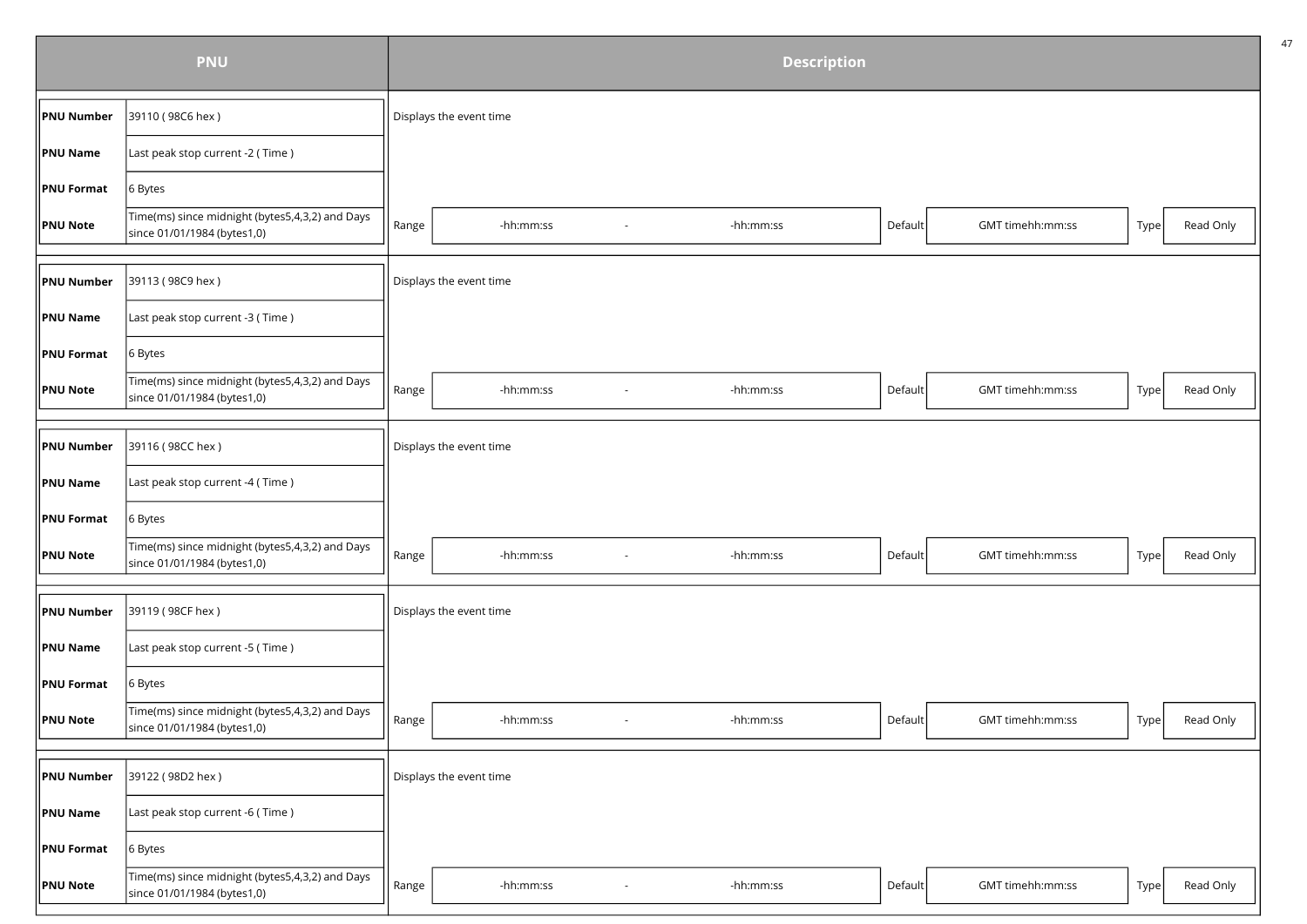|                   | <b>PNU</b>                                                                     | <b>Description</b> |                                                                              |                          |                     |         |                   |      |           |  |  |
|-------------------|--------------------------------------------------------------------------------|--------------------|------------------------------------------------------------------------------|--------------------------|---------------------|---------|-------------------|------|-----------|--|--|
| <b>PNU Number</b> | 39125 (98D5 hex)                                                               |                    | Displays the event time                                                      |                          |                     |         |                   |      |           |  |  |
| <b>PNU Name</b>   | Last peak stop current -7 (Time)                                               |                    |                                                                              |                          |                     |         |                   |      |           |  |  |
| <b>PNU Format</b> | 6 Bytes                                                                        |                    |                                                                              |                          |                     |         |                   |      |           |  |  |
| <b>PNU Note</b>   | Time(ms) since midnight (bytes5,4,3,2) and Days<br>since 01/01/1984 (bytes1,0) | Range              | -hh:mm:ss                                                                    |                          | -hh:mm:ss           | Default | GMT timehh:mm:ss  | Type | Read Only |  |  |
|                   |                                                                                |                    |                                                                              |                          |                     |         |                   |      |           |  |  |
| <b>PNU Number</b> | 39128 (98D8 hex)                                                               |                    | Displays the event time                                                      |                          |                     |         |                   |      |           |  |  |
| <b>PNU Name</b>   | Last peak stop current -8 (Time)                                               |                    |                                                                              |                          |                     |         |                   |      |           |  |  |
| <b>PNU Format</b> | 6 Bytes                                                                        |                    |                                                                              |                          |                     |         |                   |      |           |  |  |
| <b>PNU Note</b>   | Time(ms) since midnight (bytes5,4,3,2) and Days<br>since 01/01/1984 (bytes1,0) | Range              | -hh:mm:ss                                                                    |                          | -hh:mm:ss           | Default | GMT timehh:mm:ss  | Type | Read Only |  |  |
|                   |                                                                                |                    |                                                                              |                          |                     |         |                   |      |           |  |  |
| <b>PNU Number</b> | 39131 (98DB hex)                                                               |                    | Displays the event time                                                      |                          |                     |         |                   |      |           |  |  |
| <b>PNU Name</b>   | Last peak stop current -9 (Time)                                               |                    |                                                                              |                          |                     |         |                   |      |           |  |  |
| <b>PNU Format</b> | 6 Bytes                                                                        |                    |                                                                              |                          |                     |         |                   |      |           |  |  |
| <b>PNU Note</b>   | Time(ms) since midnight (bytes5,4,3,2) and Days<br>since 01/01/1984 (bytes1,0) | Range              | -hh:mm:ss                                                                    |                          | -hh:mm:ss           | Default | GMT timehh:mm:ss  | Type | Read Only |  |  |
|                   |                                                                                |                    |                                                                              |                          |                     |         |                   |      |           |  |  |
| <b>PNU Number</b> | 39680 (9B00 hex)                                                               |                    | Displays the heatsink temperature at the end of the last successful start    |                          |                     |         |                   |      |           |  |  |
| <b>PNU Name</b>   | Last temperature                                                               |                    |                                                                              |                          |                     |         |                   |      |           |  |  |
| <b>PNU Format</b> | 16 bit (Highbyte=b11-b8, LowByte=b7-b0)<br>Ta >= 0 b12=0 Ta < 0 b12=1          |                    |                                                                              |                          |                     |         |                   |      |           |  |  |
| PNU Note          | bit12=0 [HighByte*16 + LowByte/16]<br>bit12=1 256-[HighByte*16 + LowByte/16]   | Range              | 7872 (1EC0 hex) -20°C                                                        | $\overline{\phantom{a}}$ | 1280 (500 hex) 80°C | Default | Not Applicable °C | Type | Read Only |  |  |
|                   |                                                                                |                    |                                                                              |                          |                     |         |                   |      |           |  |  |
| <b>PNU Number</b> | 39681 (9B01 hex)                                                               |                    | Displays the heatsink temperature at the end of the last successful start -1 |                          |                     |         |                   |      |           |  |  |
| <b>PNU Name</b>   | Last temperature -1                                                            |                    |                                                                              |                          |                     |         |                   |      |           |  |  |
| <b>PNU Format</b> | 16 bit (Highbyte=b11-b8, LowByte=b7-b0)<br>Ta >= 0 b12=0 Ta < 0 b12=1          |                    |                                                                              |                          |                     |         |                   |      |           |  |  |
| <b>PNU Note</b>   | bit12=0 [HighByte*16 + LowByte/16]<br>bit12=1 256-[HighByte*16 + LowByte/16]   | Range              | 7872 (1EC0 hex) -20°C                                                        |                          | 1280 (500 hex) 80°C | Default | Not Applicable °C | Type | Read Only |  |  |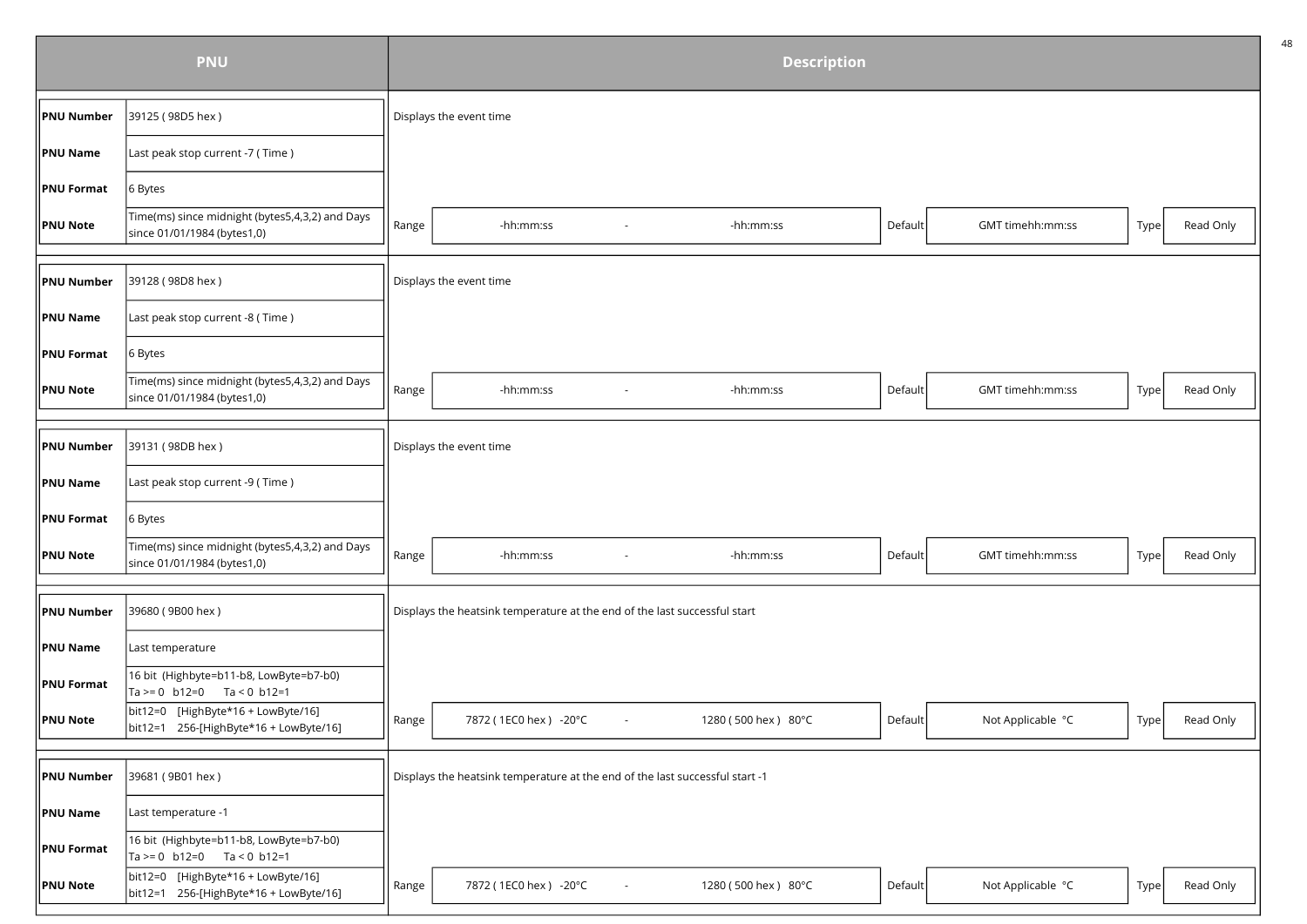|                      | <b>PNU</b>                                                                   | <b>Description</b> |                                                                              |                     |         |                   |      |           |  |  |
|----------------------|------------------------------------------------------------------------------|--------------------|------------------------------------------------------------------------------|---------------------|---------|-------------------|------|-----------|--|--|
| <b>PNU Number</b>    | 39682 (9B02 hex)                                                             |                    | Displays the heatsink temperature at the end of the last successful start -2 |                     |         |                   |      |           |  |  |
| PNU Name             | Last temperature -2                                                          |                    |                                                                              |                     |         |                   |      |           |  |  |
| <b>PNU Format</b>    | 16 bit (Highbyte=b11-b8, LowByte=b7-b0)<br>Ta >= 0 b12=0 Ta < 0 b12=1        |                    |                                                                              |                     |         |                   |      |           |  |  |
| <b>PNU Note</b>      | bit12=0 [HighByte*16 + LowByte/16]<br>bit12=1 256-[HighByte*16 + LowByte/16] | Range              | 7872 (1EC0 hex) -20°C<br>$\sim$                                              | 1280 (500 hex) 80°C | Default | Not Applicable °C | Type | Read Only |  |  |
|                      |                                                                              |                    |                                                                              |                     |         |                   |      |           |  |  |
| <b>PNU Number</b>    | 39683 (9B03 hex)                                                             |                    | Displays the heatsink temperature at the end of the last successful start-3  |                     |         |                   |      |           |  |  |
| <b>PNU Name</b>      | Last temperature -3                                                          |                    |                                                                              |                     |         |                   |      |           |  |  |
| <b>PNU Format</b>    | 16 bit (Highbyte=b11-b8, LowByte=b7-b0)<br>Ta >= 0 b12=0 Ta < 0 b12=1        |                    |                                                                              |                     |         |                   |      |           |  |  |
| <b>PNU Note</b>      | bit12=0 [HighByte*16 + LowByte/16]<br>bit12=1 256-[HighByte*16 + LowByte/16] | Range              | 7872 (1EC0 hex) -20°C                                                        | 1280 (500 hex) 80°C | Default | Not Applicable °C | Type | Read Only |  |  |
|                      |                                                                              |                    |                                                                              |                     |         |                   |      |           |  |  |
| <b>PNU Number</b>    | 39684 (9B04 hex)                                                             |                    | Displays the heatsink temperature at the end of the last successful start-4  |                     |         |                   |      |           |  |  |
| <b>PNU Name</b>      | Last temperature -4                                                          |                    |                                                                              |                     |         |                   |      |           |  |  |
| <b>PNU Format</b>    | 16 bit (Highbyte=b11-b8, LowByte=b7-b0)<br>Ta >= 0 b12=0 Ta < 0 b12=1        |                    |                                                                              |                     |         |                   |      |           |  |  |
| PNU Note             | bit12=0 [HighByte*16 + LowByte/16]<br>bit12=1 256-[HighByte*16 + LowByte/16] | Range              | 7872 (1EC0 hex) -20°C<br>$\sim$                                              | 1280 (500 hex) 80°C | Default | Not Applicable °C | Type | Read Only |  |  |
|                      |                                                                              |                    |                                                                              |                     |         |                   |      |           |  |  |
| <b>PNU Number</b>    | 39685 (9B05 hex)                                                             |                    | Displays the heatsink temperature at the end of the last successful start-5  |                     |         |                   |      |           |  |  |
| PNU Name             | Last temperature -5                                                          |                    |                                                                              |                     |         |                   |      |           |  |  |
| <b>PNU Format</b>    | 16 bit (Highbyte=b11-b8, LowByte=b7-b0)<br>Ta >= 0 b12=0 Ta < 0 b12=1        |                    |                                                                              |                     |         |                   |      |           |  |  |
| PNU Note             | bit12=0 [HighByte*16 + LowByte/16]<br>bit12=1 256-[HighByte*16 + LowByte/16] | Range              | 7872 (1EC0 hex) -20°C                                                        | 1280 (500 hex) 80°C | Default | Not Applicable °C | Type | Read Only |  |  |
|                      |                                                                              |                    |                                                                              |                     |         |                   |      |           |  |  |
| <b>PNU Number</b>    | 39686 (9B06 hex)                                                             |                    | Displays the heatsink temperature at the end of the last successful start-6  |                     |         |                   |      |           |  |  |
| $\parallel$ PNU Name | Last temperature -6                                                          |                    |                                                                              |                     |         |                   |      |           |  |  |
| <b>PNU Format</b>    | 16 bit (Highbyte=b11-b8, LowByte=b7-b0)<br>Ta >= 0 b12=0 Ta < 0 b12=1        |                    |                                                                              |                     |         |                   |      |           |  |  |
| <b>PNU Note</b>      | bit12=0 [HighByte*16 + LowByte/16]<br>bit12=1 256-[HighByte*16 + LowByte/16] | Range              | 7872 (1EC0 hex) -20°C                                                        | 1280 (500 hex) 80°C | Default | Not Applicable °C | Type | Read Only |  |  |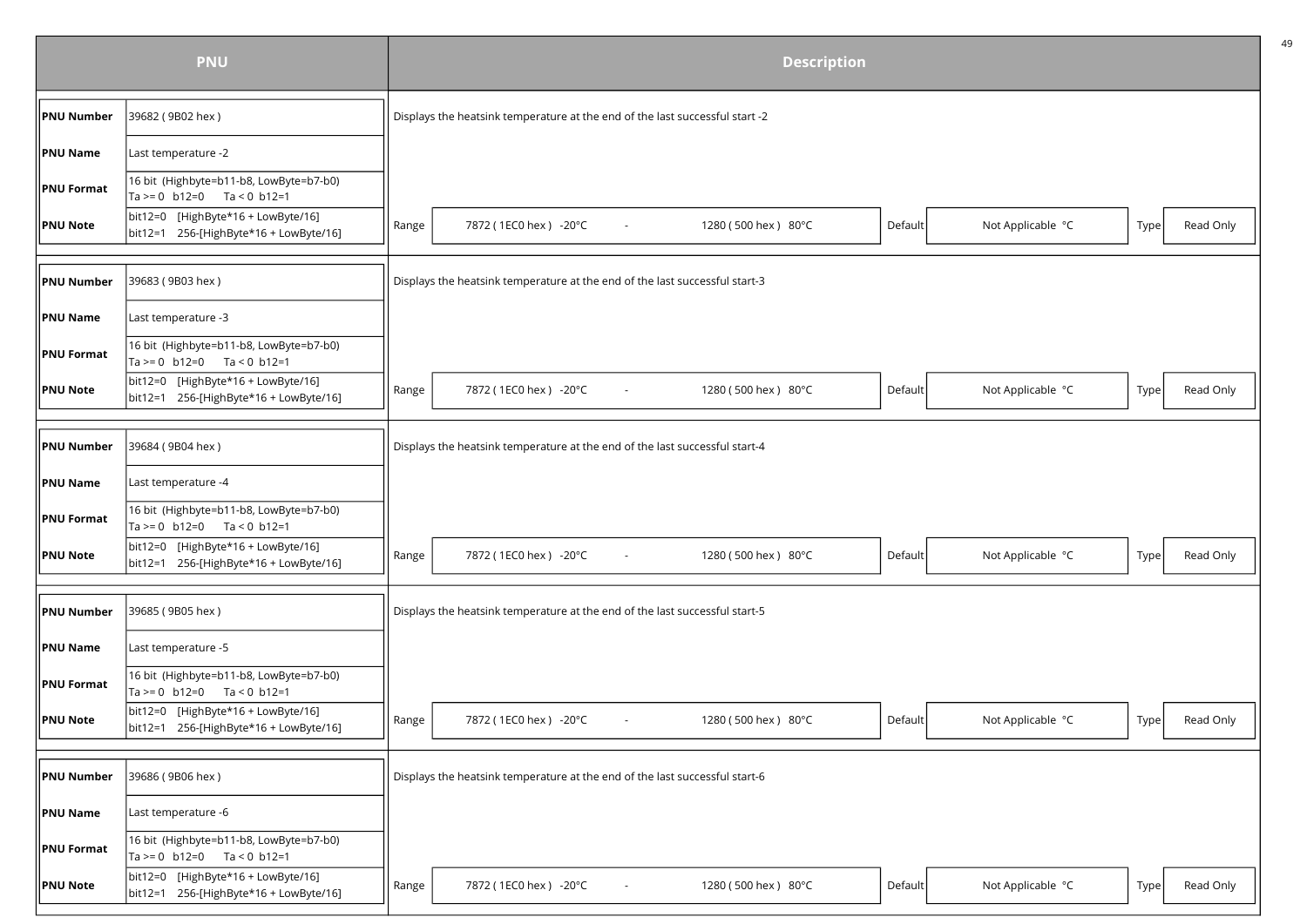|                        | <b>PNU</b>                                                                   |       |                                                                             |        | <b>Description</b>    |         |                   |      |           |
|------------------------|------------------------------------------------------------------------------|-------|-----------------------------------------------------------------------------|--------|-----------------------|---------|-------------------|------|-----------|
| <b>PNU Number</b>      | 39687 (9B07 hex)                                                             |       | Displays the heatsink temperature at the end of the last successful start-7 |        |                       |         |                   |      |           |
| <b>PNU Name</b>        | Last temperature -7                                                          |       |                                                                             |        |                       |         |                   |      |           |
| $\parallel$ PNU Format | 16 bit (Highbyte=b11-b8, LowByte=b7-b0)<br>Ta >= 0 b12=0 Ta < 0 b12=1        |       |                                                                             |        |                       |         |                   |      |           |
| <b>PNU Note</b>        | bit12=0 [HighByte*16 + LowByte/16]<br>bit12=1 256-[HighByte*16 + LowByte/16] | Range | 7872 (1EC0 hex) -20°C                                                       | $\sim$ | 1280 (500 hex) 80°C   | Default | Not Applicable °C | Type | Read Only |
|                        |                                                                              |       |                                                                             |        |                       |         |                   |      |           |
| PNU Number             | 39688 (9B08 hex)                                                             |       | Displays the heatsink temperature at the end of the last successful start-8 |        |                       |         |                   |      |           |
| <b>PNU Name</b>        | Last temperature -8                                                          |       |                                                                             |        |                       |         |                   |      |           |
| <b>PNU Format</b>      | 16 bit (Highbyte=b11-b8, LowByte=b7-b0)<br>Ta >= 0 b12=0 Ta < 0 b12=1        |       |                                                                             |        |                       |         |                   |      |           |
| <b>PNU Note</b>        | bit12=0 [HighByte*16 + LowByte/16]<br>bit12=1 256-[HighByte*16 + LowByte/16] | Range | 7872 (1EC0 hex) -20°C                                                       |        | 1280 (500 hex) 80°C   | Default | Not Applicable °C | Type | Read Only |
|                        |                                                                              |       |                                                                             |        |                       |         |                   |      |           |
| <b>PNU Number</b>      | 39689 (9B09 hex)                                                             |       | Displays the heatsink temperature at the end of the last successful start-9 |        |                       |         |                   |      |           |
| <b>PNU Name</b>        | Last temperature -9                                                          |       |                                                                             |        |                       |         |                   |      |           |
| <b>PNU Format</b>      | 16 bit (Highbyte=b11-b8, LowByte=b7-b0)<br>Ta >= 0 b12=0 Ta < 0 b12=1        |       |                                                                             |        |                       |         |                   |      |           |
| <b>PNU Note</b>        | bit12=0 [HighByte*16 + LowByte/16]<br>bit12=1 256-[HighByte*16 + LowByte/16] | Range | 7872 (1EC0 hex) -20°C                                                       | $\sim$ | 1280 (500 hex) 80°C   | Default | Not Applicable °C | Type | Read Only |
|                        |                                                                              |       |                                                                             |        |                       |         |                   |      |           |
| <b>PNU Number</b>      | 40320 (9D80 hex)                                                             |       | Displays the overload level at the end of the last successful start         |        |                       |         |                   |      |           |
| <b>PNU Name</b>        | Last overload                                                                |       |                                                                             |        |                       |         |                   |      |           |
| <b>PNU Format</b>      | 16 bit unsigned                                                              |       |                                                                             |        |                       |         |                   |      |           |
| <b>PNU Note</b>        | Linear Scaling $(1 = 0.01 %)$                                                | Range | 0 (0 hex) 0%                                                                | $\sim$ | 10000 (2710 hex) 100% | Default | 0 (0 hex ) 0%     | Type | Read Only |
|                        |                                                                              |       |                                                                             |        |                       |         |                   |      |           |
| <b>PNU Number</b>      | 40321 (9D81 hex)                                                             |       | Displays the overload level at the end of the last successful start -1      |        |                       |         |                   |      |           |
| PNU Name               | Last overload-1                                                              |       |                                                                             |        |                       |         |                   |      |           |
| <b>PNU Format</b>      | 16 bit unsigned                                                              |       |                                                                             |        |                       |         |                   |      |           |
| <b>PNU Note</b>        | Linear Scaling ( $1 = 0.01 %$ )                                              | Range | 0 (0 hex) 0%                                                                |        | 10000 (2710 hex) 100% | Default | 0 (0 hex ) 0%     | Type | Read Only |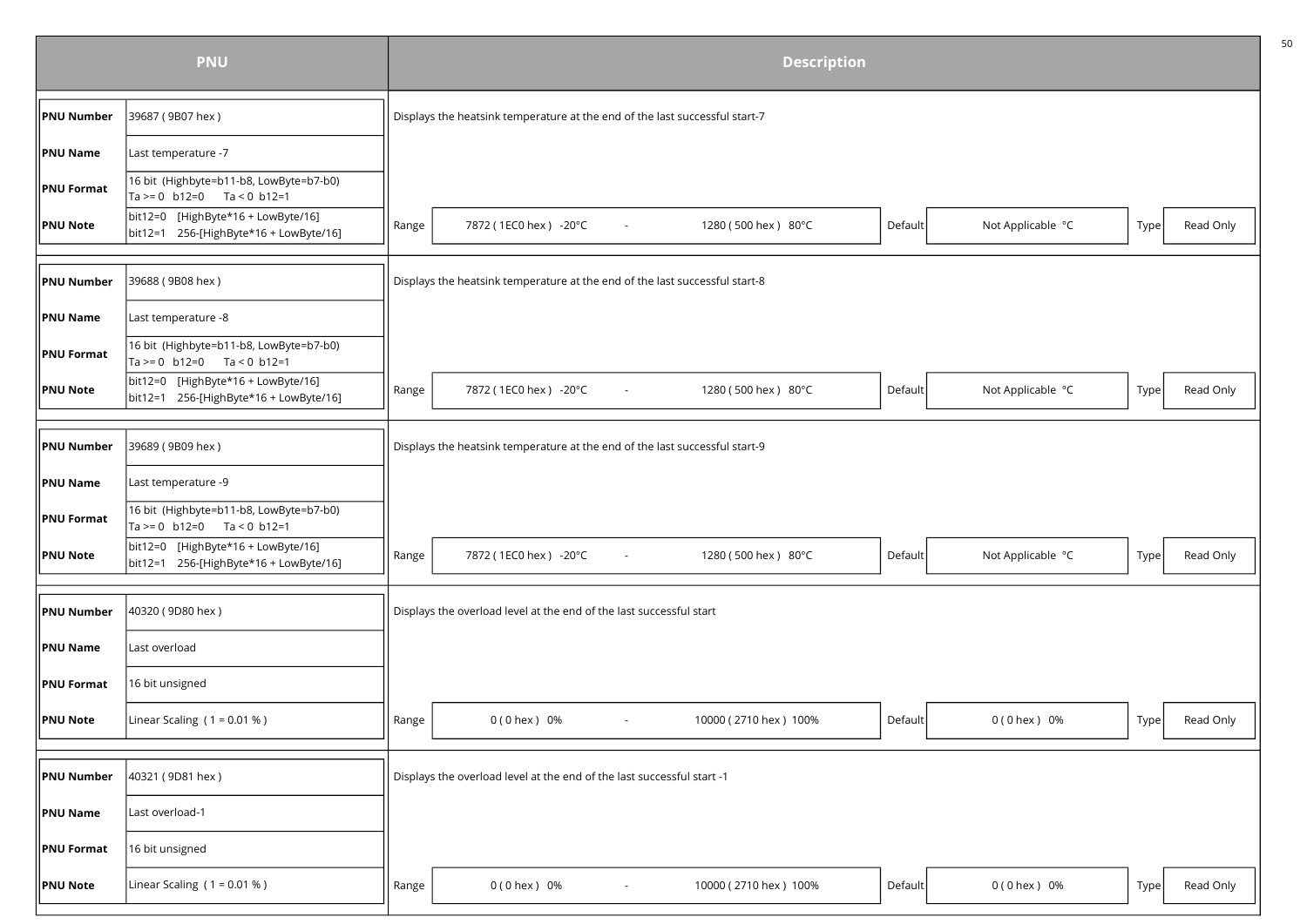|                   | <b>PNU</b>                    |       |                                                                        |                | <b>Description</b>    |         |               |      |           |
|-------------------|-------------------------------|-------|------------------------------------------------------------------------|----------------|-----------------------|---------|---------------|------|-----------|
| PNU Number        | 40322 (9D82 hex)              |       | Displays the overload level at the end of the last successful start -2 |                |                       |         |               |      |           |
| PNU Name          | Last overload-2               |       |                                                                        |                |                       |         |               |      |           |
| <b>PNU Format</b> | 16 bit unsigned               |       |                                                                        |                |                       |         |               |      |           |
| <b>PNU Note</b>   | Linear Scaling $(1 = 0.01 %)$ | Range | 0 (0 hex) 0%                                                           | $\sim$         | 10000 (2710 hex) 100% | Default | 0 (0 hex ) 0% | Type | Read Only |
|                   |                               |       |                                                                        |                |                       |         |               |      |           |
| <b>PNU Number</b> | 40323 (9D83 hex)              |       | Displays the overload level at the end of the last successful start -3 |                |                       |         |               |      |           |
| PNU Name          | Last overload-3               |       |                                                                        |                |                       |         |               |      |           |
| <b>PNU Format</b> | 16 bit unsigned               |       |                                                                        |                |                       |         |               |      |           |
| <b>PNU Note</b>   | Linear Scaling $(1 = 0.01 %)$ | Range | 0 (0 hex) 0%                                                           | $\blacksquare$ | 10000 (2710 hex) 100% | Default | 0 (0 hex ) 0% | Type | Read Only |
|                   |                               |       |                                                                        |                |                       |         |               |      |           |
| <b>PNU Number</b> | 40324 (9D84 hex)              |       | Displays the overload level at the end of the last successful start -4 |                |                       |         |               |      |           |
| PNU Name          | Last overload-4               |       |                                                                        |                |                       |         |               |      |           |
| <b>PNU Format</b> | 16 bit unsigned               |       |                                                                        |                |                       |         |               |      |           |
| <b>PNU Note</b>   | Linear Scaling $(1 = 0.01 %)$ | Range | 0 (0 hex) 0%                                                           | $\blacksquare$ | 10000 (2710 hex) 100% | Default | 0 (0 hex ) 0% | Type | Read Only |
|                   |                               |       |                                                                        |                |                       |         |               |      |           |
| <b>PNU Number</b> | 40325 (9D85 hex)              |       | Displays the overload level at the end of the last successful start -5 |                |                       |         |               |      |           |
| <b>PNU Name</b>   | Last overload-5               |       |                                                                        |                |                       |         |               |      |           |
| <b>PNU Format</b> | 16 bit unsigned               |       |                                                                        |                |                       |         |               |      |           |
| <b>PNU Note</b>   | Linear Scaling $(1 = 0.01 %)$ | Range | $0(0$ hex $) 0%$                                                       | $\sim$         | 10000 (2710 hex) 100% | Default | 0 (0 hex ) 0% | Type | Read Only |
|                   |                               |       |                                                                        |                |                       |         |               |      |           |
| <b>PNU Number</b> | 40326 (9D86 hex)              |       | Displays the overload level at the end of the last successful start -6 |                |                       |         |               |      |           |
| PNU Name          | Last overload-6               |       |                                                                        |                |                       |         |               |      |           |
| <b>PNU Format</b> | 16 bit unsigned               |       |                                                                        |                |                       |         |               |      |           |
| <b>PNU Note</b>   | Linear Scaling $(1 = 0.01 %)$ | Range | 0 (0 hex) 0%                                                           |                | 10000 (2710 hex) 100% | Default | 0 (0 hex ) 0% | Type | Read Only |
|                   |                               |       |                                                                        |                |                       |         |               |      |           |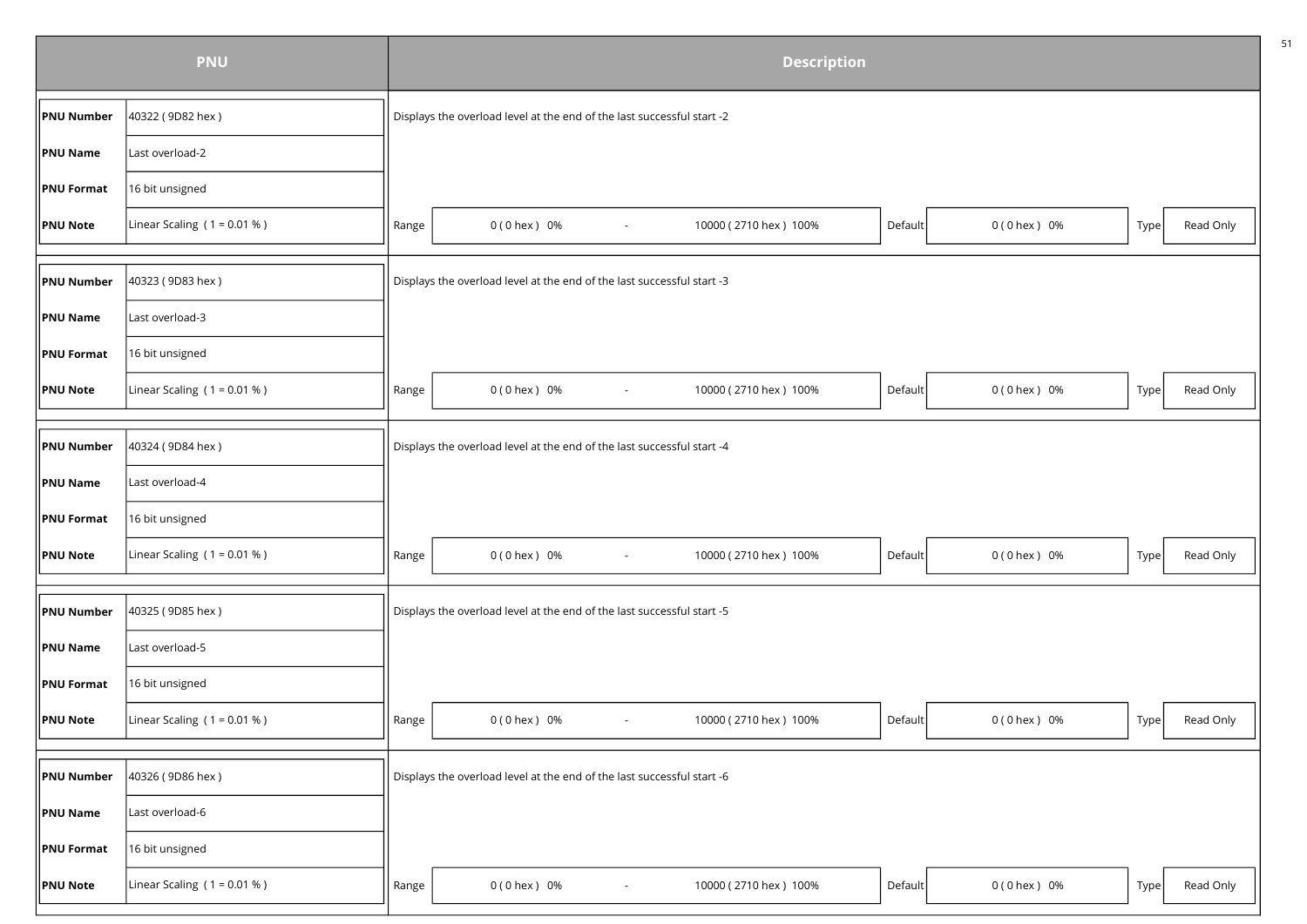|                   | <b>PNU</b>                      |       |                                                                                                                                                          |        | <b>Description</b>                                                                                                              |         |                  |      |            |
|-------------------|---------------------------------|-------|----------------------------------------------------------------------------------------------------------------------------------------------------------|--------|---------------------------------------------------------------------------------------------------------------------------------|---------|------------------|------|------------|
| <b>PNU Number</b> | 40327 (9D87 hex)                |       | Displays the overload level at the end of the last successful start -7                                                                                   |        |                                                                                                                                 |         |                  |      |            |
| <b>PNU Name</b>   | Last overload-7                 |       |                                                                                                                                                          |        |                                                                                                                                 |         |                  |      |            |
| <b>PNU Format</b> | 16 bit unsigned                 |       |                                                                                                                                                          |        |                                                                                                                                 |         |                  |      |            |
| <b>PNU Note</b>   | Linear Scaling $(1 = 0.01 %)$   | Range | $0(0$ hex $)$ 0%                                                                                                                                         |        | 10000 (2710 hex) 100%                                                                                                           | Default | 0 (0 hex ) 0%    | Type | Read Only  |
|                   |                                 |       |                                                                                                                                                          |        |                                                                                                                                 |         |                  |      |            |
| <b>PNU Number</b> | 40328 (9D88 hex)                |       | Displays the overload level at the end of the last successful start -8                                                                                   |        |                                                                                                                                 |         |                  |      |            |
| <b>PNU Name</b>   | Last overload-8                 |       |                                                                                                                                                          |        |                                                                                                                                 |         |                  |      |            |
| <b>PNU Format</b> | 16 bit unsigned                 |       |                                                                                                                                                          |        |                                                                                                                                 |         |                  |      |            |
| <b>PNU Note</b>   | Linear Scaling $(1 = 0.01 %)$   | Range | 0 (0 hex) 0%                                                                                                                                             |        | 10000 (2710 hex) 100%                                                                                                           | Default | 0 (0 hex ) 0%    | Type | Read Only  |
|                   |                                 |       |                                                                                                                                                          |        |                                                                                                                                 |         |                  |      |            |
| <b>PNU Number</b> | 40329 (9D89 hex)                |       | Displays the overload level at the end of the last successful start -9                                                                                   |        |                                                                                                                                 |         |                  |      |            |
| <b>PNU Name</b>   | Last overload-9                 |       |                                                                                                                                                          |        |                                                                                                                                 |         |                  |      |            |
| <b>PNU Format</b> | 16 bit unsigned                 |       |                                                                                                                                                          |        |                                                                                                                                 |         |                  |      |            |
| <b>PNU Note</b>   | Linear Scaling ( $1 = 0.01 %$ ) | Range | 0 (0 hex) 0%                                                                                                                                             | $\sim$ | 10000 (2710 hex) 100%                                                                                                           | Default | 0 (0 hex ) 0%    | Type | Read Only  |
|                   |                                 |       |                                                                                                                                                          |        |                                                                                                                                 |         |                  |      |            |
| <b>PNU Number</b> | 44864 (AF40 hex)                |       | Adjusts the reaction time to fault trips                                                                                                                 |        |                                                                                                                                 |         |                  |      |            |
| <b>PNU Name</b>   | <b>Trip Sensitivity</b>         |       | Increase "Trip Sensitivity" to slow the response to fault trips.<br>This is sometimes useful on sites were electrical noise is causing nuisance tripping |        |                                                                                                                                 |         |                  |      |            |
| <b>PNU Format</b> | 16 bit unsigned                 |       | This is a global setting.<br>Increasing "Trip Sensitivity" will slow the response of nearly all the trips.                                               |        |                                                                                                                                 |         |                  |      |            |
| <b>PNU Note</b>   | Linear Scaling $(1 = 0.01 %)$   | Range | 0 (0 hex ) 0%                                                                                                                                            | $\sim$ | 10000 (2710 hex) 100%                                                                                                           | Default | 0 (0 hex ) 0%    | Type | Read/Write |
|                   |                                 |       |                                                                                                                                                          |        |                                                                                                                                 |         |                  |      |            |
| <b>PNU Number</b> | 53762 (D202 hex)                |       |                                                                                                                                                          |        | Detects if there is a disconnection between the unit input and the three-phase supply when the motor is running.                |         |                  |      |            |
| <b>PNU Name</b>   | Input Side Phase Loss           |       |                                                                                                                                                          |        | On : Trips if there is a disconnection between the input side of the unit and the three-phase supply when the motor is running. |         |                  |      |            |
| <b>PNU Format</b> | 8 bit unsigned                  |       | Off : The Unit will attempt to run although the operation may be erratic.<br>Operating in this mode for prolonged periods may result in SCR failure      |        |                                                                                                                                 |         |                  |      |            |
| <b>PNU Note</b>   | Binary value                    | Range | $0(0$ hex ) Off                                                                                                                                          |        | $1(1$ hex ) On                                                                                                                  | Default | $1(1$ hex $)$ On | Type | Read/Write |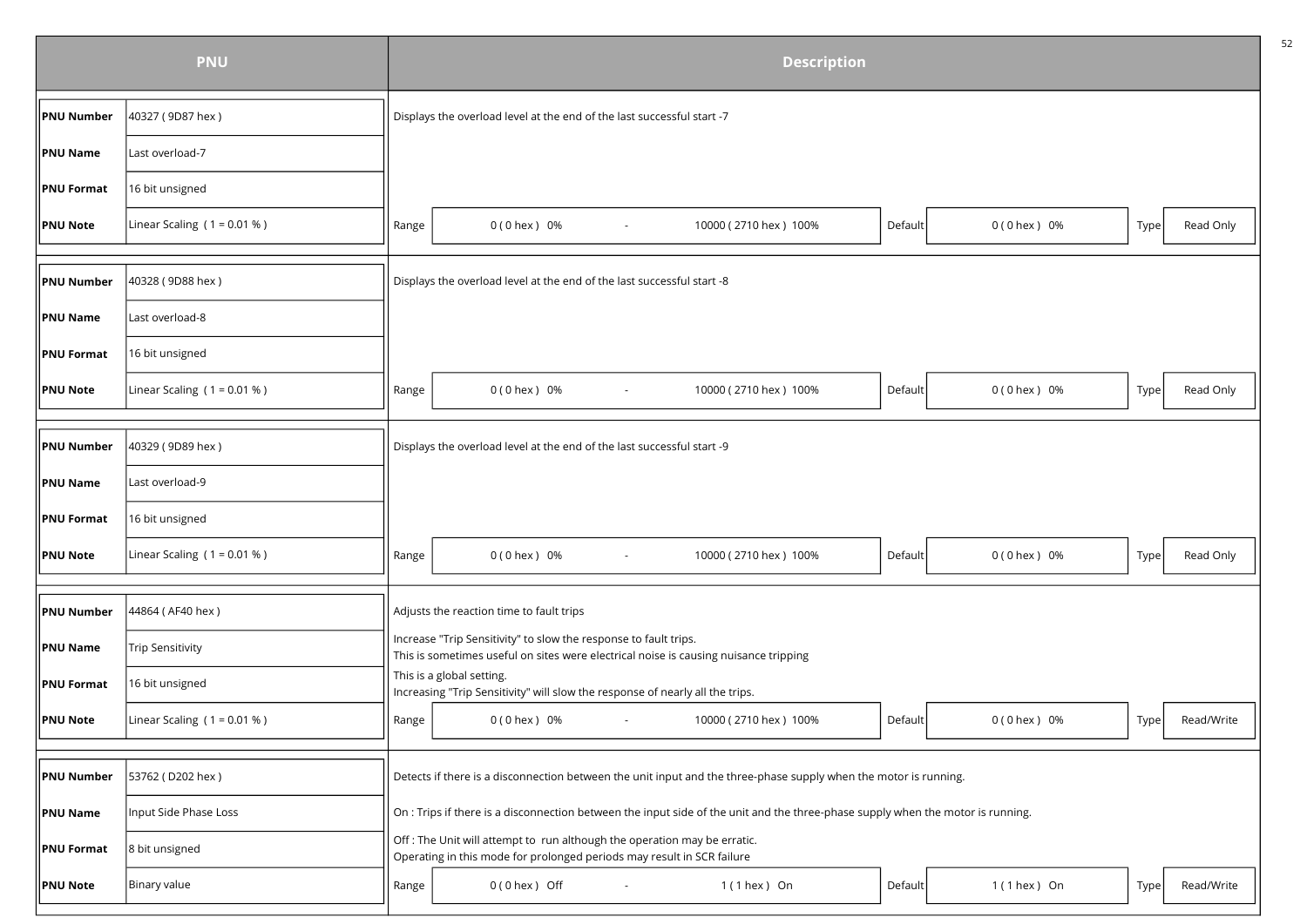|                   | <b>PNU</b>                 |       |                                                                                                                                                                     |        | <b>Description</b> |         |                  |      |            |
|-------------------|----------------------------|-------|---------------------------------------------------------------------------------------------------------------------------------------------------------------------|--------|--------------------|---------|------------------|------|------------|
| <b>PNU Number</b> | 53765 (D205 hex)           |       | Detects if the communications bus has failed or become inactive between the keypad and the main unit.                                                               |        |                    |         |                  |      |            |
| <b>PNU Name</b>   | Keypad Trip                |       | On :Keypad trip enabled.                                                                                                                                            |        |                    |         |                  |      |            |
| <b>PNU Format</b> | 8 bit unsigned             |       | Off: Keypad trip disabled.                                                                                                                                          |        |                    |         |                  |      |            |
| <b>PNU Note</b>   | Binary value               | Range | $0(0$ hex $)$ Off                                                                                                                                                   |        | $1(1$ hex $)$ On   | Default | $1(1$ hex $)$ On | Type | Read/Write |
|                   |                            |       |                                                                                                                                                                     |        |                    |         |                  |      |            |
| <b>PNU Number</b> | 53766 (D206 hex)           |       | Detects if there is an imbalance between the phases on the incoming three-phase supply                                                                              |        |                    |         |                  |      |            |
| <b>PNU Name</b>   | Voltage Imbalance Trip     |       | On : Trips if there is an imbalance in the incoming three-phase supply.                                                                                             |        |                    |         |                  |      |            |
| <b>PNU Format</b> | 8 bit unsigned             |       | Off : The Unit will attempt to run although the operation may be erratic.<br>Operating in this mode for prolonged periods may result in SCR failure                 |        |                    |         |                  |      |            |
| <b>PNU Note</b>   | Binary value               | Range | $0(0$ hex $)$ Off                                                                                                                                                   | $\sim$ | $1(1$ hex $)$ On   | Default | $1(1$ hex $)$ On | Type | Read/Write |
|                   |                            |       |                                                                                                                                                                     |        |                    |         |                  |      |            |
| <b>PNU Number</b> | 53768 (D208 hex)           |       | Detects if the internal temperature sensor has malfunctioned                                                                                                        |        |                    |         |                  |      |            |
| <b>PNU Name</b>   | <b>Thermal Sensor Trip</b> |       | On : The Unit will trip if the internal temperature sensor malfunctions                                                                                             |        |                    |         |                  |      |            |
| <b>PNU Format</b> | 8 bit unsigned             |       | Off : The Unit will continue to operate even if the temperature sensor has malfunctioned.<br>Operating in this mode for prolonged periods may result in SCR failure |        |                    |         |                  |      |            |
| <b>PNU Note</b>   | Binary value               | Range | $0(0$ hex $)$ Off                                                                                                                                                   | $\sim$ | $1(1$ hex $)$ On   | Default | $1(1$ hex $)$ On | Type | Read/Write |
|                   |                            |       |                                                                                                                                                                     |        |                    |         |                  |      |            |
| <b>PNU Number</b> | 53769 (D209 hex)           |       | This controls the soft stop improve stability                                                                                                                       |        |                    |         |                  |      |            |
| <b>PNU Name</b>   | Shut Down (1)              |       | On : The stop time is truncated if the motor experiences severe torque fluctuations during the soft stop                                                            |        |                    |         |                  |      |            |
| <b>PNU Format</b> | 8 bit unsigned             |       | Off: Follows normal soft stop time                                                                                                                                  |        |                    |         |                  |      |            |
| <b>PNU Note</b>   | Binary value               | Range | $0(0$ hex $)$ Off                                                                                                                                                   | $\sim$ | $1(1$ hex $)$ On   | Default | $1(1$ hex $)$ On | Type | Read/Write |
|                   |                            |       |                                                                                                                                                                     |        |                    |         |                  |      |            |
| <b>PNU Number</b> | 53770 (D20A hex)           |       | This features controls the soft stop improve stability                                                                                                              |        |                    |         |                  |      |            |
| <b>PNU Name</b>   | Shut Down (2)              |       | On : The stop time is truncated if the motor experiences severe torque fluctuations during the soft stop                                                            |        |                    |         |                  |      |            |
| <b>PNU Format</b> | 8 bit unsigned             |       | Off : Follows normal soft stop time                                                                                                                                 |        |                    |         |                  |      |            |
| <b>PNU Note</b>   | Binary value               | Range | $0(0$ hex $)$ Off                                                                                                                                                   |        | $1(1$ hex $)$ On   | Default | $1(1$ hex ) On   | Type | Read/Write |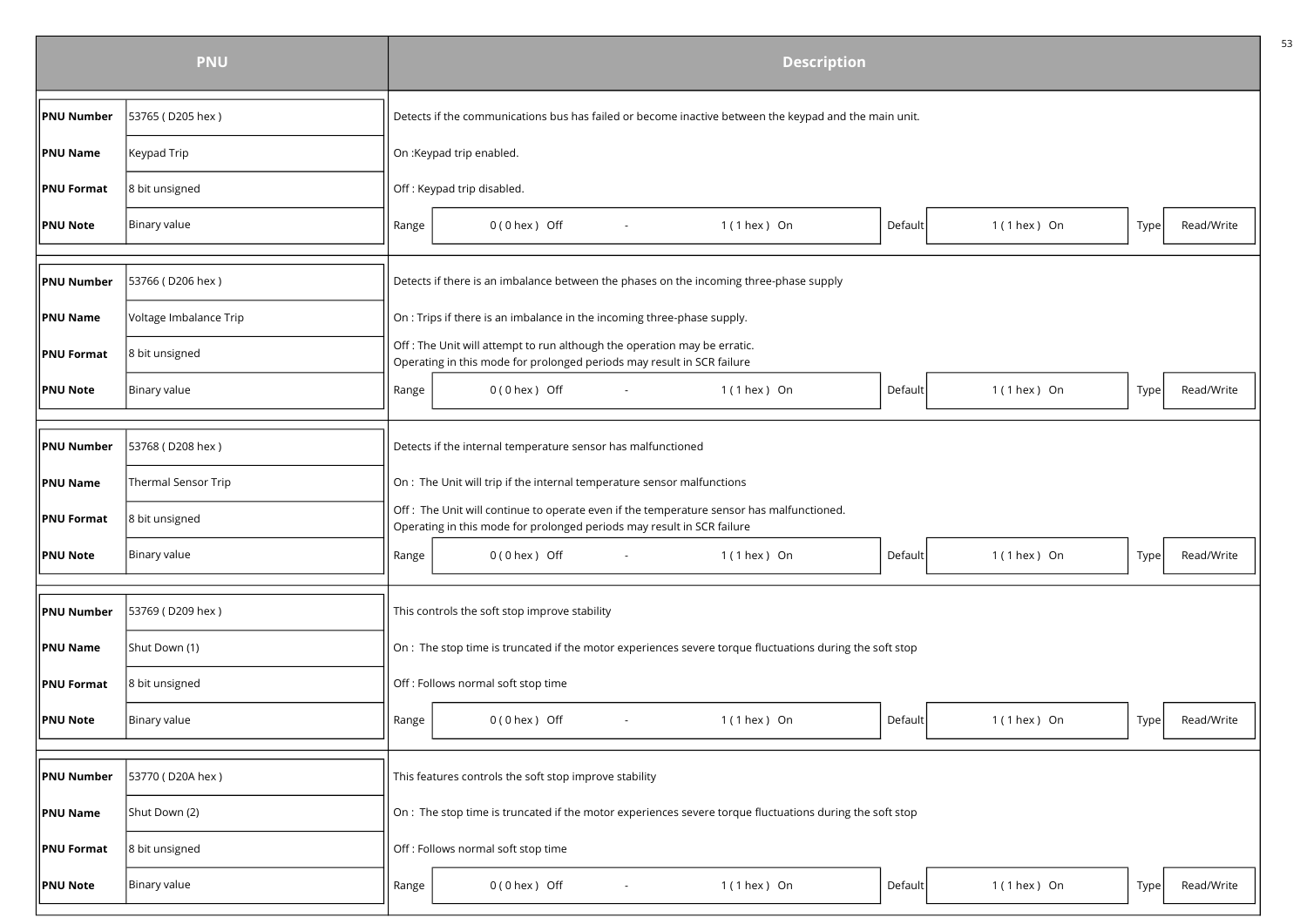|                   | <b>PNU</b>                 |       |  |                                          |        |                                                                        |                                                                                                                                                                                                                   | <b>Description</b> |         |                   |      |            |
|-------------------|----------------------------|-------|--|------------------------------------------|--------|------------------------------------------------------------------------|-------------------------------------------------------------------------------------------------------------------------------------------------------------------------------------------------------------------|--------------------|---------|-------------------|------|------------|
| <b>PNU Number</b> | 53774 (D20E hex)           |       |  |                                          |        |                                                                        | Detects if there is a fault with one or more of the internal Thyristors or bypass relays                                                                                                                          |                    |         |                   |      |            |
| <b>PNU Name</b>   | Thyristor Firing Trip      |       |  |                                          |        |                                                                        | On : Trips if one or more of the Thyristors / bypass relays has failed short circuit. ISOLATE SUPPLY.<br>Check by measuring the resistance between L1 -T1 L2 -T2 L3 -T3 (Anything < 10R is assumed short circuit) |                    |         |                   |      |            |
| <b>PNU Format</b> | 8 bit unsigned             |       |  |                                          |        |                                                                        | Off : The Unit will attempt to start and run although the operation may be erratic. (Not recommended)<br>Operating in this mode for prolonged periods may result in SCR failure                                   |                    |         |                   |      |            |
| PNU Note          | Binary value               | Range |  | $0(0$ hex $)$ Off                        | $\sim$ |                                                                        | $1(1$ hex $)$ On                                                                                                                                                                                                  |                    | Default | $1(1$ hex ) On    | Type | Read/Write |
|                   |                            |       |  |                                          |        |                                                                        |                                                                                                                                                                                                                   |                    |         |                   |      |            |
| <b>PNU Number</b> | 53775 (D20F hex)           |       |  |                                          |        |                                                                        | Detects if the internal current sensors have failed or reading a very low level.                                                                                                                                  |                    |         |                   |      |            |
| <b>PNU Name</b>   | <b>Current Sensor Trip</b> |       |  |                                          |        |                                                                        | On : The Unit will trip if the internal current sensors fail or the current measured falls to a very low level                                                                                                    |                    |         |                   |      |            |
| <b>PNU Format</b> | 8 bit unsigned             |       |  |                                          |        |                                                                        | Off: Will continue to operate even if the sensor has failed. Measurements and overload protection may be effected                                                                                                 |                    |         |                   |      |            |
| <b>PNU Note</b>   | Binary value               | Range |  | $0(0$ hex $)$ Off                        |        |                                                                        | $1(1$ hex $)$ On                                                                                                                                                                                                  |                    | Default | $0(0$ hex $)$ Off | Type | Read/Write |
|                   |                            |       |  |                                          |        |                                                                        |                                                                                                                                                                                                                   |                    |         |                   |      |            |
| <b>PNU Number</b> | 53777 (D211 hex )          |       |  |                                          |        |                                                                        | Detects if there is a disconnection between the Unit output and the motor                                                                                                                                         |                    |         |                   |      |            |
| <b>PNU Name</b>   | Motor Side Phase Loss      |       |  |                                          |        |                                                                        | On : Trips if there is a disconnection between the output side of the Unit and the motor                                                                                                                          |                    |         |                   |      |            |
| <b>PNU Format</b> | 8 bit unsigned             |       |  |                                          |        |                                                                        | Off : The Unit will attempt to start and run although the operation may be erratic.<br>Operating in this mode for prolonged periods may result in SCR failure                                                     |                    |         |                   |      |            |
| <b>PNU Note</b>   | Binary value               | Range |  | $0(0$ hex $)$ Off                        | $\sim$ |                                                                        | $1(1$ hex $)$ On                                                                                                                                                                                                  |                    | Default | $1(1$ hex ) On    | Type | Read/Write |
|                   |                            |       |  |                                          |        |                                                                        |                                                                                                                                                                                                                   |                    |         |                   |      |            |
| <b>PNU Number</b> | 53781 (D215 hex)           |       |  |                                          |        |                                                                        | Detects if there is a fault with operation of one or more of the internal Thyristors                                                                                                                              |                    |         |                   |      |            |
| <b>PNU Name</b>   | Sensing Fault Trip         |       |  |                                          |        | On : Trips if one or more of the Thyristors fails to turn on properly. |                                                                                                                                                                                                                   |                    |         |                   |      |            |
| <b>PNU Format</b> | 8 bit unsigned             |       |  |                                          |        |                                                                        | Off : The Unit will attempt to start and run although the operation may be erratic.<br>Operating in this mode for prolonged periods may result in SCR failure                                                     |                    |         |                   |      |            |
| <b>PNU Note</b>   | Binary value               | Range |  | $0(0$ hex $)$ Off                        | $\sim$ |                                                                        | $1(1$ hex $)$ On                                                                                                                                                                                                  |                    | Default | $1(1$ hex $)$ On  | Type | Read/Write |
|                   |                            |       |  |                                          |        |                                                                        |                                                                                                                                                                                                                   |                    |         |                   |      |            |
| <b>PNU Number</b> | 53782 (D216 hex)           |       |  | Detects if the cooling fans have failed. |        |                                                                        |                                                                                                                                                                                                                   |                    |         |                   |      |            |
| <b>PNU Name</b>   | Fan Trip                   |       |  |                                          |        | On : The Unit trips if the cooling fans fitted to the Unit fail.       |                                                                                                                                                                                                                   |                    |         |                   |      |            |
| <b>PNU Format</b> | 8 bit unsigned             |       |  |                                          |        |                                                                        | Off : The unit will continue to operate and is likely to trip on a thermal trip as the heatsink will not be sufficiently cooled                                                                                   |                    |         |                   |      |            |
| <b>PNU Note</b>   | Binary value               | Range |  | $0(0$ hex $)$ Off                        |        |                                                                        | $1(1$ hex ) On                                                                                                                                                                                                    |                    | Default | $1(1$ hex $)$ On  | Type | Read/Write |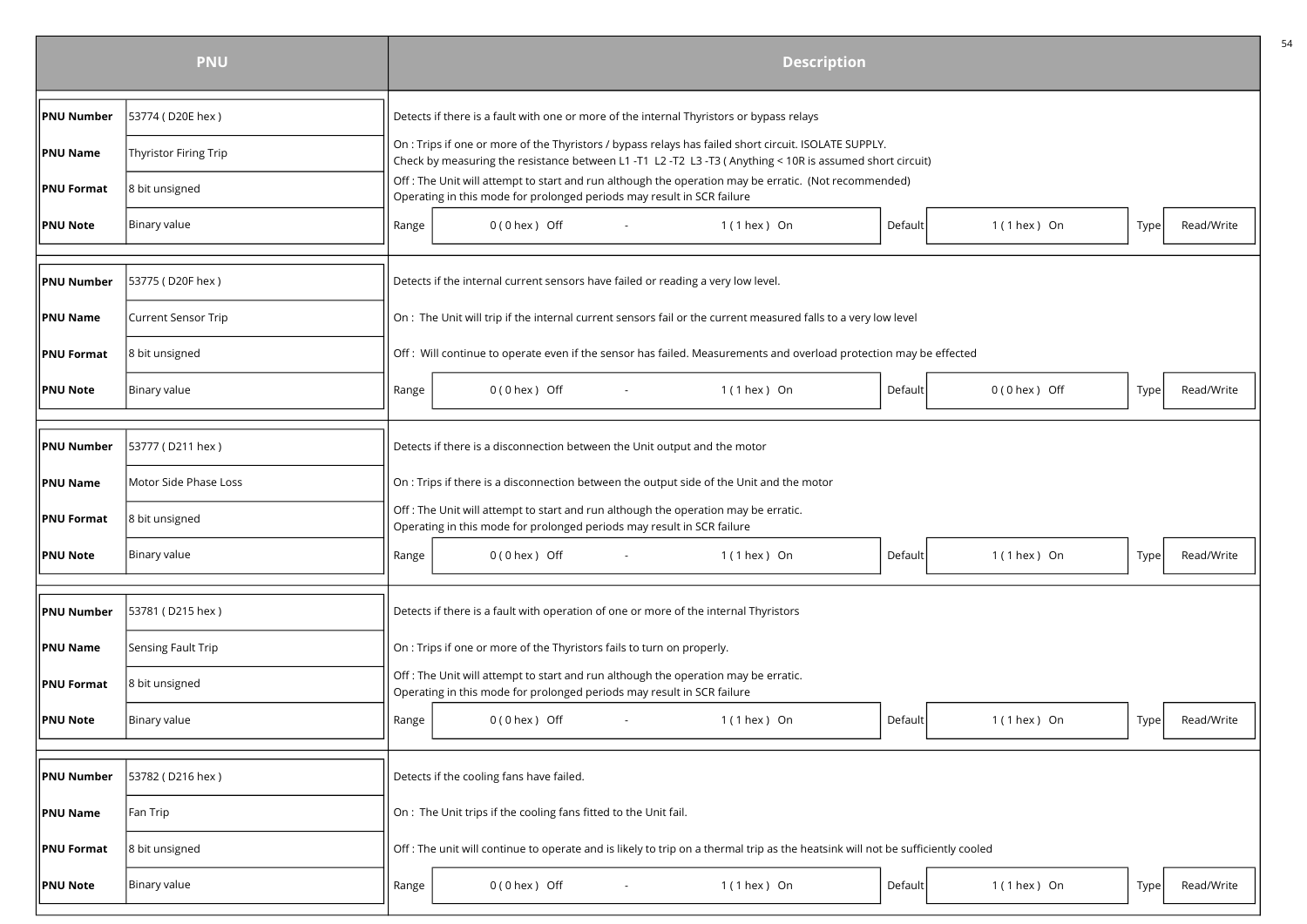|                   | <b>PNU</b>               |       |                         |                                                                                      |        | <b>Description</b>                                                                                 |         |                   |      |            |
|-------------------|--------------------------|-------|-------------------------|--------------------------------------------------------------------------------------|--------|----------------------------------------------------------------------------------------------------|---------|-------------------|------|------------|
| <b>PNU Number</b> | 53787 (D21B hex)         |       |                         | This can be used to detect if the motor is running lightly loaded.                   |        |                                                                                                    |         |                   |      |            |
| <b>PNU Name</b>   | Low Current Trip         |       |                         | On : The Unit will trip. This feature is not active during soft start and soft stop. |        |                                                                                                    |         |                   |      |            |
| <b>PNU Format</b> | 8 bit unsigned           |       |                         | Off: The Unit will continue to operate regardless of motor current                   |        |                                                                                                    |         |                   |      |            |
| <b>PNU Note</b>   | Binary value             | Range |                         | $0(0$ hex $)$ Off                                                                    | $\sim$ | $1(1$ hex $)$ On                                                                                   | Default | $0(0$ hex $)$ Off | Type | Read/Write |
| <b>PNU Number</b> | 53790 (D21E hex)         |       |                         | Selects trip or continue if the current limit has been active for too long           |        |                                                                                                    |         |                   |      |            |
| <b>PNU Name</b>   | Start Current Limit Trip |       | On : The Unit will trip |                                                                                      |        |                                                                                                    |         |                   |      |            |
| <b>PNU Format</b> | 8 bit unsigned           |       |                         | Off: The start will continue regardless of the motor current level                   |        |                                                                                                    |         |                   |      |            |
| <b>PNU Note</b>   | Binary value             | Range |                         | $0(0$ hex $)$ Off                                                                    |        | $1(1$ hex $)$ On                                                                                   | Default | $1(1$ hex $)$ On  | Type | Read/Write |
| <b>PNU Number</b> | 53791 (D21F hex)         |       |                         | Selects trip or continue if the stop current limit has been active for too long      |        |                                                                                                    |         |                   |      |            |
| <b>PNU Name</b>   | Stop Current Limit Trip  |       | On : The Unit will trip |                                                                                      |        |                                                                                                    |         |                   |      |            |
| <b>PNU Format</b> | 8 bit unsigned           |       |                         | Off: The stop will continue regardless of the motor current level                    |        |                                                                                                    |         |                   |      |            |
| <b>PNU Note</b>   | Binary value             | Range |                         | $0(0$ hex $)$ Off                                                                    | $\sim$ | $1(1$ hex $)$ On                                                                                   | Default | $0(0$ hex $)$ Off | Type | Read/Write |
| <b>PNU Number</b> | 53792 (D220 hex)         |       |                         |                                                                                      |        | The Unit has an "Overload" function that is an electronic equivalent to a thermal overload.        |         |                   |      |            |
| <b>PNU Name</b>   | Overload Trip            |       |                         |                                                                                      |        | On : The Unit will trip when the "Overload" level (ModbusPNU 33408) exceeds 100%                   |         |                   |      |            |
| <b>PNU Format</b> | 8 bit unsigned           |       |                         |                                                                                      |        | Off: The Unit will continue to operate regardless of motor current level (Not recommended)         |         |                   |      |            |
| <b>PNU Note</b>   | Binary value             | Range |                         | $0(0$ hex $)$ Off                                                                    | $\sim$ | $1(1$ hex $)$ On                                                                                   | Default | $1(1$ hex $)$ On  | Type | Read/Write |
| <b>PNU Number</b> | 53793 (D221 hex)         |       |                         | The Shearpin is an electronic equivalent of a mechanical Shearpin                    |        |                                                                                                    |         |                   |      |            |
| <b>PNU Name</b>   | Shearpin Trip            |       |                         |                                                                                      |        | On : The Unit will trip. This feature is not active during soft start, dwell period and soft stop. |         |                   |      |            |
| <b>PNU Format</b> | 8 bit unsigned           |       |                         | Off: The Unit will continue to operate regardless of motor current level             |        |                                                                                                    |         |                   |      |            |
| <b>PNU Note</b>   | Binary value             | Range |                         | $0(0$ hex $)$ Off                                                                    |        | $1(1$ hex ) On                                                                                     | Default | $1(1$ hex ) On    | Type | Read/Write |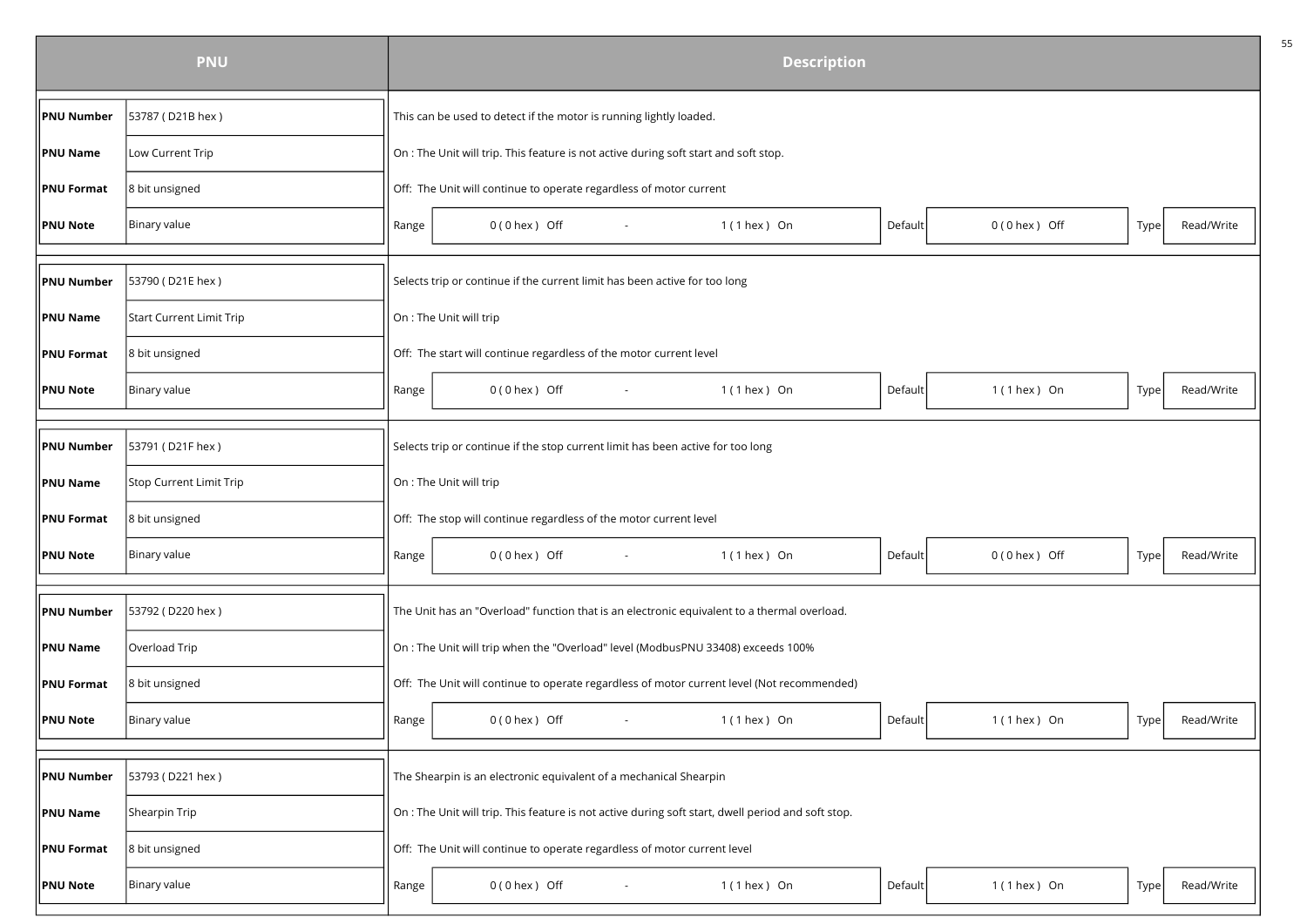|                   | <b>PNU</b>                |       | <b>Description</b>                                                                                                                                                                                    |                  |         |                  |      |            |  |  |  |
|-------------------|---------------------------|-------|-------------------------------------------------------------------------------------------------------------------------------------------------------------------------------------------------------|------------------|---------|------------------|------|------------|--|--|--|
| <b>PNU Number</b> | 53794 (D222 hex)          |       | A single PTC motor thermistor or set of PTC motor thermistors can be connected to the PTC terminals.                                                                                                  |                  |         |                  |      |            |  |  |  |
| <b>PNU Name</b>   | PTC Motor Thermistor Trip |       | On :The Unit will trip if the motor thermistor exceed its response temperature or the PTC input is open circuit                                                                                       |                  |         |                  |      |            |  |  |  |
| <b>PNU Format</b> | 8 bit unsigned            |       | Off : The Unit will continue to operate.                                                                                                                                                              |                  |         |                  |      |            |  |  |  |
| <b>PNU Note</b>   | Binary value              | Range | $0(0$ hex $)$ Off                                                                                                                                                                                     | $1(1$ hex ) On   | Default | $0(0$ hex ) Off  | Type | Read/Write |  |  |  |
|                   |                           |       |                                                                                                                                                                                                       |                  |         |                  |      |            |  |  |  |
| <b>PNU Number</b> | 53795 (D223 hex)          |       | Allows a trip to be forced using one of the digital inputs                                                                                                                                            |                  |         |                  |      |            |  |  |  |
| <b>PNU Name</b>   | <b>External Trip</b>      |       | On : Trips when the programmed input is active                                                                                                                                                        |                  |         |                  |      |            |  |  |  |
| <b>PNU Format</b> | 8 bit unsigned            |       | Off : External Trip is disabled                                                                                                                                                                       |                  |         |                  |      |            |  |  |  |
| <b>PNU Note</b>   | Binary value              | Range | 0(0 hex) Off<br>$\sim$                                                                                                                                                                                | 1 (1 hex ) On    | Default | $0(0$ hex $)$ On | Type | Read/Write |  |  |  |
|                   |                           |       |                                                                                                                                                                                                       |                  |         |                  |      |            |  |  |  |
| <b>PNU Number</b> | 53796 (D224 hex)          |       | Detects if the communications bus has failed or become inactive. To keep the bus active there must be at least one Modbus read or write (any PNU) during the "Timeout<br>ms" period (ModbusPNU 15808) |                  |         |                  |      |            |  |  |  |
| <b>PNU Name</b>   | Communications Trip       |       | On :Communication trip enabled.                                                                                                                                                                       |                  |         |                  |      |            |  |  |  |
| <b>PNU Format</b> | 8 bit unsigned            |       | Off : Communication trip disabled.                                                                                                                                                                    |                  |         |                  |      |            |  |  |  |
| <b>PNU Note</b>   | Binary value              | Range | $0(0$ hex $)$ Off                                                                                                                                                                                     | $1(1$ hex ) On   | Default | $1(1$ hex $)$ On | Type | Read/Write |  |  |  |
|                   |                           |       |                                                                                                                                                                                                       |                  |         |                  |      |            |  |  |  |
| <b>PNU Number</b> | 53799 (D227 hex)          |       | Detects if the logging function has failed to operate normally                                                                                                                                        |                  |         |                  |      |            |  |  |  |
| <b>PNU Name</b>   | Operation 1 Trip          |       | On : Operation 1 trip enabled. (Trip Code 2601-2699)                                                                                                                                                  |                  |         |                  |      |            |  |  |  |
| <b>PNU Format</b> | 8 bit unsigned            |       | Off: Operation 1 trip disabled.                                                                                                                                                                       |                  |         |                  |      |            |  |  |  |
| <b>PNU Note</b>   | Binary value              | Range | $0(0$ hex $)$ Off<br>$\sim$                                                                                                                                                                           | $1(1$ hex $)$ On | Default | 1 (1 hex) Off    | Type | Read/Write |  |  |  |
|                   |                           |       |                                                                                                                                                                                                       |                  |         |                  |      |            |  |  |  |
| <b>PNU Number</b> | 53800 (D228 hex)          |       | Detects if the Control Board has failed to operate normally                                                                                                                                           |                  |         |                  |      |            |  |  |  |
| <b>PNU Name</b>   | Operation 2 Trip          |       | On : Operation 2 trip enabled. (Trip Code 2401-2499)                                                                                                                                                  |                  |         |                  |      |            |  |  |  |
| <b>PNU Format</b> | 8 bit unsigned            |       | Off: Operation 2 trip disabled.                                                                                                                                                                       |                  |         |                  |      |            |  |  |  |
| <b>PNU Note</b>   | Binary value              | Range | $0(0$ hex $)$ Off                                                                                                                                                                                     | $1(1$ hex ) On   | Default | $1(1$ hex $)$ On | Type | Read/Write |  |  |  |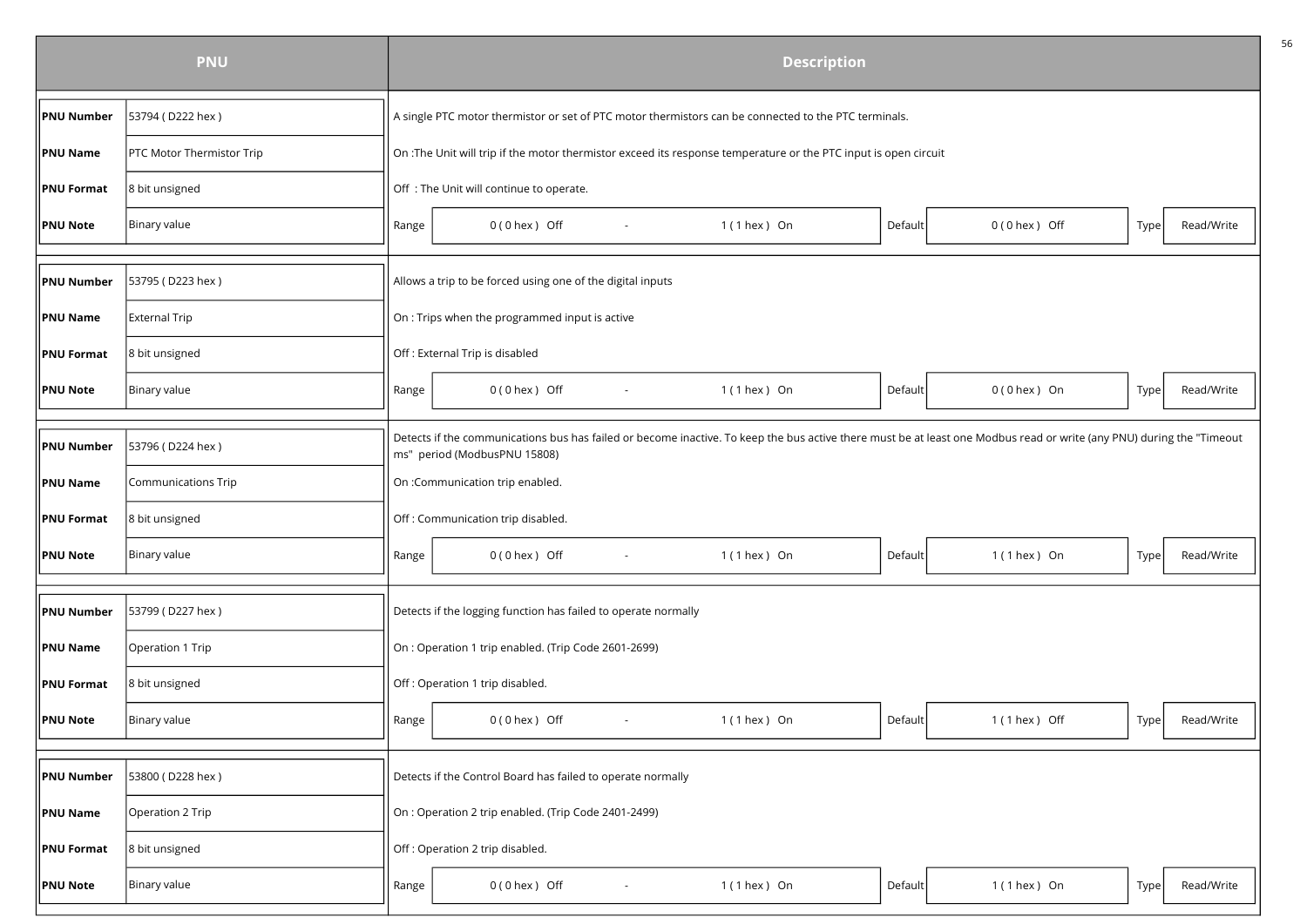|                   | <b>PNU</b>                                                         |       | <b>Description</b>                                                                                                                                                  |         |                              |      |            |
|-------------------|--------------------------------------------------------------------|-------|---------------------------------------------------------------------------------------------------------------------------------------------------------------------|---------|------------------------------|------|------------|
| <b>PNU Number</b> | 53802 (D22A hex)                                                   |       | This works in conjunction with the 'Communications Trip'.                                                                                                           |         |                              |      |            |
| <b>PNU Name</b>   | Communications Shutdown                                            |       | On : If the 'Communication Trip' is turned 'On' the unit will shutdown instead of tripping if the communications fail                                               |         |                              |      |            |
| <b>PNU Format</b> |                                                                    |       | Off : If the 'Communication Trip' is turned 'On' the unit will trip if the communications fail                                                                      |         |                              |      |            |
| <b>PNU Note</b>   | 0                                                                  | Range | $0(0$ hex $)$ Off<br>$1(1$ hex ) On                                                                                                                                 | Default | $0(0$ hex $)$ Off            | Type | Read/Write |
|                   |                                                                    |       |                                                                                                                                                                     |         |                              |      |            |
| <b>PNU Number</b> | 53804 (D22C hex)                                                   |       | For safety reasons the Unit will trip during some operations if the remote start signal is active                                                                   |         |                              |      |            |
| <b>PNU Name</b>   | Remote Start Trip                                                  |       | On : Trips if the remote start signal is active when the Unit is powered up or a reset is applied.                                                                  |         |                              |      |            |
| <b>PNU Format</b> | 8 bit unsigned                                                     |       | Off : The Unit will not trip and may start unexpectedly if the start signal is accidently left active.                                                              |         |                              |      |            |
| <b>PNU Note</b>   | Binary value                                                       | Range | $0(0$ hex $)$ Off<br>$1(1$ hex $)$ On                                                                                                                               | Default | $1(1$ hex $)$ On             | Type | Read/Write |
| <b>PNU Number</b> | 53807 (D22F hex)                                                   |       | Determines if supply phase sequence is incorrect for motor rotation                                                                                                 |         |                              |      |            |
| <b>PNU Name</b>   | L1-L3-L2 Trip                                                      |       | On : Trips if the phase sequence is L1-L3-L2.                                                                                                                       |         |                              |      |            |
|                   |                                                                    |       |                                                                                                                                                                     |         |                              |      |            |
| <b>PNU Format</b> | 8 bit unsigned                                                     |       | Off : The Unit will continue to operate normally                                                                                                                    |         |                              |      |            |
| <b>PNU Note</b>   | Binary value                                                       | Range | $0(0$ hex $)$ Off<br>$1(1$ hex ) On                                                                                                                                 | Default | 0(0 hex) Off                 | Type | Read/Write |
| <b>PNU Number</b> | 53808 (D230 hex)                                                   |       | Determines if supply phase sequence is incorrect for motor rotation                                                                                                 |         |                              |      |            |
| <b>PNU Name</b>   | L1-L2-L3 Trip                                                      |       | On : Trips if the phase sequence is L1-L2-L3.                                                                                                                       |         |                              |      |            |
| <b>PNU Format</b> | 8 bit unsigned                                                     |       | Off : The Unit will continue to operate normally                                                                                                                    |         |                              |      |            |
| <b>PNU Note</b>   | Binary value                                                       | Range | $0(0$ hex $)$ Off<br>1 (1 hex ) On                                                                                                                                  | Default | $0(0$ hex $)$ Off            | Type | Read/Write |
| <b>PNU Number</b> | 59392 (E800 hex)                                                   |       | Local Touch Screen: Control using the buttons on the keypad.                                                                                                        |         |                              |      |            |
|                   |                                                                    |       | User Programmable : Control using the terminals. Function defined in "I/O" menu.<br>Two Wire Control : Control using terminals. Functions fixed as shown on screen. |         |                              |      |            |
| <b>PNU Name</b>   | Control Method                                                     |       | Three Wire Control: Control using terminals. Functions fixed as shown on screen.                                                                                    |         |                              |      |            |
| <b>PNU Format</b> | 16 bit unsigned                                                    |       | Modbus: Control via remote Modbus network                                                                                                                           |         |                              |      |            |
| <b>PNU Note</b>   | $0 = Local, 1 = User, 2 = TwoWire,$<br>$3$ = ThreeWire, 4 = Modbus | Range | 0 (0 hex) Local Touch Screen<br>4 (4 hex) Modbus                                                                                                                    | Default | 0 (0 hex) Local Touch Screen | Type | Read/Write |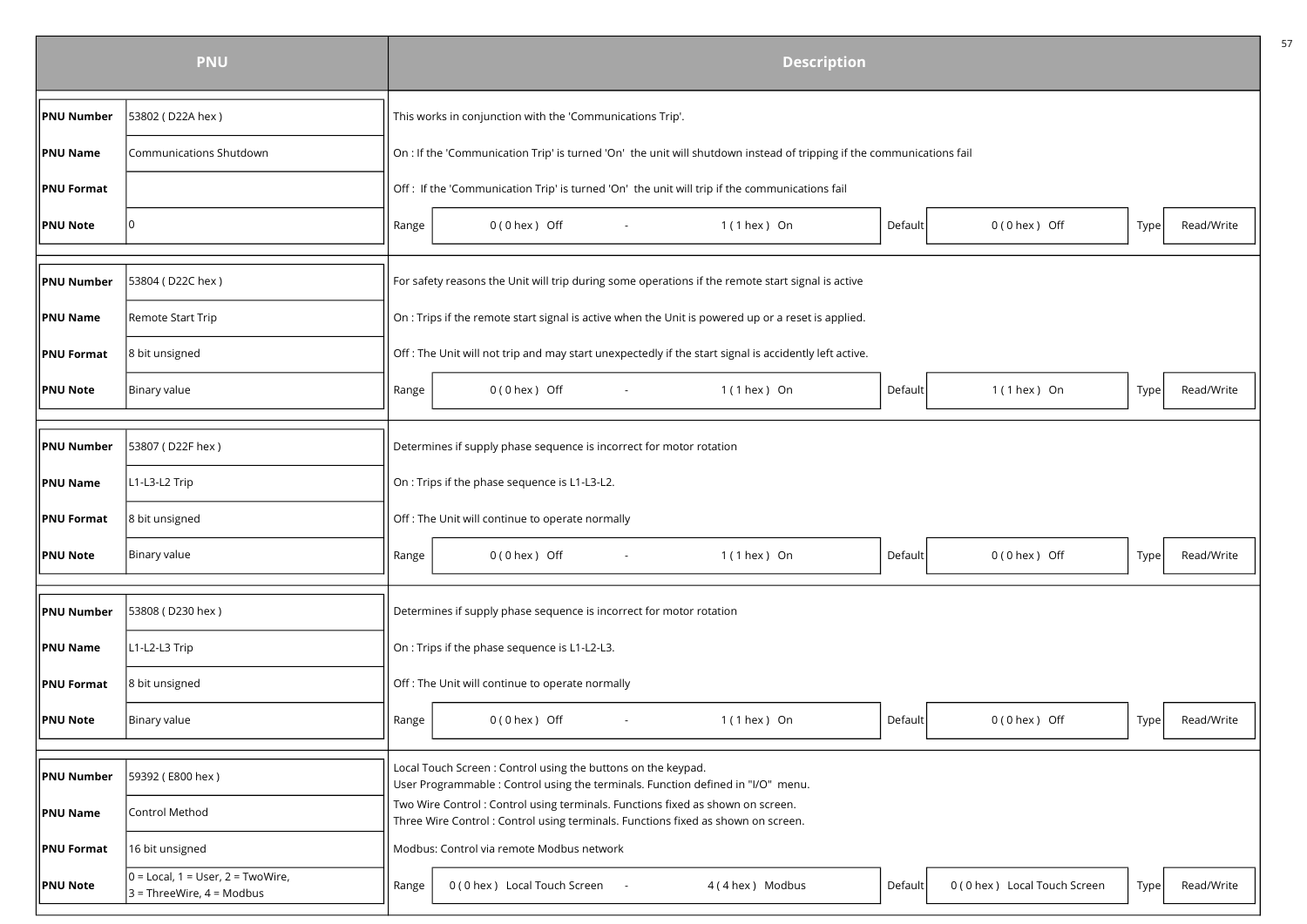|                   | <b>PNU</b>                                               |       |                                 |                          | <b>Description</b>     |         |                 |      |           |
|-------------------|----------------------------------------------------------|-------|---------------------------------|--------------------------|------------------------|---------|-----------------|------|-----------|
| <b>PNU Number</b> | 60608 (ECC0 hex)                                         |       | Displays the last Fault trip    |                          |                        |         |                 |      |           |
| <b>PNU Name</b>   | Last Trip                                                |       |                                 |                          |                        |         |                 |      |           |
| <b>PNU Format</b> | 16 bit unsigned                                          |       |                                 |                          |                        |         |                 |      |           |
| <b>PNU Note</b>   | Linear Scaling ( $1 = 1$ )<br>See Trip Code Descriptions | Range | $0(0$ hex $) 0$                 | $\overline{\phantom{a}}$ | 65535 (FFFF hex) 65535 | Default | $0(0$ hex $) 0$ | Type | Read Only |
| <b>PNU Number</b> | 60609 (ECC1 hex)                                         |       | Displays the last Fault trip -1 |                          |                        |         |                 |      |           |
| <b>PNU Name</b>   | Last Trip -1                                             |       |                                 |                          |                        |         |                 |      |           |
| <b>PNU Format</b> | 16 bit unsigned                                          |       |                                 |                          |                        |         |                 |      |           |
| <b>PNU Note</b>   | Linear Scaling ( $1 = 1$ )<br>See Trip Code Descriptions | Range | $0(0$ hex $) 0$                 | $\blacksquare$           | 65535 (FFFF hex) 65535 | Default | $0(0$ hex $) 0$ | Type | Read Only |
| <b>PNU Number</b> | 60610 (ECC2 hex)                                         |       | Displays the last Fault trip -2 |                          |                        |         |                 |      |           |
| <b>PNU Name</b>   | Last Trip -2                                             |       |                                 |                          |                        |         |                 |      |           |
| <b>PNU Format</b> | 16 bit unsigned                                          |       |                                 |                          |                        |         |                 |      |           |
| PNU Note          | Linear Scaling ( $1 = 1$ )<br>See Trip Code Descriptions | Range | $0(0$ hex $) 0$                 | $\sim$                   | 65535 (FFFF hex) 65535 | Default | $0(0$ hex $) 0$ | Type | Read Only |
| <b>PNU Number</b> | 60611 (ECC3 hex)                                         |       | Displays the last Fault trip -3 |                          |                        |         |                 |      |           |
| PNU Name          | Last Trip -3                                             |       |                                 |                          |                        |         |                 |      |           |
| PNU Format        | 16 bit unsigned                                          |       |                                 |                          |                        |         |                 |      |           |
| <b>PNU Note</b>   | Linear Scaling $(1 = 1)$<br>See Trip Code Descriptions   | Range | $0(0$ hex $) 0$                 | $\overline{\phantom{a}}$ | 65535 (FFFF hex) 65535 | Default | $0(0$ hex $) 0$ | Type | Read Only |
| <b>PNU Number</b> | 60612 (ECC4 hex)                                         |       | Displays the last Fault trip -4 |                          |                        |         |                 |      |           |
| <b>PNU Name</b>   | Last Trip -4                                             |       |                                 |                          |                        |         |                 |      |           |
| <b>PNU Format</b> | 16 bit unsigned                                          |       |                                 |                          |                        |         |                 |      |           |
| <b>PNU Note</b>   | Linear Scaling $(1 = 1)$<br>See Trip Code Descriptions   | Range | $0(0$ hex $) 0$                 | $\overline{\phantom{a}}$ | 65535 (FFFF hex) 65535 | Default | $0(0$ hex $) 0$ | Type | Read Only |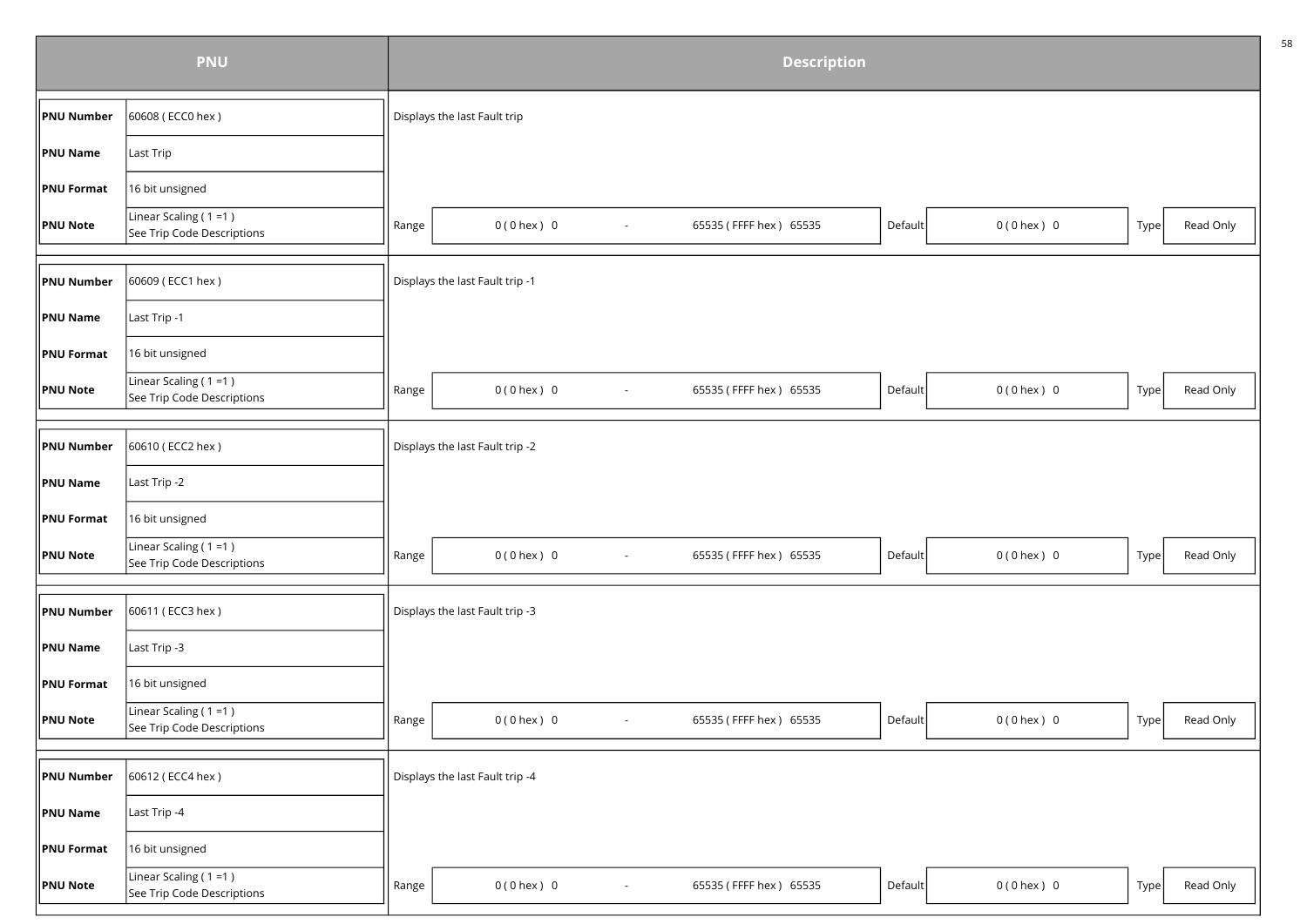|                   | <b>PNU</b>                                               |       |                                             | <b>Description</b>     |         |                 |      |           |
|-------------------|----------------------------------------------------------|-------|---------------------------------------------|------------------------|---------|-----------------|------|-----------|
| <b>PNU Number</b> | 60613 (ECC5 hex)                                         |       | Displays the last Fault trip -5             |                        |         |                 |      |           |
| <b>PNU Name</b>   | Last Trip -5                                             |       |                                             |                        |         |                 |      |           |
| <b>PNU Format</b> | 16 bit unsigned                                          |       |                                             |                        |         |                 |      |           |
| <b>PNU Note</b>   | Linear Scaling ( $1 = 1$ )<br>See Trip Code Descriptions | Range | $0(0$ hex $) 0$<br>$\overline{\phantom{a}}$ | 65535 (FFFF hex) 65535 | Default | $0(0$ hex $) 0$ | Type | Read Only |
| <b>PNU Number</b> | 60614 (ECC6 hex)                                         |       | Displays the last Fault trip -6             |                        |         |                 |      |           |
| <b>PNU Name</b>   | Last Trip -6                                             |       |                                             |                        |         |                 |      |           |
| <b>PNU Format</b> | 16 bit unsigned                                          |       |                                             |                        |         |                 |      |           |
| <b>PNU Note</b>   | Linear Scaling ( $1 = 1$ )<br>See Trip Code Descriptions | Range | $0(0$ hex $)$ 0<br>$\blacksquare$           | 65535 (FFFF hex) 65535 | Default | $0(0$ hex $) 0$ | Type | Read Only |
| <b>PNU Number</b> | 60615 (ECC7 hex)                                         |       | Displays the last Fault trip -7             |                        |         |                 |      |           |
| <b>PNU Name</b>   | Last Trip -7                                             |       |                                             |                        |         |                 |      |           |
| <b>PNU Format</b> | 16 bit unsigned                                          |       |                                             |                        |         |                 |      |           |
| PNU Note          | Linear Scaling ( $1 = 1$ )<br>See Trip Code Descriptions | Range | $0(0$ hex $) 0$<br>$\sim$                   | 65535 (FFFF hex) 65535 | Default | $0(0$ hex $) 0$ | Type | Read Only |
| <b>PNU Number</b> | 60616 (ECC8 hex)                                         |       | Displays the last Fault trip -8             |                        |         |                 |      |           |
| PNU Name          | Last Trip -8                                             |       |                                             |                        |         |                 |      |           |
| <b>PNU</b> Format | 16 bit unsigned                                          |       |                                             |                        |         |                 |      |           |
| <b>PNU Note</b>   | Linear Scaling $(1 = 1)$<br>See Trip Code Descriptions   | Range | $0(0$ hex $) 0$<br>$\blacksquare$           | 65535 (FFFF hex) 65535 | Default | $0(0$ hex $) 0$ | Type | Read Only |
| <b>PNU Number</b> | 60617 (ECC9 hex)                                         |       | Displays the last Fault trip -9             |                        |         |                 |      |           |
| <b>PNU Name</b>   | Last Trip -9                                             |       |                                             |                        |         |                 |      |           |
| <b>PNU Format</b> | 16 bit unsigned                                          |       |                                             |                        |         |                 |      |           |
| <b>PNU Note</b>   | Linear Scaling $(1 = 1)$<br>See Trip Code Descriptions   | Range | $0(0$ hex $) 0$<br>$\overline{\phantom{a}}$ | 65535 (FFFF hex) 65535 | Default | $0(0$ hex $) 0$ | Type | Read Only |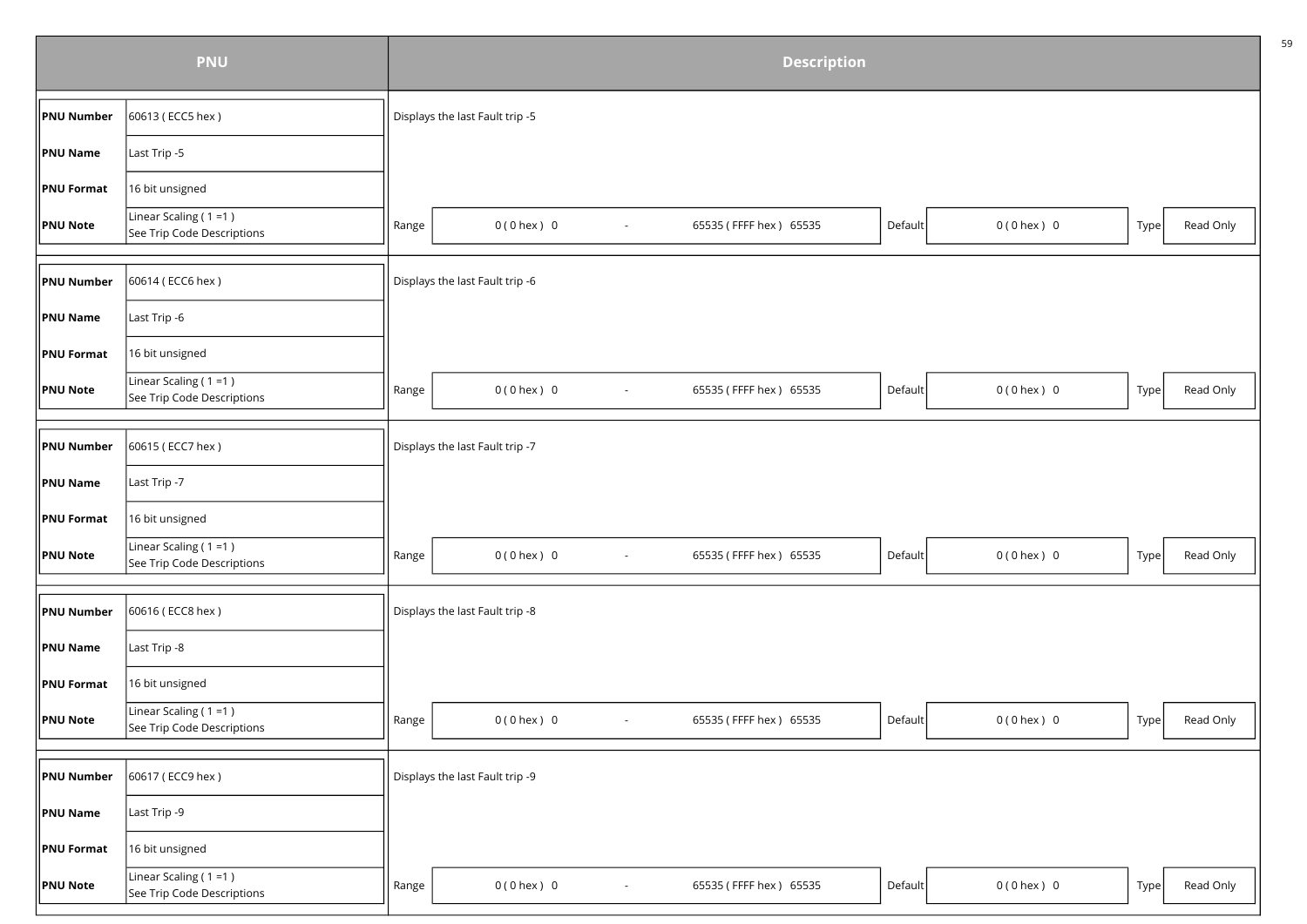|                   | <b>PNU</b>                                                                     |       |                         |                          | <b>Description</b> |         |                  |      |           |
|-------------------|--------------------------------------------------------------------------------|-------|-------------------------|--------------------------|--------------------|---------|------------------|------|-----------|
| PNU Number        | 60672 (ED00 hex)                                                               |       | Displays the event time |                          |                    |         |                  |      |           |
| <b>PNU Name</b>   | Last Trip (Time)                                                               |       |                         |                          |                    |         |                  |      |           |
| <b>PNU Format</b> | 6 Bytes                                                                        |       |                         |                          |                    |         |                  |      |           |
| <b>PNU Note</b>   | Time(ms) since midnight (bytes5,4,3,2) and Days<br>since 01/01/1984 (bytes1,0) | Range | -hh:mm:ss               |                          | -hh:mm:ss          | Default | GMT timehh:mm:ss | Type | Read Only |
|                   |                                                                                |       |                         |                          |                    |         |                  |      |           |
| <b>PNU Number</b> | 60675 (ED03 hex)                                                               |       | Displays the event time |                          |                    |         |                  |      |           |
| <b>PNU Name</b>   | Last Trip -1 (Time)                                                            |       |                         |                          |                    |         |                  |      |           |
| <b>PNU Format</b> | 6 Bytes                                                                        |       |                         |                          |                    |         |                  |      |           |
| <b>PNU Note</b>   | Time(ms) since midnight (bytes5,4,3,2) and Days<br>since 01/01/1984 (bytes1,0) | Range | -hh:mm:ss               |                          | -hh:mm:ss          | Default | GMT timehh:mm:ss | Type | Read Only |
|                   |                                                                                |       |                         |                          |                    |         |                  |      |           |
| <b>PNU Number</b> | 60678 (ED06 hex)                                                               |       | Displays the event time |                          |                    |         |                  |      |           |
| <b>PNU Name</b>   | Last Trip -2 (Time)                                                            |       |                         |                          |                    |         |                  |      |           |
| <b>PNU Format</b> | 6 Bytes                                                                        |       |                         |                          |                    |         |                  |      |           |
| <b>PNU Note</b>   | Time(ms) since midnight (bytes5,4,3,2) and Days<br>since 01/01/1984 (bytes1,0) | Range | -hh:mm:ss               | $\overline{\phantom{a}}$ | -hh:mm:ss          | Default | GMT timehh:mm:ss | Type | Read Only |
|                   |                                                                                |       |                         |                          |                    |         |                  |      |           |
| <b>PNU Number</b> | 60681 (ED09 hex)                                                               |       | Displays the event time |                          |                    |         |                  |      |           |
| <b>PNU Name</b>   | Last Trip -3 (Time)                                                            |       |                         |                          |                    |         |                  |      |           |
| <b>PNU Format</b> | 6 Bytes                                                                        |       |                         |                          |                    |         |                  |      |           |
| <b>PNU Note</b>   | Time(ms) since midnight (bytes5,4,3,2) and Days<br>since 01/01/1984 (bytes1,0) | Range | -hh:mm:ss               | $\overline{\phantom{a}}$ | -hh:mm:ss          | Default | GMT timehh:mm:ss | Type | Read Only |
|                   |                                                                                |       |                         |                          |                    |         |                  |      |           |
| <b>PNU Number</b> | 60684 (ED0C hex)                                                               |       | Displays the event time |                          |                    |         |                  |      |           |
| PNU Name          | Last Trip -4 (Time)                                                            |       |                         |                          |                    |         |                  |      |           |
| <b>PNU Format</b> | 6 Bytes                                                                        |       |                         |                          |                    |         |                  |      |           |
| <b>PNU Note</b>   | Time(ms) since midnight (bytes5,4,3,2) and Days<br>since 01/01/1984 (bytes1,0) | Range | -hh:mm:ss               |                          | -hh:mm:ss          | Default | GMT timehh:mm:ss | Type | Read Only |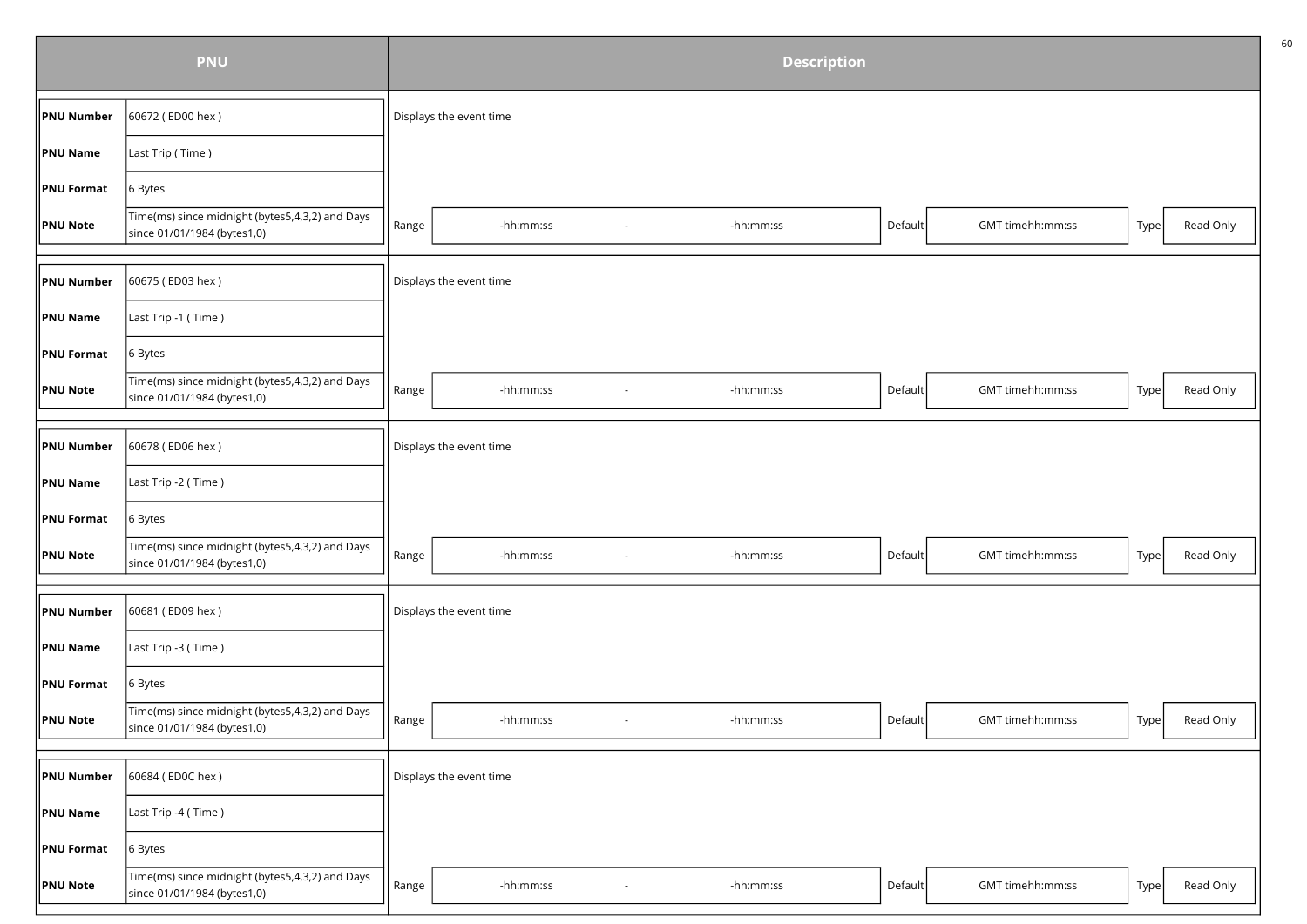|                   | <b>PNU</b>                                                                     |       |                         | <b>Description</b> |         |                  |      |           |
|-------------------|--------------------------------------------------------------------------------|-------|-------------------------|--------------------|---------|------------------|------|-----------|
| <b>PNU Number</b> | 60687 (ED0F hex)                                                               |       | Displays the event time |                    |         |                  |      |           |
| PNU Name          | Last Trip -5 (Time)                                                            |       |                         |                    |         |                  |      |           |
| <b>PNU Format</b> | 6 Bytes                                                                        |       |                         |                    |         |                  |      |           |
| <b>PNU Note</b>   | Time(ms) since midnight (bytes5,4,3,2) and Days<br>since 01/01/1984 (bytes1,0) | Range | -hh:mm:ss               | -hh:mm:ss          | Default | GMT timehh:mm:ss | Type | Read Only |
|                   |                                                                                |       |                         |                    |         |                  |      |           |
| <b>PNU Number</b> | 60690 (ED12 hex)                                                               |       | Displays the event time |                    |         |                  |      |           |
| PNU Name          | Last Trip -6 (Time)                                                            |       |                         |                    |         |                  |      |           |
| <b>PNU Format</b> | 6 Bytes                                                                        |       |                         |                    |         |                  |      |           |
| <b>PNU Note</b>   | Time(ms) since midnight (bytes5,4,3,2) and Days<br>since 01/01/1984 (bytes1,0) | Range | -hh:mm:ss               | -hh:mm:ss          | Default | GMT timehh:mm:ss | Type | Read Only |
|                   |                                                                                |       |                         |                    |         |                  |      |           |
| <b>PNU Number</b> | 60693 (ED15 hex)                                                               |       | Displays the event time |                    |         |                  |      |           |
| <b>PNU Name</b>   | Last Trip -7 (Time)                                                            |       |                         |                    |         |                  |      |           |
| <b>PNU Format</b> | 6 Bytes                                                                        |       |                         |                    |         |                  |      |           |
| <b>PNU Note</b>   | Time(ms) since midnight (bytes5,4,3,2) and Days<br>since 01/01/1984 (bytes1,0) | Range | -hh:mm:ss               | -hh:mm:ss          | Default | GMT timehh:mm:ss | Type | Read Only |
|                   |                                                                                |       |                         |                    |         |                  |      |           |
| <b>PNU Number</b> | 60696 (ED18 hex)                                                               |       | Displays the event time |                    |         |                  |      |           |
| <b>PNU Name</b>   | Last Trip -8 (Time)                                                            |       |                         |                    |         |                  |      |           |
| <b>PNU Format</b> | 6 Bytes                                                                        |       |                         |                    |         |                  |      |           |
| <b>PNU Note</b>   | Time(ms) since midnight (bytes5,4,3,2) and Days<br>since 01/01/1984 (bytes1,0) | Range | -hh:mm:ss<br>$\sim$     | -hh:mm:ss          | Default | GMT timehh:mm:ss | Type | Read Only |
|                   |                                                                                |       |                         |                    |         |                  |      |           |
| <b>PNU Number</b> | 60699 (ED1B hex)                                                               |       | Displays the event time |                    |         |                  |      |           |
| PNU Name          | Last Trip -9 (Time)                                                            |       |                         |                    |         |                  |      |           |
| <b>PNU Format</b> | 6 Bytes                                                                        |       |                         |                    |         |                  |      |           |
| <b>PNU Note</b>   | Time(ms) since midnight (bytes5,4,3,2) and Days<br>since 01/01/1984 (bytes1,0) | Range | -hh:mm:ss               | -hh:mm:ss          | Default | GMT timehh:mm:ss | Type | Read Only |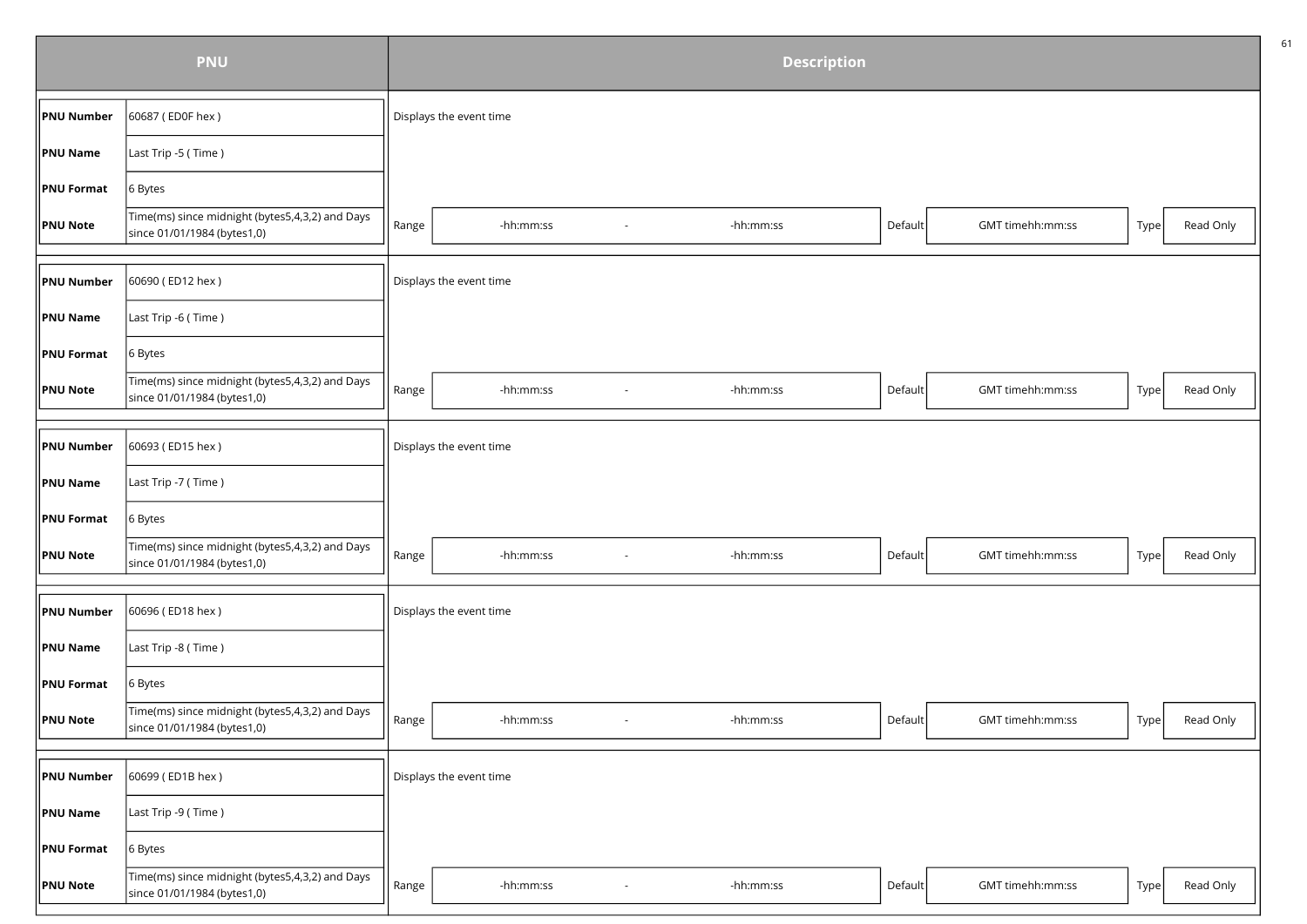| <b>PNU</b>        |                                 | <b>Description</b> |                                                                                                                                                     |                             |                    |
|-------------------|---------------------------------|--------------------|-----------------------------------------------------------------------------------------------------------------------------------------------------|-----------------------------|--------------------|
| <b>PNU Number</b> | 62016 (F240 hex)                |                    | Displays the current status of the hardware inputs and Outputs                                                                                      |                             |                    |
| <b>PNU Name</b>   | I/O Status Register             |                    | b0 (Input DI-1I) b1 (Input D1-2I)<br>b2 (input D2-I1)<br>b3 (undefined)                                                                             |                             |                    |
| <b>PNU Format</b> |                                 | b4 (Output 12)     | b5 (Output 24)<br>b6 (Output 34)<br>b7 (Output 44)                                                                                                  |                             |                    |
| <b>PNU Note</b>   | 10                              | Range              | $0(0$ hex $)$ 0<br>65535 (FFFF hex) 65535<br>$\sim$                                                                                                 | Default<br>$0(0$ hex $)$ 0  | Read Only<br>Type  |
|                   |                                 |                    |                                                                                                                                                     |                             |                    |
| <b>PNU Number</b> | 62080 (F280 hex)                |                    | Restores the Unit to the factory defaults                                                                                                           |                             |                    |
| <b>PNU Name</b>   | <b>Reset Defaults</b>           |                    |                                                                                                                                                     |                             |                    |
| <b>PNU Format</b> | 16 bit unsigned                 |                    |                                                                                                                                                     |                             |                    |
| <b>PNU Note</b>   | Binary value                    | Range              | 1 (1 hex ) Yes<br>$0(0$ hex $)$ No                                                                                                                  | Default<br>$0(0$ hex $)$ No | Type<br>Read/Write |
|                   |                                 |                    |                                                                                                                                                     |                             |                    |
| <b>PNU Number</b> | 62144 (F2C0 hex)                |                    | Saves all Read /Write parameters to non volatile memory                                                                                             |                             |                    |
| <b>PNU Name</b>   | Save Parameters                 |                    | Yes : Parameters are permanently written                                                                                                            |                             |                    |
| <b>PNU Format</b> | 16 bit unsigned                 |                    | No : Parameters remain changed until next power cycle                                                                                               |                             |                    |
| <b>PNU Note</b>   | Binary value                    | Range              | 1 (1 hex ) Yes<br>$0(0$ hex $)$ No                                                                                                                  | Default<br>$0(0$ hex $)$ No | Type<br>Read/Write |
| <b>PNU Number</b> | <b>Trip Code Descriptions</b>   |                    | Phase L1 missing at the instant of start up.                                                                                                        |                             |                    |
| <b>PNU Name</b>   | 101<br>Input Side<br>Phase Loss |                    | The L1 phase is either missing or at a very low level                                                                                               |                             |                    |
| <b>PNU Format</b> |                                 |                    | Check all incoming connections.<br>If a main contactor is being controlled by a digital output set to "Running" check contactor delay is sufficient |                             |                    |
| <b>PNU Note</b>   |                                 | Range              | $\sim$                                                                                                                                              | Default                     | Read Only<br>Type  |
|                   |                                 |                    |                                                                                                                                                     |                             |                    |
| <b>PNU Number</b> | Trip Code Descriptions          |                    | Phase L2 missing at the instant of start up                                                                                                         |                             |                    |
| <b>PNU Name</b>   | 102<br>Input Side<br>Phase Loss |                    | The L2 phase is either missing or at a very low level                                                                                               |                             |                    |
| <b>PNU Format</b> |                                 |                    | Check all incoming connections.<br>If a main contactor is being controlled by a digital output set to "Running" check contactor delay is sufficient |                             |                    |
| <b>PNU Note</b>   | $\Omega$                        | Range              |                                                                                                                                                     | Default                     | Read Only<br>Type  |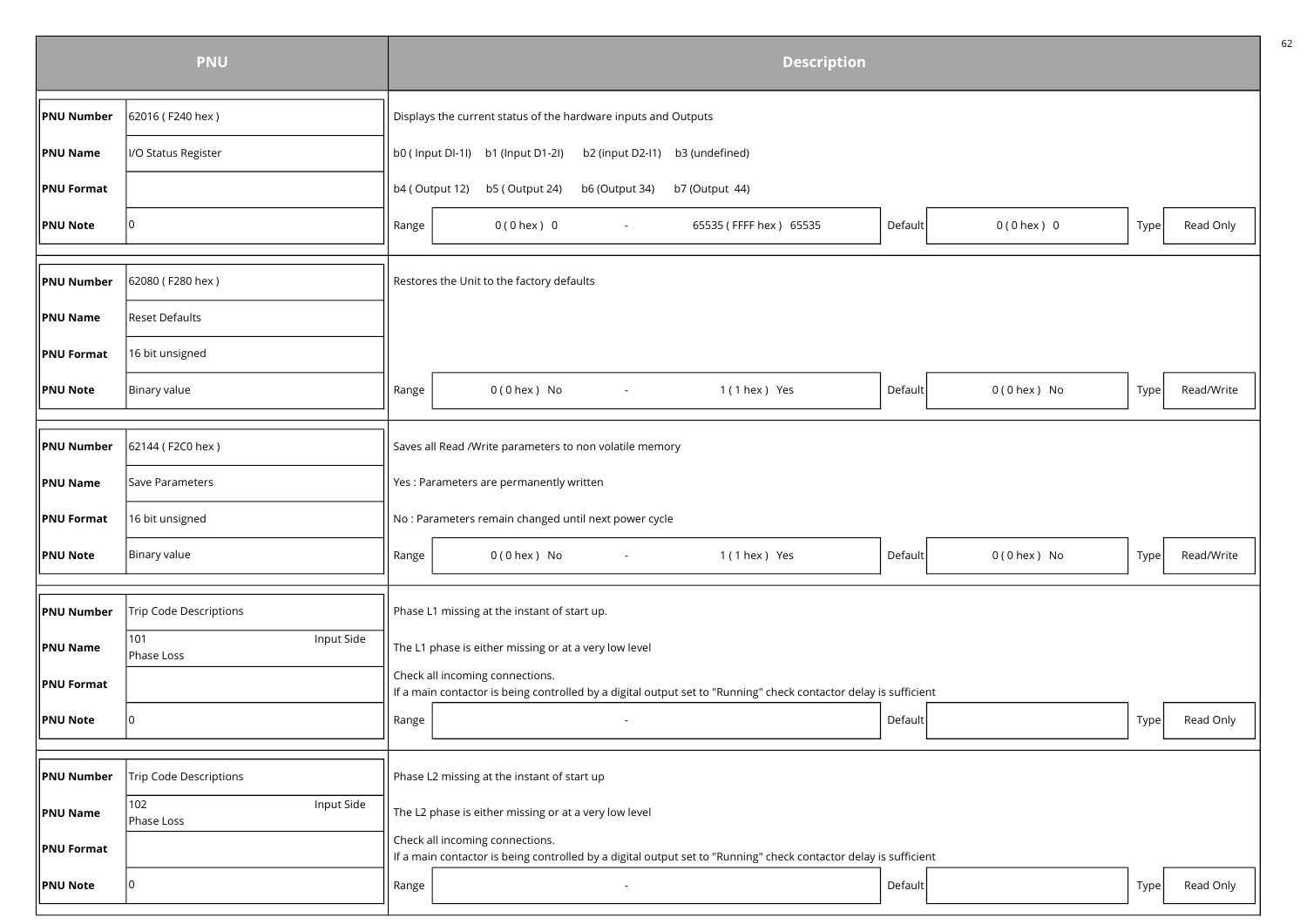|                   | <b>PNU</b>                            | <b>Description</b>                                                                                                                                  |                   |  |  |
|-------------------|---------------------------------------|-----------------------------------------------------------------------------------------------------------------------------------------------------|-------------------|--|--|
| <b>PNU Number</b> | <b>Trip Code Descriptions</b>         | Phase L3 missing at the instant of start up                                                                                                         |                   |  |  |
| <b>PNU Name</b>   | Input Side<br>103<br>Phase Loss       | The L3 phase is either missing or at a very low level                                                                                               |                   |  |  |
| <b>PNU Format</b> |                                       | Check all incoming connections.<br>If a main contactor is being controlled by a digital output set to "Running" check contactor delay is sufficient |                   |  |  |
| <b>PNU Note</b>   | ۱O                                    | Default<br>Range                                                                                                                                    | Read Only<br>Type |  |  |
|                   |                                       |                                                                                                                                                     |                   |  |  |
| <b>PNU Number</b> | <b>Trip Code Descriptions</b>         | Any or all phases missing when the motor is being controlled                                                                                        |                   |  |  |
| <b>PNU Name</b>   | 104 - 117<br>Input<br>Side Phase Loss | L1 L2 or L3 phase are missing or at a very low level.                                                                                               |                   |  |  |
| <b>PNU Format</b> |                                       | Check all incoming connections.<br>Check any fuses / breakers incorporated in the power circuit                                                     |                   |  |  |
| <b>PNU Note</b>   | ۱O                                    | Default<br>Range                                                                                                                                    | Read Only<br>Type |  |  |
|                   |                                       |                                                                                                                                                     |                   |  |  |
| <b>PNU Number</b> | Trip Code Descriptions                | The three phase input voltages are imbalanced                                                                                                       |                   |  |  |
| <b>PNU Name</b>   | 150<br>Voltage<br>Imbalance Trip      | The maximum volatge is determined and the other voltages are compared to it                                                                         |                   |  |  |
| <b>PNU Format</b> |                                       | Check all incoming connections.<br>Check any fuses / breakers incorporated in the power circuit                                                     |                   |  |  |
| <b>PNU Note</b>   |                                       | Default<br>Range                                                                                                                                    | Read Only<br>Type |  |  |
| <b>PNU Number</b> | Trip Code Descriptions                | Internal heatsink temperature has exceeded 90°C                                                                                                     |                   |  |  |
| <b>PNU Name</b>   | 201<br>Maximum<br>Temp. Exceeded      | It is possible the Unit is operating outside specified limits.                                                                                      |                   |  |  |
| <b>PNU Format</b> |                                       | Check enclosure ventilation and airflow around the Unit. If the unit trips immediately the internal temperature sensor could be faulty.             |                   |  |  |
| <b>PNU Note</b>   |                                       | Range<br>Default                                                                                                                                    | Read Only<br>Type |  |  |
|                   |                                       |                                                                                                                                                     |                   |  |  |
| <b>PNU Number</b> | Trip Code Descriptions                | Thermal sensor Failure                                                                                                                              |                   |  |  |
| <b>PNU Name</b>   | Thermal<br>208<br>Sensor Trip         | The internal temperature sensor has failed                                                                                                          |                   |  |  |
| <b>PNU Format</b> |                                       | Contact the supplier                                                                                                                                |                   |  |  |
| <b>PNU Note</b>   | l0                                    | Default<br>Range                                                                                                                                    | Read Only<br>Type |  |  |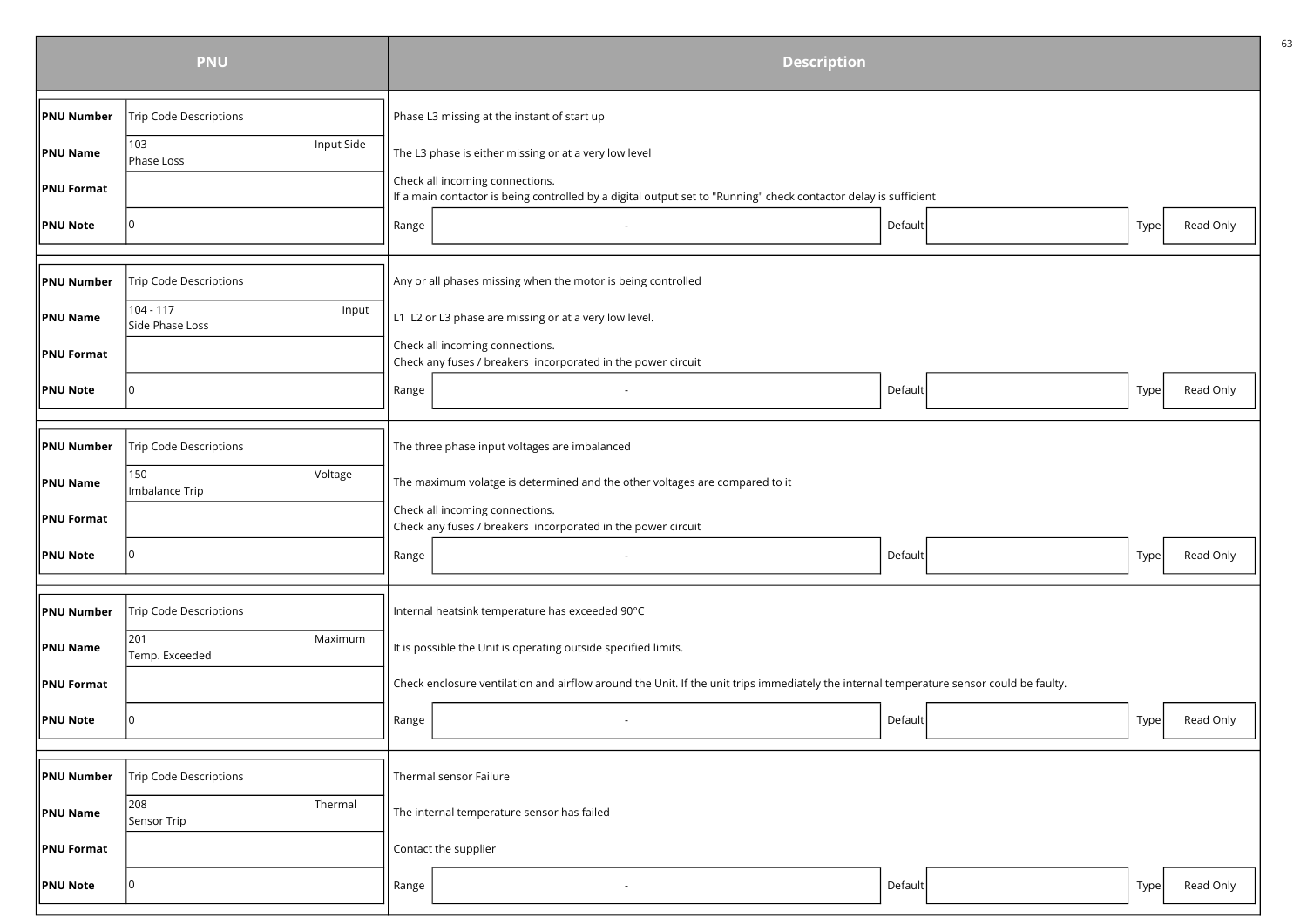| <b>PNU</b>        |                                     | <b>Description</b>                                                                                                                                      |  |  |  |
|-------------------|-------------------------------------|---------------------------------------------------------------------------------------------------------------------------------------------------------|--|--|--|
| <b>PNU Number</b> | Trip Code Descriptions              | One or more of the internal control thyristors (SCRs) have failed to turn on properly. (In-Line "Firing Mode")                                          |  |  |  |
| <b>PNU Name</b>   | 301-308<br>Thyristor<br>Firing Trip | The Unit has detected that the SCRs are not operating as expected.                                                                                      |  |  |  |
| <b>PNU Format</b> |                                     | Check all incoming and outgoing connections.                                                                                                            |  |  |  |
| <b>PNU Note</b>   | I٥                                  | Read Only<br>Range<br>Default<br>Type                                                                                                                   |  |  |  |
|                   |                                     |                                                                                                                                                         |  |  |  |
| <b>PNU Number</b> | <b>Trip Code Descriptions</b>       | One or more of the internal control thyristors (SCRs) have failed to turn on properly. (Delta "Firing Mode")                                            |  |  |  |
| <b>PNU Name</b>   | 350-358<br>Thyristor<br>Firing Trip | The Unit has detected that the SCRs are not operating as expected.                                                                                      |  |  |  |
| <b>PNU Format</b> |                                     | Check all incoming and outgoing connections.                                                                                                            |  |  |  |
| <b>PNU Note</b>   |                                     | Read Only<br>Range<br>Default<br>Type                                                                                                                   |  |  |  |
|                   |                                     |                                                                                                                                                         |  |  |  |
| <b>PNU Number</b> | <b>Trip Code Descriptions</b>       | One or all of the phases are missing on the motor side during the instant of start up                                                                   |  |  |  |
| <b>PNU Name</b>   | 401<br>Motor Side<br>Phase Loss     | T1 T2 or T3 phase are missing or at a very low level.                                                                                                   |  |  |  |
| <b>PNU Format</b> |                                     | Check that the motor is connected to T1 T2 and T3. Ensure any disconnecting device between the Unit and the motor is closed at the instant of start up. |  |  |  |
| <b>PNU Note</b>   |                                     | Read Only<br>Range<br>Default<br>Type                                                                                                                   |  |  |  |
|                   |                                     |                                                                                                                                                         |  |  |  |
| <b>PNU Number</b> | <b>Trip Code Descriptions</b>       | One or all of the phases are missing on the motor side during the instant of start up when the motor being controlled                                   |  |  |  |
| <b>PNU Name</b>   | 402-403<br>Motor<br>Side Phase Loss | T1 T2 or T3 phase are missing or at a very low level.                                                                                                   |  |  |  |
| <b>PNU Format</b> |                                     | Check all incoming and outgoing connections.                                                                                                            |  |  |  |
| <b>PNU Note</b>   |                                     | Range<br>Read Only<br>Default<br>Type                                                                                                                   |  |  |  |
|                   |                                     |                                                                                                                                                         |  |  |  |
| <b>PNU Number</b> | Trip Code Descriptions              | The internal control supply of the Unit level has fallen to a low level                                                                                 |  |  |  |
| <b>PNU Name</b>   | 601<br>Control<br>Voltage Too Low   | Can be caused by a weak 24VDC control supply.                                                                                                           |  |  |  |
| <b>PNU Format</b> |                                     | Ensure 24VDC supply meets the requirements specified in the manual.                                                                                     |  |  |  |
| <b>PNU Note</b>   | 0                                   | Read Only<br>Range<br>Default<br>Type                                                                                                                   |  |  |  |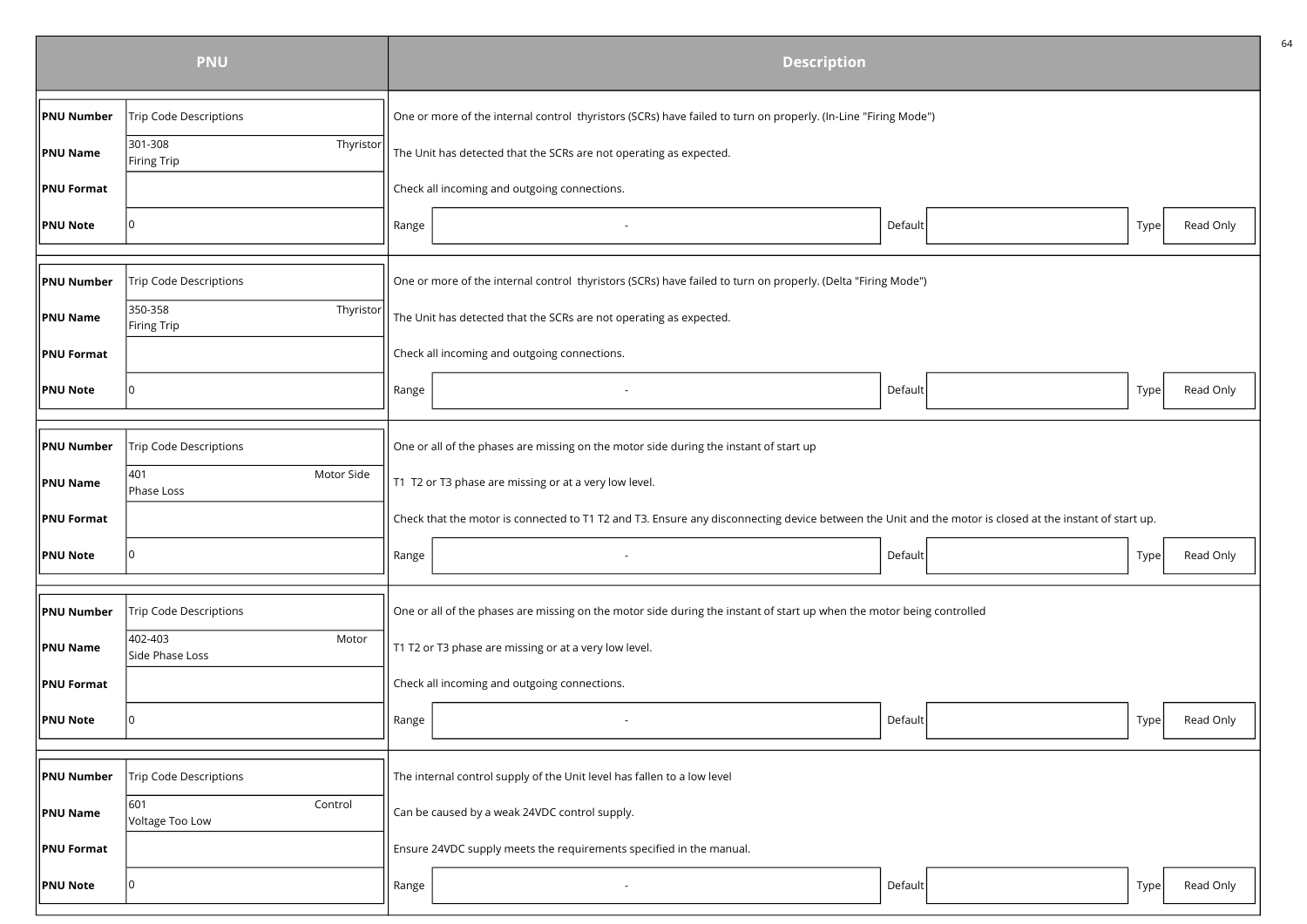| <b>PNU</b>        |                                       | <b>Description</b>                                                                                                                                  |                                                                                        |         |      |           |
|-------------------|---------------------------------------|-----------------------------------------------------------------------------------------------------------------------------------------------------|----------------------------------------------------------------------------------------|---------|------|-----------|
| <b>PNU Number</b> | Trip Code Descriptions                |                                                                                                                                                     | One or more of the internal control thyristors (SCRs) have failed to turn on properly. |         |      |           |
| <b>PNU Name</b>   | 701-710<br>Sensing<br>Fault Trip      |                                                                                                                                                     | The Unit has detected that the SCRs are not operating as expected.                     |         |      |           |
| <b>PNU Format</b> |                                       |                                                                                                                                                     | Check connections all incoming and outgoing connections.                               |         |      |           |
| <b>PNU Note</b>   | I٥                                    | Range                                                                                                                                               |                                                                                        | Default | Type | Read Only |
|                   |                                       |                                                                                                                                                     |                                                                                        |         |      |           |
| <b>PNU Number</b> | <b>Trip Code Descriptions</b>         | One or more of the internal cooling fans has failed                                                                                                 |                                                                                        |         |      |           |
| <b>PNU Name</b>   | 801-802<br>Fan<br>Problem             | To ensure the heatsink is cooled sufficiently the Unit Will trip if the fans fail to operate                                                        |                                                                                        |         |      |           |
| <b>PNU Format</b> |                                       |                                                                                                                                                     | Check Unit fans for signs of damage or contamination                                   |         |      |           |
| <b>PNU Note</b>   | $\Omega$                              | Range                                                                                                                                               |                                                                                        | Default | Type | Read Only |
|                   |                                       |                                                                                                                                                     |                                                                                        |         |      |           |
| <b>PNU Number</b> | <b>Trip Code Descriptions</b>         | One or more of the internal control thyristors (SCRs) have failed short circuit                                                                     |                                                                                        |         |      |           |
| <b>PNU Name</b>   | 1001<br>Short<br>Circuit Thyristor    | The Unit has detected that the SCRs are not operating as expected.                                                                                  |                                                                                        |         |      |           |
| <b>PNU Format</b> |                                       | ISOLATE SUPPLY + MOTOR Disconnect supply.<br>Check by measuring the resistance between L1-T1 L2-T2 L3-T3 (Anything < 10R is assumed short circuit). |                                                                                        |         |      |           |
| <b>PNU Note</b>   |                                       | Range                                                                                                                                               |                                                                                        | Default | Type | Read Only |
|                   |                                       |                                                                                                                                                     |                                                                                        |         |      |           |
| <b>PNU Number</b> | <b>Trip Code Descriptions</b>         |                                                                                                                                                     | The motor current has been lower than the low trip level for the low trip time         |         |      |           |
| <b>PNU Name</b>   | 1101<br>Low<br>Current Trip           |                                                                                                                                                     | This trip is not active during soft start and soft stop and is "off" by default.       |         |      |           |
| <b>PNU Format</b> |                                       |                                                                                                                                                     | If the low current trip is not required turn "off" in "Trip Settings".                 |         |      |           |
| <b>PNU Note</b>   |                                       | Range                                                                                                                                               |                                                                                        | Default | Type | Read Only |
|                   |                                       |                                                                                                                                                     |                                                                                        |         |      |           |
| <b>PNU Number</b> | Trip Code Descriptions                | The motor has been held in current limit longer than the "Start current limit Time"                                                                 |                                                                                        |         |      |           |
| <b>PNU Name</b>   | 1201<br>Current<br>Limit Timeout Trip | It is likely that the current limit level has been set too low for the application.                                                                 |                                                                                        |         |      |           |
| <b>PNU Format</b> |                                       |                                                                                                                                                     | Increase the current limit level or timeout period.                                    |         |      |           |
| <b>PNU Note</b>   | I٥                                    | Range                                                                                                                                               |                                                                                        | Default | Type | Read Only |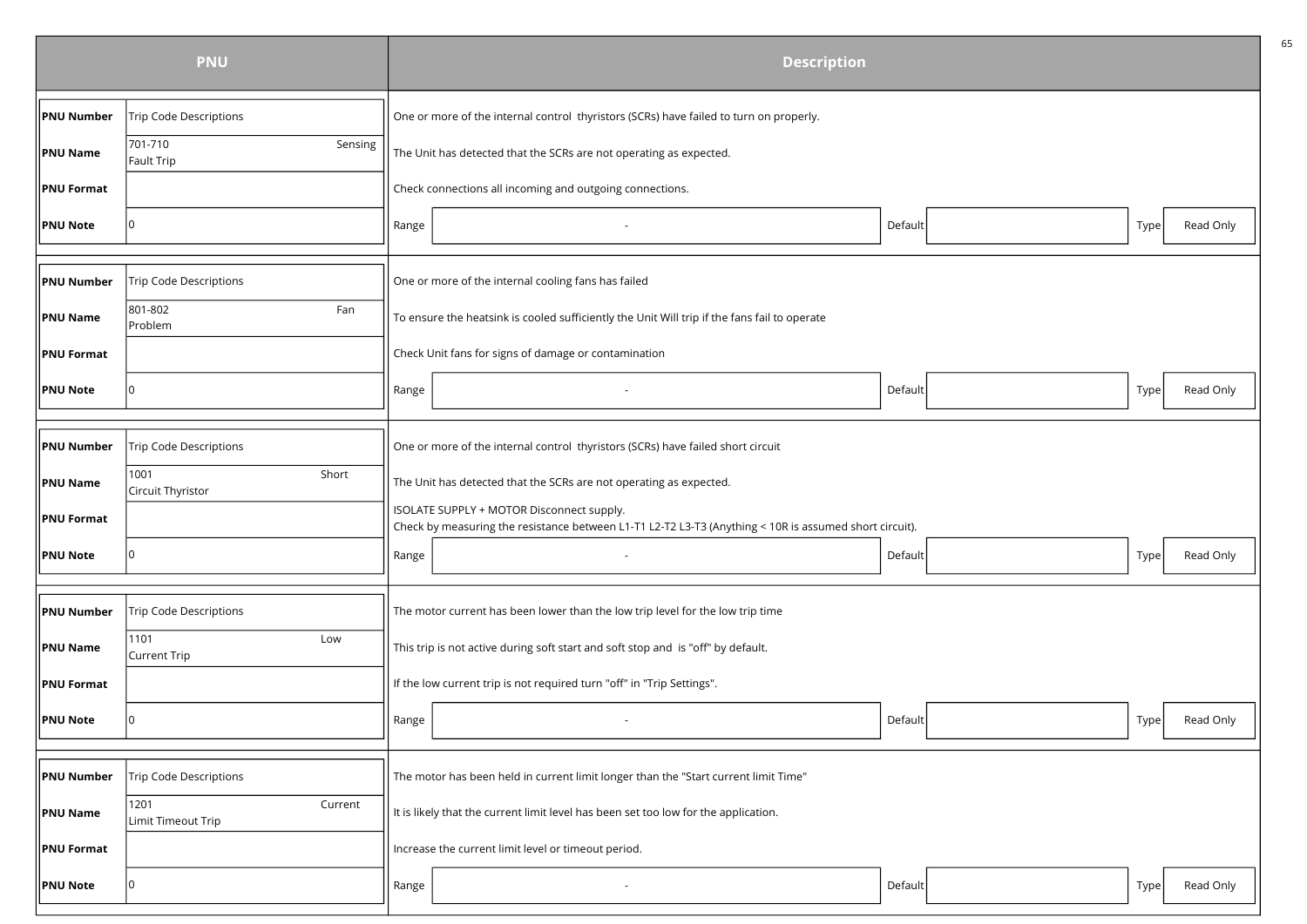|                   | <b>PNU</b>                            | <b>Description</b>                                                                                                      |  |  |  |
|-------------------|---------------------------------------|-------------------------------------------------------------------------------------------------------------------------|--|--|--|
| <b>PNU Number</b> | <b>Trip Code Descriptions</b>         | The motor has been held in current limit longer than the "Stop current limit Time"                                      |  |  |  |
| <b>PNU Name</b>   | 1202<br>Current<br>Limit Timeout Trip | It is likely that the current limit level has been set too low for the application.                                     |  |  |  |
| <b>PNU Format</b> |                                       | Increase the current limit level or timeout period.                                                                     |  |  |  |
| <b>PNU Note</b>   | ۱O                                    | Read Only<br>Default<br>Type<br>Range                                                                                   |  |  |  |
|                   |                                       |                                                                                                                         |  |  |  |
| <b>PNU Number</b> | <b>Trip Code Descriptions</b>         | The "Overload" has exceeded 100%                                                                                        |  |  |  |
| <b>PNU Name</b>   | 1301<br>Overload<br>Trip              | The Unit is attempting to start an application that is outside its rating or it is starting too often.                  |  |  |  |
| <b>PNU Format</b> |                                       | Refer to the overload trip curves to determine whether the Unit has been sized correctly.                               |  |  |  |
| <b>PNU Note</b>   | 0                                     | Read Only<br>Range<br>Default<br>Type                                                                                   |  |  |  |
|                   |                                       |                                                                                                                         |  |  |  |
| <b>PNU Number</b> | <b>Trip Code Descriptions</b>         | The motor current has exceeded 475% (i-Unit) for a time greater than 250ms                                              |  |  |  |
| <b>PNU Name</b>   | Overload<br>1302<br>Trip              | The Unit is attempting to start an application that is outside its rating with a "high current limit level" set         |  |  |  |
| <b>PNU Format</b> |                                       | Refer to the overload trip curves to determine whether the Unit has been sized correctly and check current limit level. |  |  |  |
| <b>PNU Note</b>   |                                       | Read Only<br>Range<br>Default<br>Type                                                                                   |  |  |  |
|                   |                                       |                                                                                                                         |  |  |  |
| <b>PNU Number</b> | Trip Code Descriptions                | The motor current has been higher than the "Shearpin Trip Level" for the trip time.                                     |  |  |  |
| <b>PNU Name</b>   | 1401<br>Shearpin<br>Trip              | This trip is not active during soft start and soft stop and is "off" by default.                                        |  |  |  |
| <b>PNU Format</b> |                                       | If Shearpin trip is not required turn "off" in "Trip Settings".                                                         |  |  |  |
| <b>PNU Note</b>   |                                       | Range<br>Default<br>Read Only<br>Type                                                                                   |  |  |  |
|                   |                                       |                                                                                                                         |  |  |  |
| <b>PNU Number</b> | Trip Code Descriptions                | The PTC thermistor value has exceed the trip level.                                                                     |  |  |  |
| <b>PNU Name</b>   | PTC<br>1501<br>Thermistor Trip        | The PTC thermistor connected to the PTC input has exceeded it response temperature or the PTC input is open circuit.    |  |  |  |
| <b>PNU Format</b> |                                       | If the PTC TRIP is not required turn "off" in "Trip Settings".                                                          |  |  |  |
| <b>PNU Note</b>   | ۱O                                    | Default<br>Read Only<br>Range<br>Type                                                                                   |  |  |  |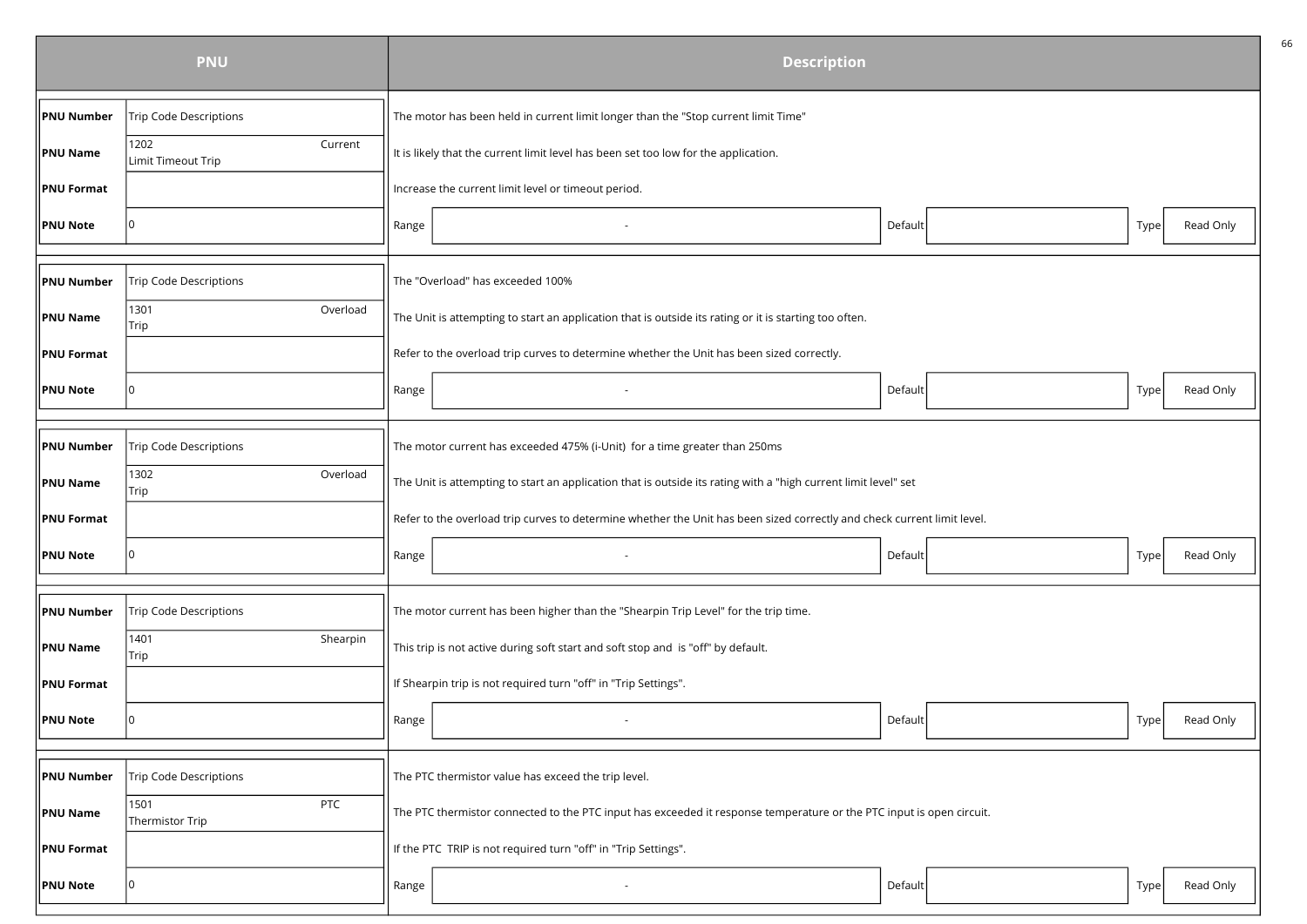| <b>PNU</b>        |                                    | <b>Description</b>                                                                          |         |                   |  |
|-------------------|------------------------------------|---------------------------------------------------------------------------------------------|---------|-------------------|--|
| <b>PNU Number</b> | <b>Trip Code Descriptions</b>      | Modbus RTU Communications failure                                                           |         |                   |  |
| <b>PNU Name</b>   | 1701<br>Communications Trip        | The command or status PNU has not been polled in the time set in the "Timeout" period       |         |                   |  |
| <b>PNU Format</b> |                                    | If the communication trip is disabled the Unit cannot be stopped in the communications fail |         |                   |  |
| <b>PNU Note</b>   | O                                  | Range                                                                                       | Default | Read Only<br>Type |  |
|                   |                                    |                                                                                             |         |                   |  |
| <b>PNU Number</b> | <b>Trip Code Descriptions</b>      | Modbus TCP Communications failure                                                           |         |                   |  |
| <b>PNU Name</b>   | 1702<br><b>Communications Trip</b> | The command or status PNU has not been polled in the time set in the "Timeout" period       |         |                   |  |
| <b>PNU Format</b> |                                    | If the communication trip is disabled the Unit cannot be stopped in the communications fail |         |                   |  |
| <b>PNU Note</b>   | ۱O                                 | Range                                                                                       | Default | Read Only<br>Type |  |
|                   |                                    |                                                                                             |         |                   |  |
| <b>PNU Number</b> | Trip Code Descriptions             | Anybus Communications failure                                                               |         |                   |  |
| <b>PNU Name</b>   | 1703<br><b>Communications Trip</b> | The command or status PNU has not been polled in the time set in the "Timeout" period       |         |                   |  |
| <b>PNU Format</b> |                                    | If the communication trip is disabled the Unit cannot be stopped in the communications fail |         |                   |  |
| <b>PNU Note</b>   |                                    | Range                                                                                       | Default | Read Only<br>Type |  |
| <b>PNU Number</b> | <b>Trip Code Descriptions</b>      | Keypad Communications failure                                                               |         |                   |  |
|                   | 1704                               |                                                                                             |         |                   |  |
| <b>PNU Name</b>   | Communications Trip                | The communications bus has failed or become inactive between the keypad and the main unit.  |         |                   |  |
| <b>PNU Format</b> |                                    | If the communication trip is disabled the Unit cannot be stopped in the communications fail |         |                   |  |
| <b>PNU Note</b>   |                                    | Range                                                                                       | Default | Read Only<br>Type |  |
|                   |                                    |                                                                                             |         |                   |  |
| <b>PNU Number</b> | Trip Code Descriptions             | One or more of the internal bypass relays has failed to close                               |         |                   |  |
| <b>PNU Name</b>   | 1801-1802<br>Bypass Relay Trip     | The internal bypass relay has failed or the control supply is to weak.                      |         |                   |  |
| <b>PNU Format</b> |                                    | Ensure 24VDC supply meets the requirements specified in the manual.                         |         |                   |  |
| <b>PNU Note</b>   | 0                                  | Range                                                                                       | Default | Read Only<br>Type |  |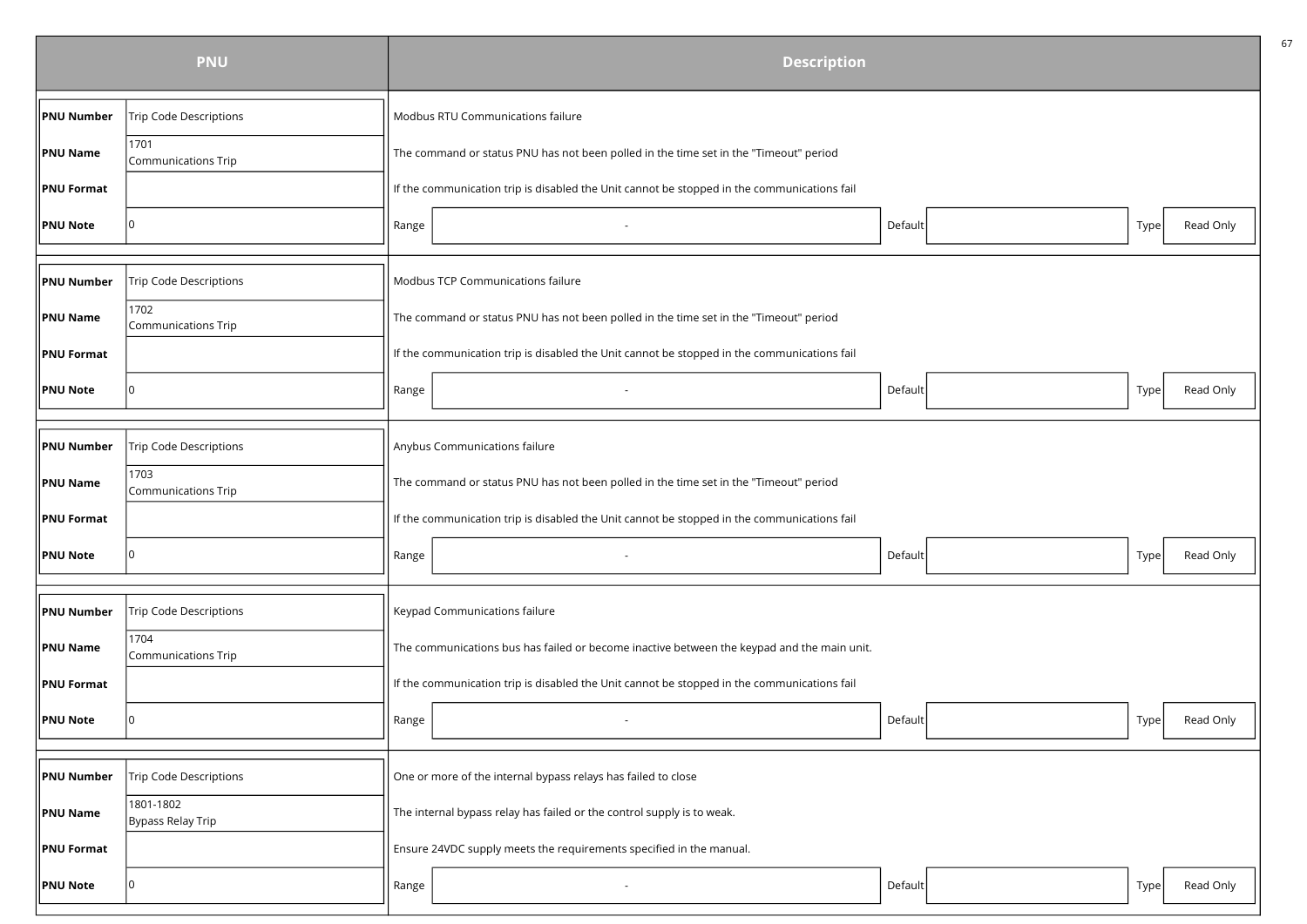| <b>PNU</b>        |                                                           | <b>Description</b>                                                                  |                   |  |  |
|-------------------|-----------------------------------------------------------|-------------------------------------------------------------------------------------|-------------------|--|--|
| <b>PNU Number</b> | Trip Code Descriptions                                    | One or more of the internal bypass relays has failed to open                        |                   |  |  |
| <b>PNU Name</b>   | 1803<br>Bypass<br>Relay Trip                              | The internal bypass relay has failed or the control supply is too weak.             |                   |  |  |
| <b>PNU Format</b> |                                                           | Ensure 24VDC supply meets the requirements specified in the manual.                 |                   |  |  |
| <b>PNU Note</b>   | $\Omega$                                                  | Default<br>Range                                                                    | Read Only<br>Type |  |  |
|                   |                                                           |                                                                                     |                   |  |  |
| <b>PNU Number</b> | <b>Trip Code Descriptions</b>                             | The remote start signal is active.                                                  |                   |  |  |
| <b>PNU Name</b>   | 2001-2003<br>Remote Start is Enabled                      | The remote start signal was active during power up or Reset or Parameter Load.      |                   |  |  |
| <b>PNU Format</b> |                                                           | Turn off remote or if Remote On trip is not required turn "off" in "Trip Settings"  |                   |  |  |
| <b>PNU Note</b>   | I٥                                                        | Range<br>Default                                                                    | Read Only<br>Type |  |  |
|                   |                                                           |                                                                                     |                   |  |  |
| <b>PNU Number</b> | <b>Trip Code Descriptions</b>                             | The input phase rotation is RYB (L1-L2-L3)                                          |                   |  |  |
| <b>PNU Name</b>   | 2101<br>Rotation L1<br>L <sub>2</sub> L <sub>3</sub> Trip | The phase rotation is opposite to that required.                                    |                   |  |  |
| <b>PNU Format</b> |                                                           | Change phase rotation or if "RYB" trip is not required turn "off" in trip settings. |                   |  |  |
| <b>PNU Note</b>   | I٥                                                        | Range<br>Default                                                                    | Read Only<br>Type |  |  |
|                   |                                                           |                                                                                     |                   |  |  |
| <b>PNU Number</b> | <b>Trip Code Descriptions</b>                             | The input phase rotation is RBY (L1-L3-L2)                                          |                   |  |  |
| <b>PNU Name</b>   | 2102<br>Rotation L1<br>L3 L2 Trip                         | The phase rotation is opposite to that required.                                    |                   |  |  |
| <b>PNU Format</b> |                                                           | Change phase rotation or if "RBY" trip is not required turn "off" in trip settings. |                   |  |  |
| <b>PNU Note</b>   |                                                           | Range<br>Default                                                                    | Read Only<br>Type |  |  |
|                   |                                                           |                                                                                     |                   |  |  |
| <b>PNU Number</b> | Trip Code Descriptions                                    | Internal Unit Failure (MPU / Operation 4)                                           |                   |  |  |
| <b>PNU Name</b>   | 2201-2299<br>MPU Trip                                     | The Unit has failed internally and is unable to recover automatically.              |                   |  |  |
| <b>PNU Format</b> |                                                           | Cycle the control supply.<br>If the fault is not cleared then contact the supplier  |                   |  |  |
| <b>PNU Note</b>   | $\Omega$                                                  | Range<br>Default                                                                    | Read Only<br>Type |  |  |